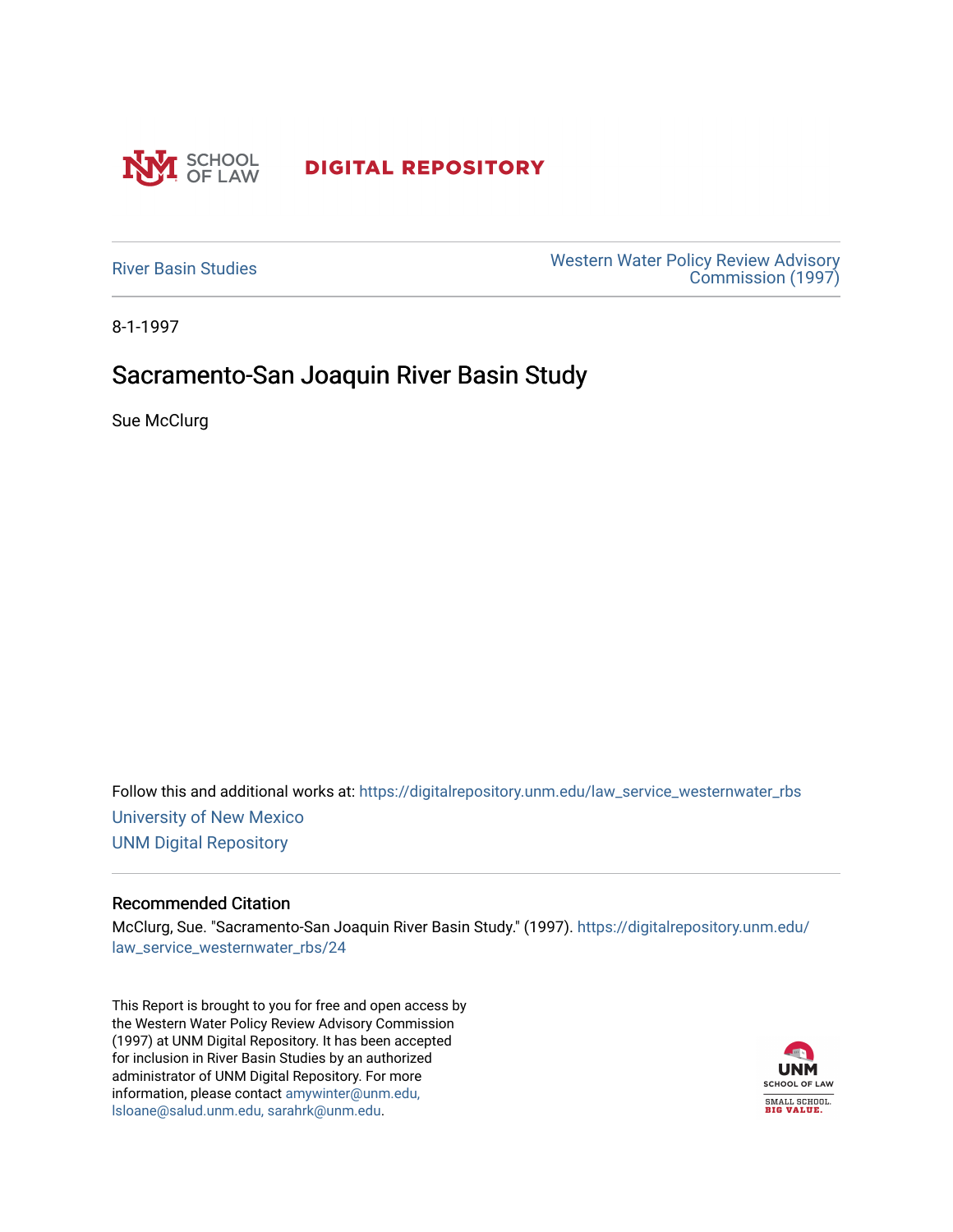# **[Sacramento-San](#page-3-0) Joaquin River Basin Study**

*Sue McClurg Water Education Foundation Sacramento, California*

*Special Thanks to Rita Schmidt Sudman*

**Report to the Western Water Policy Review Advisory Commission**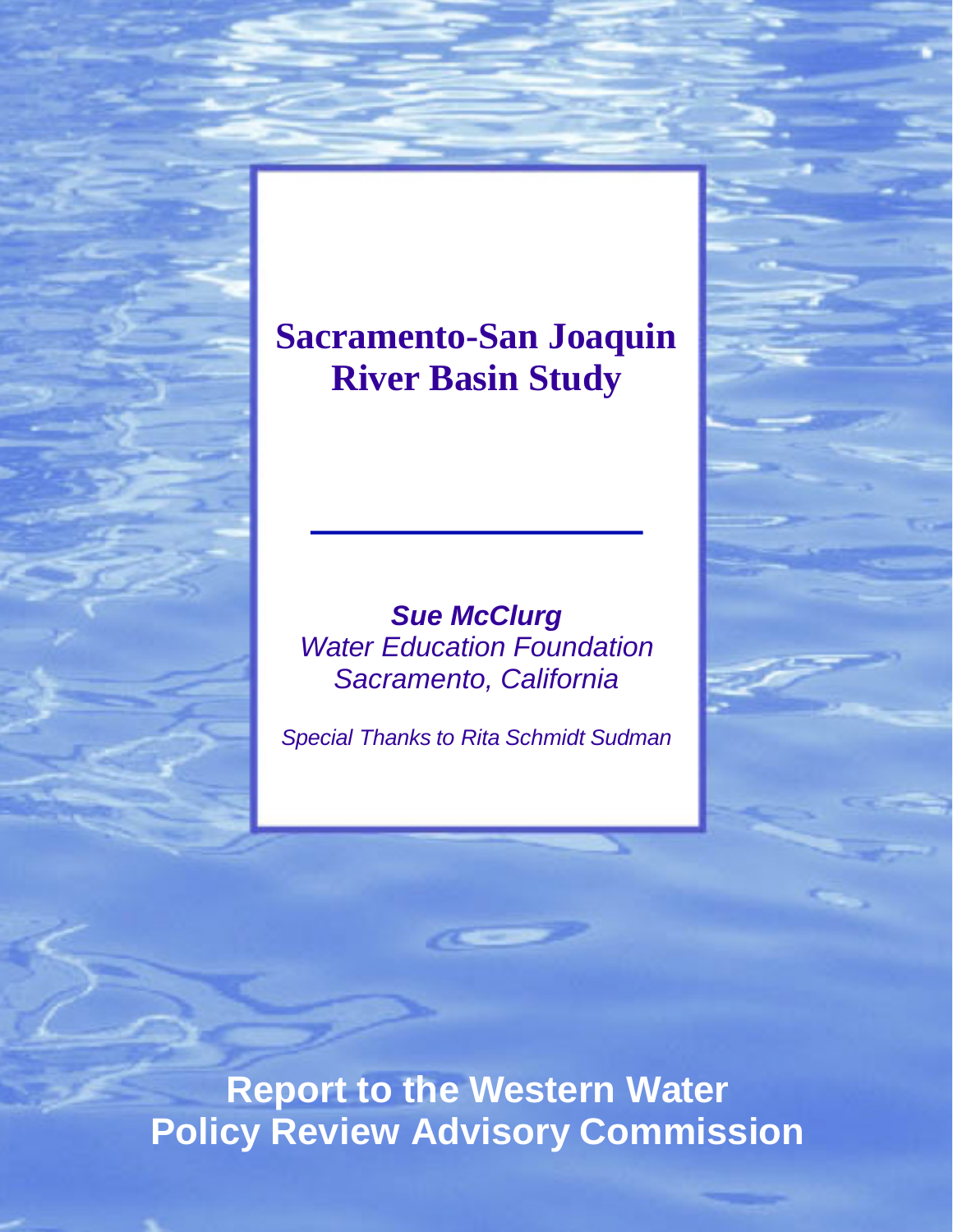# **Sacramento-San Joaquin River Basin Study**

**Sue McClurg** Water Education Foundation Sacramento, California

Special Thanks to Rita Schmidt Sudman

Report to the Western Water Policy Review Advisory Commission

*August 1997*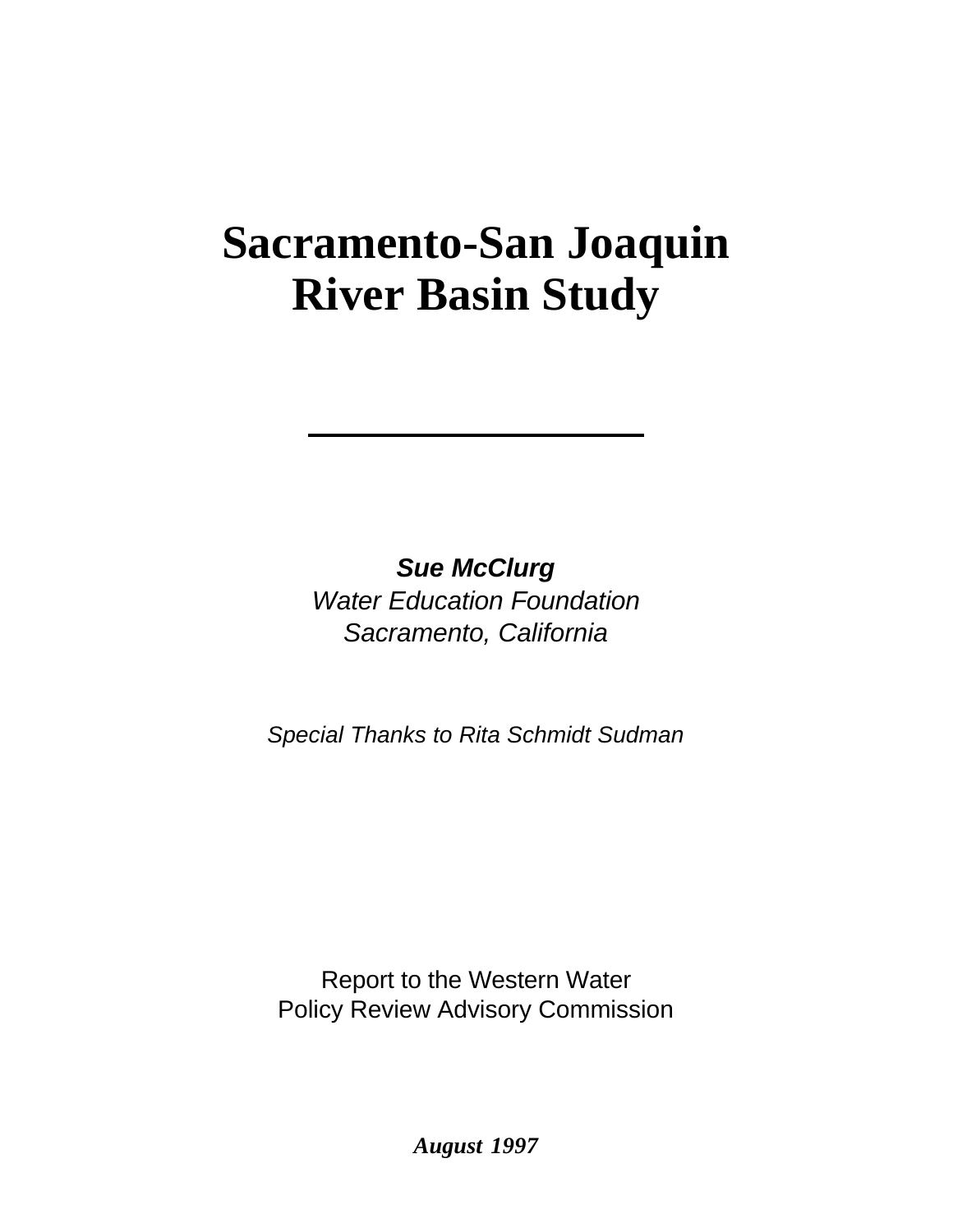#### **The Western Water Policy Review Advisory Commission**

<span id="page-3-0"></span>Under the Western Water Policy Review Act of 1992 (P.L. 102-575, Title XXX), Congress directed the President to undertake a comprehensive review of Federal activities in the 19 Western States that directly or indirectly affect the allocation and use of water resources, whether surface or subsurface, and to submit a report of findings to the congressional committees having jurisdiction over Federal Water Programs.

As directed by the statute, the President appointed the Western Water Policy Review Advisory Commission. The Commission was composed of 22 members, 10 appointed by the President, including the Secretary of the Interior and the Secretary of the Army, and 12 members of Congress serving *ex-officio* by virtue of being the chair or ranking minority member of the 6 congressional committees and subcommittees with jurisdiction over the appropriations and programs of water resources agencies. A complete roster is provided below.

#### **Commission Membership** Denise Fort, Chair

Albuquerque, New Mexico *Appointed Members***:**

Huali Chai San Jose, California

John H. Davidson Vermillion, South Dakota

> John Echohawk Boulder, Colorado

Janet Neuman Portland, Oregon

Patrick O'Toole Savery, Wyoming

Jack Robertson Portland, Oregon

Kenneth L. Salazar Denver, Colorado

Secretary of the Interior Washington, D.C. Represented by: Joe Sax, September 1995 - December 1996 Patricia J. Beneke, December 1996 -

> Secretary of the Army Washington, DC Represented by: Dr. John H. Zirschky

#### *Members of Congress (Ex-officio Members)***:**

**U.S. Senate:** Committee on Energy and Natural Resources Hon. Frank Murkowski, Chairman Hon. Dale Bumpers, Ranking Minority Member Hon. J. Bennett Johnston (September 1995 to January 1997) **U.S. Senate:** Subcommittee on Water and Power, Committee on Energy and Natural Resources Hon. Jon Kyl, Chairman Hon. Daniel K. Akaka, Ranking Minority Member Hon. Larry E. Craig (September 1995 to January 1997) Hon. Bill Bradley (September 1995 to January 1997) **U.S. Senate:** Committee on Appropriations Hon. Ted Stevens, Chairman Hon. Robert C. Byrd, Ranking Minority Member Hon. Mark O. Hatfield (September 1995 to January 1997) **U.S. House of Representatives:** Committee on Resources Hon. Don Young, Chairman Hon. George Miller, Ranking Minority Member **U.S. House of Representatives:** Committee on Transportation and Infrastructure Hon. Bud Shuster, Chairman Hon. James L. Oberstar, Ranking Minority Member **U.S. House of Representatives:** Committee on Appropriations Hon. Bob Livingston, Chairman Hon. David R. Obey, Ranking Minority Member

#### **This is an Independent Report to the Commission**

The report published herein was prepared for the Commission as part of its information gathering activity. The views, conclusions, and recommendations are those of the author(s) and are not intended to represent the views of the Commission, the Administration, or Members of Congress serving on the Commission. Publication by the Commission does not imply endorsement of the author's findings or recommendations.

This report is published to share with the public the information and ideas gathered and considered by the Commission in its deliberations. The Commission's views, conclusions, and recommendations will be set forth in the Commission's own report.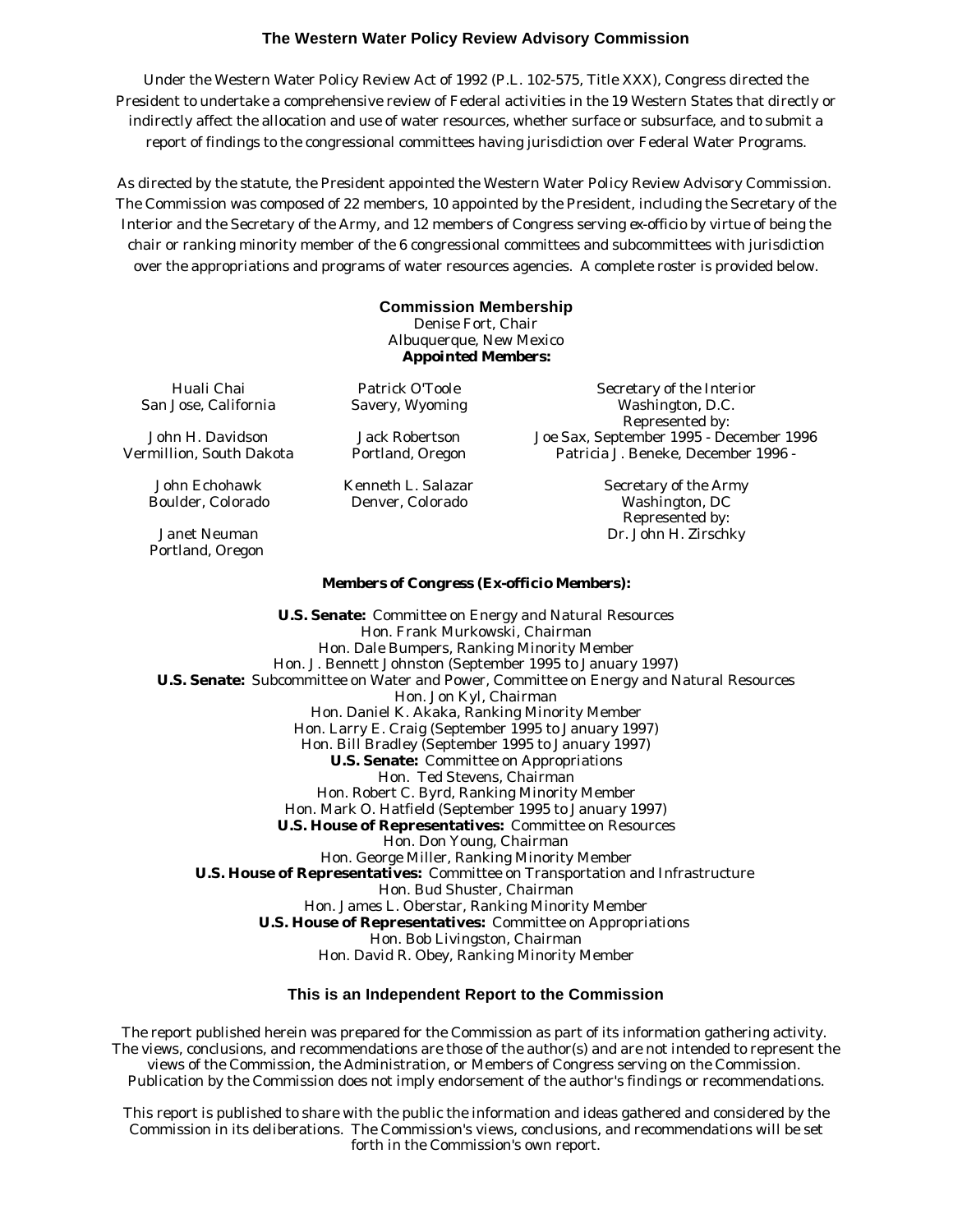# **Contents**

| Page                                                                  |    |
|-----------------------------------------------------------------------|----|
|                                                                       |    |
|                                                                       |    |
|                                                                       |    |
|                                                                       |    |
| C.                                                                    |    |
|                                                                       |    |
|                                                                       |    |
|                                                                       |    |
|                                                                       |    |
|                                                                       |    |
| National Marine Fisheries Service (NMFS)  12<br>1.                    |    |
| U.S. Army Corps of Engineers (Corps)  12<br>2.                        |    |
| U.S. Bureau of Reclamation (USBR)  12<br>3.                           |    |
| U.S. Environmental Protection Agency (EPA)  13<br>4.                  |    |
| U.S. Fish and Wildlife Service (FWS)  13<br>5.                        |    |
| 6.                                                                    |    |
| 7.                                                                    |    |
| U.S. Natural Resources Conservation Service (NRCS)<br>8.              | 14 |
|                                                                       |    |
| California Department of Water Resources (DWR)  14<br>1.              |    |
| California Department of Fish and Game (DFG)  14<br>2.                |    |
| 3.<br><b>State Water Resources Control Board (SWRCB) and Regional</b> |    |
|                                                                       |    |
| 4.                                                                    |    |
|                                                                       |    |
| Association of California Water Agencies (ACWA)  15<br>1.             |    |
| 2.                                                                    |    |
| California Business Roundtable  16<br>3.                              |    |
| California Urban Water Agencies (CUWA)  16<br>4.                      |    |
| Central Valley Project Water Association  16<br>5.                    |    |
| Environmental Defense Fund (EDF)  16<br>6.                            |    |
| Natural Resources Defense Council (NRDC)  17<br>7.                    |    |
| 8.                                                                    |    |
| Northern California Water Association  17<br>9.                       |    |
| Pacific Coast Federation of Fishermen's Associations<br>10.           |    |
|                                                                       |    |
| San Joaquin River Exchange Contractors Water Authority 17<br>11.      |    |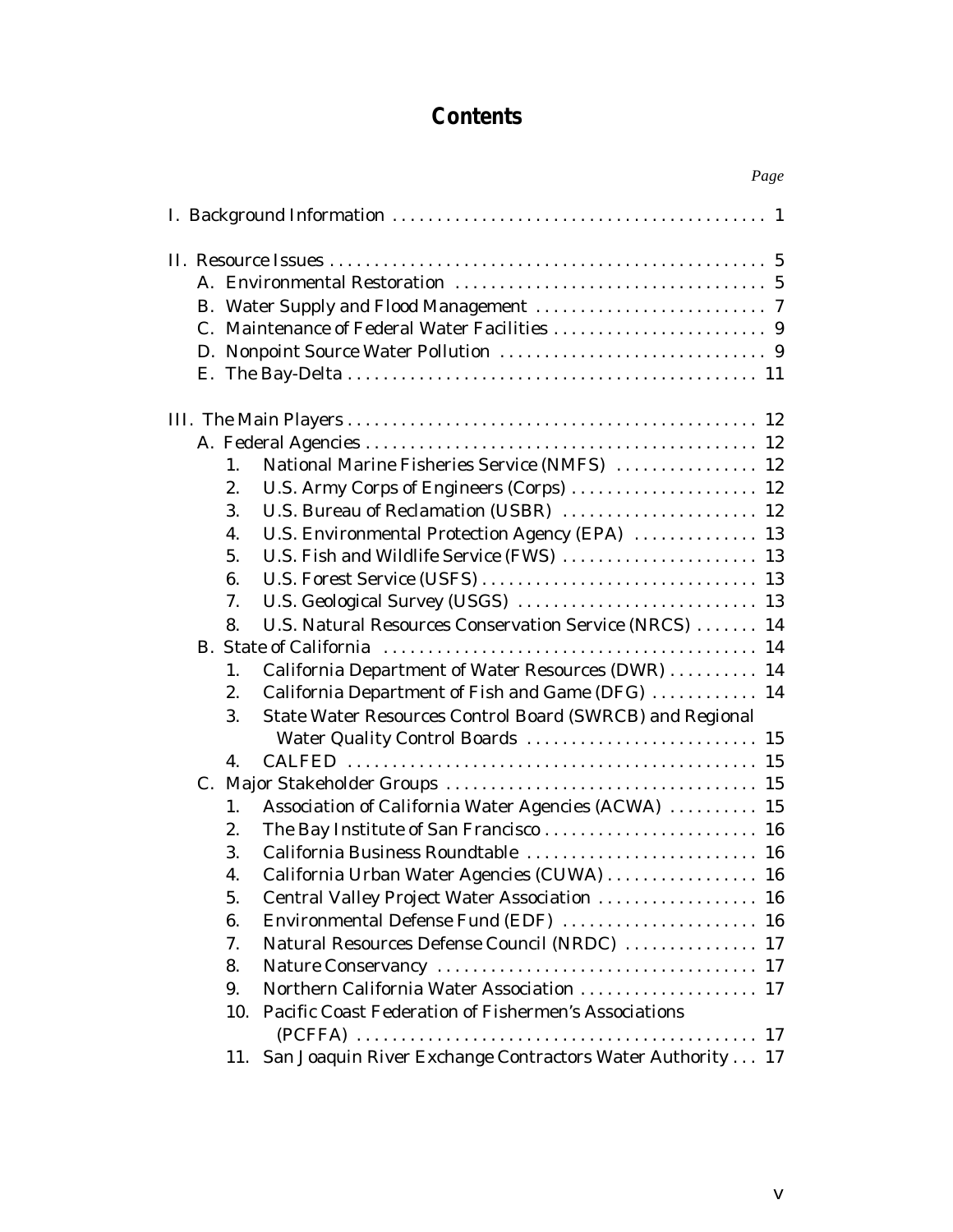# *Page*

|              | San Joaquin Tributary Agencies  17<br>12.            |    |
|--------------|------------------------------------------------------|----|
|              | 13.                                                  |    |
|              |                                                      |    |
|              |                                                      |    |
|              |                                                      |    |
|              | $1_{-}$                                              | 21 |
|              | $2_{-}$                                              |    |
|              | 3.                                                   |    |
|              | 4.                                                   | 28 |
|              | 5 <sub>1</sub>                                       |    |
|              | 6.                                                   |    |
|              | 7.                                                   |    |
|              |                                                      |    |
|              |                                                      |    |
|              | 2.                                                   |    |
|              | 3.                                                   |    |
|              | 4.                                                   |    |
|              | C. Maintenance of Federal Water Facilities  44       |    |
|              | 1.                                                   |    |
|              | 2.                                                   |    |
|              | 3.                                                   |    |
|              |                                                      |    |
|              |                                                      |    |
|              |                                                      |    |
|              | 2. Success Story on the San Joaquin-Reduced Sediment |    |
|              |                                                      |    |
|              |                                                      |    |
|              |                                                      |    |
|              |                                                      |    |
|              |                                                      |    |
|              | B. The Federal Advisory Committee Act (FACA)  68     |    |
|              |                                                      |    |
|              |                                                      |    |
|              |                                                      |    |
|              |                                                      |    |
|              |                                                      |    |
| $\mathbf{A}$ |                                                      |    |
|              | B. Water Supply and Flood Management  67             |    |
|              | C. Maintenance of Federal Water Facilities           | 68 |
|              | D. Nonpoint Source Water Pollution  69               |    |
|              |                                                      |    |
|              |                                                      |    |
|              |                                                      |    |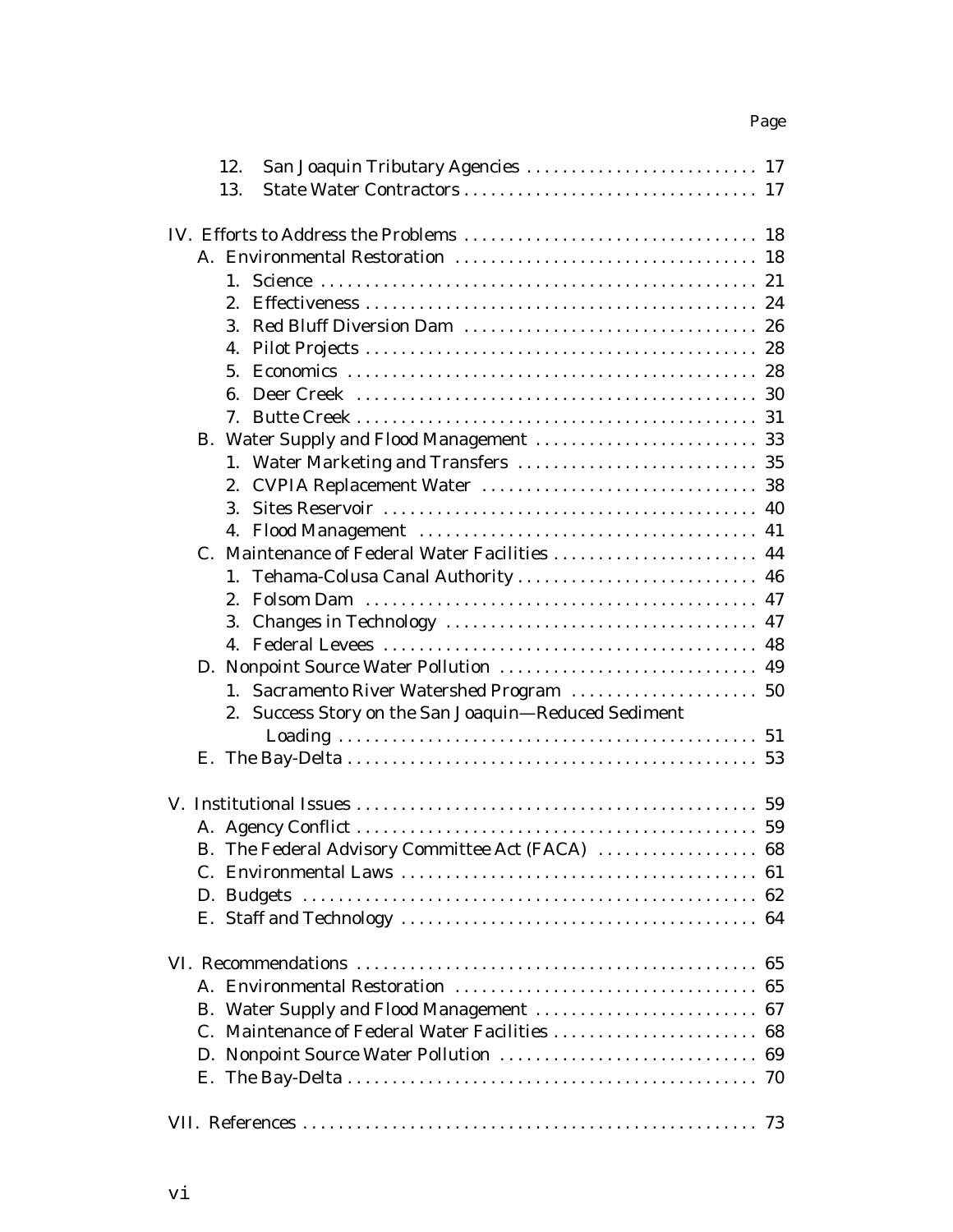The Sacramento River



Maps prepared by Blue Cat Studio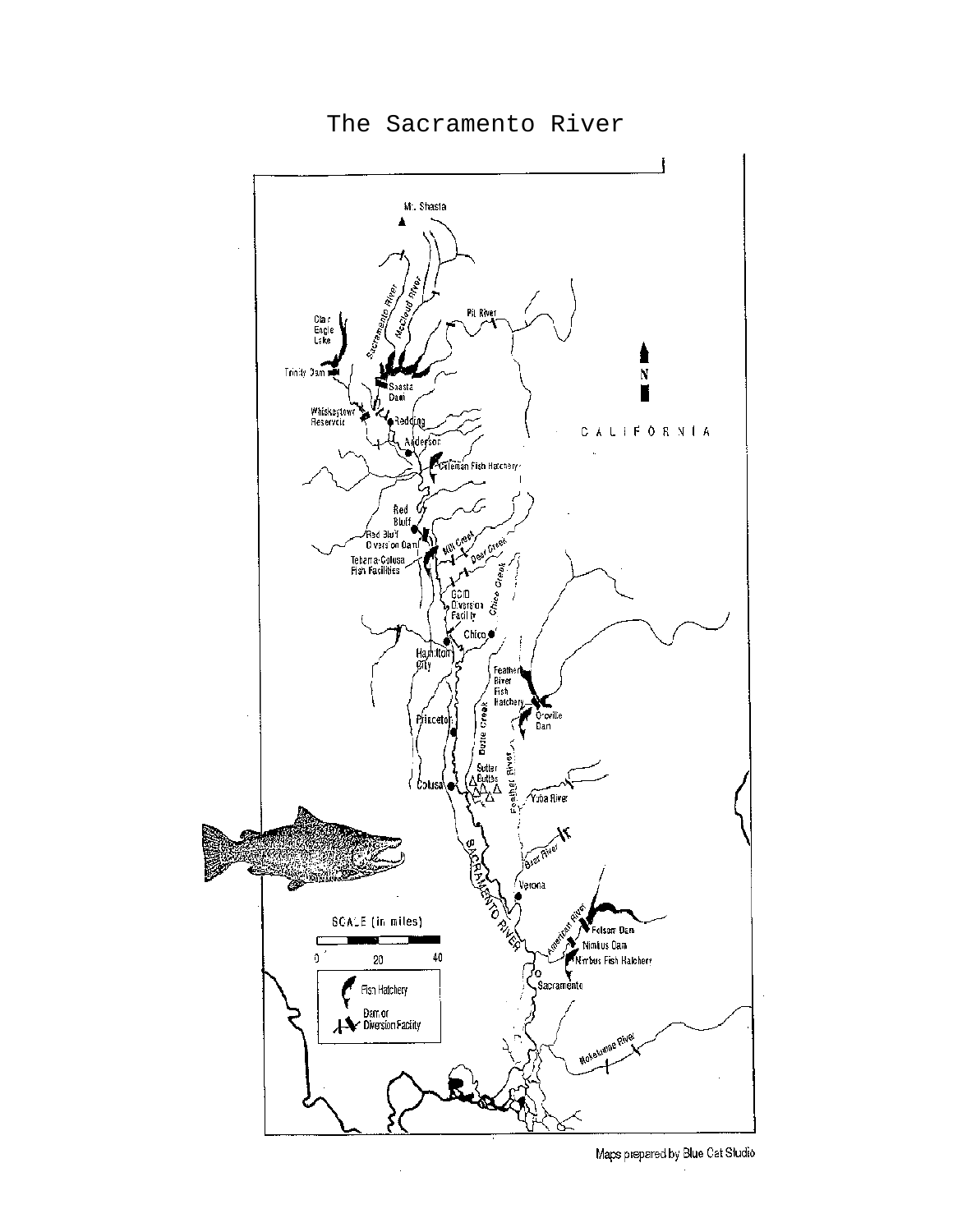The San Joaquin River

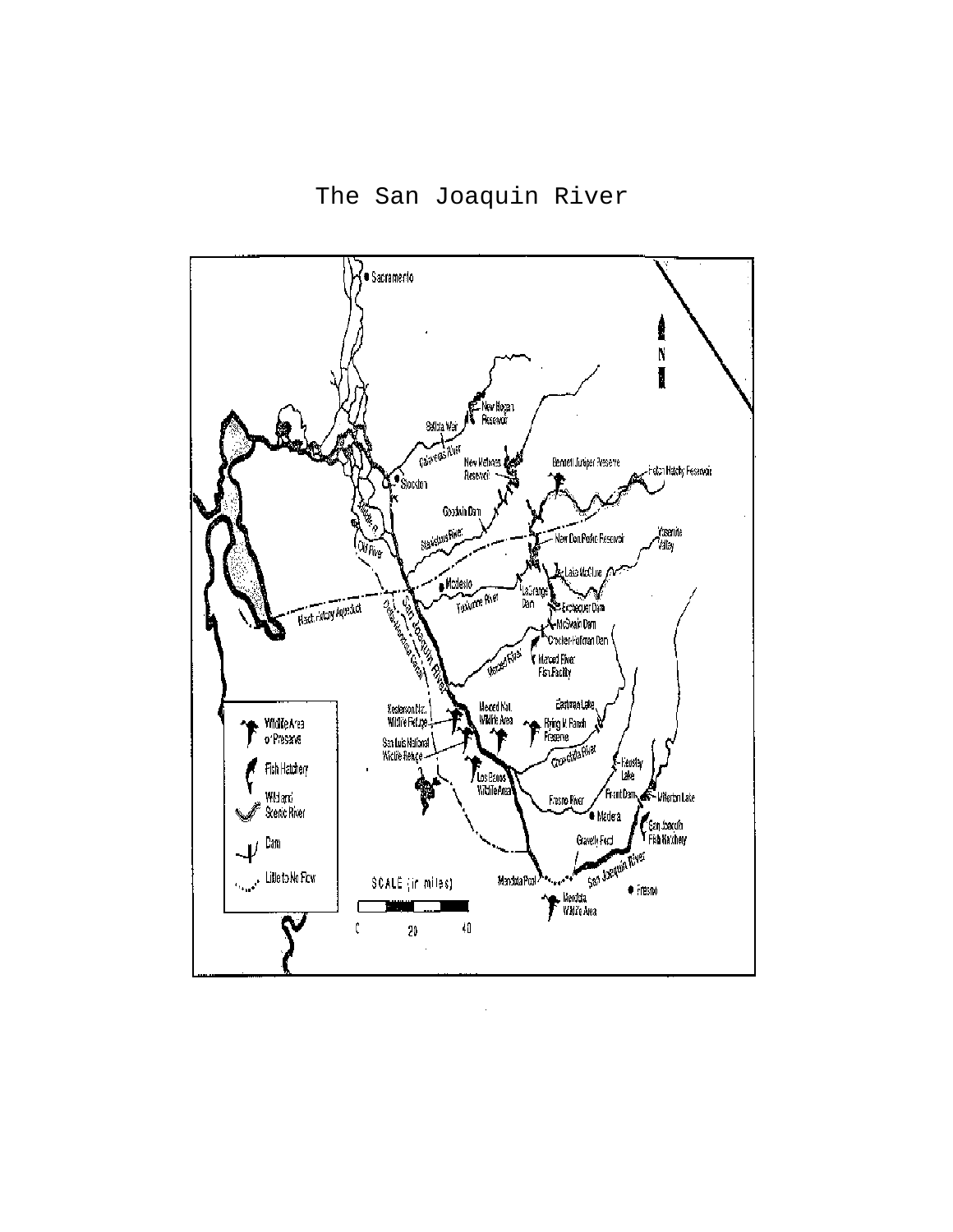## **Preface**

## **Purpose of the Report**

In 1992, Congress authorized the Western Water Policy Review (Public Law 102-575, Title 30), a broad-based review of Western water policy and related legal and institutional issues. The legislation directs the President to carry out the investigation and send a report to Congress by October 2, 1997. Secretary of the Interior Bruce Babbitt chartered the Western Water Policy Review Advisory Commission to assist in this activity.

Part of the research for their report and recommendations included an investigation of how water is managed in Western river basins and watersheds, with an emphasis on the federal role. Six basins were selected for study: the Columbia, Colorado, Platte, Sacramento-San Joaquin, Truckee-Carson, and the Upper Rio Grande.

The Commission asked the researchers to address the following issues:

- What aspects of the federal water resource management programs are generally successful and widely supported?
- What are the critical water problems in the basin related to economic development, environmental protection, public health, Tribal selfdetermination, and public land management?
- With special emphasis on federal agencies and programs:
	- $\rightarrow$  Which programs are working to solve these problems, which are not working and why?
	- → What innovations are underway in governance, voluntary water marketing, water conservation efforts, a means for expediting water rights and approaches to scientific data that foster participation and agreement?
- What potential exists for a basin-wide commission for addressing these problems?
- What is the need for reducing, increasing or modifying the federal role?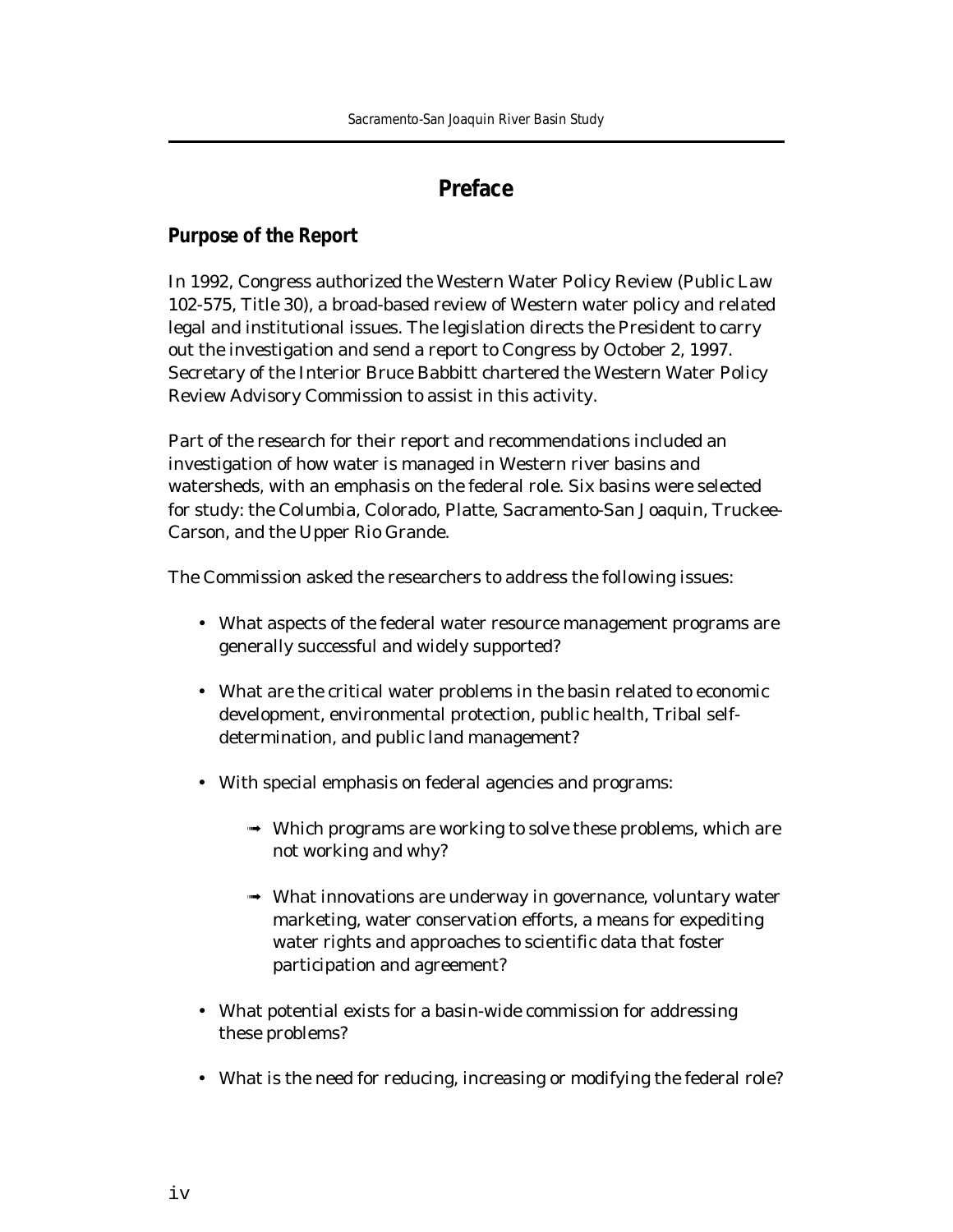• How can local watershed initiatives be integrated with, and contribute to, resolution of basin-wide problems? What should be the federal role in these activities?

The river basin studies and other research reports performed at the request of the Commission and the Commission's report and recommendations will be presented to Congress in the spring of 1998.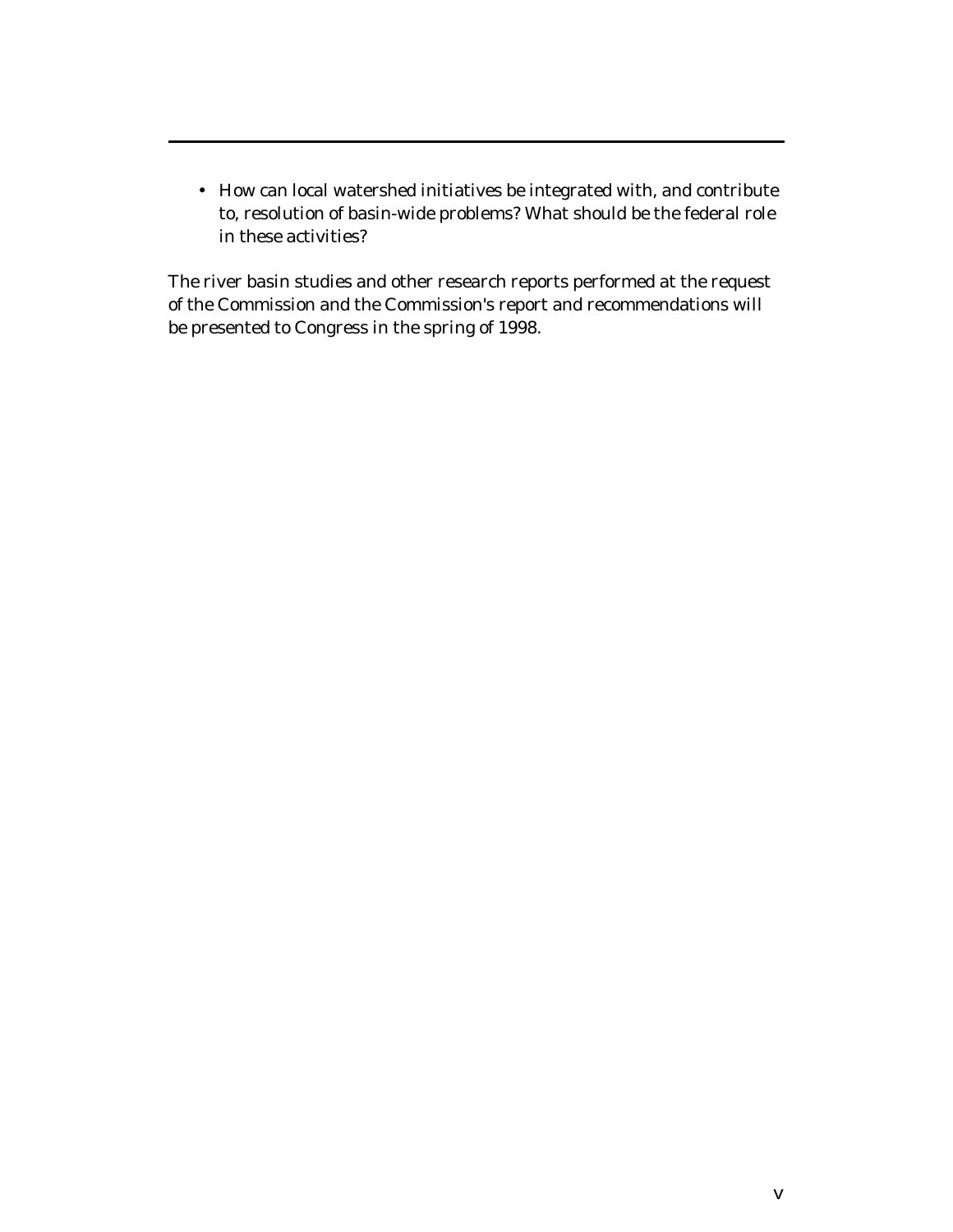## **I. Background Information**

<span id="page-10-0"></span>A topographical map of the state of California reveals one particularly outstanding feature: a vast, oblong valley stretching down the interior of the state, 400 miles north-to-south and about 50 miles east-to-west. The Central Valley is bordered on the east by a formidable pair of mountain ranges—the Cascade and Sierra Nevada—and on the west by the less imposing Coast Range. Over 120 million years ago, before the Sierra Nevada and Coast ranges rose from the sea, the valley floor formed the bottom of an ancient ocean. Gradually, as sediment eroded from the mountainsides, the valley filled in.

The Central Valley is divided into two smaller valleys, the Sacramento and the San Joaquin, which are defined by their major rivers. The Sacramento River Basin encompasses 59,000 square miles. The river drains the inland slopes of the Klamath Mountains, the Cascade Range, the Coast Range and the western slopes of the northern Sierra Nevada. The Sacramento River stretches some 384 miles from its headwaters near Mount Shasta to its juncture with the San Joaquin River in the Sacramento-San Joaquin Delta, located just south of the city of Sacramento.

The San Joaquin Valley consists of two drainage basins, the northern San Joaquin Basin, which is discussed in this report, and a southern basin called the Tulare Basin. (The Tulare Basin is now a closed basin separated from the northern basin by a low divide. Only in very wet years does water from this area reach the San Joaquin River.) The San Joaquin River and its eight major tributaries drain about 32,000 square miles. The headwaters of the San Joaquin River begin nearly 14,000 feet above sea level at the crest of the Sierra Nevada. The river runs west down the mountains and foothills, then flows northwest to the Delta where it meets the Sacramento River.<sup>1</sup>

The two rivers converge in the 1,153-square-mile Sacramento-San Joaquin Delta—a maze of channels and islands—which also receives fresh water inflow from the Cosumnes, Mokelumne and Calaveras rivers and other smaller streams. Historically, more than 40 percent of the state's run-off flowed to the Delta via the Sacramento, San Joaquin and Mokelumne rivers.<sup>2</sup>

The fresh water flows on through Carquinez Strait into San Francisco Bay, beneath the Golden Gate to the Pacific Ocean. As the rivers surge through the Delta, the fresh water flow is increasingly dominated by tidal salt water. Together, the San Francisco Bay/Sacramento-San Joaquin Delta Estuary form the largest estuary on the West Coast of the United States.

<sup>1</sup> San Joaquin River Management Plan, San Joaquin River Management Program Advisory Council, February 1995.

<sup>2</sup> Sacramento-San Joaquin Delta Atlas, California Department of Water Resources, 1993.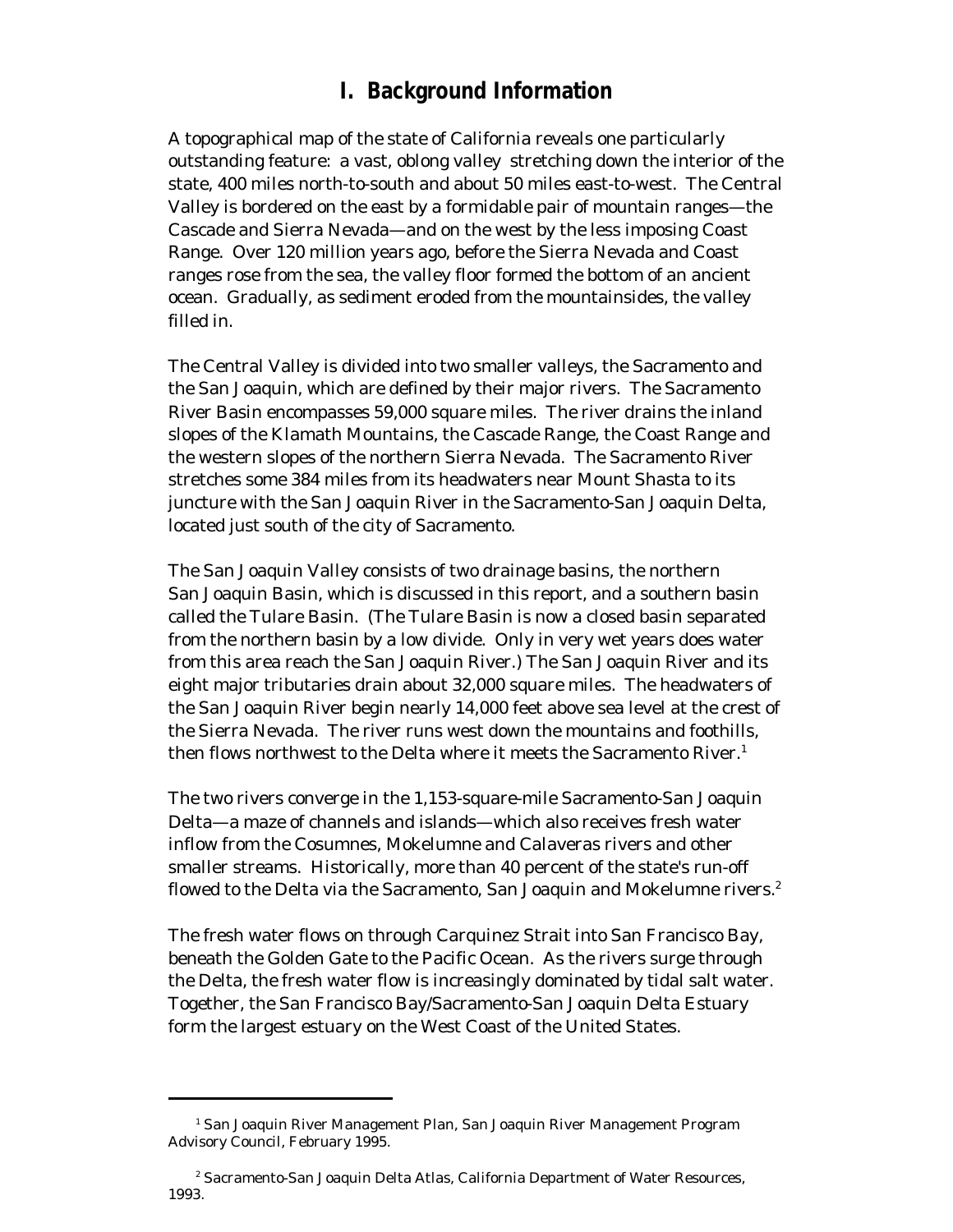The Delta often is referred to as the heart of California's water system because it is here that the state's two largest water projects, the State Water Project (SWP) operated by the California Department of Water Resources (DWR) and the federal Central Valley Project (CVP) operated by the U.S. Bureau of Reclamation (USBR), extract water to be delivered to the farms and cities that lie to the west and south. (The SWP's terminus is Lake Perris in southern California. The CVP service area ends in Kern County.) The Delta also is home to 25 percent of all warm water and sport fish, including the threatened Delta smelt. It also is a key migration route for anadromous fish, including the endangered winter-run Chinook salmon. Three hundred eighty animals can be found within the ecosystem; most of these are birds as the estuary offers important wintering habitat for the millions of traveling ducks and geese on the "Pacific Flyway," a major north-south migration route. Amphibians, reptiles and mammals also are found within the estuary.

The Delta, as we know it, is a human invention. Early explorers found a vast marsh covered with bullrushes, called tules, and teeming with fish, birds and other wildlife. Beginning with the Gold Rush, farmers built a network of levees to drain and "reclaim" the fertile Delta soil. By 1930, more than 1,000 miles of levees surrounded close to 500,000 acres of farmland. Many of those early farms remain in business today, even as the Delta has become the center of statewide water policy with the location of the CVP and SWP pumps.

If the Delta is indeed the heart of the system, then it is the Sacramento and San Joaquin rivers that are the major arteries that transport the vital fresh water to serve the CVP and SWP. Flowing from the north is the Sacramento River, the state's largest river. Carrying with it the flow of the Pit, McCloud, Feather, Yuba, and American rivers, and smaller tributaries, the Sacramento yields 35 percent of the state's developed water supply. Including its major tributaries, the Sacramento River and its tributaries yield an average annual water supply of 22 million acre-feet, about which 5 million acre-feet are diverted upstream before the river reaches the Delta. Meander-ing south through the Sacramento Valley, the river helps support the valley's 2.1 million acres of irrigated agriculture. The primary crops grown are rice, wheat, corn, alfalfa, deciduous orchard crops, tomatoes and other vegetables. The Sacramento River also provides rearing habitat for 70 percent of all salmon caught off the California coast.<sup>3</sup>

While one of the state's longest rivers, 290 miles, the San Joaquin River's average flow is only 3 million acre-feet. Major tributaries to the San Joaquin

 $\,^3$  California Water Plan Update, Executive Summary, Bulletin 160-93, California Department of Water Resources, October 1994.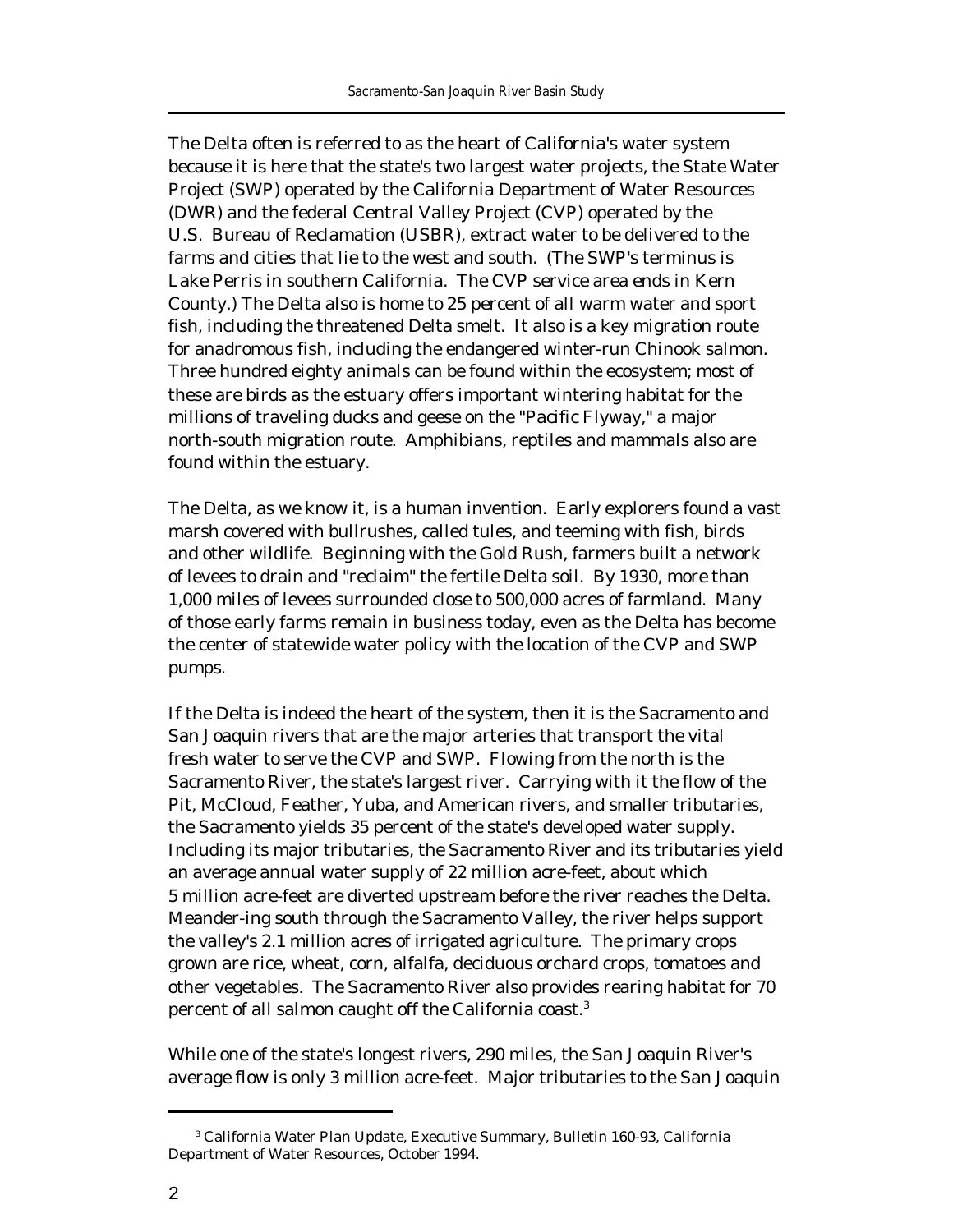from south to north are the Merced, Tuolumne, Stanislaus and Mokelumne rivers; the Mokelumne enters at the Delta. One of the most developed rivers in the West, the San Joaquin is perhaps California's hardest working and most fought-over waterway.

The San Joaquin river's natural flow at the Delta has been reduced through upstream water development and use. The farmers along the river who originally exercised riparian rights "exchanged" those rights in return to water from the CVP—water exported from the Delta via the Delta-Mendota Canal. Friant Dam, meanwhile, collects the water once used by these downstream users and diverts it to farms along the east side of the valley.

Because of its unique geography—with the Pacific Ocean to the west and the Sierra Nevada and Cascade mountain ranges forming an eastern border— California is hydrologically isolated from its neighboring states. Except for inflows from Oregon, some minimal outflows to Nevada and the sharing of Colorado River water with six other states and the Republic of Mexico, California's surface water supply is basically its own. Rivers and streams are most abundant in the northern part of the state, where the most precipitation occurs, and along the spine of the Sierra Nevada and Cascade ranges. Air cools as it rises, and because cool air can hold less moisture, it drops most of its moisture on the western slope of the mountains. Precipitation falling on the Coast Ranges, where common elevations are 2,000 to 4,000 feet above sea level, generally dissipates quickly. There, 75 percent to 90 percent of the runoff occurs before April. In the Sierra Nevada, however, much of the precipitation falls as snow at altitudes over 4,000 feet. The snowpack acts as a natural reservoir, releasing its water as temperatures rise over the spring and summer months. In the Sierra, mean annual runoff can peak in May and continue through July.

California's climate is considered Mediterranean and characterized by mild temperatures and long, dry summers— ideal conditions for growing a variety of fruits, vegetables and other crops. But the availability of water decreases significantly as one travels south. Near Redding, in the upper Sacramento Valley, annual precipitation averages 33 inches, while in the southern San Joaquin Valley near Bakersfield, precipitation is only about 6 inches a year. While the state's generally pleasant weather is one of its great attractions, it also can be unpredictable, with flooding followed by drought and few years of "normal" precipitation. On average, California receives about 24 inches of annual precipitation statewide, with 75 percent of the moisture falling in the northern third of the state. Yet most of the state's population and 75 percent of its water needs are in central and southern California.

Beginning in the early 20th century, local, state and federal officials embarked on a series of ambitious programs to move water from its source to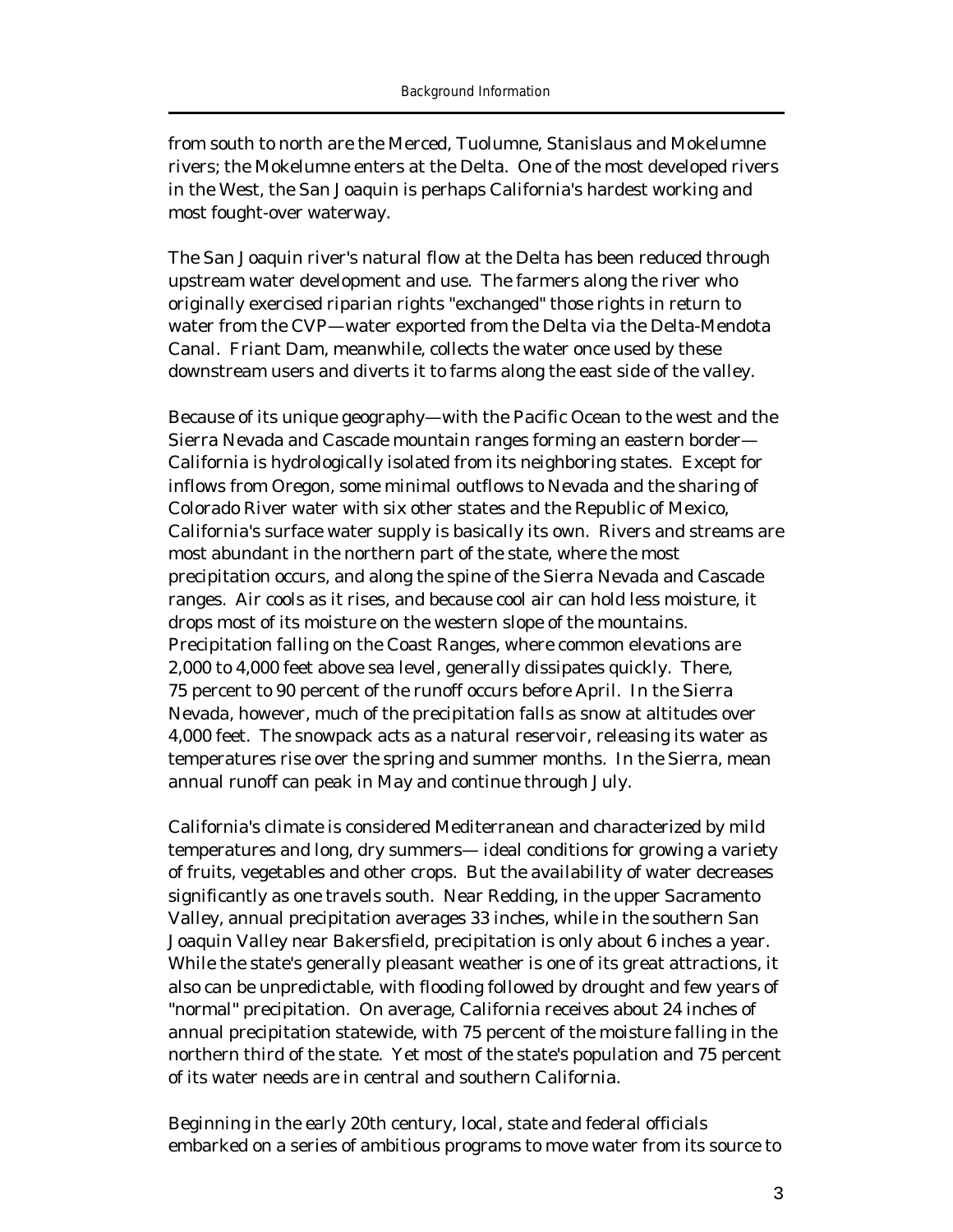areas of need. Major dams in the Sacramento River Basin include Shasta Dam on the Sacramento River, Oroville Dam on the Feather River, and Folsom Dam on the American River. Major dams and reservoirs in the San Joaquin River Basin are Friant Dam on the upper San Joaquin River, New Melones Dam on the Stanislaus River, New Exchequer Dam on the Merced River, New Don Pedro and O'Shaughnessy dams on the Tuolumne River, and Camanche and Pardee reservoirs on the Mokelumne River.

In total, there are 7,000 water diverters in the Sacramento-San Joaquin River Basin. Many of those diversions are from the Delta itself, which houses the export pumps for the CVP and SWP, as well as those serving individual farmers and irrigation districts. The Delta supplies irrigation water for 200 crops, including 45 percent of the nation's produce and drinking water to two-thirds of the state's 30 million residents.<sup>4</sup>

<sup>4</sup> CALFED Bay-Delta Program Phase 1 Final Report, September 1996.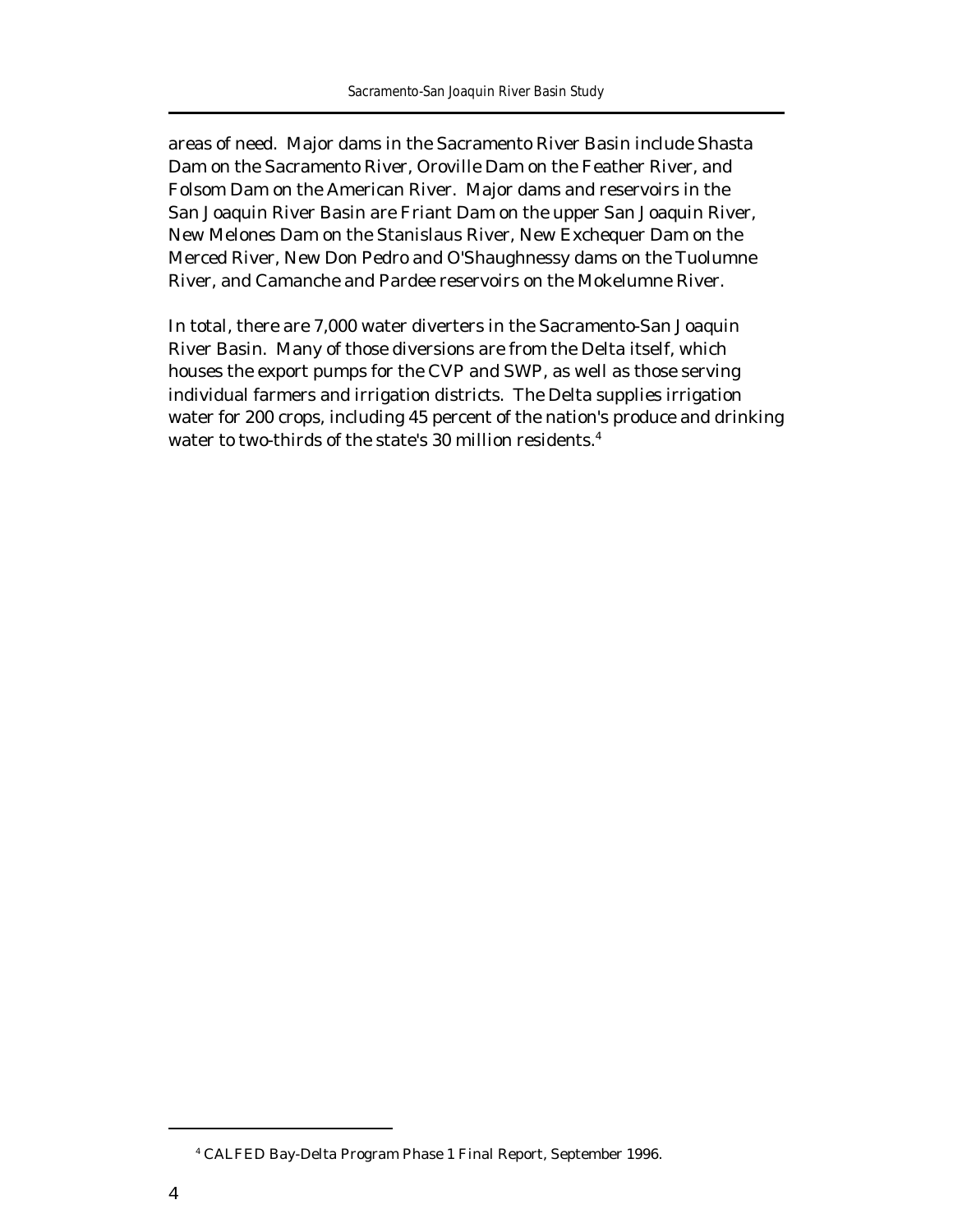## **II. Resource Issues**

<span id="page-14-0"></span>The Sacramento-San Joaquin River Basin is a vast geographic area with pockets of varied land use. While the historical development of the basin coincided with the Gold Rush, subsequent federal and state policies encouraged the region's agricultural development. Today both the Sacramento and San Joaquin valleys remain viable, productive farming areas, but the region is increasingly grappling with urban growth. In some areas, prime farmland is being replaced by suburbs as cities grow outward and land conversion becomes an attractive economic alternative. Environmental issues also have taken on a larger role in recent years. Efforts are being made to restore or protect wetlands, riparian habitat and endangered species. Here, too, preservation of open space is a major issue, as is the presence of pollutants from farm fields and city streets.

Because the state and federal governments constructed major water storage and distribution systems to tap the region's water resources, the Sacramento-San Joaquin River Basin also is influenced by outside forces. DWR, in its California Water Plan Update: Bulletin 160-93, predicted a 3.7 million acre-feet (in average years) shortfall to 9 million acre-feet (in drought years) shortfall in California's water supply by 2020 and an accompanying 53 percent increase in population. Water users throughout the state, particularly urban suppliers, are looking to augment their current supplies with water transfers. There is a great deal of interest in transferring water now used by agriculture in the Sacramento and San Joaquin valleys outside the basin. Within the basin, however, population also is expected to increase, and some local water districts fear they will run out of sufficient water if exporters target these sources.

Overall, the Sacramento-San Joaquin River Basin is a microcosm of water-related issues throughout the West—water rights, environmental restoration, water marketing and transfers, groundwater use, growth, water pollution. While it is difficult to develop an abbreviated list of resource issues within the basin, this report focuses on five issues in which the federal government has a major role: environmental restoration, water supply and flood management, the maintenance of federal water facilities, nonpoint source water pollution and the Bay-Delta. In more detail these issues are:

#### **A. Environmental Restoration**

The effectiveness and economics of environmental restoration as well as the science behind the decisions are issues facing stakeholders and agency staff within the basin. (The main stakeholders are agricultural, environmental and urban water interests. Other players include commercial and sports fishing groups, major businesses and public interest groups such as the League of Women Voters.) Many of the actions to remediate and improve the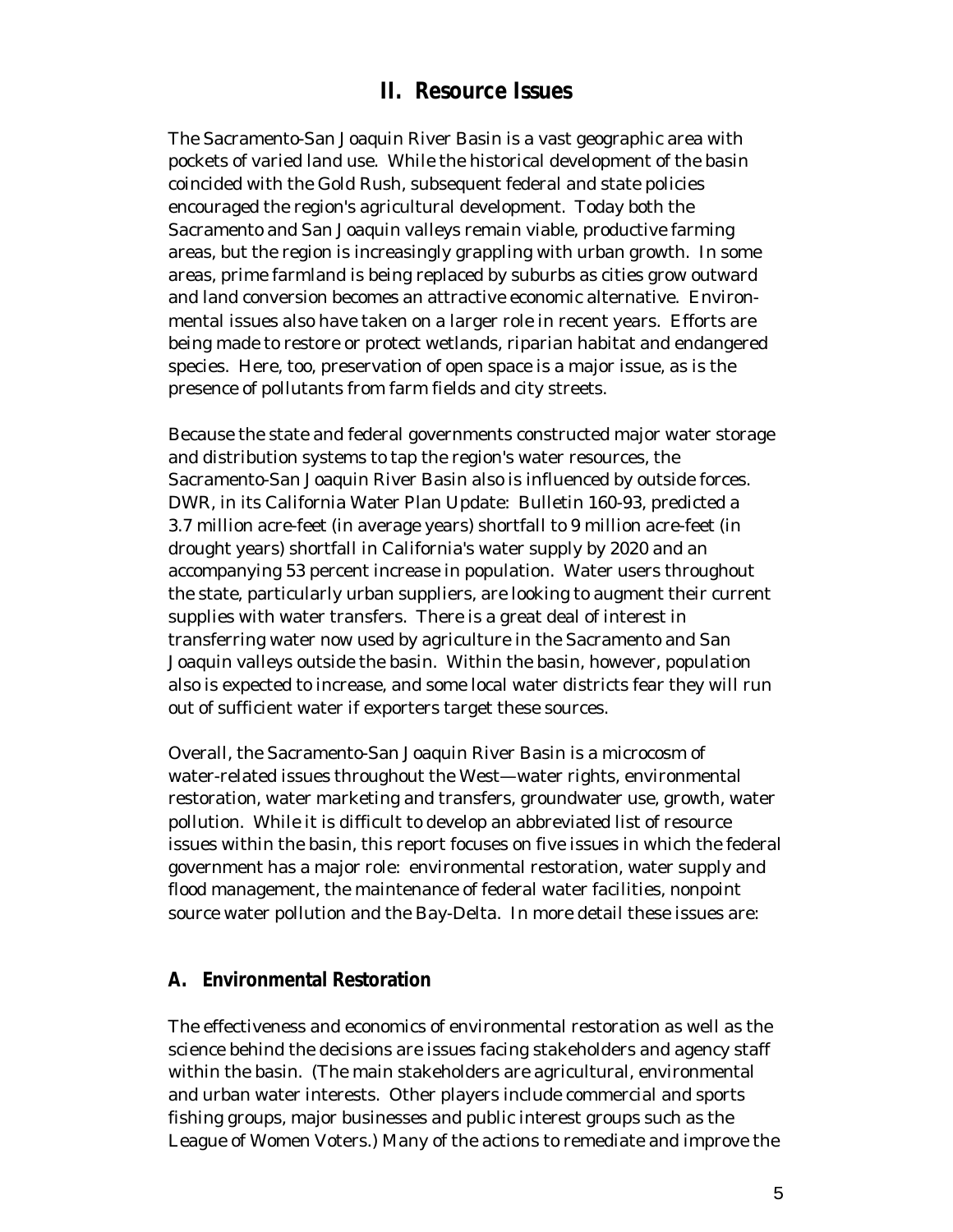environment are required by federal laws such as the Endangered Species Act (ESA), Central Valley Project Improvement Act (CVPIA) and the Clean Water Act (CWA).

While restrictions placed upon traditional water project operations because of these laws have generated complaints from stakeholders and some state agencies (and some efforts to revamp the laws), there is general acknowledgment that these laws have served as a "hammer" to facilitate ultimate cooperation.

The CWA and ESA, for example, were instrumental in the 1994 Bay-Delta Accord and the agreed-upon three-year water quality standards. Environmental groups sued EPA for not enforcing the CWA, creating a deadline for which the federal agency had to promulgate standards, while ESA restrictions on water exports encouraged users of the SWP and CVP to push for a resolution to the problem. Elsewhere within the basin, potential that the spring-run Chinook salmon may be listed under the ESA prompted diverse stakeholders and landowners to join forces on several tributaries to the Sacramento River to boost spring-run population and forestall such a listing.

When it comes to the CVPIA, agricultural stakeholders have expressed frustration that implementation of this law, passed in 1992, has proceeded so slowly. They also say that more money from the environmental restoration fund should be dedicated to projects, not studies. In the meantime, environmentalists also have pushed the U.S. Fish and Wildlife Service (FWS) and USBR to adopt the environmental components of the law and place more restrictions on traditional CVP users.

As work progresses on a comprehensive, collaborative Bay-Delta solution and implementation of the CVPIA, most of the focus on environmental restoration is on:

- **Science**—stakeholders have challenged decisions made by federal and state fishery and water quality agencies through the years on how "good" the science is behind a recommended action. With the shift toward ecosystem management, agency scientists are finding that there are many resource issues that require more research. Urban and agricultural interests increasingly have generated their own scientific evidence on environmental issues through the use of staff or consultant biologists and other scientists.
- **Effectiveness**—agencies and stakeholders both support real-time monitoring to ensure that fish flows, pumping modifications, spawning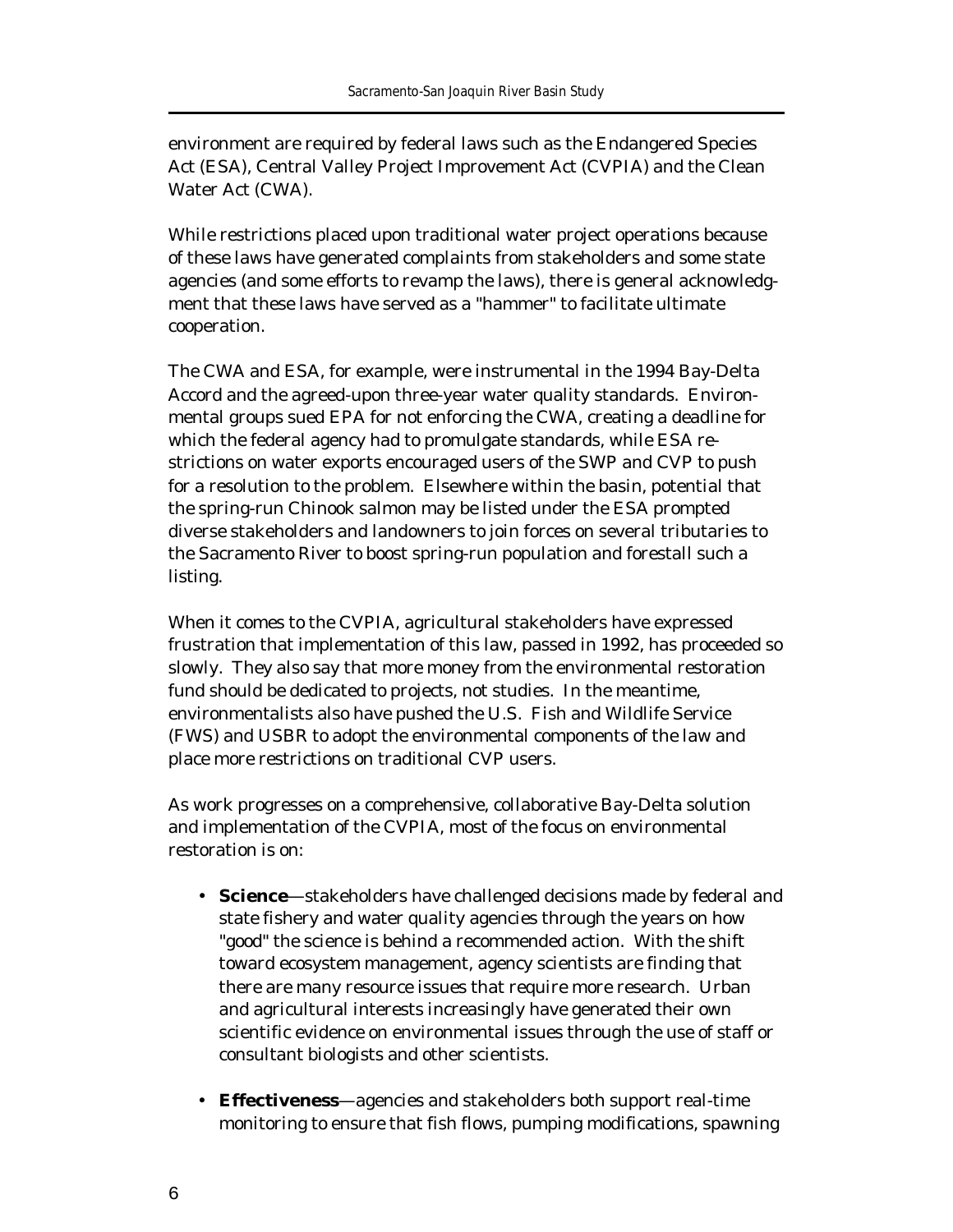<span id="page-16-0"></span>habitat improvement and other programs that are implemented restore ecosystem functions and lead to increases in fish populations.

• **Economics**—with passage of Proposition 204, the \$995 million California water bond, the promise of additional federal funds through HR 4126, and the environmental restoration fund created by the CVPIA, stakeholders want to make sure projects are prioritized and that money is allocated to measures that will produce the most "bang for the buck." Water users have long complained about the cost of environmental "fixes," such as fish screens, but the availability of state and federal funds to help finance these items has encouraged grassroots efforts to protect fish and habitat.

## **B. Water Supply and Flood Management**

The last decade is the consummate example of the California water dilemma: six years of drought from 1987-1993 followed by record rainfall and flooding in 1995 and 1997. There is an inherent tension between maintaining water supplies and guarding against floods because the state fluctuates between having too much water and not enough. Both the CVP and SWP were built to supply water and provide for flood control. Their reservoirs not only store water to provide water during dry months but also are used for storage and regulation of flood waters during months of heavy precipitation. (In the most recent flood event, data from DWR's Flood Center revealed that two reservoirs, New Don Pedro and New Melones, had encroached upon the flood storage space prior to the beginning of the storms on December 26, 1996.<sup>5</sup>)

While reservoirs in the foothills surrounding the Sacramento and San Joaquin valleys provide a place to store flood waters, a 1,760-mile system of federally designated levees in the floodplains below protect farmland and cities. The flood control system dates back to the late 1800s when the first plan to control the disastrous flooding, which periodically inundated the Sacramento Valley, was formulated by State Engineer William Hammond Hall.

Once called the "Nile of the West," the Sacramento River periodically overflowed its banks during the spring snowmelt. The Sacramento Flood Control Project, first authorized in 1917, consists of a system of levees, overflow weirs, pumping plants and bypass channels. During high flow, these bypasses carry many times the amount of water left in the Sacramento River around the urban area, most recently in the 1997 New Year's storms.

<sup>5</sup> "California Water Plan News," March 1997. Volume 1, No. 4.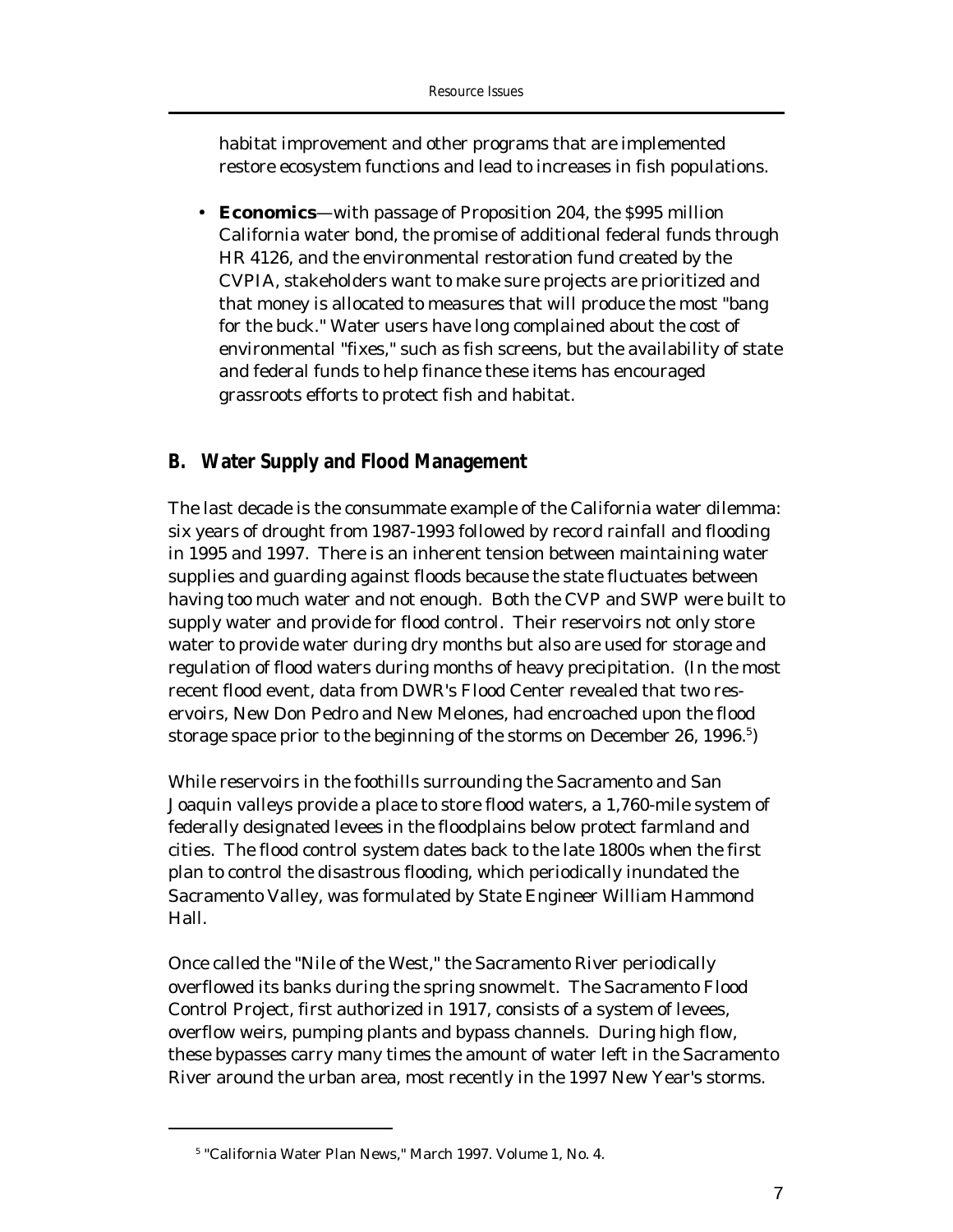Flood control managers must keep enough reservoir storage space available to manage floods during heavy precipitation but water suppliers focus on storing enough water to protect against drought. While specific figures are hard to come by, the state's most recent drought caused at least \$1.1 billion in damages (mostly agricultural and green industry losses) as some farmers faced up to 100 percent cutbacks in their surface water supplies (many of these growers also had access to groundwater). Some cities called for up to 50 percent water savings from their customers.

With the state's population projected to reach 40 million by 2006, finding ways to stretch water supply to meet demand was the focus of DWR's California Water Plan Update: Bulletin 160-93. The report, released in 1994, confirmed the absence of a cushion between the state's water demand and water supply, forecasting a shortfall between 3.7 million acre-feet in "normal" years to as great as 9 million acre-feet in critically dry years. Although officials predict most of the state's projected urban growth will occur in the south coast region, the Central Valley also will become increasingly urbanized in the 21st century. In the 1980s, the valley was among the fastest growing regions in the state as thousands of acres of agricultural land were converted to urban and suburban uses.

Groundwater will be tapped to supply some new urban developments, but many areas of the San Joaquin Valley are faced with declining water tables. Even in the Sacramento Valley, where groundwater supplies are considered to be abundant, overpumping in some areas is cause for concern. While some would advocate mandatory groundwater management to protect these supplies, the agricultural and urban water interest groups strenuously oppose any statewide regulatory role. Instead, the passage of state legislation, AB 3030, in 1992 has prompted more than 60 water suppliers to adopt voluntary groundwater management plans. Elsewhere in the Sacramento River Basin, water users are concerned about protecting the area's groundwater from export, and there are organized, voluntary management efforts to prevent such export in the region currently underway in Butte, Colusa, Glenn, Shasta, Tehama and Yolo counties.<sup>6</sup>

On another front, USBR is faced with the task of developing a plan that would "replace" the 800,000 acre-feet (600,000 acre-feet in a dry year) of water allocated annually to the environment. The CVPIA directs USBR to develop and submit, within three years, a plan to increase the yield of the CVP to Congress. Measures to increase water yield include improvements in, modifications of, or additions to CVP facilities; water conservation; land fallowing; transfers and conjunctive use of groundwater and surface water.

 $^{\rm 6}$  California Water Plan Update, Executive Summary, Bulletin 160-93, California Department of Water Resources, October 1994.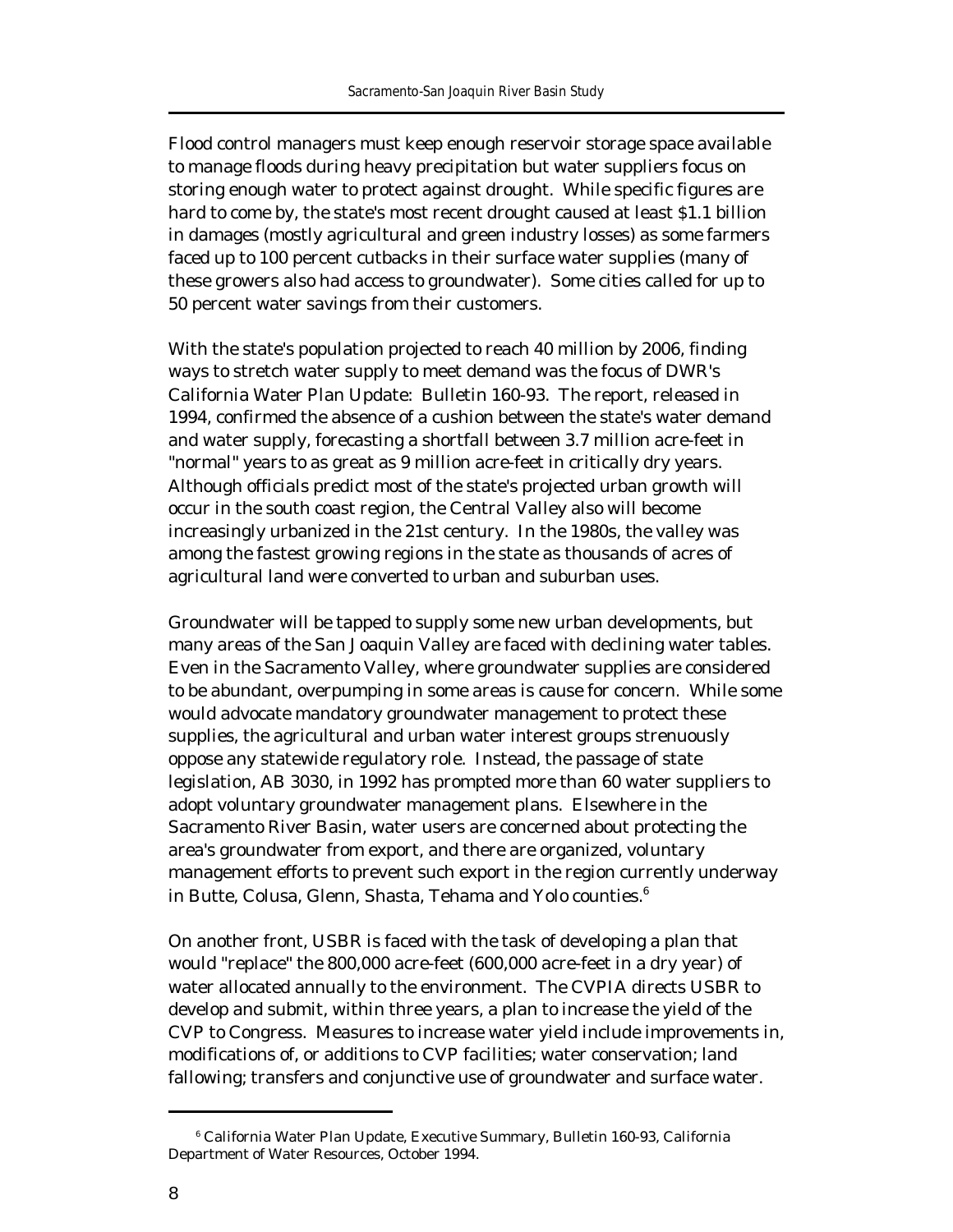<span id="page-18-0"></span>Following the 1997 floods, which killed eight people, forced the evacuation of 120,000 people and caused an estimated \$2 billion worth of damage, there is interest in nonstructural solutions to flood control, the construction of setback levees to allow for intentional flooding in appropriate areas, and the development of more dams and offstream storage facilities and to provide better protection for the Sacramento and San Joaquin floodplains. These floodplains are becoming increasingly urbanized.

#### **C. Maintenance of Federal Water Facilities**

Construction of Shasta Dam (authorized by the Rivers and Harbors Act of 1937) began in the 1930s as the federal government initiated a public works program to provide jobs for citizens during the Great Depression. The initial features of the CVP were constructed between 1937 and 1951. Forty-five years later, maintenance of its dams, canals and power generators has become a major issue for CVP users and other water interests in California.

Some interests contend that the federal government has not adequately funded upkeep of the CVP facilities. The July 1995 failure of gate No. 3 at Folsom Dam on the American River further fueled concern. The spillway gate buckled during a routine raising, allowing 40,000 cubic-feet-per-second to spill from the dam. By the time officials were able to install temporary "stop logs" at the gate, 400,000 acre-feet of water was released from Folsom Reservoir.

Although deferred maintenance at Folsom received part of the blame for the gate failure, a subsequent investigation blamed the break on design failure. Still, the incident has increased awareness of the fact that the facility is now half a century old, and may require additional maintenance and repair money.

In the past, CVP water users have complained that Congress and the USBR have not allocated enough funds for maintenance. Environmentalists, however, say that the users also have fought through the years to keep their contributions to the federal treasury through water fees at a minimum.

#### **D. Nonpoint Source Water Pollution**

As throughout the West, water quality—particularly nonpoint source pollution—is a major issue in the Sacramento-San Joaquin River Basin. According to EPA officials, nonpoint source pollution is the No. 1 cause of the nation's remaining water pollution. The State Water Resources Control Board (SWRCB) lists the most prevalent sources of pollution in California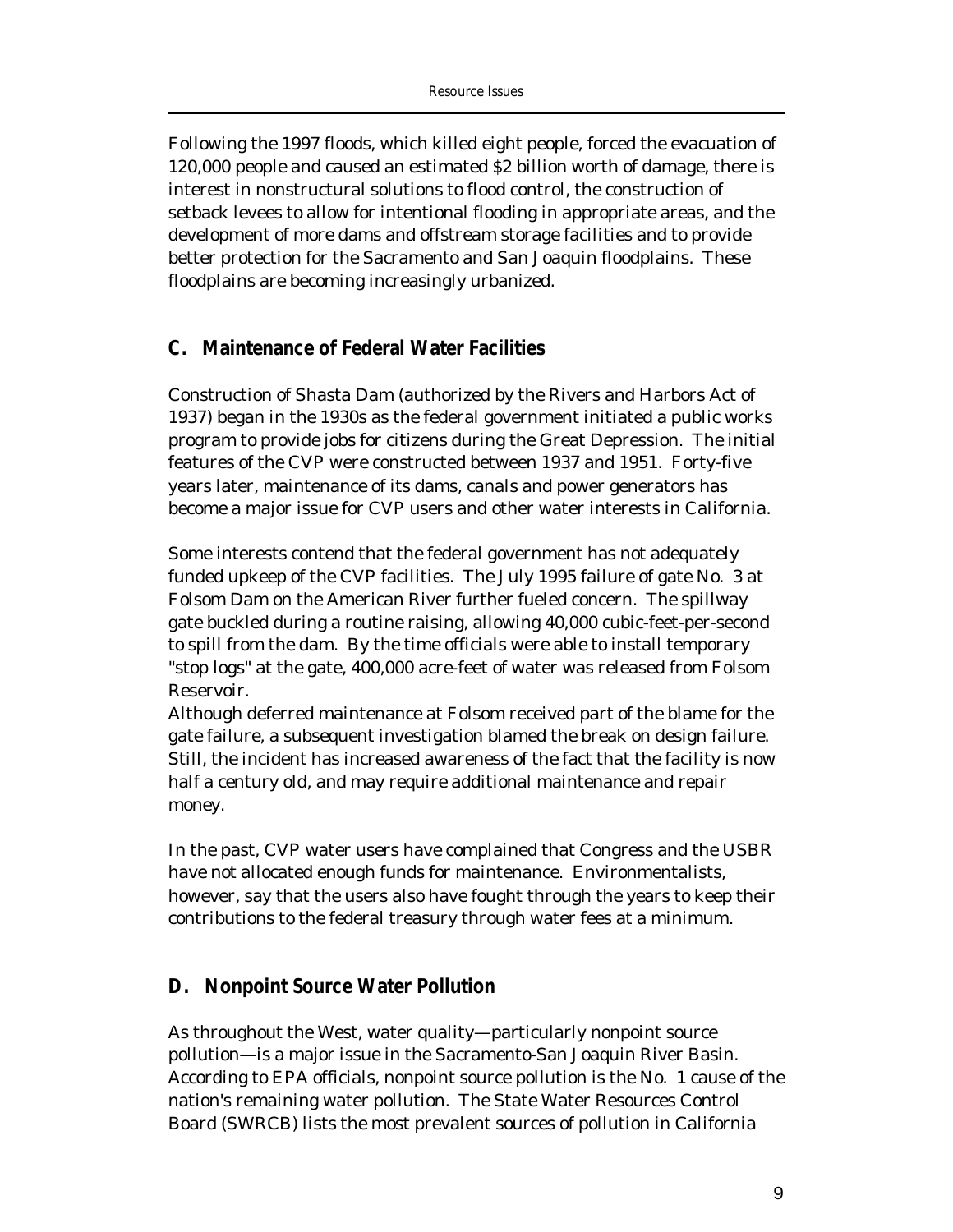rivers and streams, in order of their occurrence, as agriculture, timber harvests, mining operations and urban runoff.

Polluted runoff can create both chronic and acute problems for fish and wildlife. Runoff and decomposing organic matter can rob streams of oxygen that fish depend upon. Toxic levels of pesticides can kill fish. Some pollutants—including some pesticides, metals such as mercury and elements such as selenium—accumulate as large animals eat smaller ones, until concentrations reach toxic levels. The resulting high concentrations can cause disease, diminish reproduction in animals and threaten human health.

In the San Joaquin River Basin, the main problems are salinity, selenium and sedimentation. At Vernalis, total dissolved solids (TDS) in the San Joaquin River range from 110 to as high as 900 miligrams per liter. During the summer irrigation season, some stretches of the San Joaquin River consist almost entirely of irrigation return flows. In comparison, the Sacramento River's TDS at Greene's Landing ranges from 50 to 150 milligrams per liter. The maximum contaminant level for TDS in drinking water is 500 miligrams per liter. $^7$  Diversions upstream of the Delta all tend to increase the salt concentration in the San Joaquin River by reducing the amount of fresh water available for dilution.

Selenium also is a concern, although chemical analyses of plants, fish and waterfowl living in the Delta and San Francisco Bay do not indicate that selenium levels in the water are excessively high. Farther south, soil erosion from farms has washed tons of sediment into the San Joaquin River, reducing its channel capacity and carrying pesticides and fertilizer into the water, harming fish and wildlife.

In the Sacramento River Basin, the river carries away waste from abandoned mines, farms and growing cities. Farm runoff from agricultural drains has tested toxic to fish and the aquatic organisms they feed on. Winter rains wash pesticides from orchards and summer irrigation runoff muddies the river with sediment and organic matter. While cities and industrial users have treatment works and pollution permits, there have been permit violations in the Sacramento metropolitan area. The rapidly expanding cities also are creating more runoff.

Section IV of this report provides a closer look at two specific case studies of innovative efforts to remedy nonpoint source pollution—a watershed management program on the Sacramento River and a program to combat sediment loading on the San Joaquin River.

<sup>7</sup> California Water Plan Update, Bulletin 160-93, Volume 2, California Department of Water Resources, October 1994.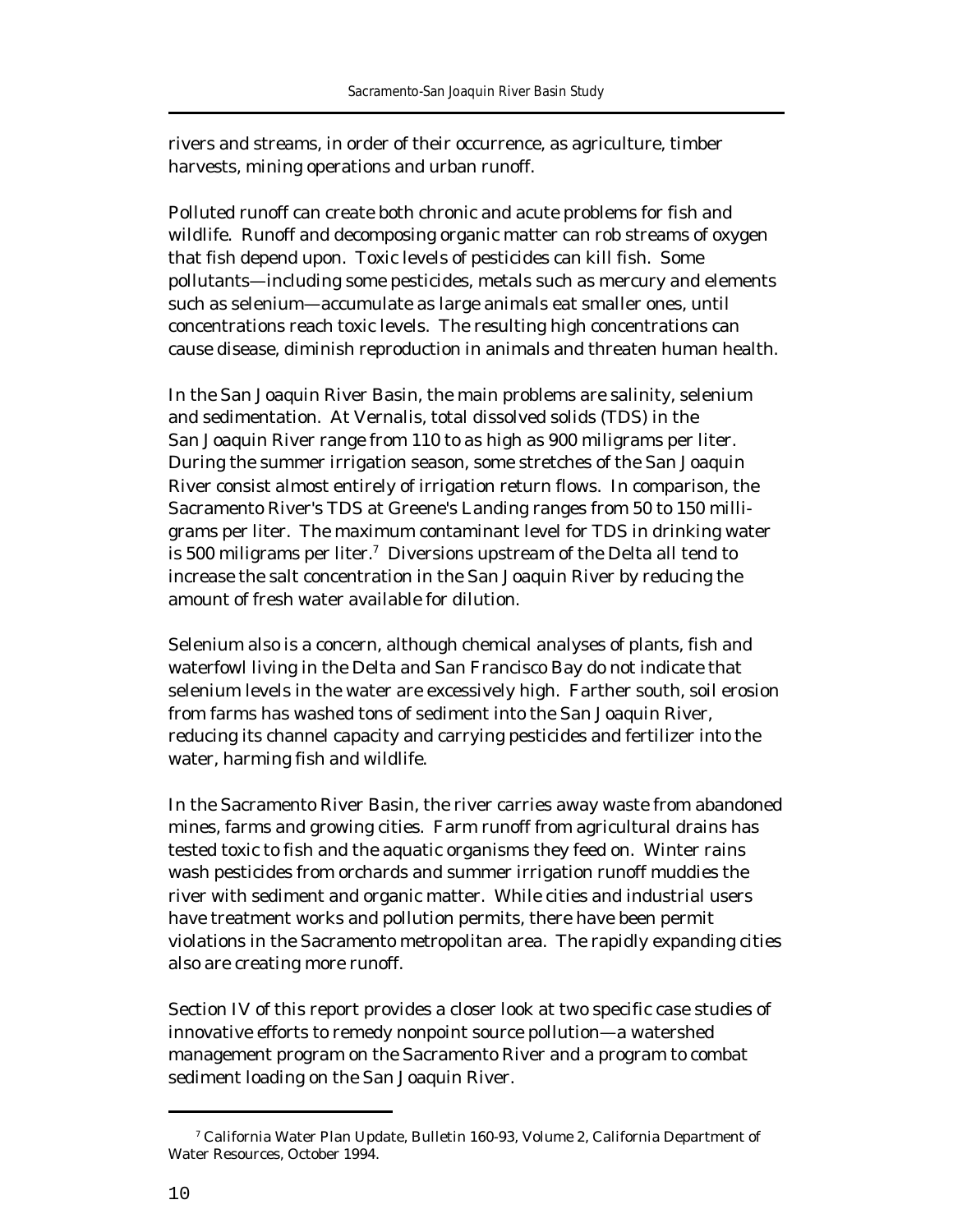#### <span id="page-20-0"></span>**E. The Bay-Delta**

Estuaries are coastal areas where fresh water from rivers mix with ocean water and where water salinity is between the extremes of sea water and fresh water. Together, the Sacramento-San Joaquin Delta, Suisun Bay, San Pablo Bay and south and central San Francisco Bay form such an estuary. The Delta region is 700 miles of waterways surrounding 57 reclaimed islands. Because all roads in California water policy lead to the Bay-Delta, this report will treat the estuary as a resource issue, not a specific geographic region. The Delta also is a microcosm of the other four resource issues: environmental restoration, water supply and flood control, maintenance of federal water facilities and nonpoint source pollution.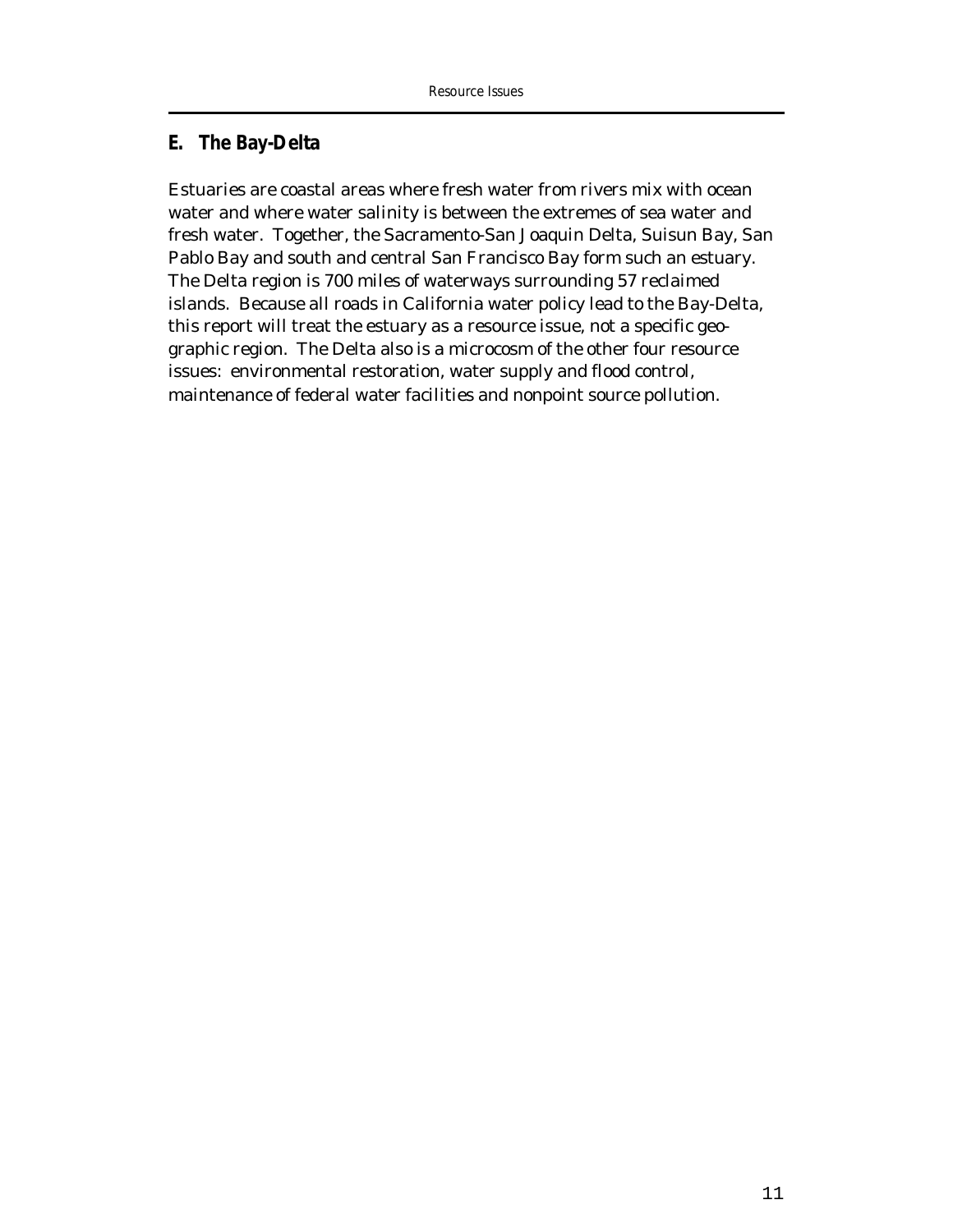## **III. The Main Players**

#### <span id="page-21-0"></span>**A. Federal Agencies (in alphabetical order)**

#### **1. National Marine Fisheries Service (NMFS)**

Agency of the Commerce Department whose mission is to conserve, manage and develop living marine resources and to promote the continued utilization of these resources for the nation's benefits. NMFS coordinates protection of marine and anadromous endangered species under the federal ESA, including California's winter-run Chinook salmon. NMFS is a member of CALFED.

#### **2. U.S. Army Corps of Engineers (Corps)**

Agency of the Department of Defense whose mission is to develop, control, maintain and conserve the nation's navigable waters under the Rivers and Harbors Act and adjacent wetlands under the CWA. Through its water resources development program, the Corps oversees levee construction, dam construction and shore stabilization; as well as port maintenance dredging and deep water channel construction. It also develops guidelines governing flood control storage in federally funded reservoirs and monitors the operation of these reservoirs to assure compliance with the guidelines. The federal government, through the Corps, contributes funds to local flood control projects. A 404 permit from the Corps is required to place any structures in, or excavate, fill, or otherwise modify a navigable body of water or a wetland. The Corps is a major player on basin issues related to levee maintenance, wetlands and dredging.

#### **3. U.S. Bureau of Reclamation (USBR)**

Agency of the Department of Interior that constructs and maintains federal reclamation projects, including the CVP. The CVP provides water for irrigation, municipal and industrial use, hydroelectric power, and fish and wildlife. It also provides flood control. The USBR is signatory to the 1986 Coordinated Operations Agreement (COA) between the CVP and SWP and the 1994 Bay-Delta Accord. USBR also is a member of CALFED and is a lead agency in implementing the CVPIA.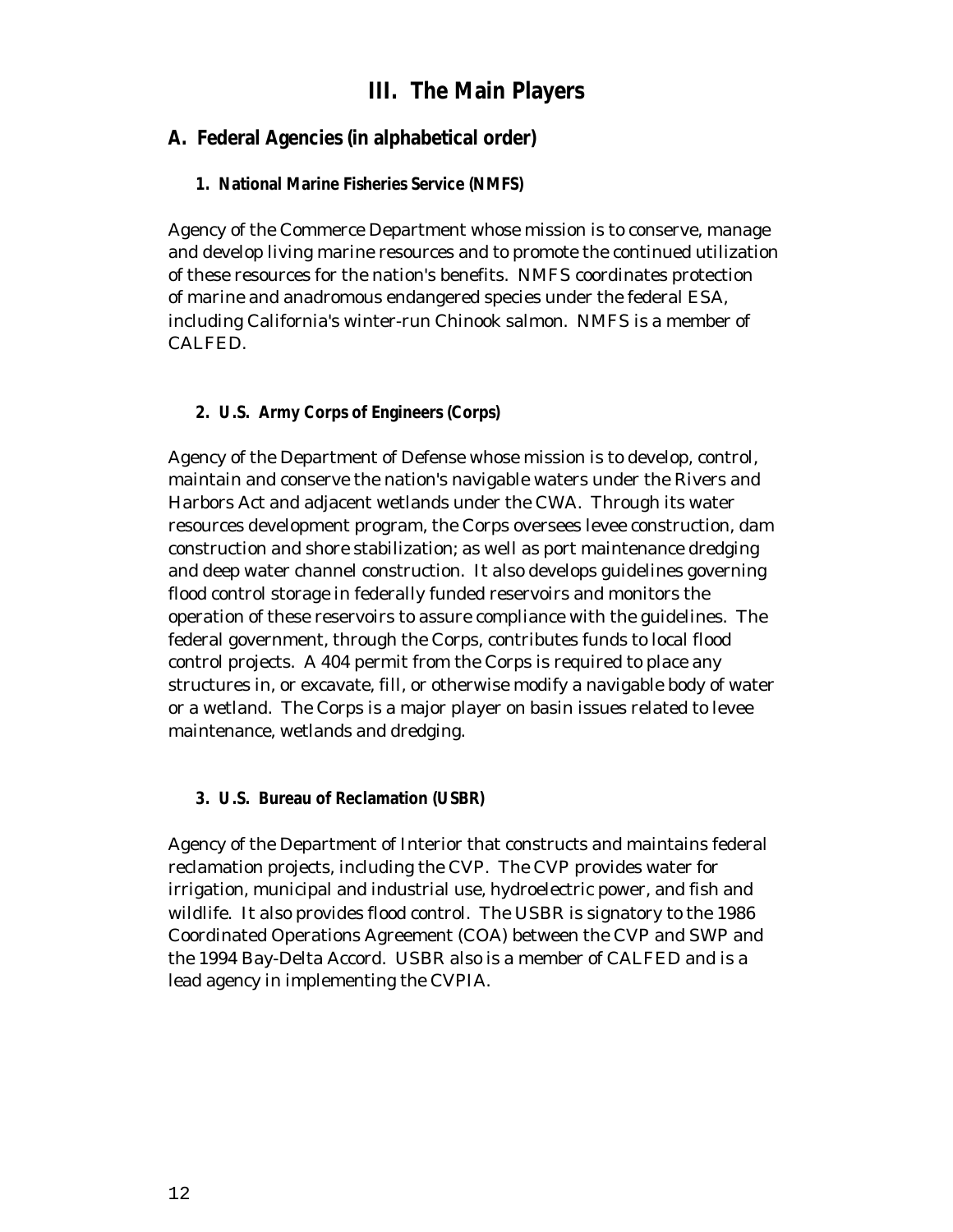#### <span id="page-22-0"></span>**4. U.S. Environmental Protection Agency (EPA)**

Agency established in 1970 to protect, maintain, restore and enhance environmental quality and human health through regulation of air, water and land resources. EPA is responsible for enforcement of the CWA whose objective is to restore and maintain the quality of the nation's water. EPA became involved in the Sacramento-San Joaquin Delta through the CWA, charging that the state had inadequately protected the estuary's water quality. EPA also has oversight over the Corps' 404 permit process, including actions affecting wetlands, and is responsible for the administra-tion of the Safe Drinking Water Act, Resource Conservation and Recovery Act, and the Comprehensive Environmental Response, Compensation and Liability Act, also known as "Superfund." EPA is a member of CALFED.

#### **5. U.S. Fish and Wildlife Service (FWS)**

Agency of the Department of Interior whose mission is to conserve, protect and enhance the nation's fish and wildlife and their habitats for the continuing benefit of the people. The agency's major responsibilities are migratory birds, candidate species, endangered species and fish. The agency also ensures compliance with the National Environmental Policy Act (NEPA), the Fish and Wildlife Coordination Act, the ESA, the Migratory Bird Conservation Act of 1929, and other laws dealing with wetlands, waterfowl and wildlife refuges. The FWS and USBR are the principal agencies responsible for implementation of the CVPIA. The FWS is a member of CALFED.

#### **6. U.S. Forest Service (USFS)**

Agency of the Department of Agriculture that manages approximately 20 million acres of national forest lands, about 20 percent of the land in California. By law, these lands are managed for timber, rangeland, fishery habitat, recreation, water supply and watershed protection. About 50 percent of the water supply in California originates in watersheds within national forests and the headwaters of most rivers and streams are found in national forests.

#### **7. U.S. Geological Survey (USGS)**

Agency of the Department of Interior that collects and maintains data, such as streamflow, on rivers and streams, to provide the understanding needed for the best use and management of the nation's water resources. USGS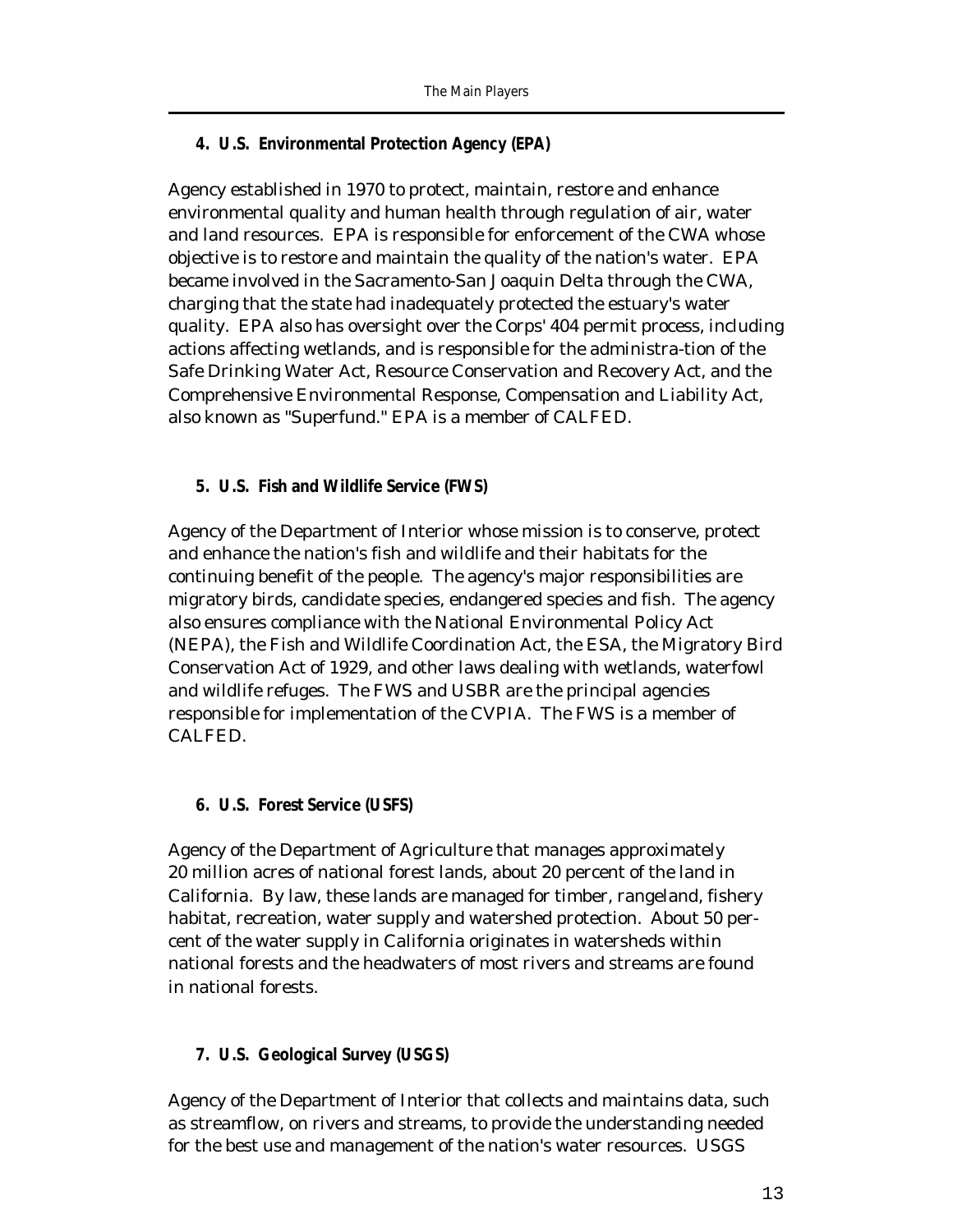<span id="page-23-0"></span>collects data to determine quantity, quality and use of surface water and groundwater; conducts water resources appraisals; and coordinates all federal water data acquisition.

#### **8. U.S. Natural Resources Conservation Service (NRCS)**

Agency of the Department of Agriculture that provides technical assistance to local Resource Conservation Districts in conservation, development and productive use of the nation's soil, water and related resources. NRCS is involved in development of watershed management plans designed to prevent pollution of lakes and rivers.

## **B. State of California**

There are three state agencies that play primary roles in the water issues within the Sacramento-San Joaquin River Basin. All are members of CALFED.

#### **1. California Department of Water Resources (DWR)**

DWR, under the direction of the State Resources Agency, has overall responsibility for managing the state's water resources. DWR's mission is to evaluate current and projected needs for water and development programs, direct the use of the resource, protect the public through water quality improvement, flood control and dam safety programs, and to assist local water agencies with funds, expertise and technical support. DWR operates the SWP and runs the federal-state Flood Operations Center.

#### **2. California Department of Fish and Game (DFG)**

DFG, under the direction of the State Resources Agency, has jurisdiction over and responsibility for resident and anadromous fish in all rivers and streams of the state, and for wildlife resources that use riparian habitat. It is responsible for administration of the California Endangered Species Act. DFG conducts a number of research programs relating to fish and wildlife propagation, fishing and hunting licenses, fish hatchery management, stream alteration permitting and fish planting.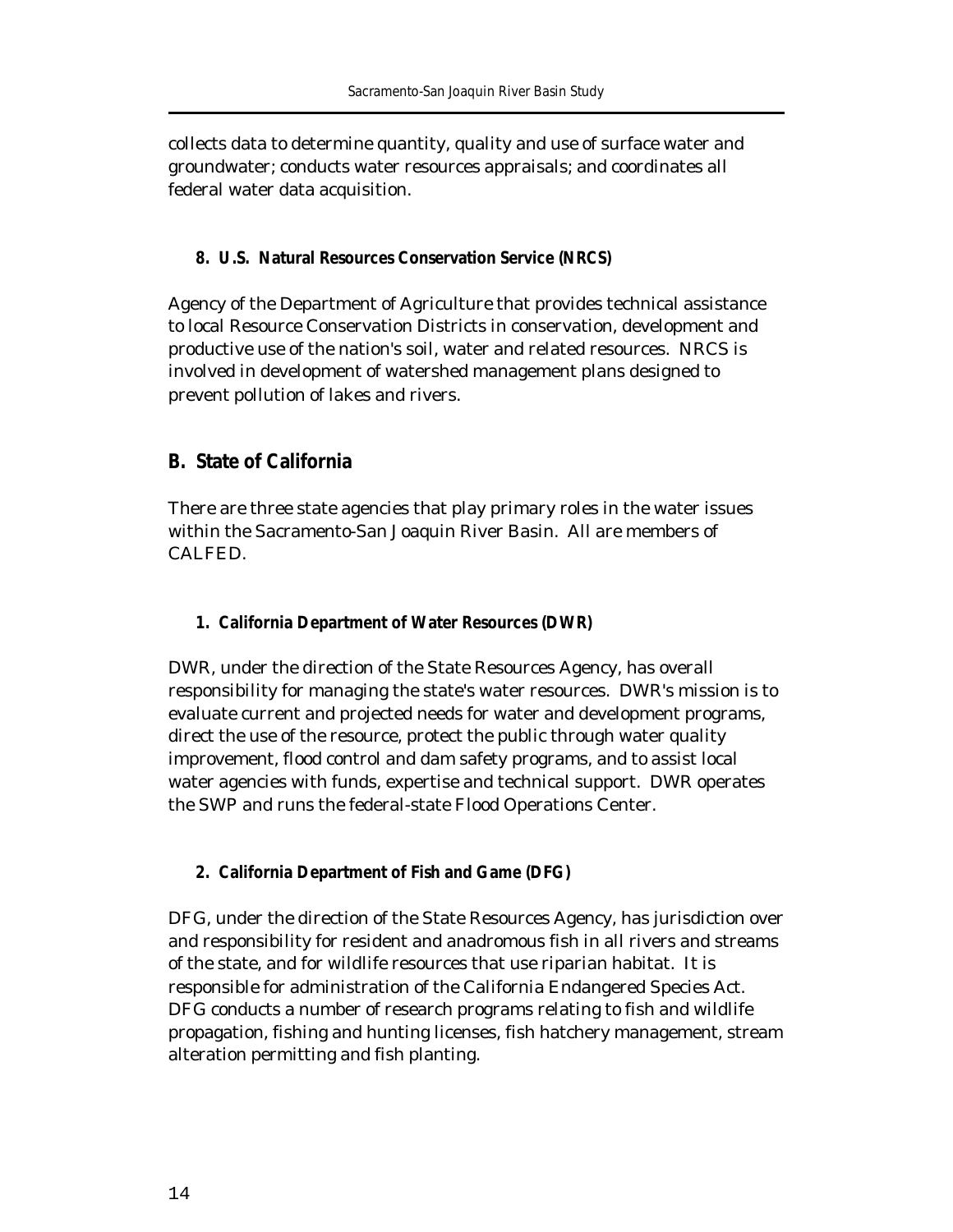<span id="page-24-0"></span>**3. State Water Resources Control Board (SWRCB) and Regional Water Quality Control Boards**

The SWRCB and its nine Regional Boards regulate water quality in all of the state's waters. SWRCB also administers the state's permit system to appropriate and divert surface water. SWRCB sets water quality standards for inland waters, enclosed bays and estuaries, including flow and salinity standards in the Delta. The SWRCB, an agency of the California Environmental Protection Agency (Cal-EPA), also is responsible for implementing federal water quality standards through the CWA.

#### **4. CALFED**

Joint state-federal planning organization created in June 1994 to provide more coordinated action in the Bay-Delta. It is comprised of members of the California Water Policy Council and Federal Bay-Delta Council (formerly known as the Federal Ecosystem Directorate or Club-FED). CALFED has three broad goals: adoption of mutually acceptable state water quality standards (accomplished in May 1995); coordinated CVP/SWP operation to meet water quality standards and protect endangered species; and development of a long-term Delta solution to resolve water quality, water use efficiency and levee stability problems, and restore the ecosystem.

## **C. Major Stakeholder Groups**

Myriad stakeholder groups representing agricultural, urban and environmental water interests are involved in the Sacramento-San Joaquin River Basin. These include individual water agencies and irrigation districts, environmental organizations, farm organizations and businesses. Below is an alphabetized list of the major stakeholder organizations involved in the basin, particularly in the Bay-Delta itself.

#### **1. Association of California Water Agencies (ACWA)**

Membership organization that represents 400 urban and agricultural water agencies on legislative matters, accounting for 90 percent of the water delivered in the state.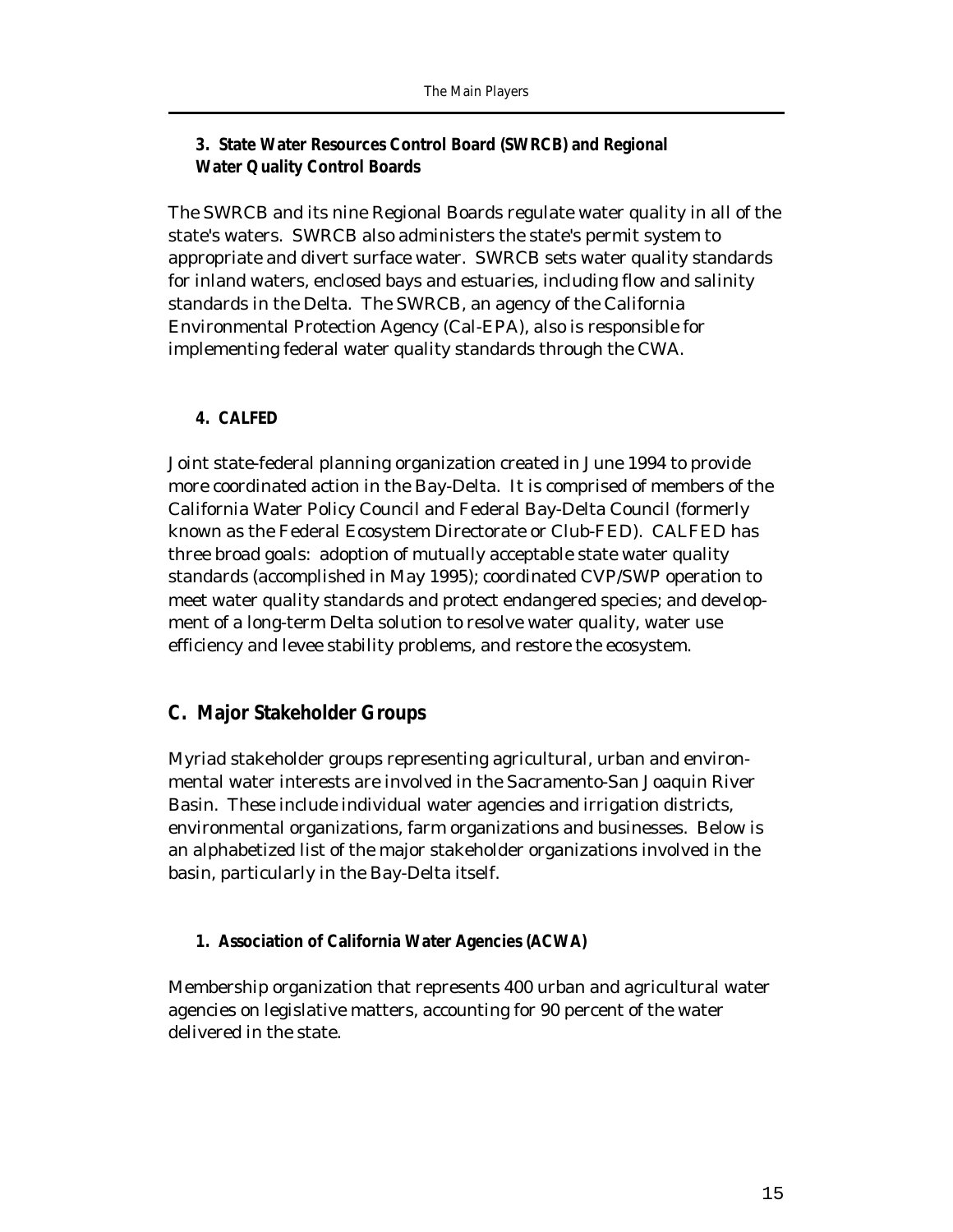#### <span id="page-25-0"></span>**2. The Bay Institute of San Francisco**

Environmental organization that advocates maintenance of fresh water flows in the Bay and Delta for water quality purposes, and related research and advocacy activities.

#### **3. California Business Roundtable**

Organization of the principal officers of the state's largest companies whose goal is to improve the overall economic climate in California. The Roundtable became involved in the Bay-Delta in 1994 when 10 chief executive officers for top firms sent letters to the Wilson and Clinton administrations urging resolution of the stalemate over Delta water quality standards. In 1996, the Business Roundtable, along with the California Farm Bureau Federation, California Manufacturers Association and California Chamber of Commerce, issued reports on financing options for water-related infrastructure and water transfers in California.

#### **4. California Urban Water Agencies (CUWA)**

Membership organization that represents 12 of the state's largest urban water agencies, in northern and southern California, which service over two-thirds of California's urban water users. CUWA has played an active role in Bay-Delta issues, including the production of alternative standards in 1994 that led, in part, to the Bay-Delta Accord.

#### **5. Central Valley Project Water Association**

Membership organization that represents the users of the Central Valley Project.

#### **6. Environmental Defense Fund (EDF)**

National advocacy environmental group of scientists, environmentalists and attorneys that has played a key role in the Bay-Delta.

#### **7. Natural Resources Defense Council (NRDC)**

Nonprofit organization of lawyers and scientists that uses research and legal action to protect the nation's natural resources.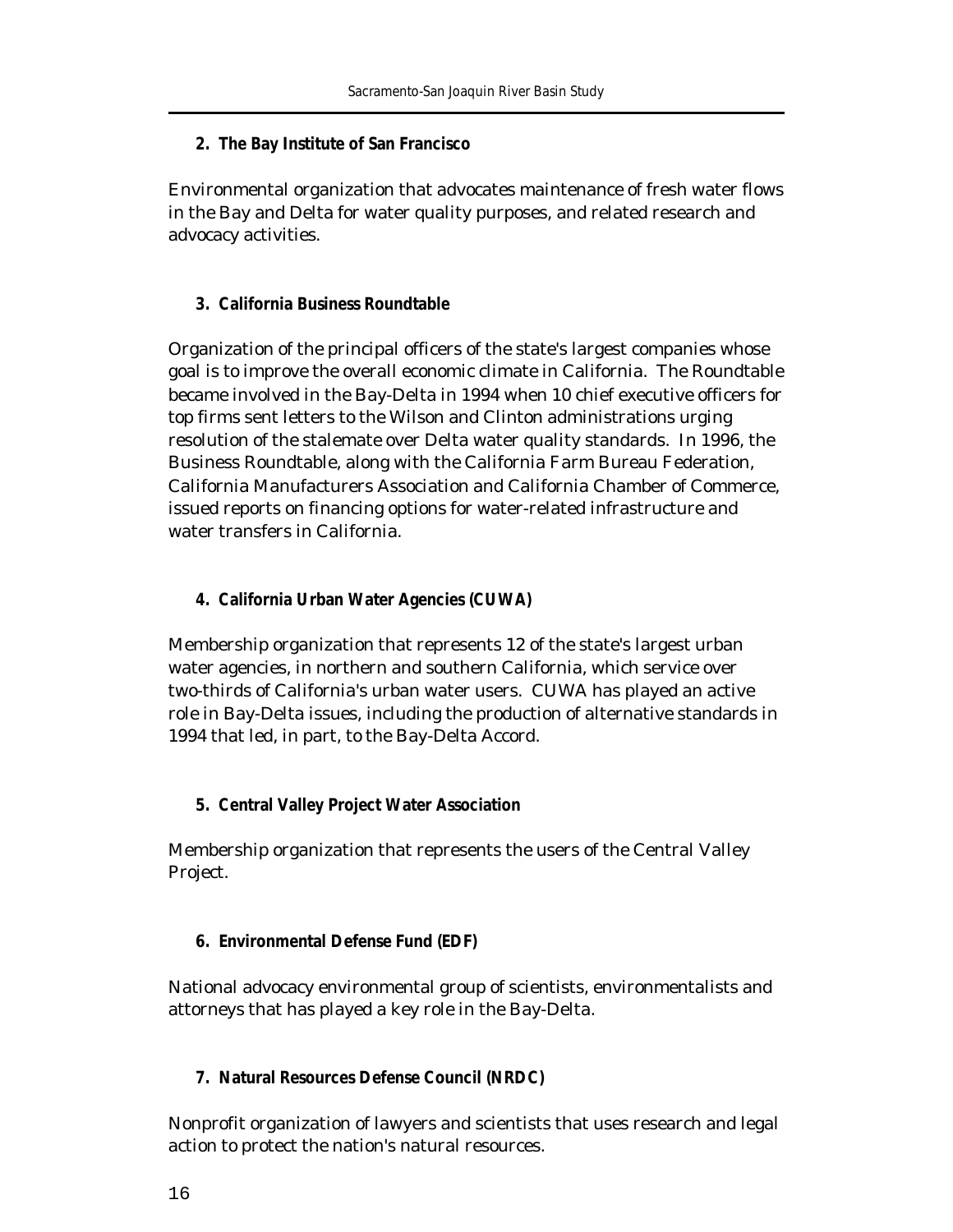#### <span id="page-26-0"></span>**8. Nature Conservancy**

Membership organization that purchases land to set up private reserves and provides consultation for private landowners interested in environmentally sound management. The conservancy owns preserves in the Sacramento and San Joaquin valleys.

#### **9. Northern California Water Association**

Membership organization that represents water users in the Sacramento River Basin on water rights and other legislative issues.

#### **10. Pacific Coast Federation of Fishermen's Associations (PCFFA)**

Membership organization that advocates protection of West Coast fishing habitats, and lobbies for the group's interests in West Coast legislatures and Washington, D.C. In the Sacramento-San Joaquin River Basin, PCFFA has joined forces with landowners in certain watersheds to try and boost Chinook salmon populations without an ESA listing.

#### **11. San Joaquin River Exchange Contractors Water Authority**

Authority that represents the four San Joaquin River exchange contractors to monitor environmental, legal and legislative issues that impact the contractors, and to protect the contractors' water rights. The contractors used to draw their water directly from the San Joaquin River, but "exchanged" that for a substitute water supply drawn from the Delta when USBR built Friant Dam.

#### **12. San Joaquin Tributary Agencies**

Umbrella organization that represents the five water districts that divert and distribute water from upstream tributaries to the San Joaquin River.

#### **13. State Water Contractors**

Membership organization that represents 27 of the 29 agencies that receive water from the SWP. Nine of those agencies are in the Sacramento or San Joaquin Valley.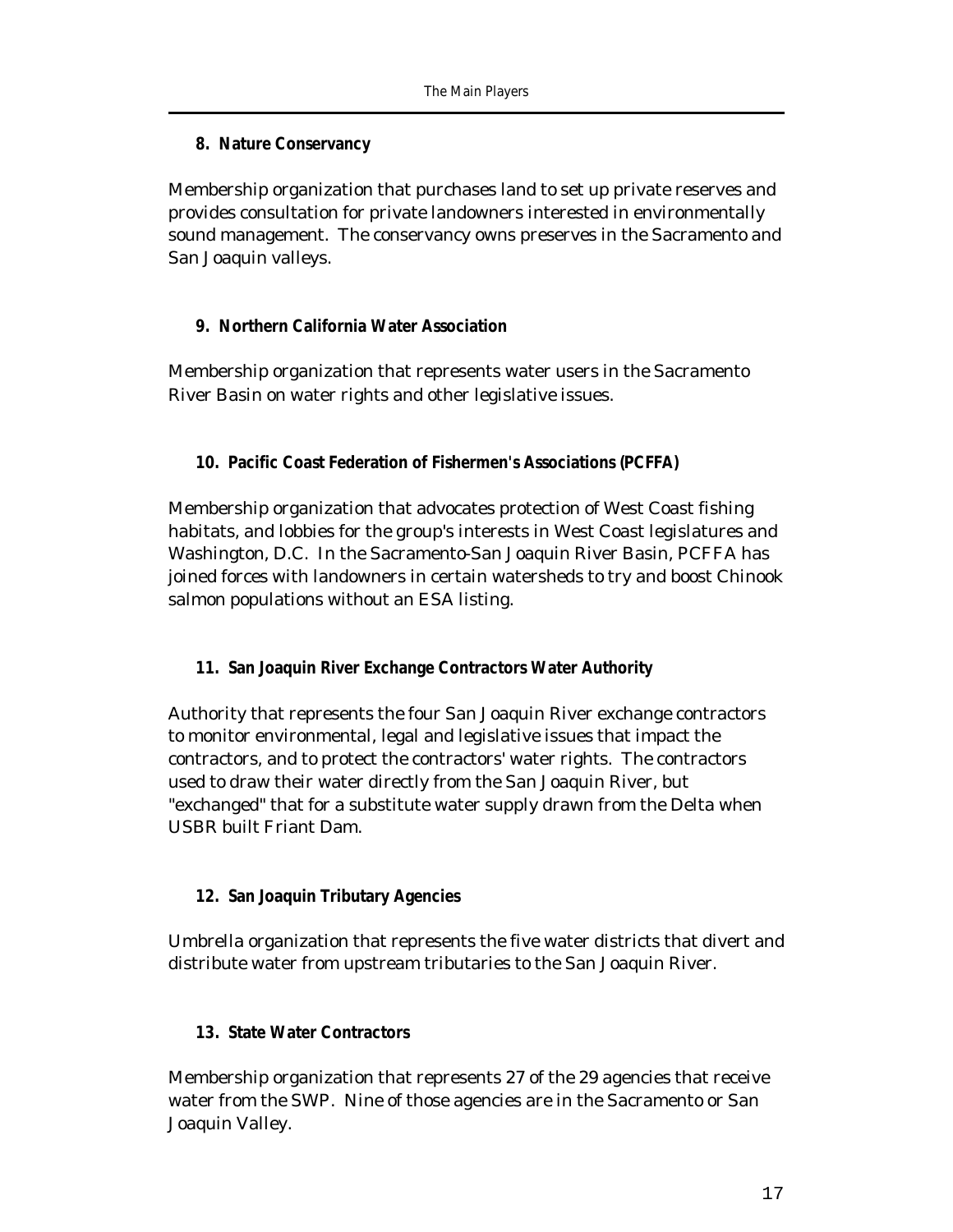## **IV. Efforts to Address the Problems**

#### <span id="page-27-0"></span>**A. Environmental Restoration**

The Central Valley—once an immense seasonal wetland, regularly flooding from the Sierra foothills to the Coast Range—has been forever transformed by agricultural and urban development and flood-control and reclamation projects. Over the past 100 years, 90 percent of the valley's original seasonal wetlands have been lost. The fisheries have been changed both by the extinction of some native species and the introduction of non-native fish. Early human activities such as hydraulic mining, overfishing, logging and railroad construction also had a negative impact on native salmon and steelhead.

Early efforts to address environmental resources in the Sacramento-San Joaquin River Basin focused primarily on mitigation—ways to lessen the impact of a water project (dam, reservoir or canal) or other land-use modification on aquatic and terrestrial species. When the CVP was designed and built, fish hatcheries, fish ladders and other facilities were included to help maintain fishery populations and allow fish to navigate around dams and pumps. Not every dam is laddered, however, and some of these structures have proved inadequate.

In the late 1960s and early 1970s, society's values shifted from conquering nature to coexisting with and protecting nature. Passage of a series of laws at the federal level mirrored that change. These laws include the ESA (1973), CWA (1972), NEPA (1969) and "Wild and Scenic Rivers" Act (1968). California has similar state legislation to protect water quality, endangered species, wild and scenic rivers, and require environmental consideration in the planning process through the California Environmental Quality Act (CEQA).

By the 1980s, the state's tremendous population growth, wide diversity of natural habitats and sheer number of endangered species (131 in 1995) led to a collision between environmental restoration and environmental restrictions. Because many endangered species live in or along streams, the effort to protect these species has had a major impact on water projects. Since the late 1980s, the precipitous decline in Central Valley salmon and steelhead runs has been attributed to a variety of natural and manmade factors including drought, overfishing, unfavorable ocean conditions, pollution, introduced and predator species, habitat destruction, high water temperatures, and the water projects. In the world of California water, the conflict was exacerbated by the severe 1987-1993 drought, the fact that no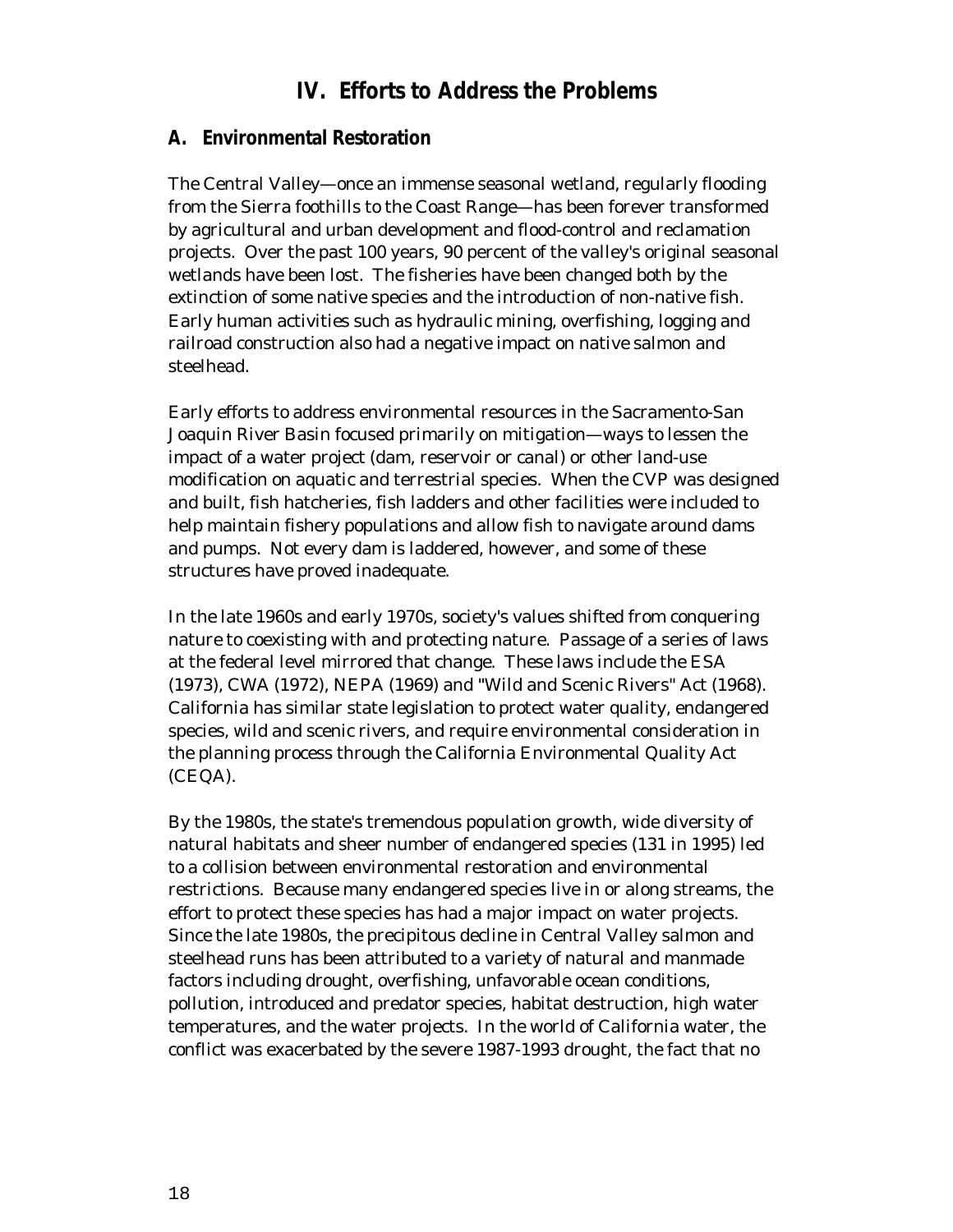new dams have been added to the system since 1979, and several key legal decisions that favored the environment.<sup>8</sup>

In the Sacramento River, habitat restoration efforts were fueled by efforts to restore the winter-run Chinook salmon, listed as a federally threatened species and a state endangered species in 1989. (It is now classified as a federally endangered species.) Operational restraints were spelled out in the National Marine Fisheries Service (NMFS) Biological Opinion in 1992, 1993 and 1995, but USBR made changes in CVP operations as early as 1987. Major changes implemented to improve conditions for the winter-run salmon include bypassing hydropower production at Shasta Dam in order to release low-level, cold water from mid-July to mid-October for fish spawning (a practice no longer necessary with completion of the new, \$80 million temperature control device); closing the Delta's Cross Channel gates from February 1 through May 30 to keep migrating adults in the main waterway; raising the gates at Red Bluff Diversion Dam from September 15 through May 15 to aid fish passage; and curtailing annual CVP water deliveries by about 300,000 acre-feet.

Passage of the 1992 CVP Improvement Act (CVPIA) was perhaps the first wholesale effort to provide for environmental restoration in the Sacramento and San Joaquin valleys. An ambitious law, the act was one of 40 titles contained in the Reclamation Projects Authorization and Adjustments Act of 1992 (Public Law 102-575). Title 34, the CVPIA, brought about the most significant changes to the CVP in 50 years.

Since the law became effective Jan. 1, 1993, the FWS and USBR have worked to implement the act. This is not an easy task given the breadth of the operational changes, restoration goals and environmental review required by the law, and the CVPIA's ambiguous language. "Early on in the process, everybody was saying they were in Washington when it was written and that they had helped put the act together and that this was what they meant," said a FWS biologist. "It is hard to decipher Congress' intent with the act."

The CVPIA requires, for example, that up to 800,000 acre-feet of CVP yield (600,000 acre-feet in dry years) be dedicated annually to environmental uses

<sup>8</sup> These key decisions include National Audubon Society v. Superior Court (33 Cal. 3d 41) in which it was decided that the public trust doctrine applies to Los Angeles' right to divert water from Mono Lake tributaries (1983); U.S. v. State Water Resources Control Board (182 Cal.App.3d 82) in which Judge John Racanelli ruled that the SWRCB must balance all beneficial uses of the waters that flow through the Delta, consumptive and instream, to protect the public trust (1986); and California Trout v. SWRCB (207 Cal.App. 3d 585) in which the court held, in a separate challenge to Los Angeles' Mono Basin water rights, that fish are a public trust resource (1989).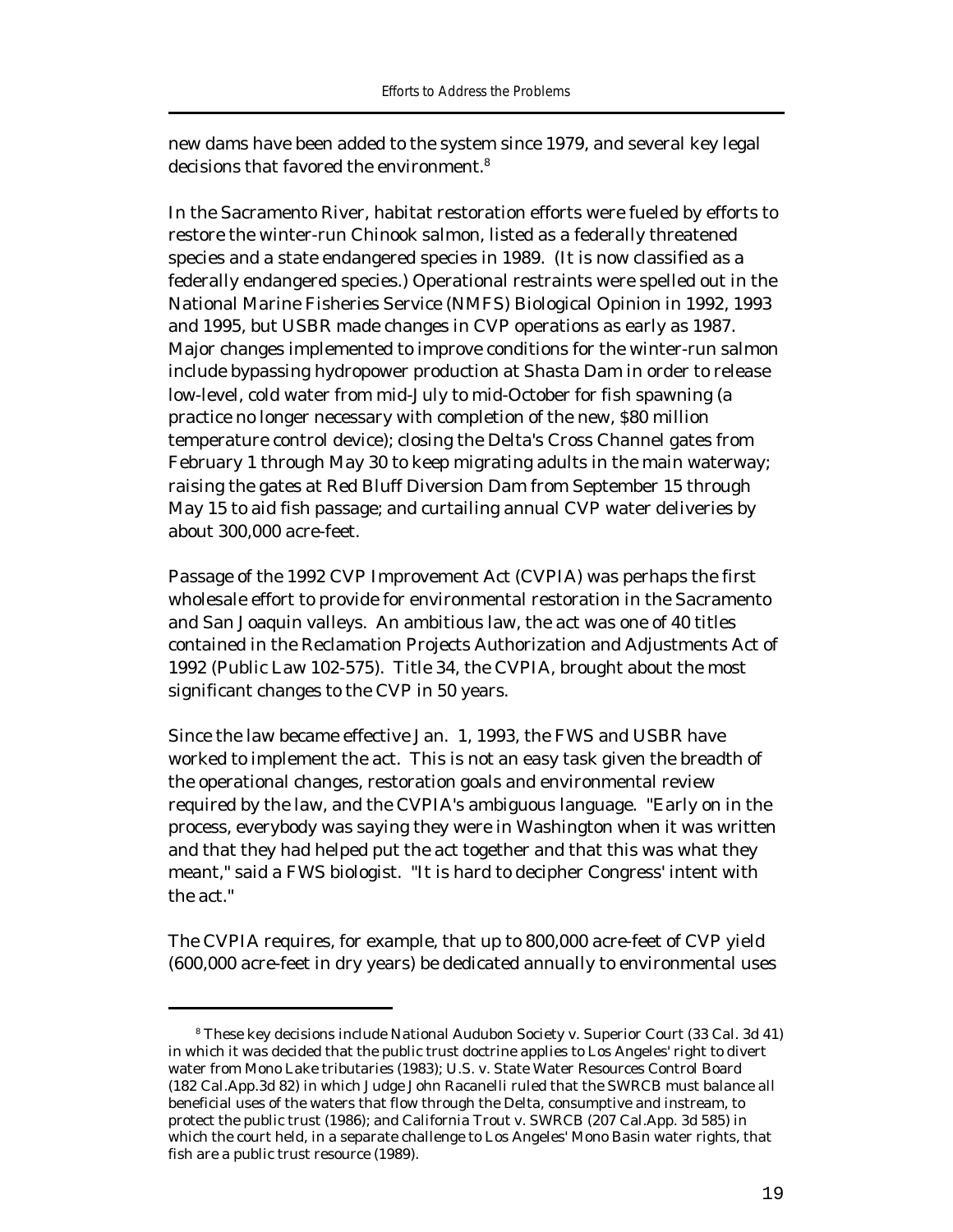such as instream flows for fish. The law does not, however, spell out how much of the water is to be used upstream of the Delta, how much is to be used on which river system, or how much—if any—is allowed to be captured for export downstream after it has been used upstream for environmental purposes.

*"Upon enactment of this title, the Secretary of Interior shall dedicate and manage annually 800,000 acre-feet of CVP yield for the primary purpose of implementing the fish, wildlife and habitat restoration purposes and measures authorized by this title; to assist the state in its efforts to protect the waters of the Bay-Delta; and to help meet such obligations as may be legally imposed upon the Central Valley PRoject under state or federal law following the date of enactment of this title, including but not limited to additional obligations under the federal ESA."* **Section 3406 (b)(2) of Public Law 105-75**.

Confusion over the use of the 800,000 acre-feet extends to the 1994 Bay-Delta Accord. The water quality standards outlined in this document, and subsequently adopted by the SWRCB, generally boost Delta outflow by 400,000 acre-feet annually. Environmentalists believe the amount of water in the accord is insufficient and that all the people who signed the accord knew that more environmental water would come from the CVPIA. Some water exporters believe exactly the opposite—that only accord water is unavailable for export after being released for the environment.

*"Central Valley Credits. All CVP water provided pursuant to these Principles shall be credited toward the CVP obligation under Section 3406 (b) (2) of the Central Valley Project Improvement Act to provide 800,000 acre-feet of project yield for specified purposes."* **Institutional Credits, Section 3 of the December 15, 1994 Principles for Agreement on Bay-Delta Standards Between the State of California and the Federal Government (otherwise known as the Bay-Delta Accord.)**

The question, says the FWS, is whether the CVPIA allows Interior to make assumptions beyond the accord. FWS argues that NEPA allows you to do that and that the FWS interpretation allows water use beyond the figures in the accord. "Does FWS have the right to go beyond the agreement or is it etched in stone?" asked a FWS biologist. "FWS feels it has the responsibility to use all the 800,000 acre-feet for the environment. Ag and urban water users say FWS hasn't justified the need. That information is not known because we've never had the water before. It's tough to justify the additional flows because you need to evaluate them."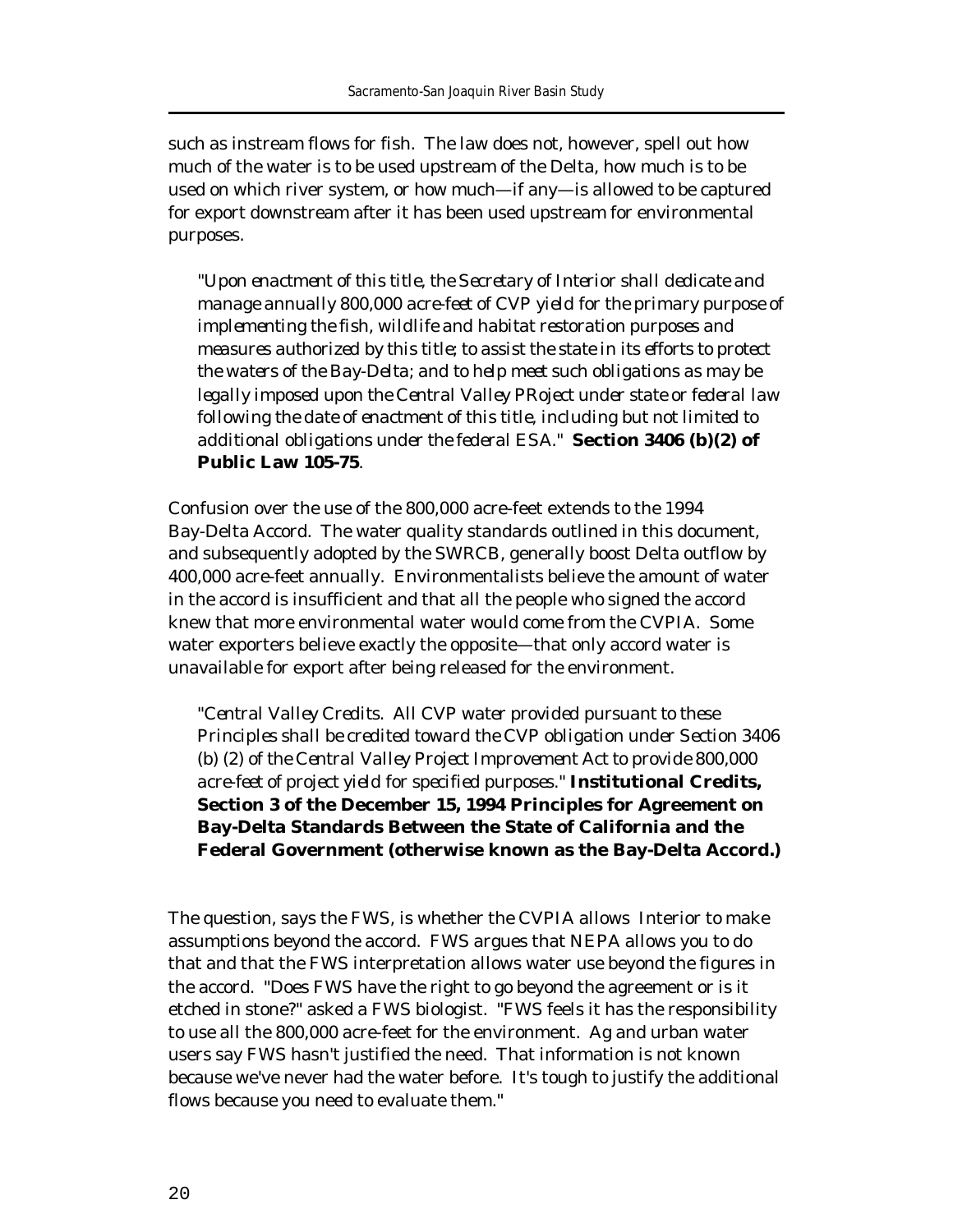<span id="page-30-0"></span>The argument goes beyond mere semantics because there are some who fear the dispute over the 800,000 acre-feet could be the undoing of the three-year Bay-Delta Accord signed in December 1994. (The accord generally is expected to be extended in December 1997.) The debate also illustrates two important points:

1) The two agencies responsible for implementing the CVPIA, the USBR and the FWS, have different mission statements and outlooks on natural resource issues. FWS is mainly a regulatory agency, assigned to protect wildlife and enforce the ESA. USBR is a resource development agency. With adoption of its new mission in 1992, the USBR has placed more emphasis on environmental protection and management of natural resources rather than project construction.

2) Water users—especially agricultural contractors—view the CVPIA as a regulatory vehicle designed to punish them in favor of the environment. The Bay-Delta Accord, however, has attracted a wide base of support mainly because it was a collaborative effort that included the stakeholder community.

Recognizing this, Interior has made a concerted effort since 1995 to inform and engage the environmental community and water users—especially the CVP's agricultural contractors—in the effort to implement the CVPIA. Part of the reason for this action is to forestall congressional changes to the 1992 law. The so called "Garamendi Process," led by Deputy Interior Secretary John Garamendi, has helped resolve some of the controversy.

As far as criticism that the FWS and USBR are moving too slowly to implement the law, one USBR employee believes that the "process is as important as action. It goes beyond public workshops and meetings. Without frequent interaction with the people you have major chaos. Huge public resources are at stake and you do need a ponderous, deliberate public process to make these decisions."

#### **1. Science**

The goal of the CALFED Bay-Delta Program's ecosystem restoration program is to restore the ecosystem functions of the natural environment that enables native fish, wildlife and plants to flourish. It aims to take advantage of natural processes rather than further disrupt the system to create healthy but artificial conditions.<sup>9</sup>

<sup>9</sup> CALFED Bay-Delta Program Phase I Final Report, September 1996.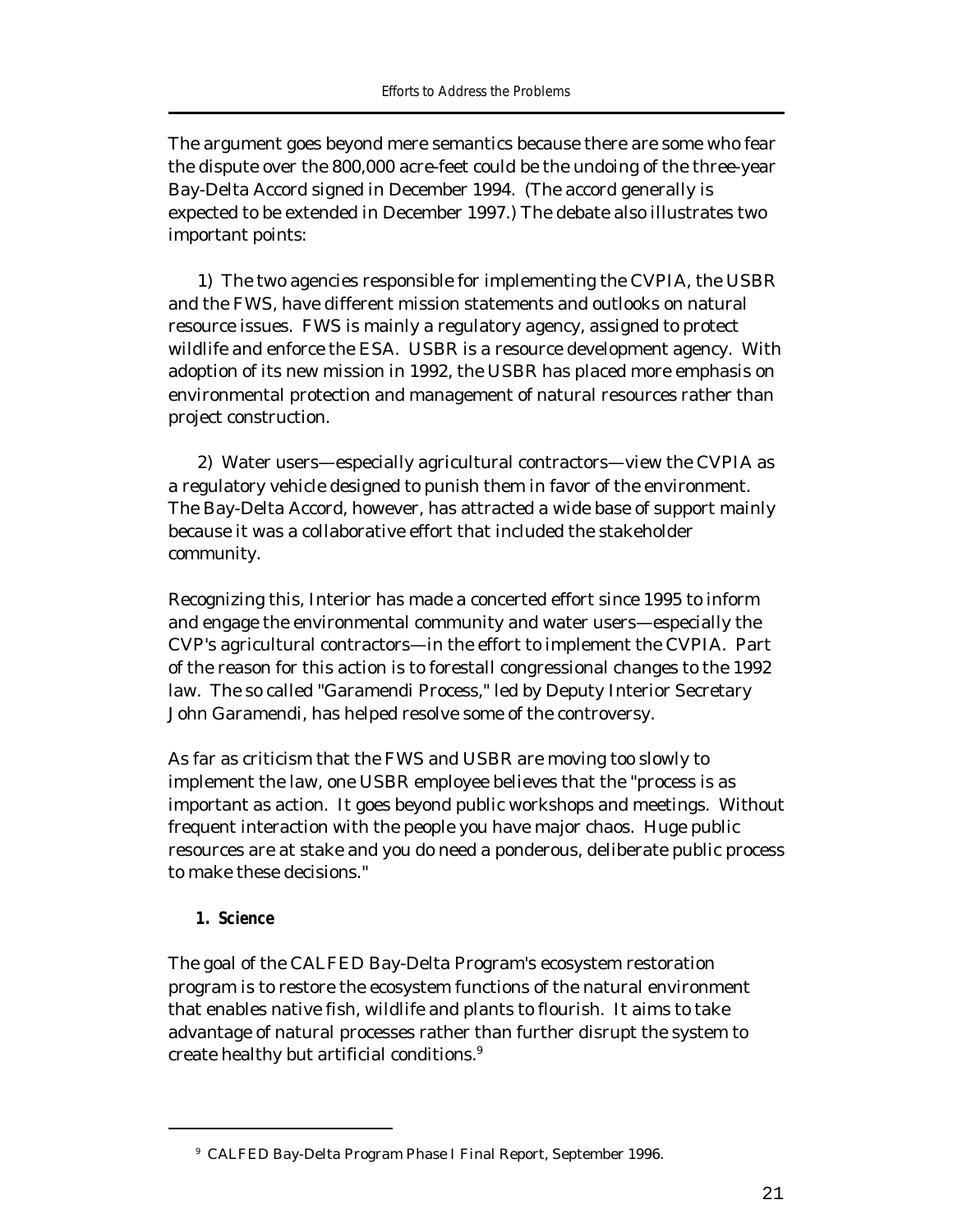This is a significant distinction because there was once a focus -- at least among some -- of restoring the Delta to its pristine, pre-Gold Rush era of vast tule marshes. The CVPIA's Anadromous Fish Restoration Program (AFRP) goal is to double the natural production of six fish to levels not less than twice the average levels attained during the period of 1967 to 1991. Advocates of wetland protection and restoration often compare the Central Valley's estimated 4 million acres of marshland in the 1850s with the remaining  $500,000$  acres today.<sup>10</sup>

Discussion of restoring portions of the Sacramento-San Joaquin River Basin to pre-project conditions drew heated rhetoric from water users. Beneath the rhetoric is a critical question: What should be the target? Is the goal to restore the basin to its condition in 1848, before the Gold Rush? In 1937, before the CVP was built? In 1967, before the SWP was constructed? In 1986, before the most recent drought?

"There is no model of an undisturbed estuarine system the size of the Delta," said a state fisheries biologist. "The trapping of sediment upstream behind the dams, the change in flow patterns, the introduced species, have all changed the system. The San Joaquin River, for example, used to support spring-run Chinook salmon. Friant Dam eradicated the spring-run. The San Joaquin is now being managed for fall-run Chinook, a race that was introduced into that river system. We can replicate a healthy system in the San Joaquin but we can't recreate the natural system because the spring-run are gone. It's the same on the Sacramento River. The Sacramento River's temperature was very rarely below 56 degrees below Keswick Dam, but we are now artificially managing the system for winter-run. On both systems, before the dams, the spring-run and winter-run thrived because they were designed to go above the dams into the cooler headwaters of the streams."

CALFED's ecosystem goals, however, are criticized by other biologists who say the program has set objectives and targets, but has failed to establish the ecosystem baseline. In addition to developing an agreed-upon ecosystem restoration goal for the Sacramento-San Joaquin River Basin, thorough scientific data is needed to adequately monitor the system to determine whether restoration efforts are working.

Why is science important? Sound ecosystem science supports sound ecosystem policy. Gaps in the science base undermine federal policies and decisions, creating a critical situation as our environment becomes less resilient to impacts. The science base must be able to withstand legal

<sup>&</sup>lt;sup>10</sup> Water Use for Rice Farming, CH2M Hill, 1992.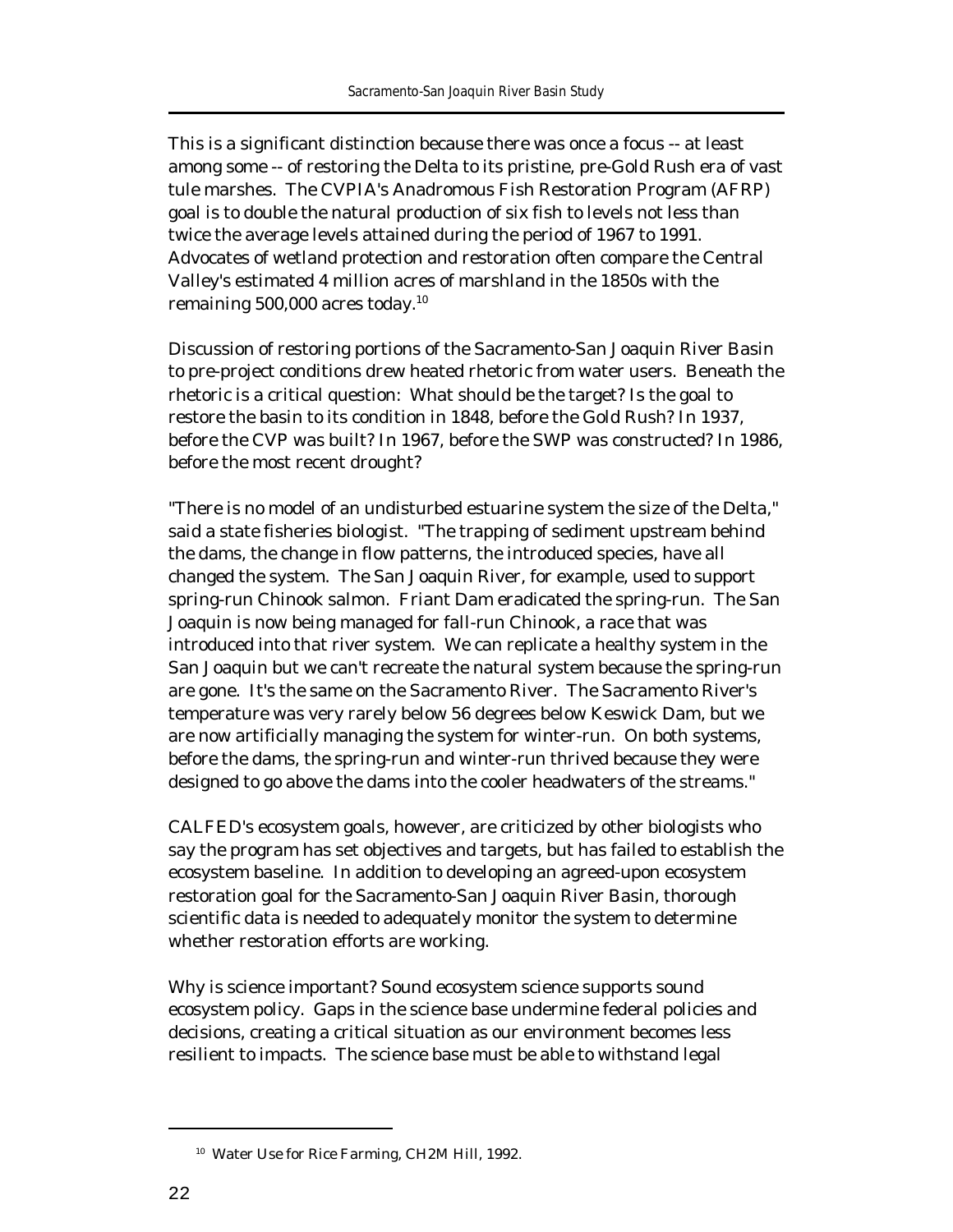challenges, and should be objective and independent in the development of policy or management alternatives. $^{11}$ 

Despite years of environmental study and review of the Sacramento-San Joaquin River Basin, there is growing agreement that many basic questions cannot be answered because more research is needed. There are a variety of reasons for the insufficient scientific information. For one thing, it is only in recent years that natural resources management has begun to shift to the concept of ecosystem management. No studies have been conducted on the entire ecosystem. What studies have been done, for the most part, looked at a specific portion of the basin. This research has centered mainly on impact analysis—state and federal agencies, for example, study the impact of the SWP, CVP and proposed new projects on the environment.

The Interagency Ecological Program (IEP), for example, has spent almost 30 years studying the effect of the water diversions on the Delta—not studying the Delta per se. The cooperative program was formed in 1970 in an effort to better coordinate environmental studies and aquatic monitoring in the Bay-Delta. Participating federal agencies are USBR, FWS, USGS, the Corps, EPA and NMFS. State agencies are DWR, DFG and the SWRCB. The IEP currently manages 60 program elements that evaluate various water quality and biological components of the system. Its data base is one of the largest in the world for an estuary and is used to provide long-term monitoring trends, evaluate environmental impacts and provide management alternatives. (The IEP's 1996 fiscal year budget was \$12 million.)

Despite the IEP's work, some scientists say a lot of issues remain inadequately studied in large part because there is no single entity assigned to do these studies. Even studies conducted by scientists at the University of California or other educational institutions come with a funding stipulation—topics chosen for study require research funds. In recent years, some water agencies and irrigation districts have hired their own biologists. While the agency-stakeholder cooperative efforts underway can benefit from the addition of more research money and expertise, these stakeholder biologists often are responsible for determining whether a specific water use impacts a specific fish.

There is a note of irony in today's debate over lack of scientific knowledge. Water users and officials at USBR and the state DWR have complained vociferously in recent years that the water projects have been unfairly

<sup>&</sup>lt;sup>11</sup> The Ecosystem Approach: Healthy Ecosystems  $\frac{1}{2}$  Sustainable Economies, Volume II, Implementation Issues, Report of the Interagency Management Task Force, November 1995.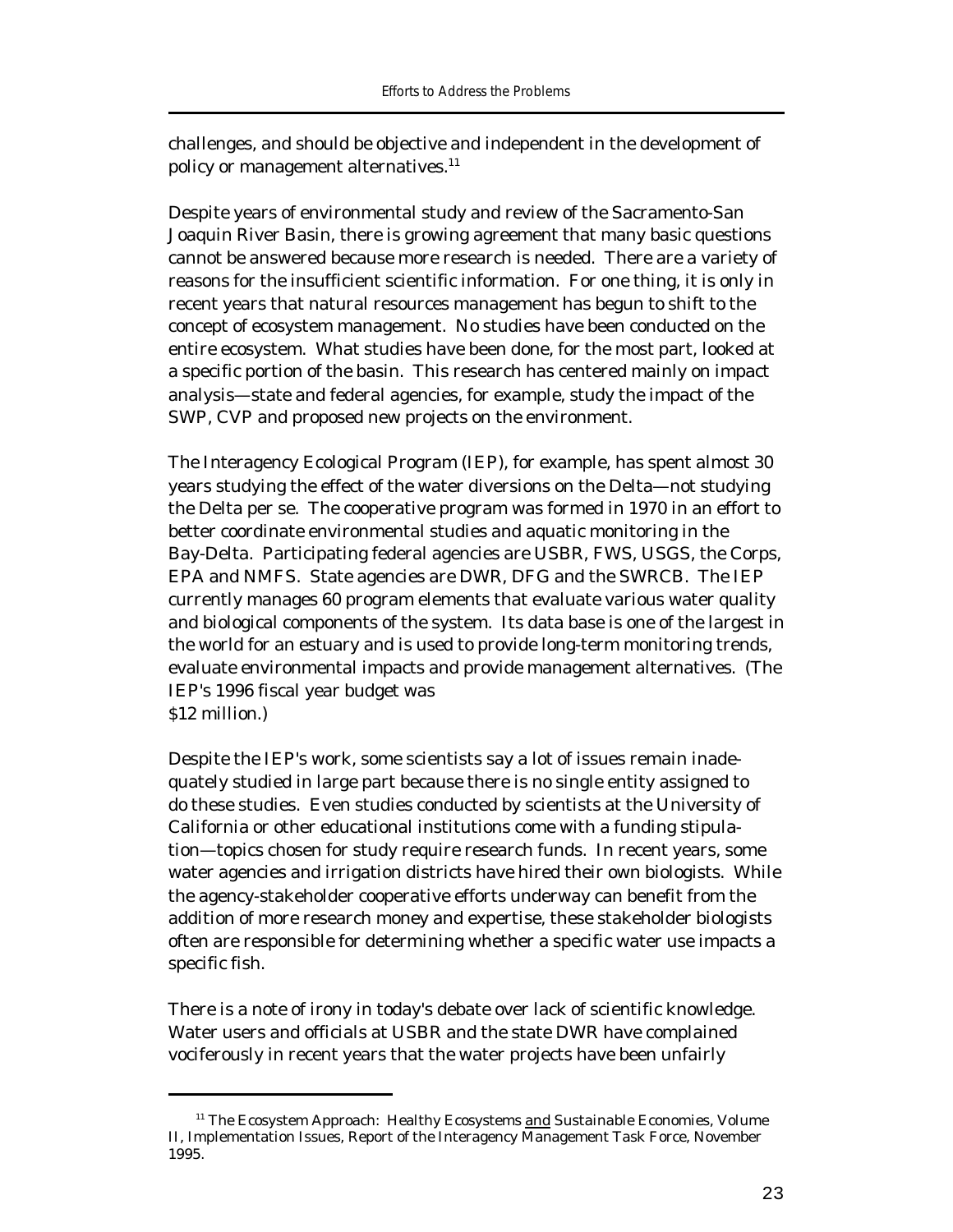targeted in the environmental degradation of the Sacramento-San Joaquin River Basin—more attention needs to focus on other issues such as pollution. However, it is these very users and agencies that paid for and conducted much of the scientific information that does exists—data focused on the effect of the water projects on the environment.

The ecosystem has been studied only in recent years as policy-makers began to focus on this tenet of the ESA instead of the historic individual species protection. While politics are a major reason for the shift toward broader environmental protection, the scientific community also has pressed for the change, saying that habitat loss and fragmentation have contributed to the decline of many species. Ecosystem management, they say, will provide the best opportunity to restore and protect larger pieces of habitat and the biodiversity of natural communities.

In 1996, a team of nine water agency and environmental organization scientists, led by the Metropolitan Water District of Southern California (MWD), developed a comprehensive review of existing case studies and scientific literature devoted to restoration of aquatic and riparian habitats. They reviewed and cataloged over 2,000 abstracts and some 700 research papers and reports to examine the practical application of ecosystem restoration principles in the Bay-Delta.<sup>12</sup>

The scientists determined that "without the requirement to exactly duplicate a specific impacted habitat, the Bay-Delta restoration effort can be focused on the structure and functions of the ecosystem, and on restoration of many habitat types throughout the ecosystem."<sup>13</sup>

The 1996 report was presented to CALFED, which could help the entity determine where additional focused research and pilot projects are needed to provide more information about ecosystem functions and the natural processes of habitat. However, it needs to be recognized that the best and most complete data may not always be available when decisions are required. Therefore, participants should strive to develop a consensus about the reliability and usefulness of the data that are available.<sup>14</sup>

 $12$  Habitat Restoration in Aquatic Ecosystems: A Review of the Scientific Literature related to the Principles and Practices of Habitat Restoration, Team of Bay-Delta Stakeholder Scientists, 1996.

 $13$  Habitat Restoration in Aquatic Ecosystems, A Review of the Scientific Literature related to the Principles and Practices of Habitat Restoration, Team of Bay-Delta Stakeholder Scientists, 1996.

<sup>&</sup>lt;sup>14</sup> The Keystone National Policy Dialogue on Ecosystem Management, Final Report, October 1996.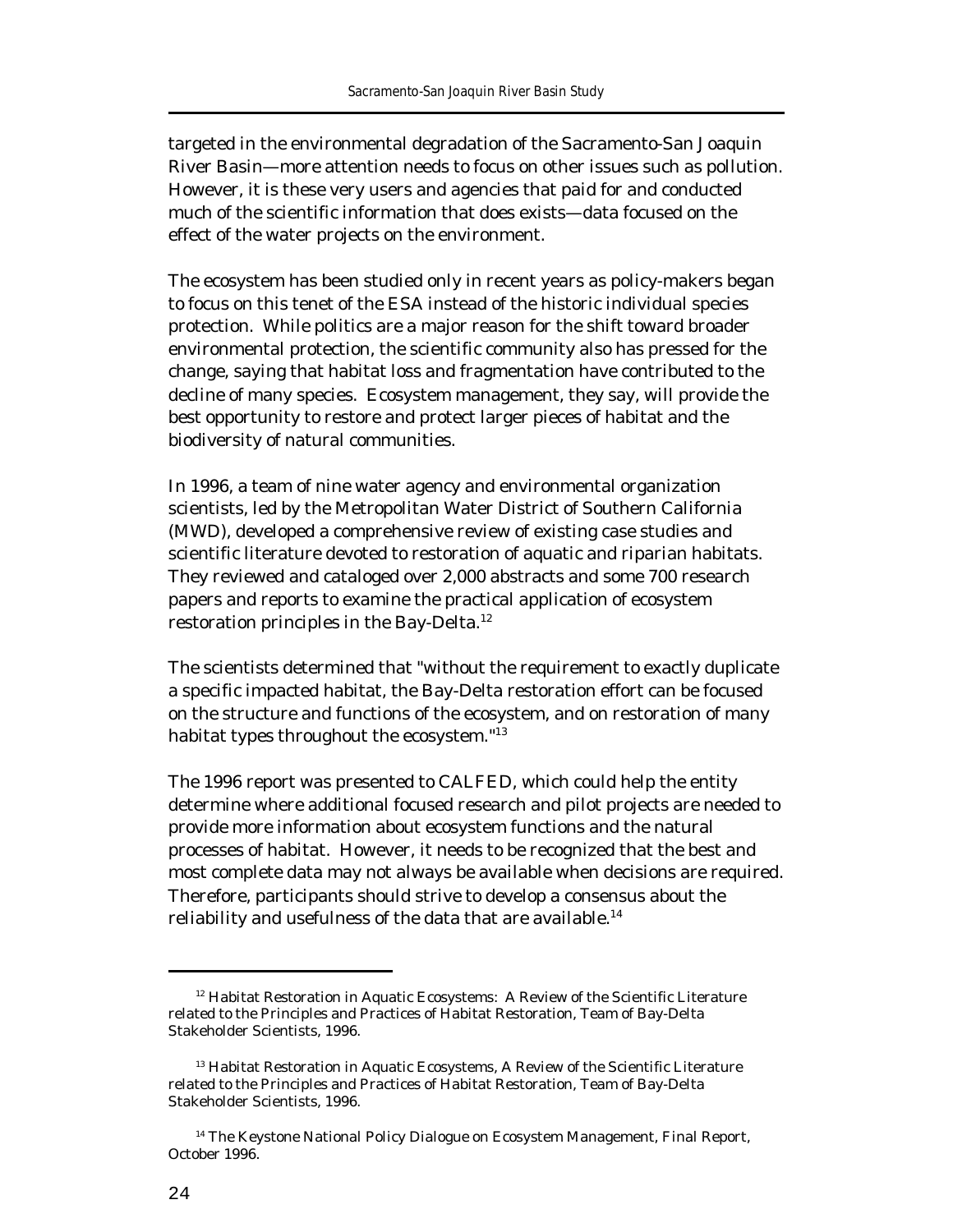#### <span id="page-34-0"></span>**2. Effectiveness**

Environmentalists see the CVPIA and comprehensive CALFED Bay-Delta Program (along with the funds generated by and for these activities) as an opportunity for what is probably the largest scale environmental restoration project in the United States. They fear that federal and state agencies have been too slow to appreciate the scale of the program and think the FWS and the California DFG, in particular, need to be re-tooled to take a leadership role in the development of environmental restoration projects rather than mitigation of existing water projects and proposed land use changes.

For the water users in the Sacramento-San Joaquin River Basin, the conflict over natural resources issues and water supply have led to tension between them and federal agencies. The water users are looking for results: they want proof that a certain amount of water used for instream benefits or the development of a physical barrier on a water diversion will work—that fish populations will increase.

For any environmental restoration effort in the basin to succeed, adequate scientific research, test programs and proper monitoring are needed. This information can assist in the use of "adaptive management: a continuing process of action-based planning, monitoring, researching and adjusting to achieve management goals for an ecosystem."15 Because adaptive management provides for redirection of projects or programs based on new information and evidence, it has broader appeal to a wide range of agency officials and stakeholders.

Adaptive management also allows for flexibility, something the interagency scientist team concluded was vital to success in its analysis of restoration studies and programs. "A restoration program should be comprehensive in scope, but flexible in approach. Initial restoration efforts should be widely dispersed and adequate in scope to provide meaningful tests of restoration success. Monitoring should be adequate to permit the benefits of the restoration efforts to be assessed, and to guide later efforts."<sup>16</sup>

But the use of adaptive management brings up several key questions:

 $15$  The Ecosystem Approach: Healthy Ecosystems  $and$  Sustainable Economies, Volume II, Implementation Issues, Report of the Interagency Ecosystem Management Task Force, November 1995.

<sup>&</sup>lt;sup>16</sup> Habitat Restoration in Aquatic Ecosystems, A Review of the Scientific Literature Related to the Principles and Practices of Habitat Restoration, Team of Bay-Delta Stakeholder Scientists, 1996.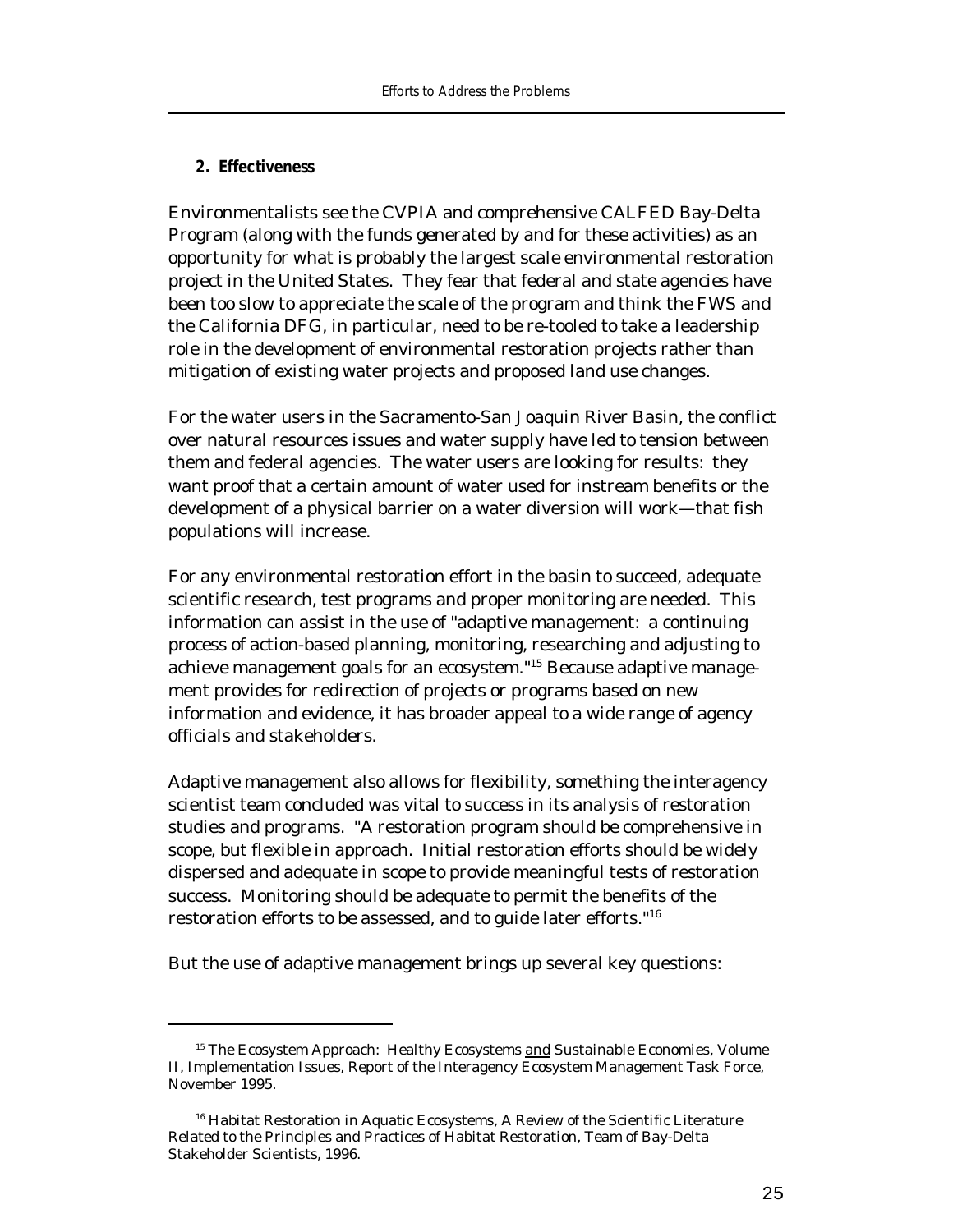- <span id="page-35-0"></span>• What new information should compel an adjustment to the management strategy?
- What threshold should trigger this adjustment?
- Who will decide when and how to make adjustments?
- What are the definitions and thresholds of acceptable results? $17$

#### **3. Red Bluff Diversion Dam**

Some of the most extensive efforts to develop an effective environmental solution have occurred at Red Bluff Diversion Dam, a feature of the CVP. Completed in 1964, the dam spans the entire width of the Sacramento River southeast of the city of Red Bluff and diverts water into the Tehama-Colusa and Corning canals for farmland on the west side of the Sacramento Valley and three national wildlife refuges. Although the dam as constructed includes fish ladders and fish counting structures on either side to allow for upstream salmon migration, subsequent research revealed that the ladders were inadequate and that young outmigrating salmon had difficulty getting past the dam without being eaten by predator fish or being entrained in the headworks of the canal.

Since the late 1980s, the USBR has worked to make this facility more fish friendly. (Efforts to protect the endangered winter-run Chinook salmon also require the dam gates to be raised for up to eight months a year to improve fish passage.) In 1990, USBR completed a \$17 million renovation of the dam, which included the installation of 32, state-of-the-art, 19-foot-diameter rotating drum screens to keep fish out of the Tehama-Colusa Canal.

In 1991, USBR initiated its Red Bluff Diversion Dam Fish Passage Program, an intensive study to identify a "reasonable, cost-effective, long-term solution to fish passage problems at the dam," and find a way to deliver water to the two canal systems when the diversion dam gates are raised.<sup>18</sup>

Part of the study includes a four-year Research Pumping Plant Program in which two types of pumps are being evaluated to determine if the units cause any physical injuries to or over-stress young salmon. Two Archimedes screw-type pilot pumping plants and one centrifugal internal helical

<sup>&</sup>lt;sup>17</sup> The Ecosystem Approach: Healthy Ecosystems and Sustainable Economies, Volume II, Implementation Issues, Report of the Interagency Management Task Force, November 1995.

<sup>&</sup>lt;sup>18</sup> Red Bluff Fish Passage Program Research Pumping Plant Evaluation, pamphlet, U.S. Bureau of Reclamation.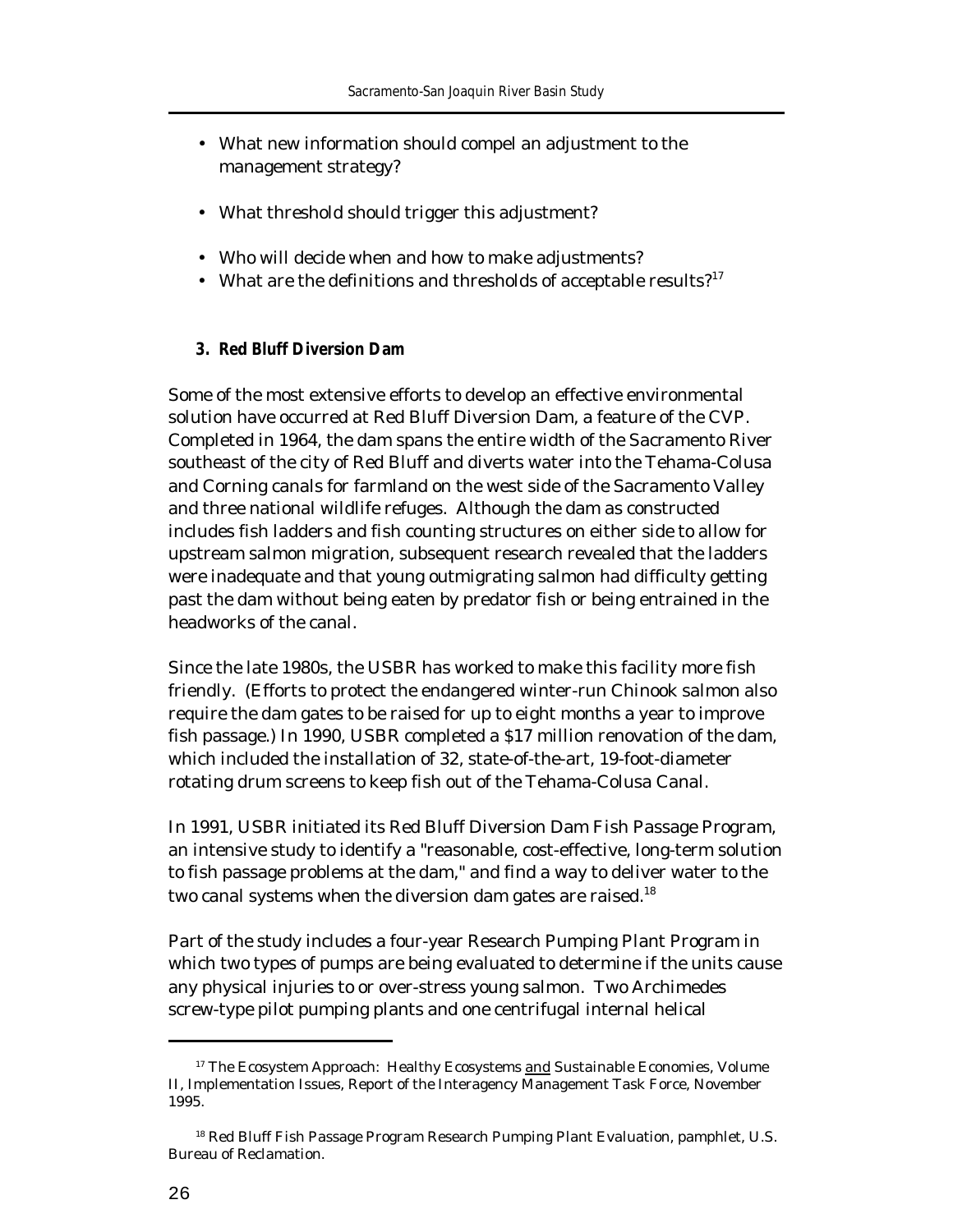screw-type pilot pumping plant have been installed at the dam site. As the water is pumped into the Tehama-Colusa Canal Forebay, young wild and hatchery salmon are experimentally passed through the pumps, diverted from the canal by the drum screens and examined at a separate collection facility.

The pilot pumping plant, whose installation was completed in May 1995, has had a number of setbacks, mostly of a mechanical nature, which have generated some criticism from CVP water users. "The science is not there," said one agricultural water stakeholder. "They tried the drum screens for the T-C Canal. That didn't work. They tried the Archimedes screw pump. That didn't work. Now they have a siphon test program. The have spent 10s of millions of dollars and there is no solution."

USBR officials, however, say the drum screens have proved to be effective. The question that remains, they say, is whether you can run the fish through a pumping plant, by the screens, through a bypass system and back to the Sacramento River without doing any damage to them.<sup>19</sup>

That question, they say, will ultimately be answered when the pilot project is completed in several years, and that the whole point of such a lengthy study is to ensure that the science is there to ensure an effective solution.

The program has had its share of problems. The Archimedes screw pumps cracked after about 1,000 hours of operation. USBR officials subsequently determined that the structure was improperly constructed so that the metal "welds" could not handle metal stress. In the end, USBR paid to fix the pumps itself as it continues to seek a reimbursement from the company that constructed the facility.

Because the pilot pumping plant can only operate at certain times of the year under certain conditions (the presence of outmigrating salmon juveniles are necessary but the pumps cannot operate when the endangered winter-run is outmigrating), the study will take several years to complete. For farmers, the pumping restrictions for the winter-run can limit their supply of irrigation water at a critical point during the growing season. The program lost between one and two years because of the mechanical problems; the original schedule for release of a report was 1998 or 1999.

<sup>&</sup>lt;sup>19</sup> The basic difference between the two types of pumps is speed. The Archimedes screwpumps are relatively slow, with 350 revolutions per minute. The centrifugal pump has 1,000 to 2,000 revolutions per minute. Because of the slower revolution, it is generally believed that the Archimedes pump is less harmful. Biologists are trying to determine whether young salmon are harmed by the increase in turbulence with the centrifugal pump.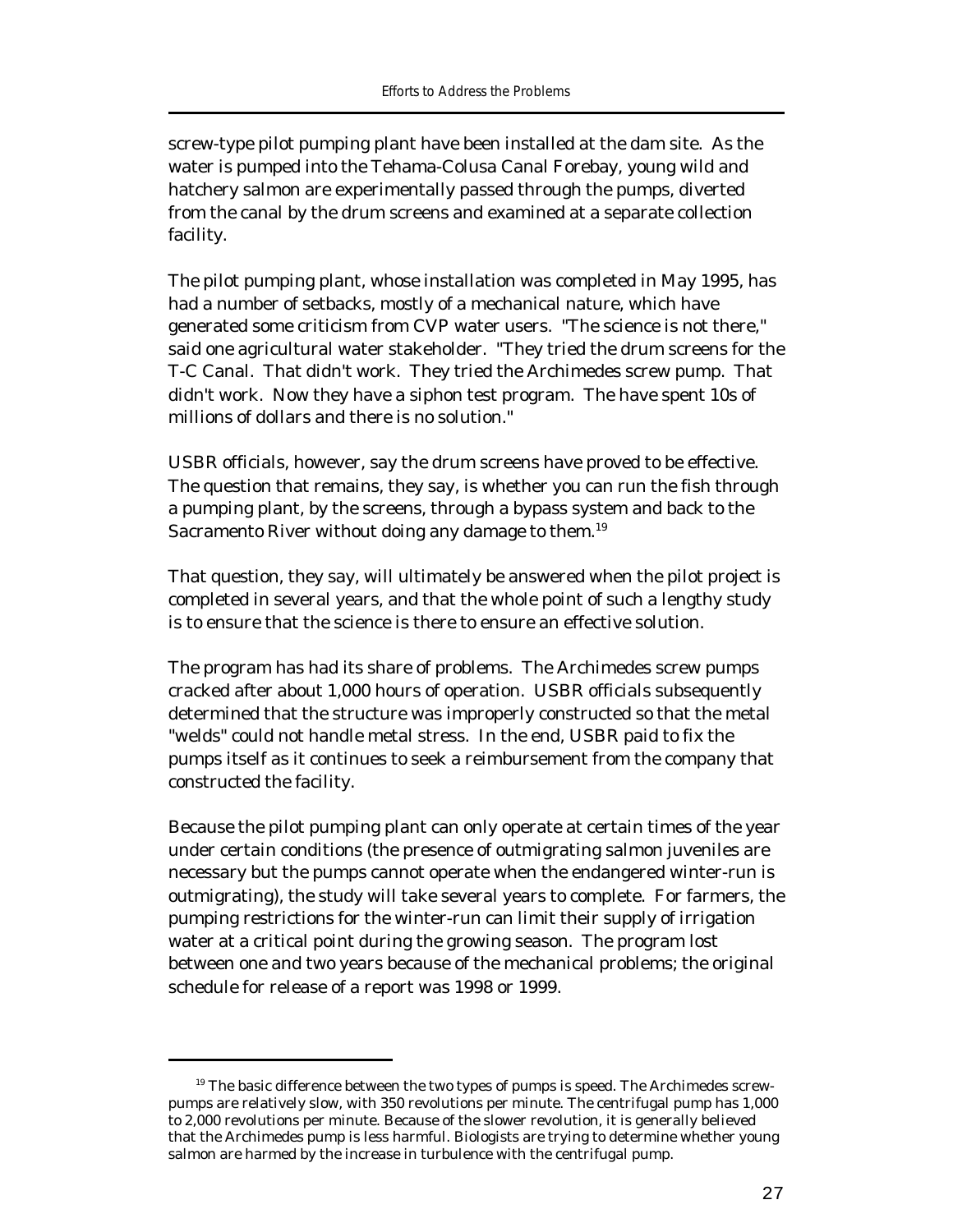The Red Bluff Diversion Dam illustrates an interesting dilemma: which comes first, the science or the physical fixes? Data is needed to determine what needs to be done, but demonstrated use of a solution that is a bit more experimental may be needed to get that information. Agency staff often find themselves caught in the middle as stakeholders call for solutions, yet then question the science behind an agency decision.

**4. Pilot Projects** 

CALFED Bay-Delta Program officials are facing this issue as they work to develop their ecosystem restoration program. Pilot projects with continual monitoring may help. For example, biologists believe the addition of shallow riverine habitat along the waterways upstream of and in the Delta will create more rearing habitat for young fish. But how deep is shallow riverine habitat? One way to find out is through experimentation. "We need to construct a 3-foot pilot area, a 4-foot pilot area and a 6-foot pilot area and monitor their use by species," said a biologist.

Stakeholders also complain about the amount of time and paperwork required in order to gain project approval. Yet without this process, the federal government could find itself subject to complaints of mismanagement of taxpayer money and lacking sufficient proof of environmental harm or betterment. Another area in which stakeholders complain is the overlap between federal and state requirements. For example, DFG, FWS and NMFS all have their own fish screening criteria, which differ from one another.

"In order to install a fish screen, you have NEPA, CEQA, ESA, state and 404 permit compliance. There's so much paperwork you're looking at years before you start turning a spade in the ground," said one agricultural stakeholder. "But it's hard to be critical because those are the facts of life. You could streamline the laws and paperwork some, but the only way to change the law is to go to Congress, and they could change it to something worse. You need perseverance."

## **5. Economics**

An ecosystem is an interconnected community of living things, including humans and the physical environment with which they interact. As such, ecosystems form the cornerstone of sustainable economics. The goal of the ecosystem approach is to restore and maintain the health, sustainability and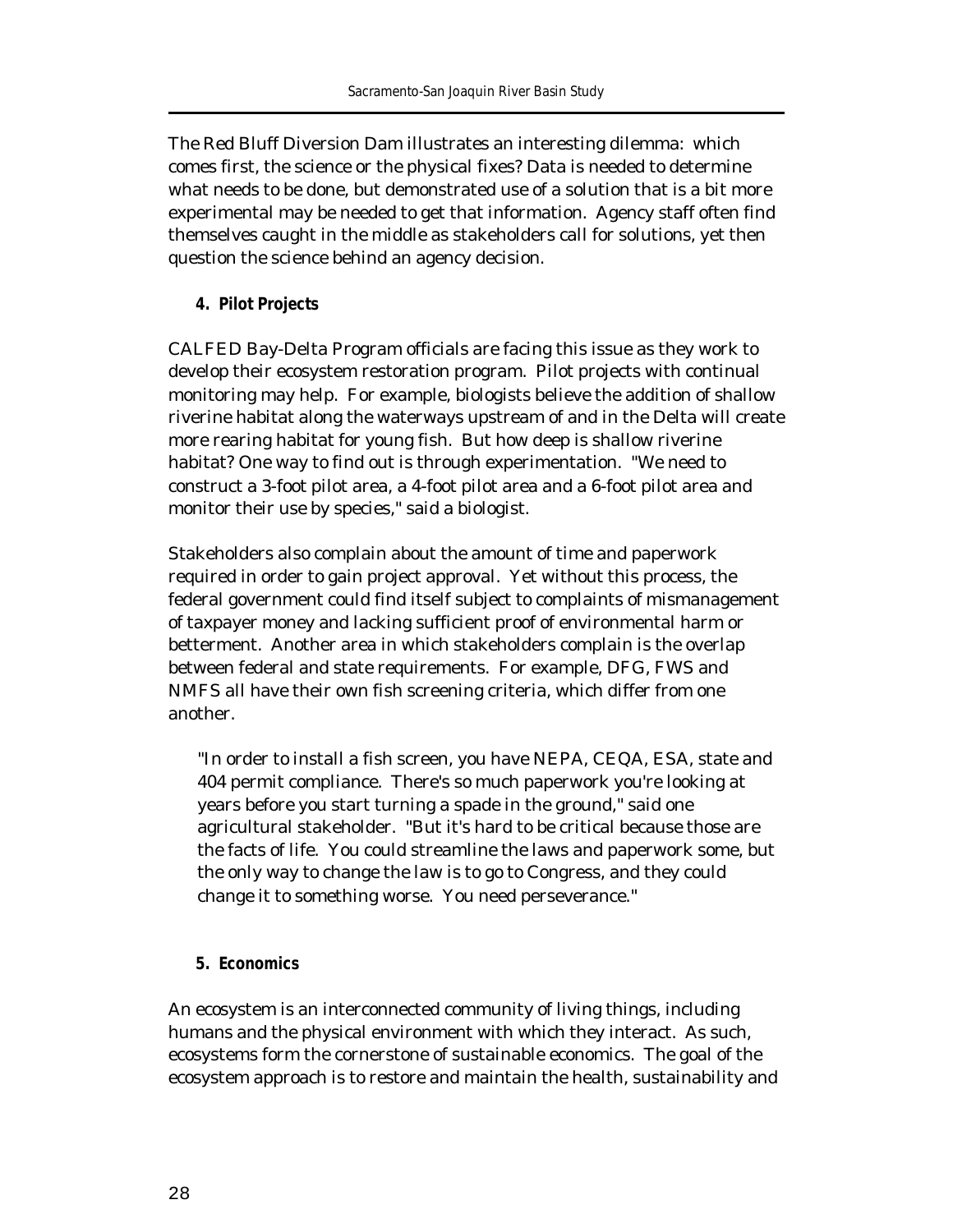biological diversity of ecosystems while supporting sustainable economies and communities.<sup>20</sup>

California's \$760 billion annual economy is ranked seventh in the world. Because much of the state's water that drives that economy originates in the Sacramento-San Joaquin River Basin and must move through the Delta, what happens in the basin affects the entire state—even though many residents are not cognizant of where their water comes from. How to pay for the environmental and ultimate physical (construction) fixes to this ecosystem is a major issue facing the state's policy-makers, water users, conservationists and taxpayers.

In the November 1996 election, voters took steps toward a solution when they approved by a 63 percent to 37 percent margin the second-largest water bond in California history—the \$995 million Proposition 204, the "Safe, Clean, Reliable Water Supply Act." (The general obligation bond will be repaid with tax dollars over 30 years. Repayment of the bonds, according to the legislative analyst's office, will total about \$1.8 billion or \$71 million a year.) The \$995 million general obligation bond measure includes \$193 million for immediate expenditure on physical improvement to the Delta. This portion includes \$93 million to finance California's share of implementation of the federal CVPIA. Other programs that will receive money are Category III Delta environmental projects, \$60 million; Delta levee improvements, \$25 million and South Delta barriers, \$10 million.

Three days after the election, the first meeting of the newly formed Ecosystem Roundtable was held. The members of this stakeholder group, co-chaired by Gary Bobker of the Bay Institute, Greg Gartrell of Contra Costa Water District and Jason Peltier of Central Valley Project Water Association (representing the environmental, urban and agricultural communities), will help federal and state agencies identify and select ecosystem restoration projects to be funded. The roundtable now is working with technical experts to determine a sound and systematic selection of the type of projects that should be funded. Among those being considered are riparian restoration, fish screens, water quality efforts, floodplain/wetland ideas and channel management.

Proposition 204 also includes \$235 million to provide loans and grants to communities to finance construction of wastewater treatment plants, water recycling projects and agricultural drainage treatment works. The Flood Control Subvention Program will receive \$60 million.

 $20$  The Ecosystem Approach: Healthy Ecosystems and Sustainable Economics, Volume II, Implementation Issues, Report of the Interagency Ecosystem Management Task Force, November 1995.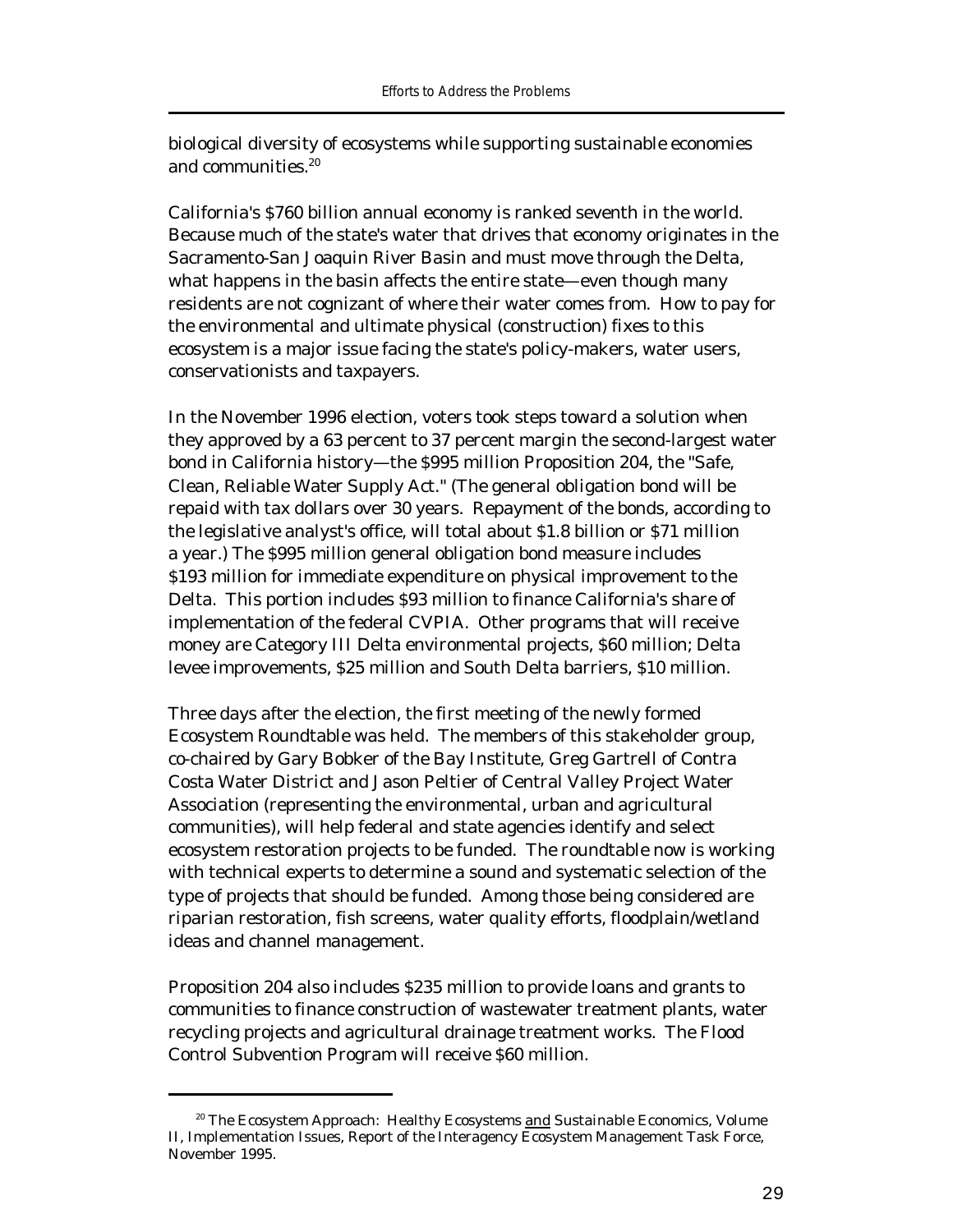The final \$390 million in Proposition 204 is to finance the future CALFED Bay-Delta Ecosystem Restoration program. This money, however, cannot be spent unless certain milestones are reached.

In February 1997, the Clinton administration announced plans to seek \$143 million in additional federal funds for USBR's 1998 fiscal year budget to finance improvements in the Bay-Delta. The administration also will seek an additional \$286 million for the next two years. The money still must be approved by Congress.

With the signing of the Bay-Delta Accord, officials established the Category III program, an estimated \$60 million annual commitment over the life of the three-year accord to identify and finance physical improvements to the Bay-Delta watershed (stretching up into the Sacramento Valley and down the San Joaquin Valley). Much of the initial funding came from MWD. Two of the initial Category III projects approved for funding that have been completed are:

- Relocation of the pumping station at M&T Ranch on Big Chico Creek in the Sacramento Valley and installation a fish screen to protect and restore spring-run chinook salmon. Category III funds: \$1.5 million.
- Installation of fish screens on five water diversions in the Suisun Marsh to protect Delta smelt and outmigrating salmon smolts. Category III funds: \$450,000.

It will be several years before continued monitoring will determine the effectiveness of these Category III projects.

Although water users, landowners and water district managers resent the imposition of federal environmental laws, the statutes have proven to be "hammers" to induce cooperative efforts to protect fish and habitat. In the Sacramento Valley, for example, proposals to pursue an ESA listing of the spring-run Chinook salmon led to a flurry of stakeholder-led efforts to improve habitat, remove fish obstructions and screen diversions in an attempt to restore the fish and avoid further federal mandates.

These same stakeholders have applied for federal and state funds, available primarily through the CVPIA and CALFED Bay-Delta Program to help finance some of these environmental improvements. "The federal agencies regulate you to death," said one agricultural water stakeholder. "The federal rules are so expensive, but the federal funds are critical to getting projects done. Locally based groups need funding and partnerships from the federal government."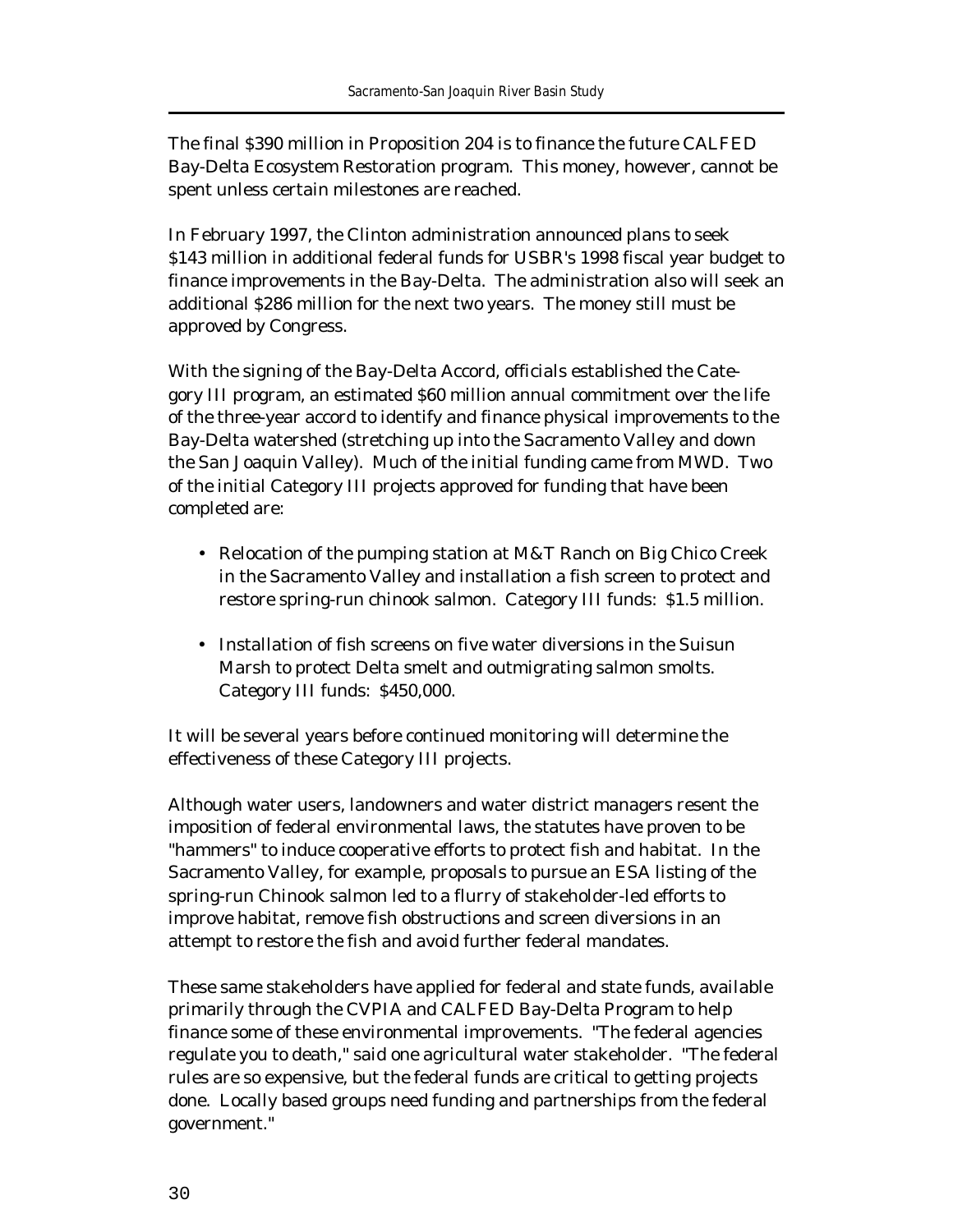**6. Deer Creek** 

The potential listing of the spring-run Chinook salmon as an endangered species and a possible "wild and scenic river" designation prompted Deer Creek landowners to form the Deer Creek Watershed Conservancy in 1995. Through the conservancy, landowners within the watershed are working with state and federal regulatory and resource management agencies to protect and restore the creek's habitat.

Located in the upper Sacramento Valley, Deer Creek joins the Sacramento River south of Red Bluff. Deer Creek is an important spawning area for the Sacramento River's remaining spring-run salmon. One of four Chinook runs found in the system, the number of spring-run have decreased dramatically in recent years. In 1982, an estimated 21,000 spring-run salmon were in the Sacramento River system. In 1993, only 1,300 adults returned to spawn.

Environmental groups, concerned about this decline, suggested filing for endangered species status as early as 1989. Commercial fishermen oppose such a listing because it would place further restrictions on the ocean salmon fishing season. In 1992, fishermen, farmers and others formed the Spring-Run Work Group to develop a consensus-based habitat improvement plan and avoid the need for listing the spring run. In 1996, the state Fish and Game Commission declined to list the spring-run under the California ESA. Environmentalists sued and in 1997, a superior court judge directed the commission to list the spring-run as a "candidate" species, which provides limited protection for one year.

Interest in protecting Deer Creek also raised the potential of a "wild and scenic river" designation. However, landowners along the creek feared this would draw kayakers, rafters and other recreation seekers, resulting in overuse, loss of privacy and potential trespassing. There also was concern that additional recreation would harm the adult spring-run salmon that reside each summer in deep pools in Deer Creek prior to spawning. In the end, the stakeholders joined forces to support state legislation that bans construction of new dams on the upper sections of Deer and Mill creeks, which flow out of Lassen National Park, but stops short of wild and scenic restrictions.

The bill was approved unanimously in 1995 by the Assembly and Senate and signed into law by the governor. This new law accomplished the purpose of "wild and scenic" protection while safeguarding private property rights and the salmon. Supporters of the program say this collaborative approach by interested stakeholders to develop "tailored" legislation could be a model for others.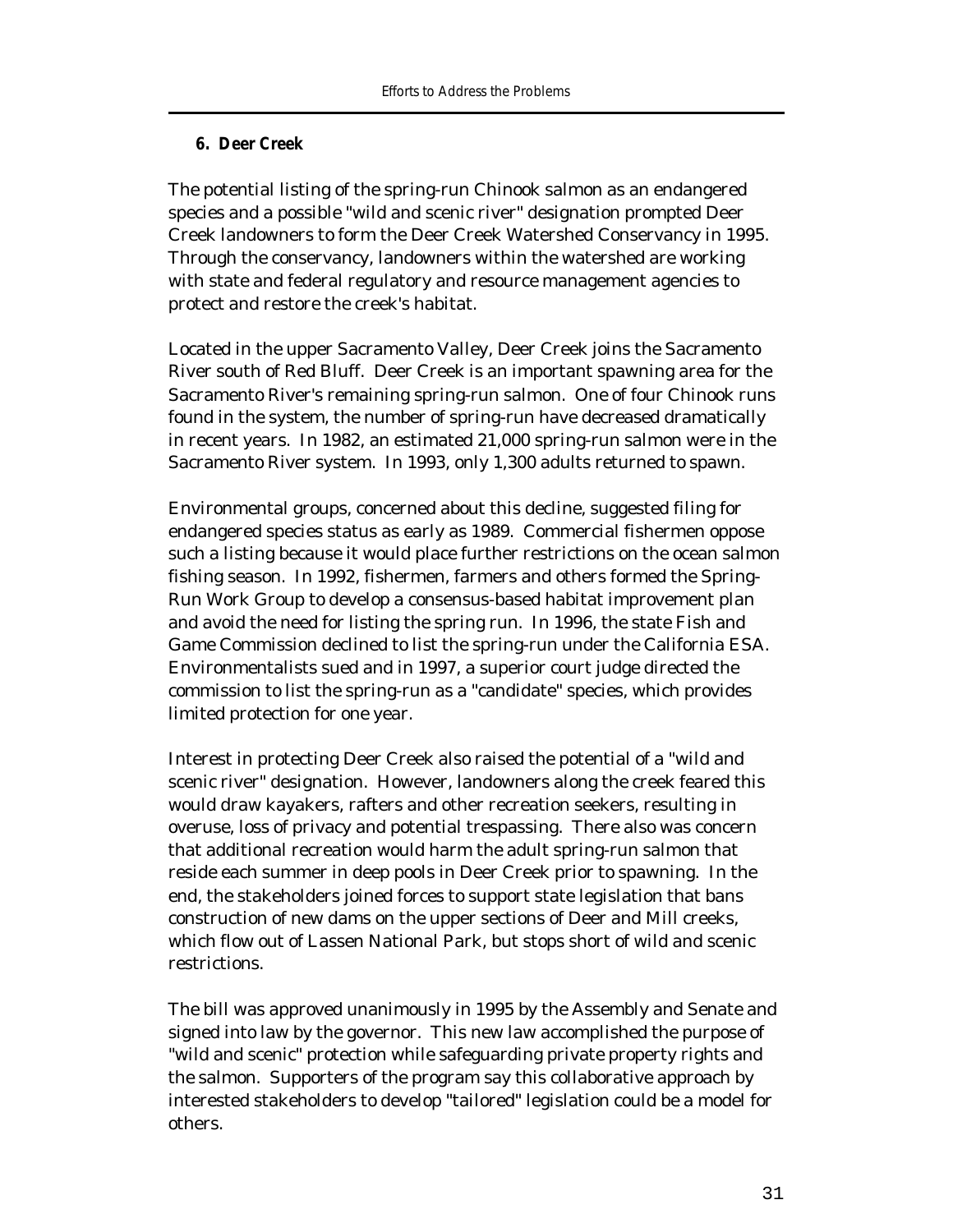## **7. Butte Creek**

On nearby Butte Creek, 35 miles of the creek will be restored to pristine condition as local water users, FWS and DFG work to consolidate and remove at least four of the 11 dams and diversion facilities on the creek that impede spring-run Chinook salmon passage between the Butte Slough Outfall and Centerville Head Dam where the salmon spawn.

Butte Creek is one of only five Sacramento River tributaries to support a natural spring-run. As late as the 1960s, the creek supported a spring-run of 4,000 adults with a maximum of 20,000 in 1960.<sup>21</sup> The numbers of springrun declined dramatically in the 1987-1992 drought. In 1987, only 14 fish returned to spawn, although that number had rebounded to 400 by 1993. In 1995, 7,500 spring run returned to spawn; in 1996, 1,400, according to DFG.

In 1992, the Western Canal Water District (WCWD), which operates two dams roughly mid-way up the creek, developed a proposal to remove the facilities and replace them with an inverted diversion siphon 850-foot long inverted diversion siphon under Butte Creek. The estimated \$6 million project was attractive to DFG and FWS officials who urged the district to expand the proposal and seek state and federal funding. In its AFRP draft report released in 1995, FWS gave highest priority ranking to more than a dozen fish restoration projects on Butte Creek, including the WCWD proposal.

The expanded project, estimated at \$8.2 million, will allow for the removal of two other dams—McGowan and McPherrin. The project is to be split evenly among three sources of funding, the CVPIA restoration fund, Bay-Delta Accord Category III funds and the WCWD users themselves. Construction of the siphon and distribution canals is expected to begin on Nov. 15, 1997. The dams will not be removed until August 1998, however, in order to prevent disturbance of spring-run salmon. (Point Four Dam was removed in 1993.)

Similar spring-run successes have occurred on Mill Creek where, with the cooperation of the Los Molinos Mutual Water District, a water bank was created to release pulse flows of water during critical migration periods. Prior to that, diversions caused the stream to dry up before it reaches the Sacramento River.

Other activities under way on Butte Creek to improve spring-run fish passage include the recently constructed fish ladder at Oakee Dam, the

<sup>&</sup>lt;sup>21</sup> Upper Sacramento River Fisheries and Riparian Habitat Management Plan, January 1989.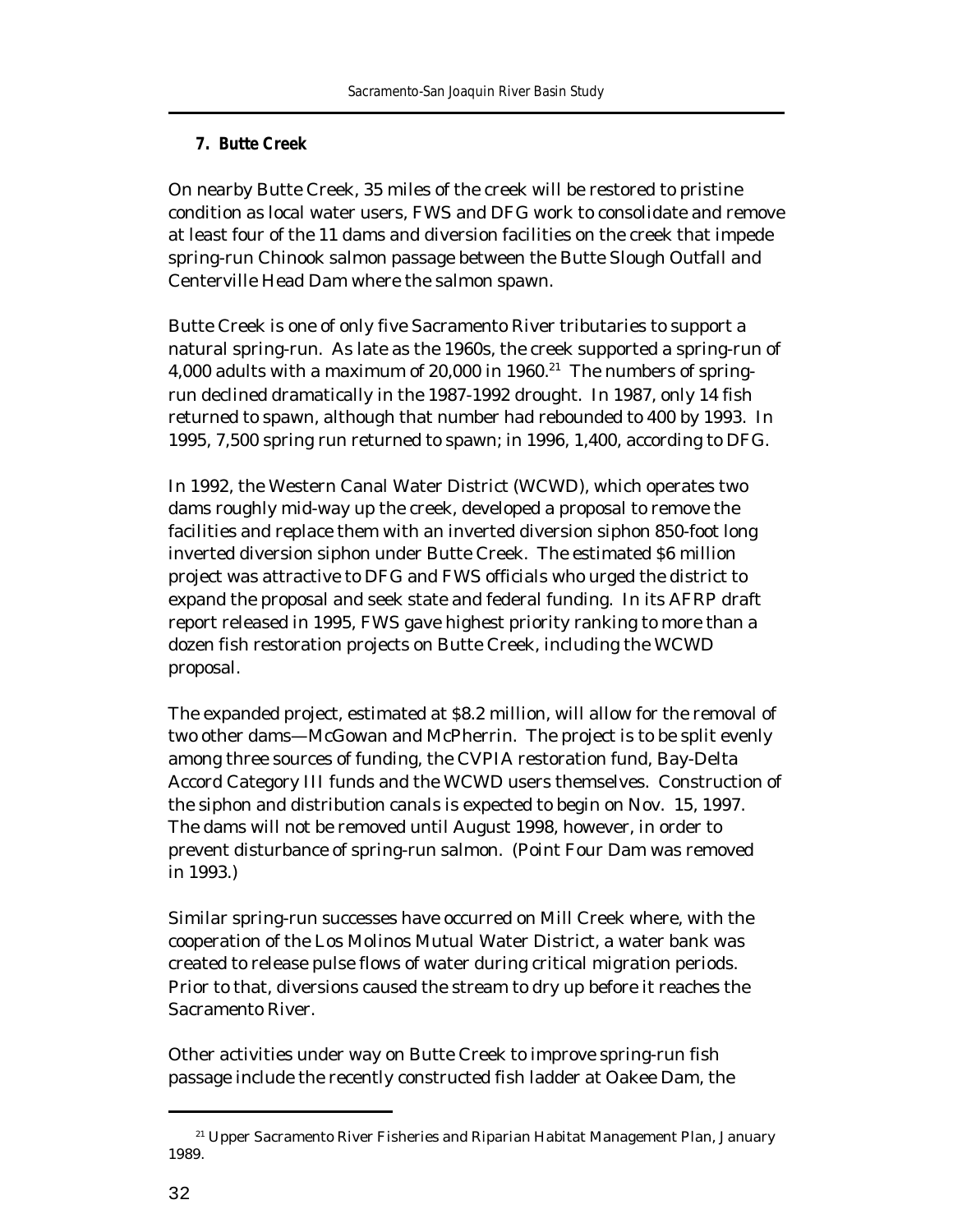relocation of the M and T Ranch diversion, and plans to build fish ladders and/or install fish screens at Gorrill, Adams and Durham-Mutual dams.

On Big Chico Creek, M&T Ranch has relocated its diversion from the mouth of Big Chico Creek to the Sacramento River, which will leave more water in the creek for migration. Ground broke on the project in June 1996, which is jointly funded by the federal government, Category III and private interests. Cost of the \$4.5 million project will be split between the CVPIA, \$2.2 million; Category III, \$1.5 million: Wildlife Conservation Board, \$500,00; Ducks Unlimited, \$150,000; and FWS, \$150,000. In 1997, another grant from the federal government helped fund the position of watershed coordinator for Big Chico Creek. Butte Creek also received funding for a similar position.

# **B. Water Supply and Flood Management**

The 1990 census confirmed that California is the most urbanized state in the nation, with more than 80 percent of its residents living in metropolitan areas of 1 million or more. Although officials predict most of the state's projected urban growth will occur in the south coast region, the Central Valley also will become increasingly urbanized in the 21st century.

In its January 1995 report, "The Central Valley's New Towns, Destiny or Disaster," the American Farmland Trust found that seven of the valley's 11 counties—Fresno, Kern, Madera, Merced, San Joaquin, Stanislaus and Sutter—are considering a total of 18 proposals for new towns. According to the state Department of Conservation, the San Joaquin Valley lost 21,498 acres to urbanization between 1990 and 1992. The valley ranked No. 1 in converting lands from agricultural to urban uses.

According to the 1990 census, the Sacramento River region, including the city of Sacramento, had a population of 2.2 million, a 32 percent increase from the 1980 census. The region's population is expected to more than double by 2020. The San Joaquin River Region's 1990 population was 1.4 million, an increase of 41 percent from the 1980 census. Fueled by a suburban housing boom in the west San Joaquin Valley near Tracy for Bay Area commuters, several counties expect their populations to double by 2010.<sup>22</sup>

For the Sacramento region, DWR forecasted an average year 33,000 acre-feet to drought year 829,000 acre-feet water shortfall for 2020. For the San Joaquin region, DWR forecasted an average year 40,000 acre-feet to drought

<sup>&</sup>lt;sup>22</sup> California Water Plan Update, Bulletin 160-93, Volume 2, California Department of Water Resources, October 1994.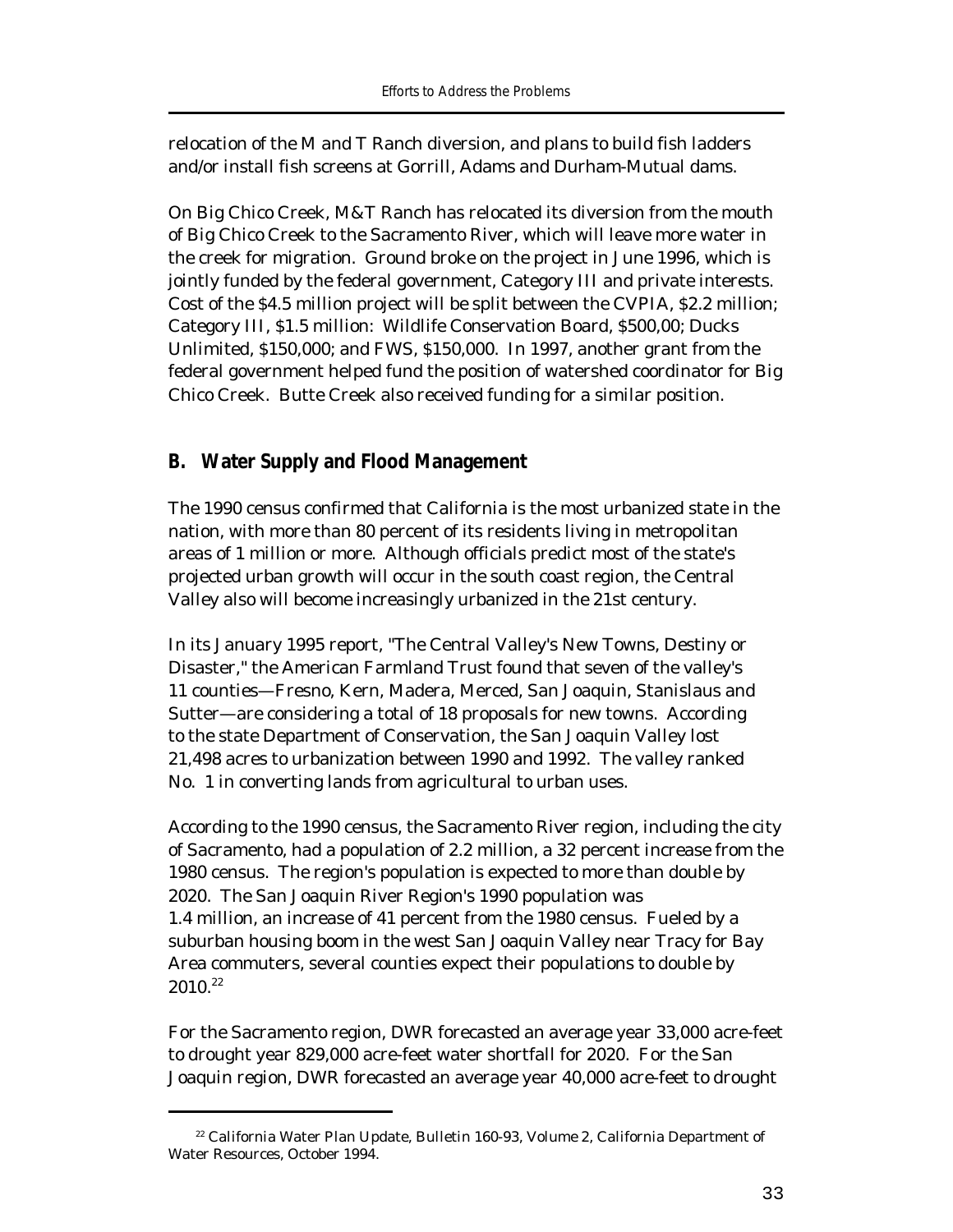year 274,000 acre-feet shortfall. Water transfers, wastewater reclamation and demand reduction were identified as potential sources of supply in both regions. Noting that the Sacramento River region's most attractive surface water facilities have been built—with most studies to increase supplies focused on producing water for export—DWR did say a few attractive reservoir sites remained, although none was far enough in the planning process to be completed in the next 30 years.<sup>23</sup>

With onstream storage projects in California stalled since the 1970s witness the failure of Auburn Dam supporters to win congressional funding in 1994 and 1996—offstream storage is an reasonable option. In the 1980s, DWR was planning to build a new offstream facility south of the Delta near the current San Luis Reservoir (a joint state-federal facility). Hampered by costs, conflict over Delta exports and environmental concerns, the project has been put on hold.

As part of its effort to find a long-term Delta solution, the CALFED Bay-Delta Program is analyzing the amount and location of additional potential offstream water storage and how much additional water might be available for export. Under the various proposed scenarios, new north-of-Delta offstream storage could be as great as 3 million acre-feet, in-Delta storage as great as 600,000 acre-feet and south-of-Delta offstream storage as great as 1.5 million acre feet. This storage component is designed to provide added flexibility to the existing system and assist the region in meeting Bay-Delta water quality standards, not necessarily to meet all the water demands identified by DWR in its Bulletin 160-93.<sup>24</sup>

In addition to CALFED's investigation of storage options and work by the state and federal agencies to increase water supply reliability in the region, local governments also are developing plans to meet future demands. The Sacramento Water Forum has been meeting for two years. With the guidance of a professional facilitator, 42 stakeholders on the lower American River—environmentalists, agricultural representatives, water agencies and others—are working on solutions to water controversies and problems.

The Sacramento group has identified several key issues that could require negotiation and compromise with other water users. These issues include lower American River flows that provide adequate water supplies, but protect the environment (instream flows), identifying sustainable levels of groundwater pumping and possible groundwater management. A Foothills

<sup>23</sup> California Water Plan Update, Bulletin 160-93, Volume 2, California Department of Water Resources, October 1995.

<sup>24</sup> CALFED Bay-Delta Program Phase I Final Report, September 1996.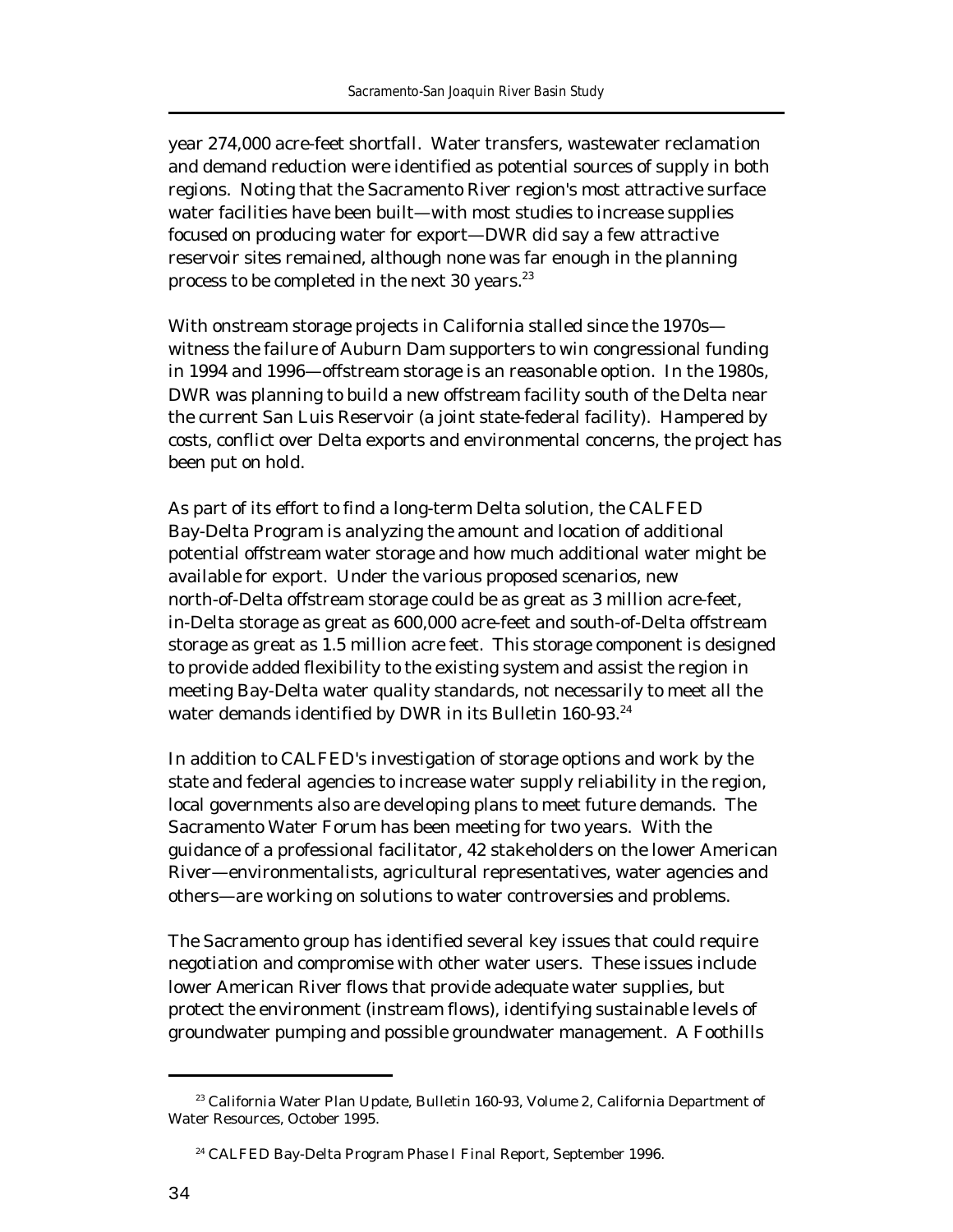water group, representing El Dorado and Placer counties, also has been formed to address future water needs. The Sacramento and Foothills interest groups have held joint planning sessions in an effort to resolve mutual issues.

Ten months of negotiations between Sacramento city and county interests and the East Bay Municipal Utility District (EBMUD), for example, has led to an agreement to pursue a joint project to provide EBMUD with water from the American River and protect the river's fishery and water quality. The tentative agreement calls for EBMUD to take its water from the Sacramento River after the water has run the length of the lower American River rather than just below Folsom Dam. Talks continue with San Joaquin County interests on consideration of a plan to allow water not used by EBMUD in wet years to be diverted to San Joaquin County.<sup>25</sup>

California's future growth is accepted by most as inevitable, but key questions remain: how the state will grow; where that growth will occur; and what—if anything—should be the link between water supply and new development. In 1994, the debate over water and growth reached the California Legislature. Although an initial bill requiring a city or county to submit plans for a new development to a water agency for approval died, California did pass legislation (SB 901) in 1995 establishing a stronger link between growth and water. Under SB 901, water agencies can use CEQA to determine if there is sufficient water to serve a new development. If the agency says it can't find adequate water for the development, it declares a significant impact under CEQA. If a significant impact finding is made, city or county planners can approve the development by overriding a water district by citing other economic considerations, or elect to mitigate the finding by developing new supplies or requiring the developer to develop new water supplies.

The federal government's role in helping to meet future water supplies is somewhat controversial. CVP water users favor construction of additional facilities or modification of current water facilities to increase CVP yield. Environmentalists, however, strongly favor using water conservation, wastewater reclamation projects, water transfers, and retirement of farmland with agricultural drainage problems to "develop" additional water.

**1. Water Marketing and Transfers** 

<sup>&</sup>lt;sup>25</sup> East Bay Municipal Utility District newsletter.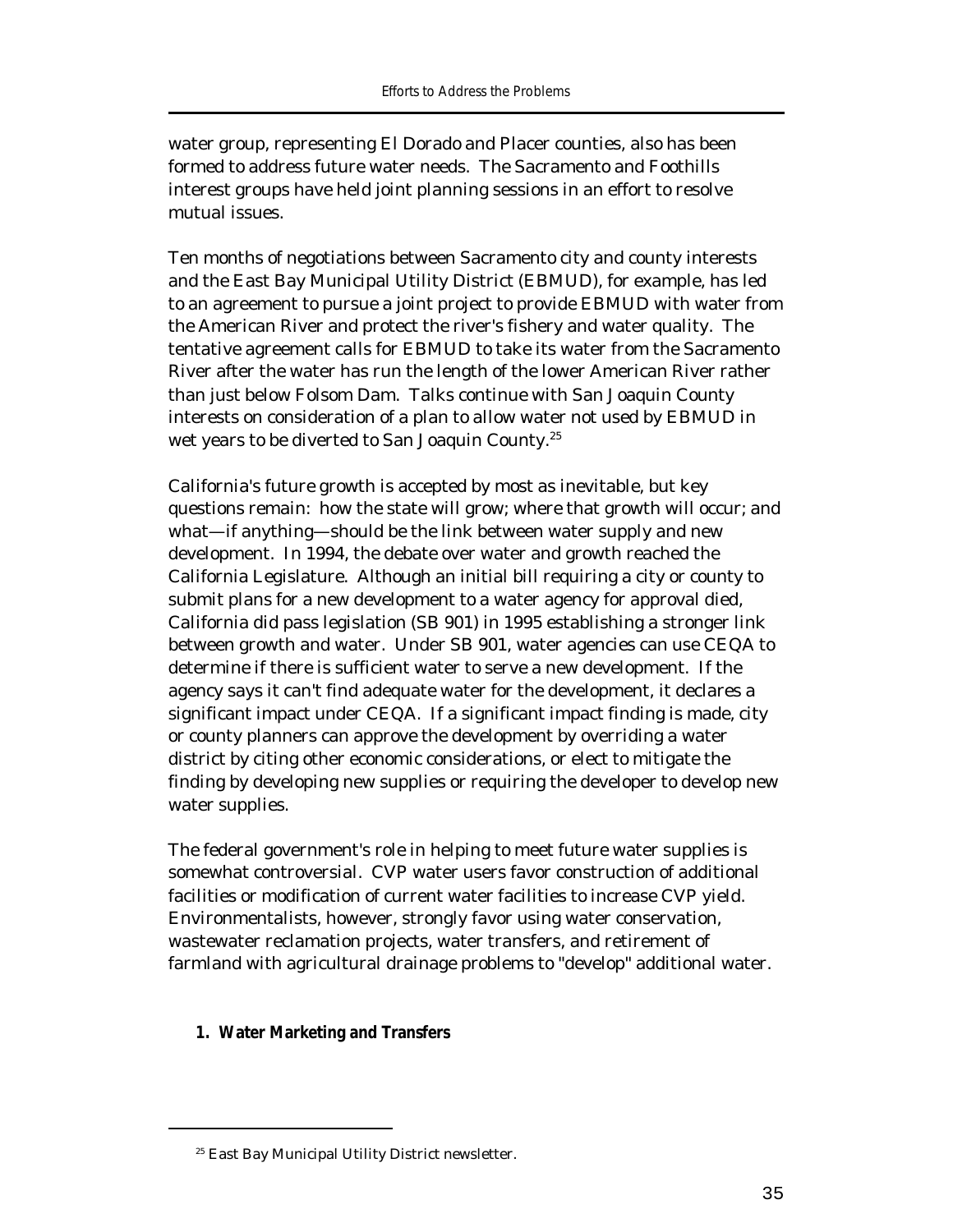Water marketing is the transfer, lease or sale of water or water rights from one user to another. Water can be and has been traded between agricultural users, from farms to cities, and even from agricultural and urban users to the environment to provide water for wetlands or instream flows.

During the 1987-1993 drought, water transfers took place between areas that could temporarily reduce usage and areas that faced critical shortages, many facilitated by the state of California's innovative Drought Water Bank.

Despite these developments and state legislation designed to facilitate transfers, the topic remains a controversial one in California. The advantage of water marketing is that it allows a shift in water use without the cost of building new dams and reservoirs. Because farmers have the rights to 80 percent of the state's developed water, they are the focus of much of the interest in enhancing urban or environmental water supplies.

Environmentalists, economists and some business leaders favor the creation of an open market to facilitate the transfer of water from agricultural to urban users, contending that the market should determine the price paid for water and the quantity of water involved in a transaction. They believe that farmers need a financial incentive to pursue water marketing. Agricultural interests, however, are concerned about the third-party effects cause by transfers. (Third-party impacts are direct and indirect economic, social or environmental effects of a water transfer on a party other than the seller or buyer.)

However, there is general acknowledgement that transfers, mainly from agricultural to urban areas, are a foregone conclusion to help meet future water demands. Many of the counties now submitting water needs assessment reports to DWR for its next update of the California Water Plan, Bulletin 160-98, suggest new supplies for further growth will come from water marketing. The biggest questions are how to ensure fair financial compensation and protect rural communities and the environment.

While in the past, USBR's role in water marketing may have been limited to its regulatory authority over the CVP and the use of its delivery facilities because state law governs water rights, the CVPIA greatly advanced the concept of water marketing.

The law allows individual CVP users to sell CVP water for a profit to any other entity, including those outside the CVP service area. (Transfers outside the service area also require approval of the SWRCB, the agency that governs water rights in California.) Transfers must be approved by the secretary of the Interior, and those that involve more than 20 percent of the CVP water under long-term contract also must be approved by the local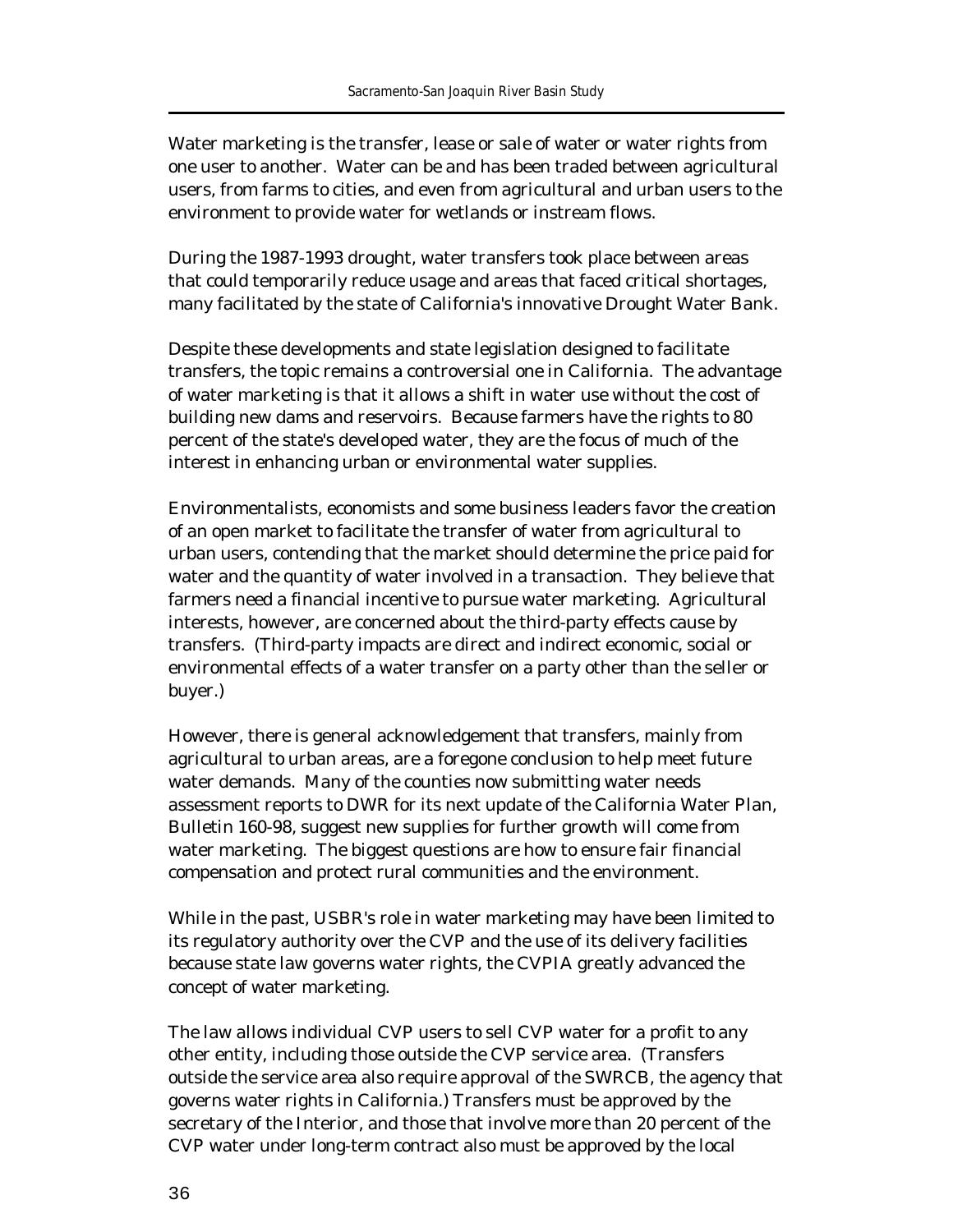irrigation district. Transfer of CVP surface water is prohibited if it would increase long-term adverse impacts on groundwater supplies or if such a transfer would result in significant reduction in the quantity of water supplies used for fish and wildlife.

CVP water users have complained that routine transfers within a CVP service area are more difficult under the CVPIA because of the "increased red tape." USBR officials, however, say these transfers are handled much as they were in the past. A programmatic, pre-approval process to satisfy NEPA requirements has been in place for three years that facilitates the ability to move water within the same service area. The process is much the same as before, officials say, although there now is the need to fulfill additional public notification requirements.

The CVPIA also directs USBR to acquire (from willing sellers) supplemental water to carry out the act's anadromous fish restoration program and further directs Interior to acquire, over a 10-year period, specified quantities of water for refuge water supply. In May of 1997, the USBR announced a proposed agreement with the San Joaquin River Exchange Contractors in which the Exchange Contractors would transfer up to 40,000 acre-feet of water to the CVP Improvement Act Interim Water Acquisition Program during the summer. Among the ultimate users of the transferred water were the San Luis National Wildlife Refuge and Los Banos Wildlife Management Area. The water would help prepare these wetland areas prior to the arrival of migratory waterfowl.

The issue of transferring water outside the CVP service area has been a contentious one—made more difficult by the differing viewpoints of individual CVP farmers, CVP irrigation districts and people concerned about third-party impacts. The first long-term transfer proposal under the CVPIA between MWD and the Areias Dairy Farm in the San Joaquin Valley generated tremendous controversy. There was much debate whether the Central California Irrigation District, which supplies water to Areias' farm, should handle the water sale because it held the contractual water right. Areias' initial proposal was to make up the sold surface water with groundwater pumping and surrounding landowners worried that the additional pumping would aggravate existing overdraft. There also were concerns that the agreement would cause a wave of water transfers from the region to southern California. In the end, the transfer did not proceed.

Another groundwater banking/transfer proposal between MWD and the Arvin-Edison Water Storage District, a Friant-Kern Canal contractor, is now undergoing USBR review under the CVPIA. It, too, has generated controversy in the agricultural community.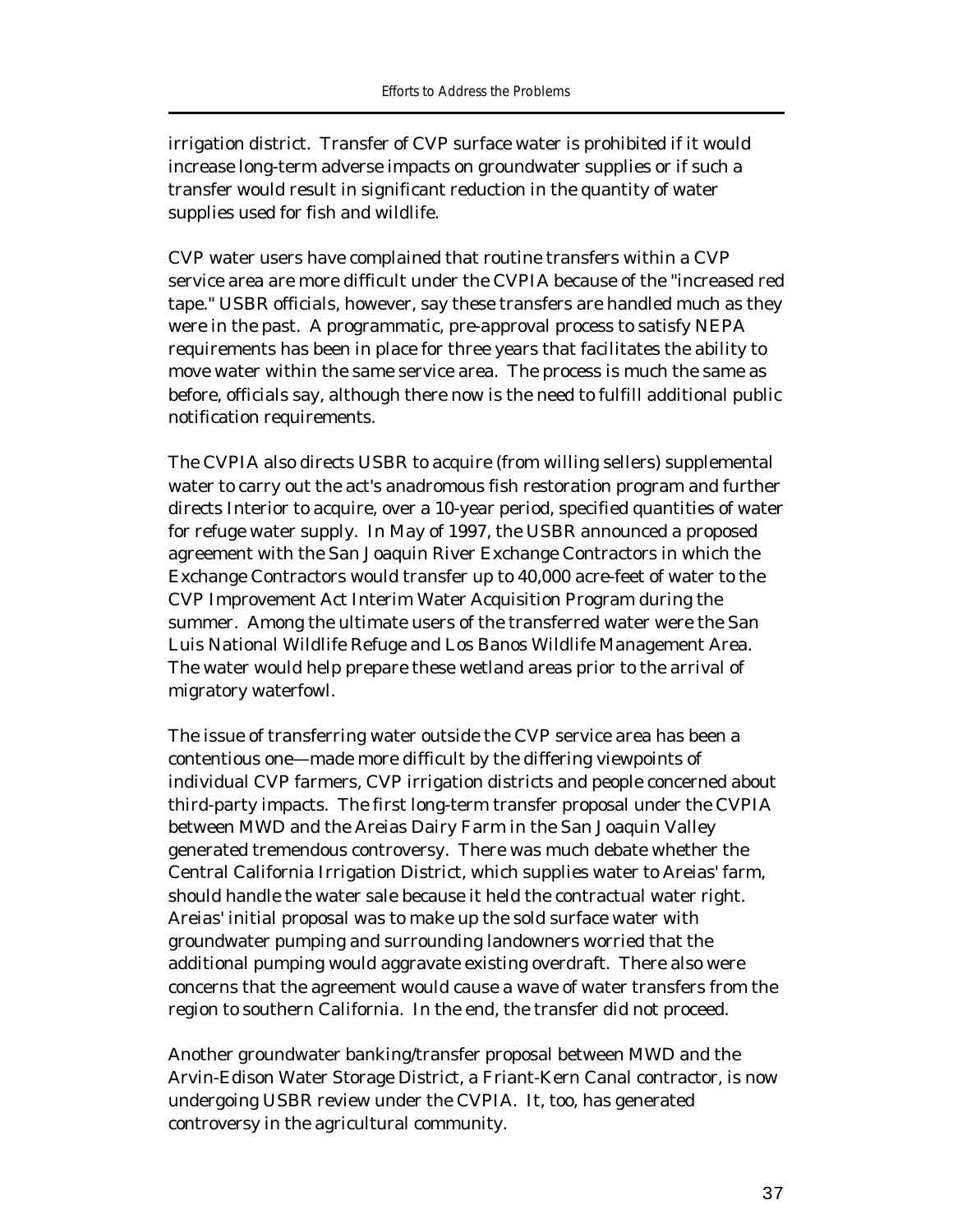# **2. CVPIA Replacement Water**

The purchase of water from willing users is one possible means the USBR has to increase the yield of the CVP to replace the 800,000 acre-feet allocated annually to the environment under the mandate of the CVPIA.

In accordance with the CVPIA stipulation to develop a "least-cost plan" for increasing the yield and "to minimize adverse impacts, if any, upon existing CVP contractors and to assist the state of California in meeting its future water needs," the Mid-Pacific Region released a yield increase plan in 1995.

Although the law directs the Secretary of the Interior to develop and submit a plan to Congress to "increase, within 15 years after the date of enactment, the yield of the CVP by the amount dedicated to fish and wildlife purposes," the law does not include language to implement such a plan. Further action by Congress will be required before the plan can be put in place. In addition to water transfers, the report identified other sources of yield increase including conjunctive use of groundwater and surface water, purchase of water available from land fallowing, agricultural and urban conservation, urban wastewater reuse and enlargement of one existing offstream storage facility.

| Action                                  | <b>Estimated potential</b><br>yield |
|-----------------------------------------|-------------------------------------|
| Purchase of water from local suppliers  | 180,000 acre-feet                   |
| Conjunctive use                         | 910,000 acre-feet                   |
| Land fallowing                          | 1,200,000 acre-feet                 |
| Agricultural and urban conservation     | 445,000 acre-feet                   |
| Water reuse                             | 200,000 acre-feet                   |
| Enlarged offstream storage (Farmington) | 30,000 acre-feet                    |

In general, the report made these findings: $^{26}$ 

These items can be divided into demand reduction and supply increase actions. The largest potential annual supply increase option is conjunctive

<sup>26</sup> Least-Cost CVP Yield Increase Plan, U.S. Department of Interior, October 1995.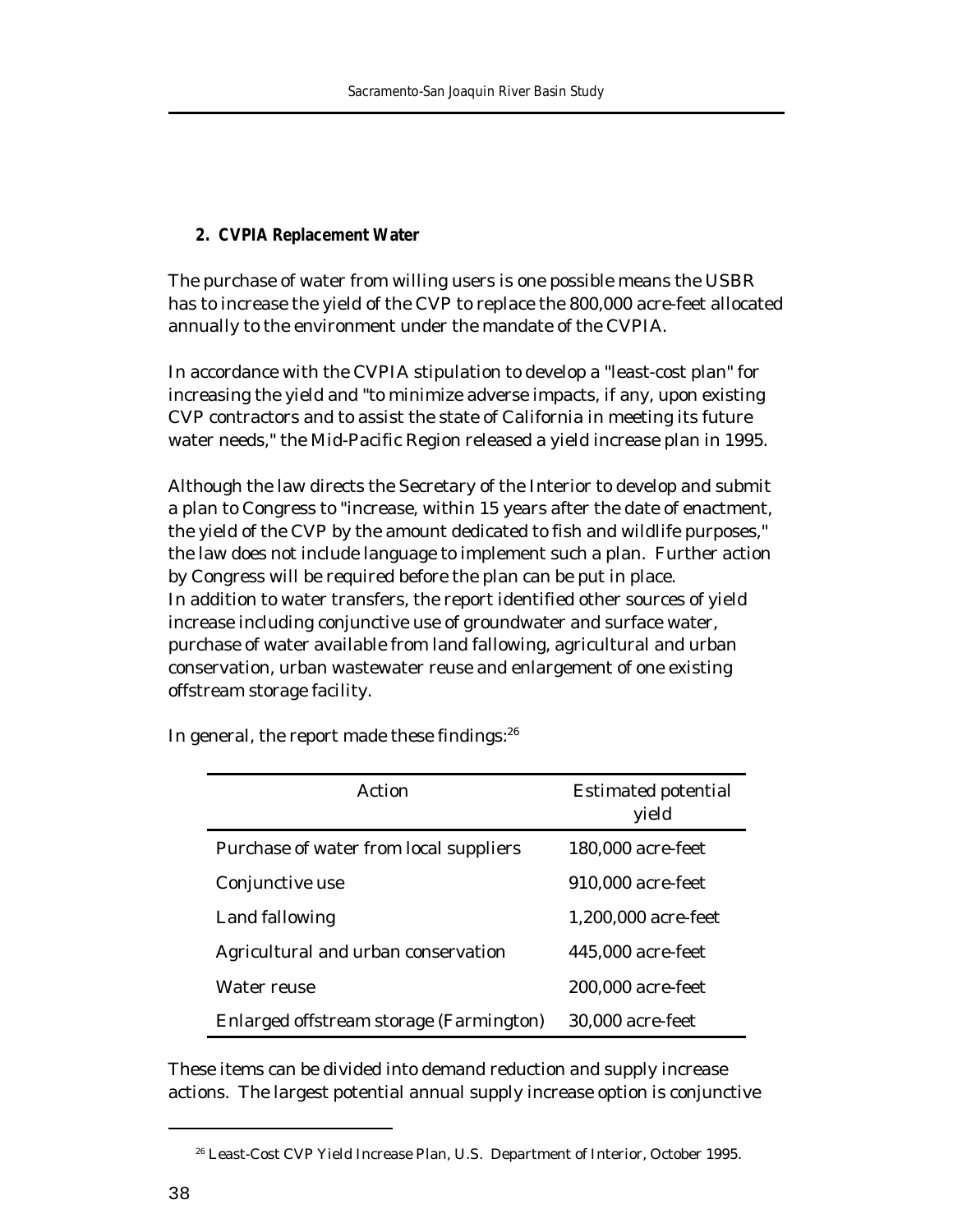use, the operation of a groundwater basin in coordination with a surface water system to increase total supplies and enhance water supply reliability. The basin is recharged artificially and/or naturally in years of above average precipitation so there is more groundwater to extract in years of below-normal surface water supplies.

The concept may be simple, but the practice is difficult, and often controversial. Technical questions about a groundwater basin's safe yield and recharge rate must be answered. A financial commitment to construct expensive duplicate systems for surface and groundwater delivery must be made. Legal issues of who has rights to the water—surface or ground—are big challenges. Political and institutional issues emerge when competing agencies consider who will operate and benefit from the conjunctive use system.

Perhaps the biggest political hurdle is the fact that conjunctive use requires groundwater management, a controversial topic in itself in California—one of only two states in the West without a comprehensive, statewide groundwater management code. In the 1950s, DWR suggested using the Sacramento Valley's groundwater to help meet water demands south of the Sacramento-San Joaquin Delta. The idea sparked a controversy over groundwater transfers that lingers today.

Land fallowing also is a politically charged issue in California. Since the late 1980s, retirement of some lands on the west side of the San Joaquin Valley has been identified as one way to remedy problems of agricultural drainage and selenium. During the drought, some farmers chose to fallow fields and sell water supplies to the state's Drought Water Bank, an action decried by some community activists for its third-party impacts. More recently, land fallowing has emerged as a critical issue in the Imperial Valley as citizens debate the proposal to transfer some water to the San Diego area. Land fallowing originally was included as a means to conserve water in the CALFED Bay-Delta Program's water use efficiency component. But after some controversy, land fallowing was dropped and the efficiency program now focuses on water recycling and reuse, and urban and agricultural water conservation.

Four levels of land fallowing were identified in the Least-Cost CVP Yield Plan based on their wide range in costs, \$55 per acre-foot to \$255 per acre-foot. Recognizing the potential for political conflict, the plan suggests that "impacts can be mitigated by requiring that land fallowing be temporary, part of normal agronomic rotation and dispersed throughout the Central Valley. ... In order to respond to [political] concerns, land fallowing should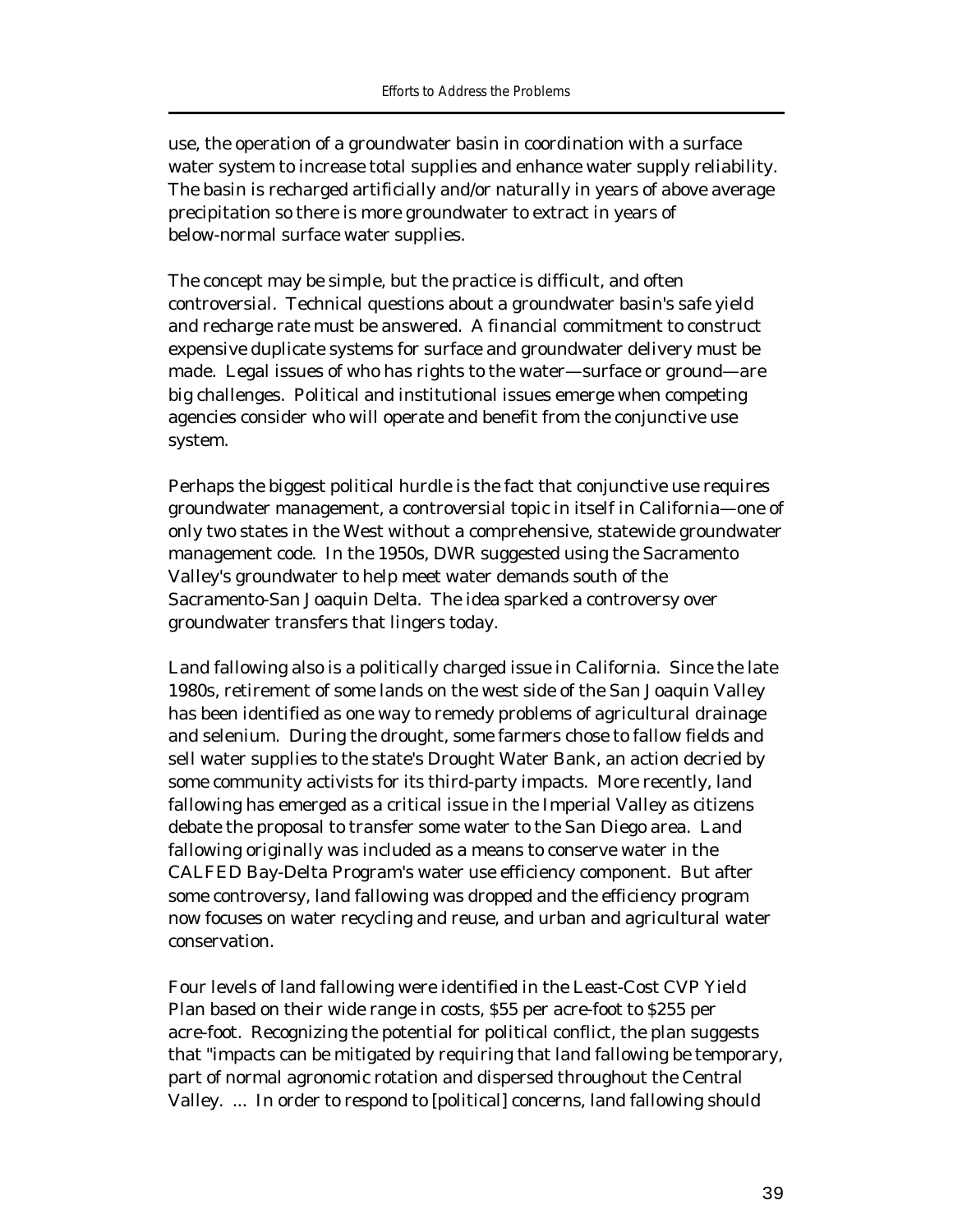only occur with complete local agency, government, organization and public partnerships."<sup>27</sup>

Other options to increase CVP yield include modification of CVP/SWP operations, enlargement of existing CVP reservoirs and construction of new facilities, weather modification, snowpack management, desalination, and water importation. USBR eliminated most of these options because of timing considerations, because cost does not place them in the first 3 million acre-feet of lowest-cost yield increase options, and because there is substantial concern over environmental effects.

Water supply reliability has become a big issue among urban and agricultural water users since the most recent drought. Complaints of a "regulatory drought" imposed upon exporters, most notably the CVP contractors on the west side of the San Joaquin Valley, have been aimed at federal laws (ESA and CVPIA) that require modification of water project operations to improve environmental resources. The constraints of the current Delta export system hamper transfers from north of the Delta sellers to south of the Delta buyers. In an effort to keep the parties at the table and develop an acceptable Delta fix, the CALFED Bay-Delta Program established water supply reliability as one of its four core goals.

With CALFED's push toward some sort of storage component in its ultimate fix and the recent floods, renewed attention is focused on an offstream reservoir site in the Sacramento Valley that has been studied for 20 years.

## **3. Sites Reservoir**

Studied as a potential reservoir since the 1950 by DWR and the USBR, the Sites project would be located about 10 miles west of Maxwell in Antelope Valley across the drainage of Stone Corral and Funks creeks. The main dams and most of the project would lie in Colusa County, but the reservoir itself would extend into Glenn County. Three projects of various capacities have been evaluated for the site, 1.2 million acre-feet, 1.8 million acre-feet and 3 million acre-feet. The largest option would be formed by extending the project into the Hunters and Logan creeks' drainages.<sup>28</sup>

Existing conduits for Sites Reservoir are the Tehama-Colusa Canal and the Glenn-Colusa Irrigation District's canal. The basic scenario calls for water to

<sup>27</sup> Least-Cost CVP Yield Increase Plan, U.S. Department of Interior, October 1995.

<sup>28</sup> Reconnaissance Survey, Sites Offstream Storage Project, State Resources Agency and DWR Northern District, July 1996.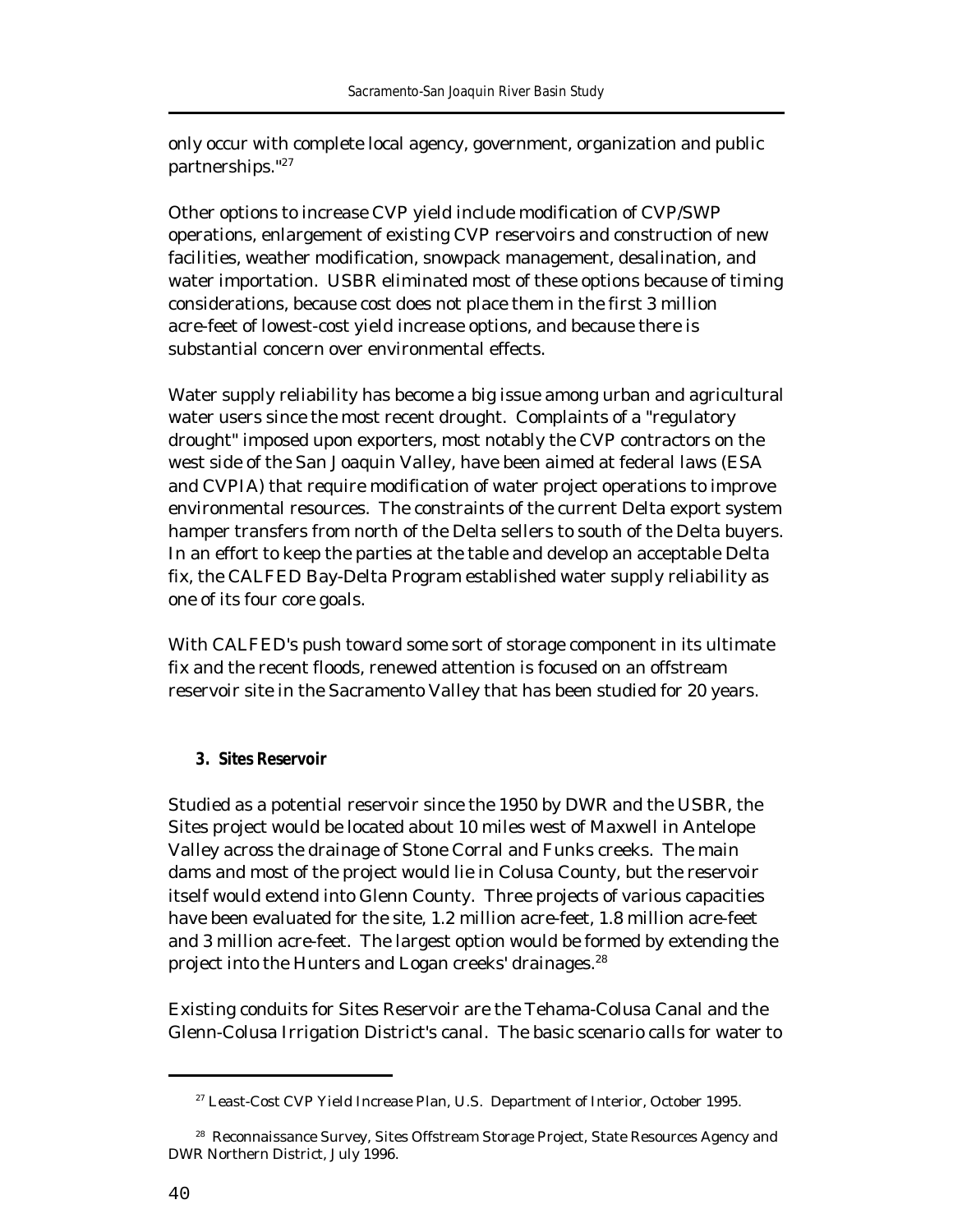be diverted from the Sacramento River during the winter months when the irrigation canals would not be in use. Releases from the reservoir would be made during the irrigation season back down these canals in exchange for water that otherwise would be diverted from the Sacramento River, allowing the undiverted summer flows to be available for other uses.<sup>29</sup>

Sites Reservoir could provide more flood storage space in the winter months—allowing operators of Shasta Dam to increase the flood margin space—and provide additional water for the environment, Delta exporters and local water users. For example, Sites Reservoir could supply water to the 140,000-acre, water-short Tehama-Colusa Canal service area.<sup>30</sup>

#### **4. Flood Management**

Other structural flood management options being discussed in the wake of the January 1997 floods include the construction of dams on the Yuba and Bear rivers and Cottonwood Creek, enlargement of river outlets and lowering of spillways at Folsom Dam on the American River, enlargement of Friant Dam on the San Joaquin River, development of set-back levees<sup>31</sup> in the San Joaquin Valley, and construction of a bypass system on the lower San Joaquin River below the Merced River.

Another idea is to require that more storage space be provided for flood flows in existing reservoirs during wet months. Since 1988, flood control agencies in the city of Sacramento have had an agreement with the USBR to provide additional flood storage space in Folsom Reservoir on the American River. In general, this plan allows for up to 600,000 acre-feet of flood storage during the winter compared to the traditional 400,000 acre-feet. (The plan also coordinates storage with three upstream hydropower reservoirs.) Benefits from this plan were witnessed in the January 1997 storms when reoperation allowed for controlled releases from Folsom Dam and kept American River flows within the high-flow design limit. However, there are some hydrologists who maintain that the reoperation system would not have been successful if the January 1997 storms had been centered in the American River watershed.

<sup>29</sup> Reconnaissance Survey, Sites Offstream Storage Project, State Resources Agency and DWR Northern District, July 1996.

<sup>30</sup> Interview with agricultural stakeholder.

<sup>31</sup> Because set-back levees are built farther back from the river channel than traditional levees they allow for more natural travel of the river and provide a greenbelt area for possible flooding.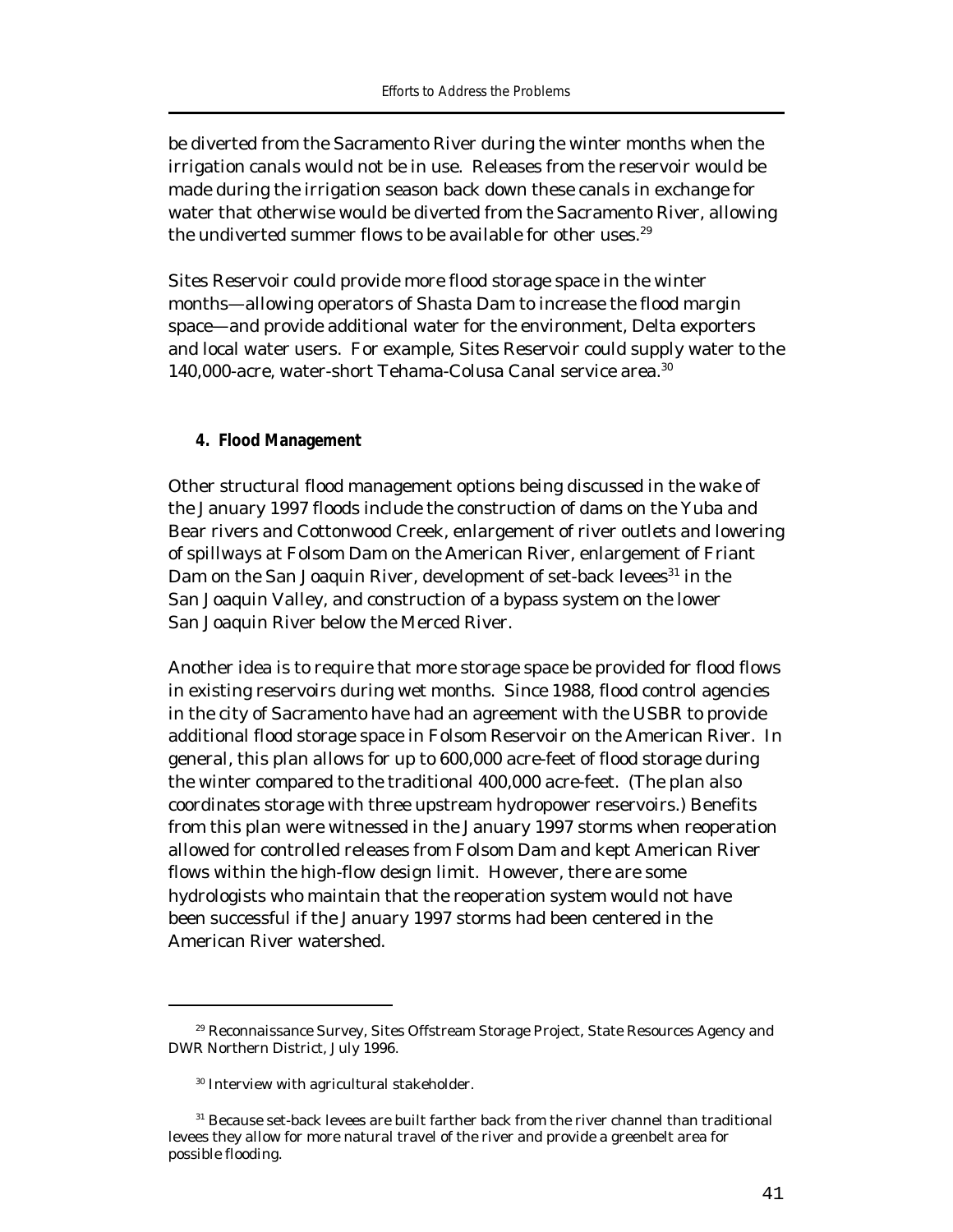A more controversial issue is floodplain management. Following the 1993 Mississippi River flood, the Interagency Floodplain Management Review Committee, chaired by Gen. Gerald Galloway, recommended changing current flood management policies to reduce development in floodplains, including relocating residents from low-lying areas. Approximately 8,000 homes were bought or relocated by the federal government following the Mississippi flood.

The committee's review of that flood event found that the loss of wetlands and upland cover and modification of the landscape significantly increased runoff; that many people at risk do not fully understand the nature and the potential consequences of that risk; nor do they share fully in the fiscal implications of bearing that risk, and that there is a need for clear definition of floodplain management responsibility among all levels of government.<sup>32</sup>

The committee's report, commonly referred to as the "Galloway Report," made a number of recommendations, including:

- Improve coordination of activities through enactment of a floodplain management act which establishes a national model for floodplain management, clearly delineates federal, state, tribal, and local responsibilities, provides fiscal support for state and local floodplain management activities, and recognizes states as the nation's floodplain managers; activate the Water Resources Council to coordinate federal and federal-state-tribal activities in water resources; as appropriate, reestablish basin commissions to provide a forum for federal-statetribal coordination on regional issues; and establish an Interagency Task Force to develop a coordination strategy to guide the multiple federal programs dealing with watershed management.
- Improve marketing of flood insurance; enforce lender compliance rules; reduce repetitive loss outlays by adding a surcharge to flood insurance policies following each claim under a policy; require those behind levees that provide protection against less than the standard project flood discharge to purchase actuarially based insurance; increase the waiting period for activation of flood insurance policies from five to 15 days to avoid purchases when flooding is imminent; and provide for purchase of mitigation insurance to cover cost of elevating, demolishing or relocating substantially damaged buildings. Reduce the amount of post-disaster support to those who were eligible to buy

<sup>&</sup>lt;sup>32</sup> Sharing the Challenge: Floodplain Management into the 21st Century, Report of the Interagency Floodplain Management Review Committee to the Administration Floodplain Management Task Force, June 1994.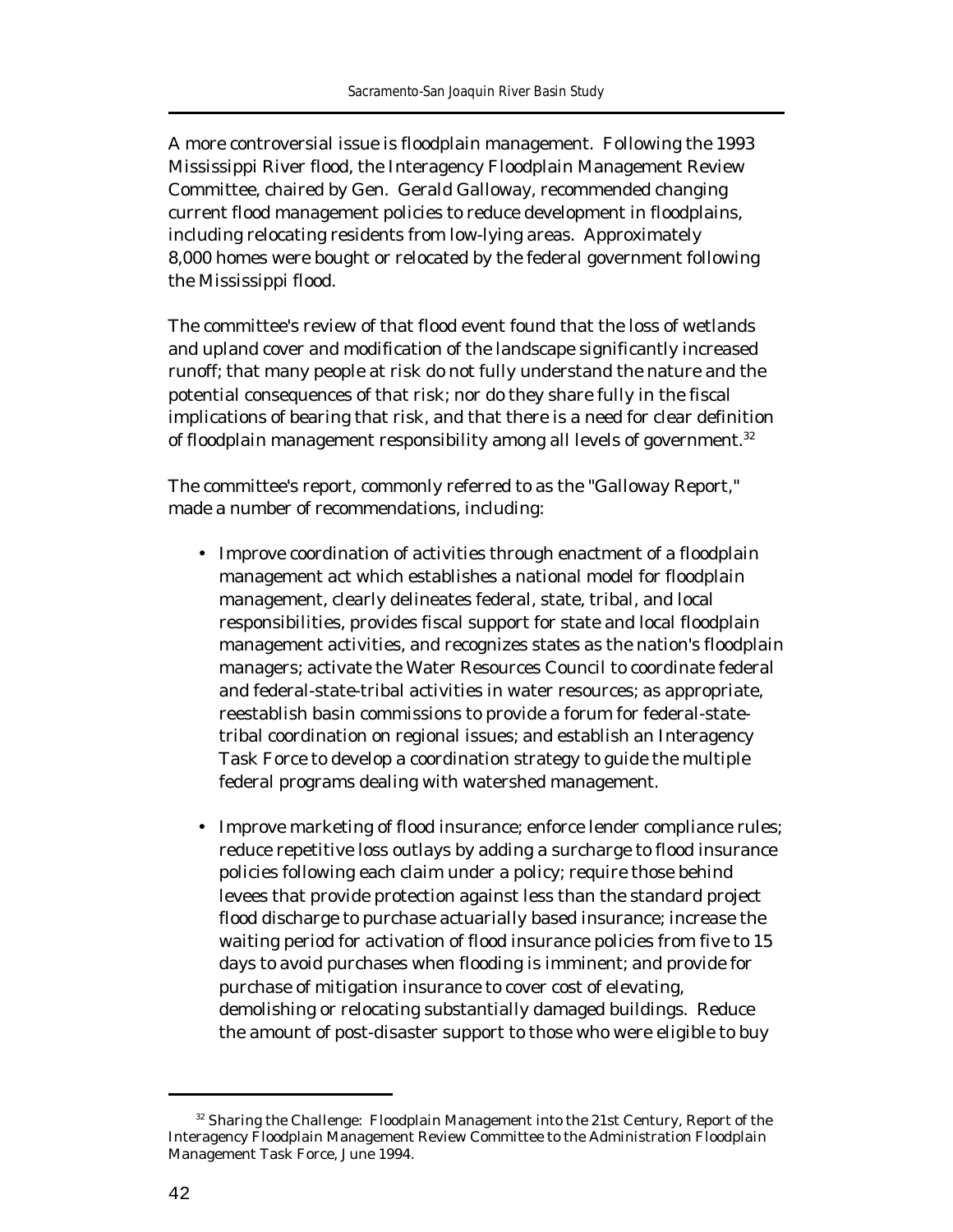insurance but did not to that level needed to provide for immediate health, safety and welfare.

- Give full consideration to all possible alternatives for vulnerability reduction, including permanent evacuation of floodplain areas, flood warning, flood-proofing of structures remaining in the floodplain, creation of additional natural and artificial storage and adequately sized and maintained levees and other structures.
- Establish an information bank to provide timely gathering and dissemination of critical water resources information for managing floodplains and for operating during a disaster.<sup>33</sup>

The lack of flood insurance for many of the households flooded in California's 1997 New Year's event is an example of the continued need to educate the public about the risks of flooding, and require flood insurance in vulnerable areas. As with the debate over the state vs. local role in linking growth and water supply planning, the topic of floodplain management is sure to spark questions of private property rights and whether the federal government should get involved in local land-use decisions. Following the 1997 California floods, California Gov. Peter Wilson appointed a Flood Emergency Action Team (FEAT) to look into immediate and long-term flood response.

In the FEAT report released in June 1997, 65 actions were recommended to improve floodplain management and emergency response. However, building in undeveloped floodplains was not addressed in that report. Instead, FEAT recommended that another task force be established to evaluate land use policies in undeveloped floodplains, develop nonstructural flood control strategies and consider mandatory flood insurance in a report due March 1, 1998.

In a February 18, 1997, Memorandum from the Executive Office of the President, federal agencies were directed to "fully consider relevant options including nonstructural alternatives during evaluation and review of levee repair and reconstruction projects and associated restoration necessitated by California's floods."

President Clinton's proposed 1998 budget includes \$44.7 million for federal levee restoration projects along the Sacramento and American rivers, and asks Congress to approve the money for this year to expedite repairs. Money for the 1995 flood repairs to roads, bridges and other infrastructure from the

<sup>33</sup> Sharing the Challenge: Floodplain Management into the 21st Century, Report of the Interagency Floodplain Management Review Committee to the Administration Floodplain Management Task Force, June 1994.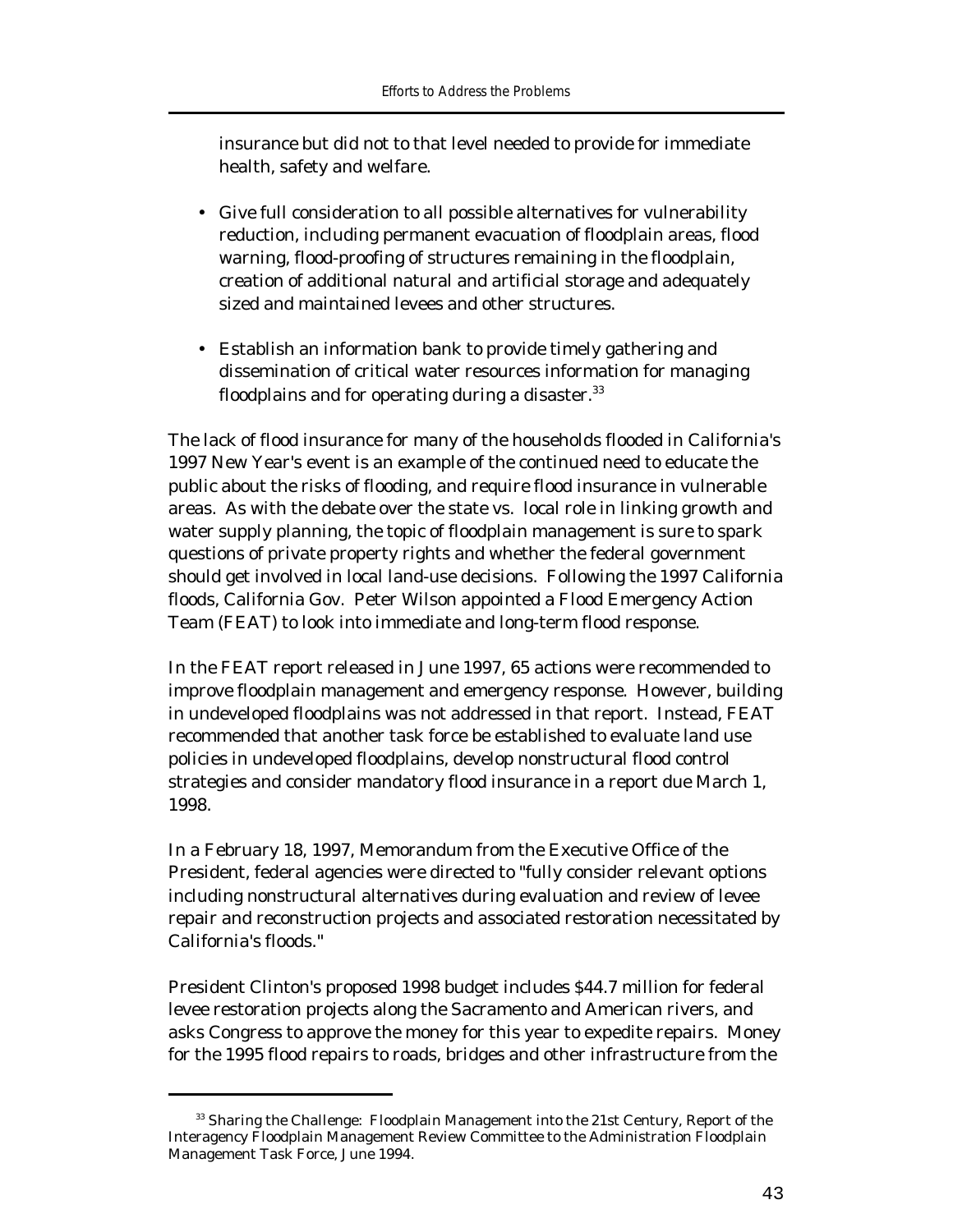Federal Emergency Management Agency (FEMA) did not arrive until 1996. And while many communities did receive FEMA grant funding to buy out or elevate homes along creeks, there was not enough money to go around. Sacramento County, for example, sought about \$9 million in grant funds but did not receive any.

# **C. Maintenance of Federal Water Facilities**

Since the inception of the Reclamation program in 1902, the federal government has invested more than \$16 billion in water resource and hydropower facilities.<sup>34</sup> In 1993, estimates of federal capital costs of the CVP alone, USBR's largest facility, were \$3.4 billion. Although some minor construction continues in the 1990s (the \$80 million temperature control device at Shasta Dam for example), maintaining and upgrading the 50-year-old project is USBR's major responsibility today. Given the age of the CVP, normal wear-and-tear and technological advances could require additional major facility upgrades—and a need for funding—over the next 20 years.

The CVP's main features were constructed between 1937 and 1951. Construction of Shasta Dam began in 1938 and was completed in 1945. Friant Dam was constructed between 1939 and 1944. The Tracy Pumping Plant was completed in 1951. Folsom Dam was completed in 1956. Even New Melones Dam, the last major CVP feature, is nearly 20 years old—it was completed in 1979.

The cost of some replacement items for the CVP is spread out over the life of the project. Other items, such as periodic replacement of a pump, are planned for and included in the Replacements, Additions and Extraordinary Maintenance (RAX) list. However, staff at the USBR Mid-Pacific Region and CVP water users found that the traditional operation and maintenance budgetary programs did not always provide adequate funding or flexibility. As are all federal agencies, USBR is required to develop budget priorities two years in advance, including money to maintain CVP facilities and provide for any additional upgrades. It can be difficult to tell how much maintenance money may be needed that far down the road. Staff may determine, for example, that \$8 million is needed to maintain certain facilities. Two years later, it my turn out that \$11 million is needed. Emergencies also can impact CVP maintenance.

<sup>34</sup> Reclamation's Strategic Plan, U.S. Department of the Interior, Bureau of Reclamation, 1992.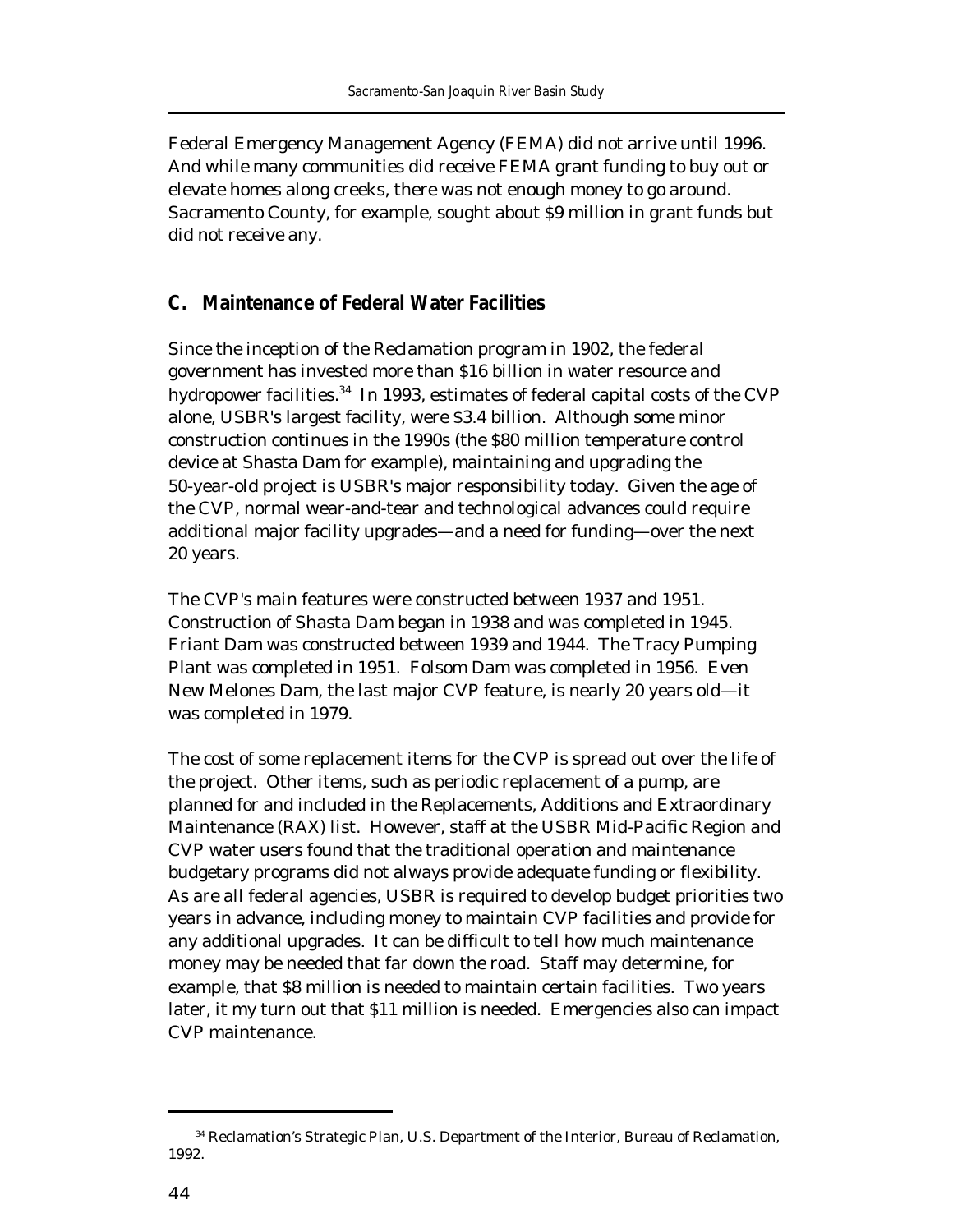"As priorities change, the operation and maintenance money is shifted. No year is a normal year in the CVP. There's always some change and money would be shifted out of the RAX program for higher priorities," said a USBR employee. "It's easy to say 'Let's take the money from the RAX fund' because it's mostly contract work, easy to identify, the facility is still operating, and it's easy to slide to next year."

With adoption of its 1992 strategic mission, the USBR set a goal "to provide a maintenance and improvement program for Reclamation facilities which ensures reliable, safe and economic service." One of the strategies outlined in the document to meet this goal was to "pursue alternative sources of financing for operation, maintenance and replacement activities."<sup>35</sup>

An independent study of USBR's safety of dams program requested by Commissioner Eluid Martinez was released in May 1997. The study concluded that the dam safety program conducted by the Association of State Dam Safety Officials is effective and overseen by "highly competent" staff. Among other findings, the study stated that one of the greatest factors affecting the future success of the dam safety program will be "its ability to secure adequate funding." The report recommended two additional positions, an independent dam safety officer and a facilities security officer to improve the USBR's program.<sup>36</sup>

Since 1992, USBR's Mid-Pacific Region has taken aggressive steps to ensure money slated for major work is protected from changes. The region also has identified one person to coordinate the RAX program and oversee the budget process so a certain block of money can be set aside for the repairs. The Mid-Pacific Region also has worked to develop innovative partnerships with CVP power and water users to conduct both routine maintenance and finance project upgrades.

Under the present system, USBR seeks an operation and maintenance appropriation two years in advance. The money is distributed to the users to fund the costs of operation and maintain the facility. They then collect the money back through fees, which are paid to USBR. Under the new approach, the users themselves pay directly for the operation and maintenance of a facility. The local users have better control of where the money goes and can make the decision to do more maintenance—and generate the funds to pay for it through water fees. The USBR provides staff expertise and maintains oversight of the operation and maintenance program.

<sup>35</sup> Reclamation's Strategic Plan, U.S. Department of the Interior, Bureau of Reclamation, 1992.

<sup>36</sup> USBR Mid-Pacific Region press release, March 27, 1997.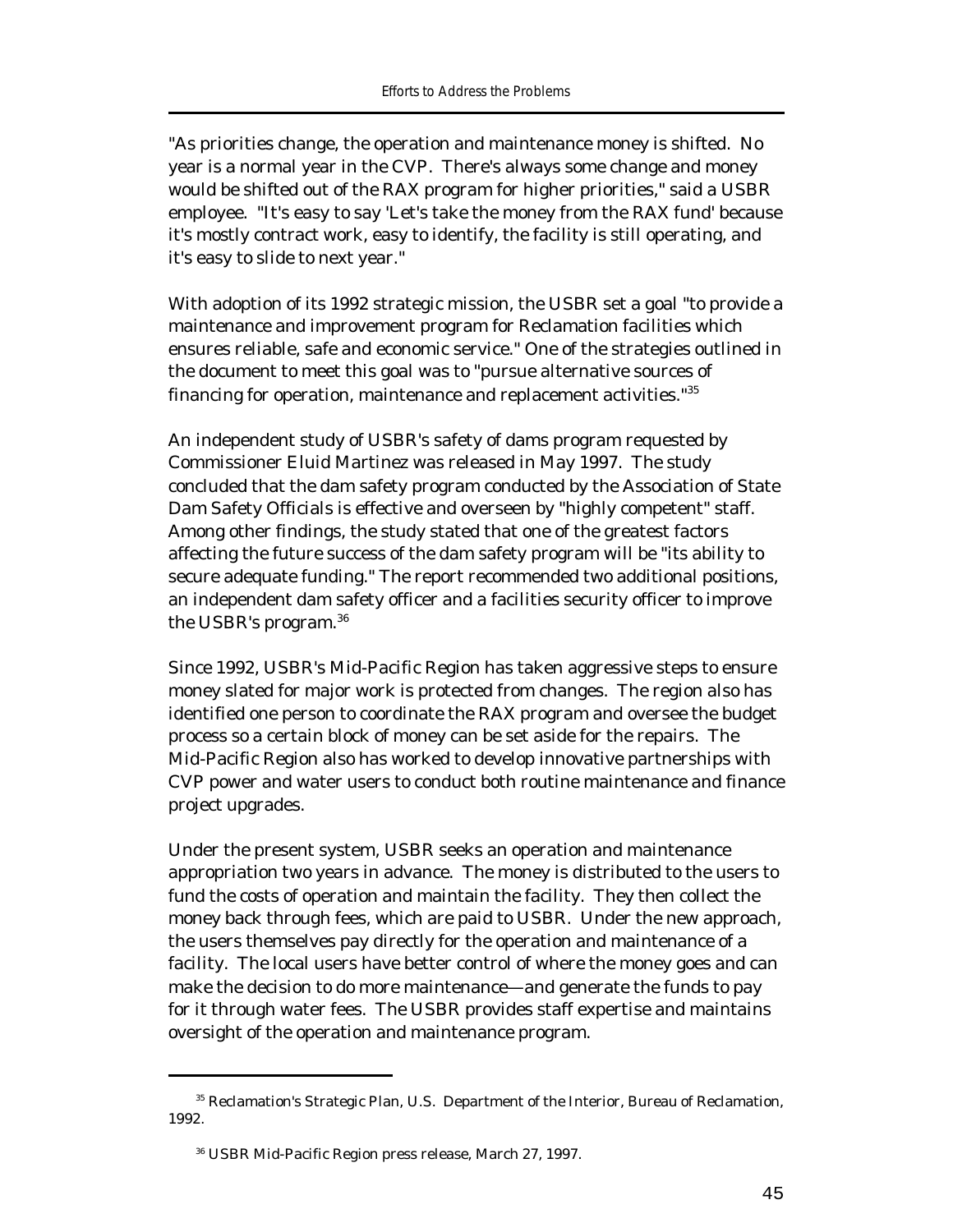## **1. Tehama-Colusa Canal Authority**

The first agreement for the new program was signed in October 1996. In the agreement between the Tehama-Colusa Canal Authority (TCCA) and USBR, TCCA agreed to:

- Operate, maintain and repair the entire Tehama-Colusa and Corning Canal systems for 25 years.
- Directly bill the water agencies it serves for operation, maintenance and repair.
- Act as a fiscal agent for USBR and collect all USBR charges and pass them on to the federal agency once a month.

TCCA officials say the agreement ultimately will save the water users money because it has a lower overhead than the USBR Mid-Pacific Region, reducing the costs of repairs. The agreement also gives TCCA more control over what repairs to make, reduces red tape, and provides them with a sense of identity as an enterprise agency—the authority generates its own money and pays it own bills. "Before we were glorified custodians of the canal," said one TCCA official.

However, TCCA officials were unhappy to see that the cost savings associated with the agreement were not reflected in USBR's budget. If the USBR is successful with negotiating similar agreements with the Friant Water Users Authority and San Luis & Delta-Mendota Water Authority, CVP users estimate an annual savings of \$12 million in maintenance and repair costs—money they say should then be cut from USBR's Mid-Pacific Region budget. Even if that money is used for additional CVP maintenance, they say the users will have to pay the costs in the long run.

On the power side, the Western Area Power Administration and Northern California Power Authority have agreed to pay USBR \$21 million to upgrade three generators at Shasta Dam. USBR staff said it is difficult to get appropriations for such large projects and that this plan provides the power users assurances of continued power production, and that the money actually gets to where it belongs. The upgrade also will increase power production at the dam by 30 percent to 40 percent. Through the agreement with the Mid-Pacific Region, the Western Area Power Administration and Northern California Power Authority will be entitled to receive a portion of that additional power.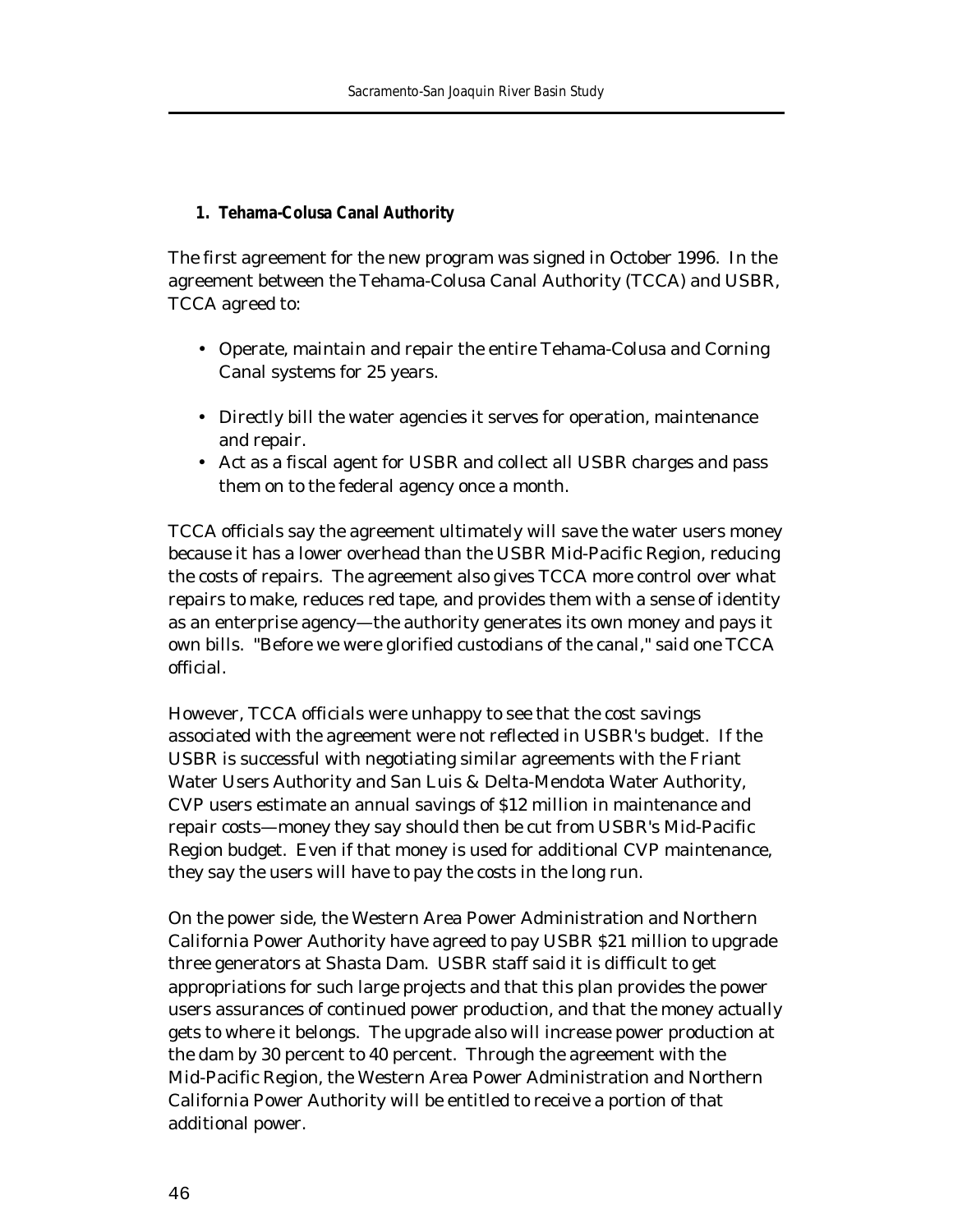## **2. Folsom Dam**

The issue of deferred maintenance was scrutinized in 1995 after the failure of the spillway gate at Folsom Dam. As early as 1988, USBR staff had recommended that Folsom Dam's gates be re-painted to control corrosion and that the bolts be inspected. However, that work was deferred in order to fund higher priority maintenance items elsewhere in the CVP and meet other congressionally required programs or priorities, such as environmental restoration. There were reports of as much as \$60 million in backlogged CVP maintenance items, but a USBR employee at the Mid-Pacific Region said the backlog is more in the order of \$13 million.

Although deferred maintenance at Folsom received part of the blame for the gate failure, a subsequent investigation blamed the break on design failure. Members of the multi-agency, multi-disciplinary forensics team concluded in its November 1996 report that corrosion on the loaded side of steel trunnion pins increased trunnion friction over time, which induced loads in the strut braces. The failure occurred when the strut brace loads exceeded the strut-brace connection bolt capacity. The team included experts from USBR, the Corps, DWR, California Department of Transportation, McClellan Air Force Base, Osaka University of Japan and Woodward-Clyde Corporation.

The investigation revealed that the design of the gate, although in accordance with standards in effect when installed, did not include trunnion pin friction in the design loads for the structure. New mathematical tools made possible with computers now allow the calculation of forces in secondary brace members because of trunnion friction. These tools were not available to the designers of the original Folsom Dam gates. "The state-ofthe-art changed between now and what it was back then," said a USBR employee.

After the gate failure and experts' findings, USBR spent \$12.5 million to strengthen the other radial-arm gates at Folsom Dam and build a new gate No. 3. Funding for that effort came from the CVP construction budget, not the normal operation and maintenance budget. The incident also prompted an examination of dams throughout the state for similar gate construction/ operation to determine the safety of these structures.

## **3. Changes in Technology**

The gate failure and rehabilitation of Folsom Dam's other gates illustrates an important point—some items that are classified as "maintenance" are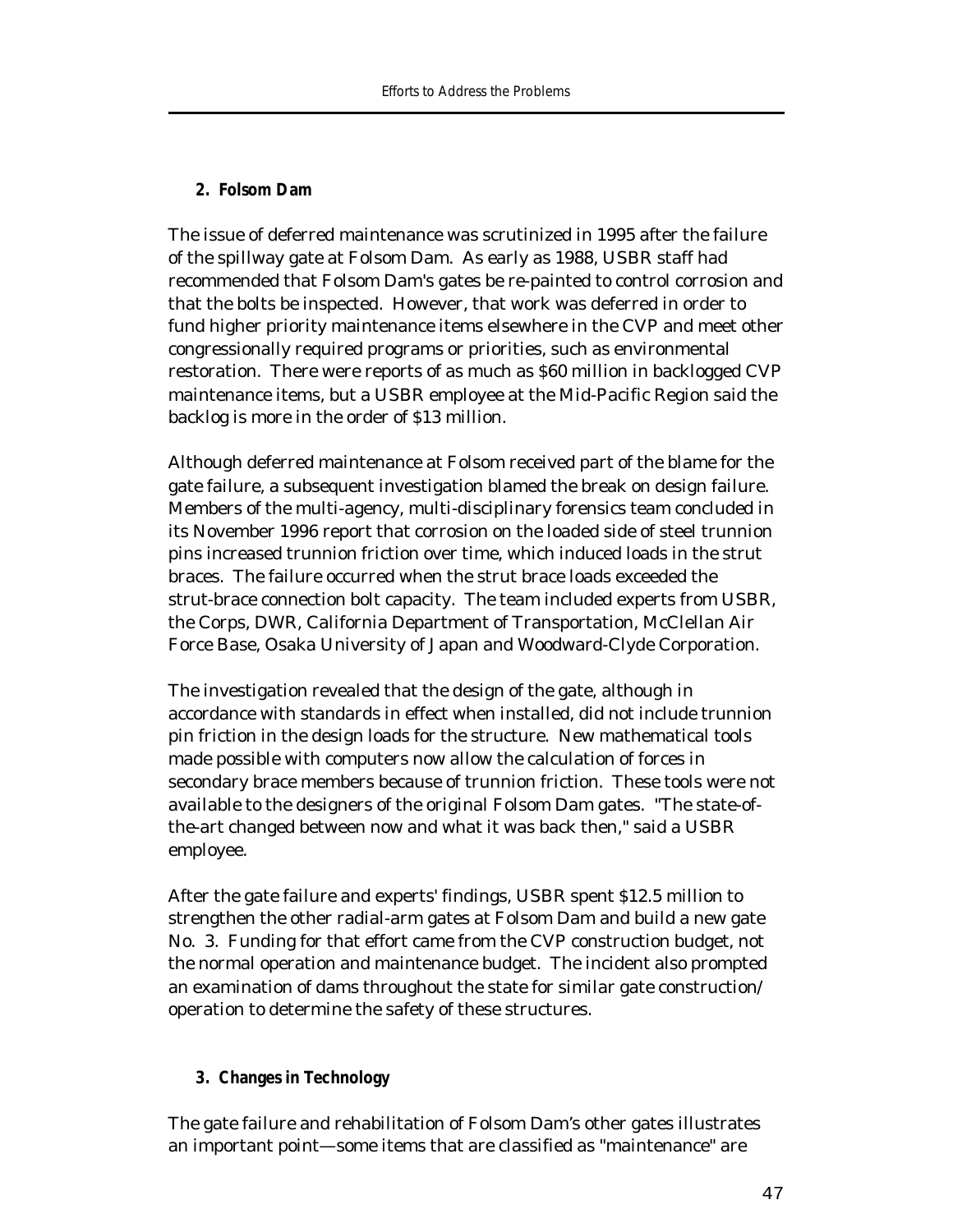really advances in technology. Whether funding for such major improvements should come from the CVP's maintenance or construction budgets, or perhaps from a new category, is an important issue facing the USBR.

At Friant Dam on the San Joaquin River, an alkaline reaction from the cement reacting to the aggregate has caused certain areas of the concrete dam to expand, creating alligator cracks in the face of the dam and placing more pressure on the dam's gates. In order for the drum gates to operate properly, USBR staff have had to periodically shave the edges of the metal of the two outside gates. Mid-Pacific Region officials knew that the gates would become inoperable at some point, but the Friant Dam replacement gates were moved down on the RAX list several times as maintenance priorities changed. The gates are now slated for replacement, with \$4 million of the total \$6.6 million cost in this year's budget. The remaining money will come from next year's RAX budget. The total cost of the project represents about 50 percent of the fiscal year 1997-98 RAX budget.

Other money may come from environmental statutes. One example is the CVP's Tracy Pumping Plant fish facility in the Delta. The 50-year-old facility's trash screen and fish louvers are corroded from the salt water influence of San Francisco Bay. The plant's outmoded fish louver facility also must eventually be replaced with a screened facility, a requirement of the CVPIA. Such environmental fixes under the law also require a state share of 25 percent, which would lessen the project's impact on the federal budget.

"The maintenance agreements with the users will take of lot of money off budget," said a former USBR employee. "It's a good solution to operation and maintenance issues because the whole movement in federal government is to cut the budget and keep the deficit down. You could use new models of this type of funding westwide. The water and power users can decide what they want to do to keep the facility that serves them in good shape. The users are biting the bullet. It's a major step forward for the users to pay for the canal upkeep."

#### **4. Federal Levees**

There are 1,760 miles of Corps' project levees in the Central Valley that are constructed and repaired according to requisite standards. Project levees are operated and maintained by the state Reclamation Board and local reclamation districts. Reclamation districts are created when a group of landowners form a local agency in accordance with state law and tax themselves for flood control, reclamation purposes and water supply.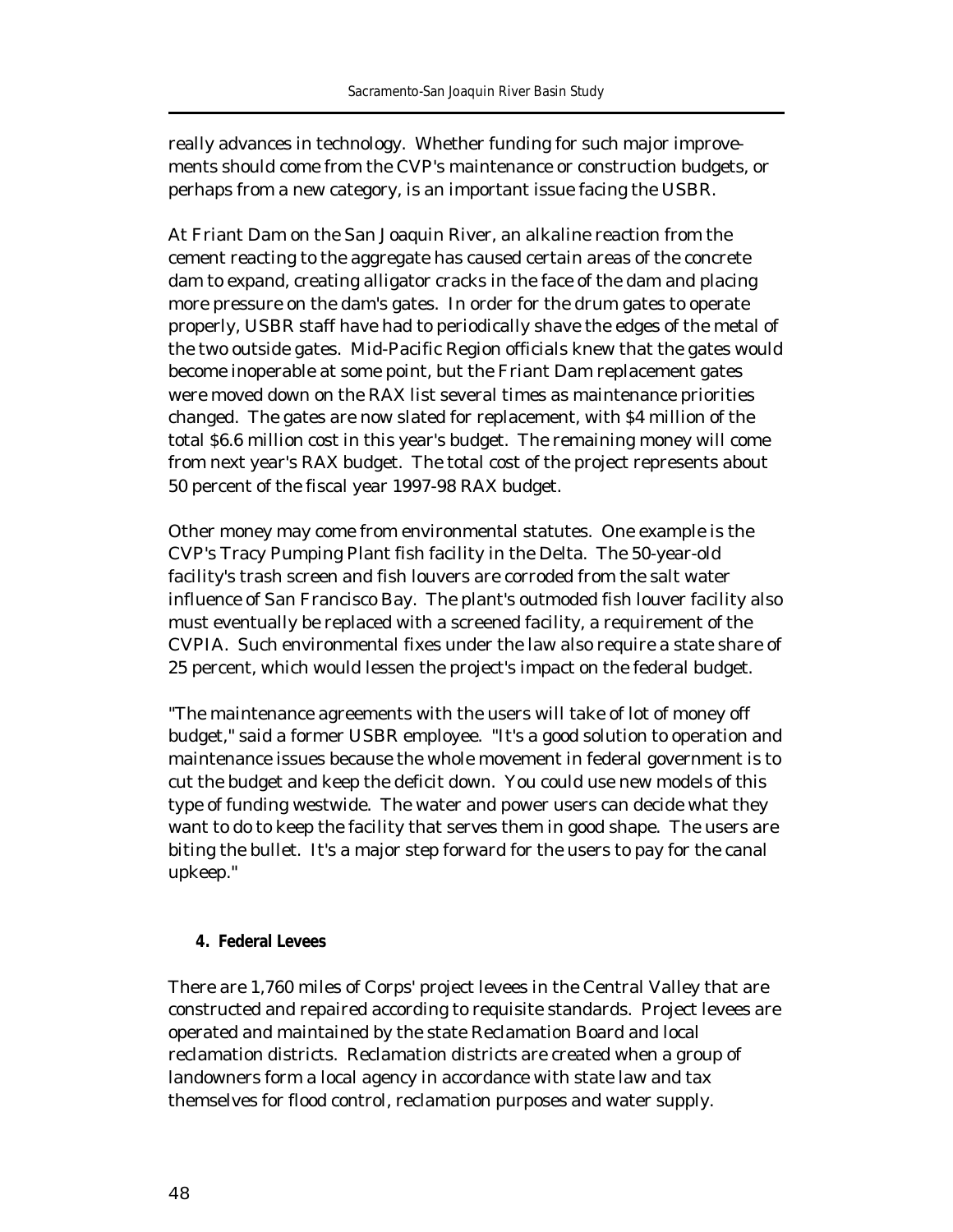The Corps levees run along the Sacramento River from near Chico through the Delta and from east of Fresno to Stockton on the San Joaquin River. Following the floods of 1986, there has been an ongoing levee rehabilitation program, which first targeted the population centers along the Sacramento River system. Some of the levees that gave way in the 1997 floods were sections of federal project levees that, for the most part, were scheduled for repair. The Corps rehabilitation schedule giving highest priority to urban centers and repair work was, unfortunately, not fast enough to strengthen all the levees, which was partly due to funding limitations.

# **D. Nonpoint Source Water Pollution**

To combat nonpoint source pollution, officials at the federal, state and local levels are increasingly turning to watershed management, a comprehensive, integrated approach to assess and control all sources of pollution within a watershed or river basin. Much of the focus of such an approach is on gaining voluntary, cooperative agreement from everyone in the watershed to adopt Best Management Practices (BMPs) to reduce polluted runoff.

In California, several hundred watershed management programs are underway. In 1996, the SWRCB and the nine Regional Boards adopted a new Watershed Management Initiative in which water quality monitoring, assessment, planning, standard setting, permit writing, nonpoint source management, groundwater protection and other staff work focuses on targeted watersheds. With the support of officials at EPA's Region 9, funding for the Watershed Management Initiative comes through modified administration of two existing grant programs, sections 205(j) and 319(h) of the Clean Water Act. The goal is to concentrate existing federal and state funds on pollution problems watershed by watershed rather than program by program.

It is through watershed management that federal and state water quality officials believe they will get the most "bang for the buck" in their ongoing efforts to further clean up water pollution. SWRCB and EPA officials emphasize that their goal is a grassroots-based, not top-down, approach to watershed management. Financial incentives, they say, through pooled federal grant funds and state money will encourage stakeholders to engage in such an approach, as will the specter of potential regulation.

"We want forums of stakeholders to take on these issues," said an EPA employee. "But the flip side is EPA, the Regional Boards and the State Board need to sit at the table. The bottom line is we have a statutory duty to implement laws and oversee water quality standards and permits. These are our responsibilities."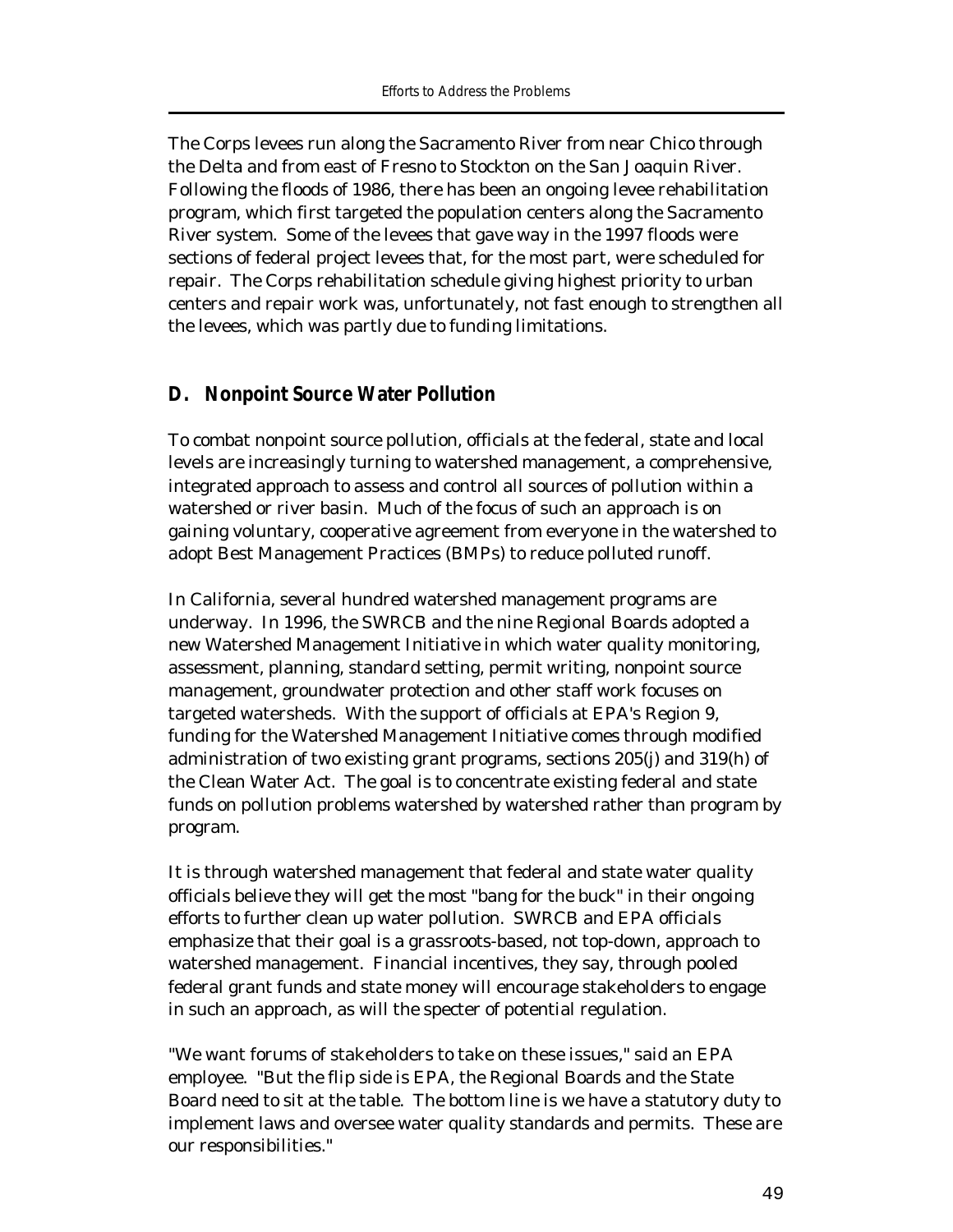## **1. Sacramento River Watershed Program**

Perhaps one of the most ambitious Watershed Management Initiatives is the Sacramento River Watershed Program, which was inaugurated in February 1996. Initial funding for the program has been provided through an EPA grant to Sacramento County for a Sacramento River Toxic Pollutant Control Program (SRTPCP), a multi-year partnership with the Central Valley Regional Quality Control Board and EPA Region 9 to bring the Sacramento River into compliance with toxic pollutant standards. The goals of the SRTPCP are to implement a basin-wide water quality monitoring program; develop site-specific water quality standards where appropriate; identify and evaluate alternative pollutant control options; and develop a technically feasible, cost-effective and implementable program.

Much of the length of the Sacramento River violates water quality standards for pesticides, copper and mercury. Toxicity monitoring using standard bioassay test species has detected ambient toxicity more than 50 percent of the time in the river and in several of its major tributaries. Some of this ambient toxicity can be linked to pesticides and metals, but the source for much of it is unknown. The boundaries of the SRTPCP include the Sacramento River from the Oregon border to the town of Rio Vista, located about 35 miles south of the city of Sacramento.

The SRTPCP funding was used to initiate the broader Sacramento River Watershed Program and gain stakeholder input, with much of the initial effort focused on allaying fears that the downstream interests through SRTPCP would somehow dictate to upstream interests. The watershed program spent much of 1996 on preliminary issues, such as adoption of a mission statement "to ensure that current and potential uses of the watershed's resources are sustained, restored and, where possible, enhanced, while protecting the long-term social and economic vitality of the region." The watershed program also established six subcommittees in addition to the SRTPCP Grant Subcommittee to promote environmental protection and collaboration among stakeholders: the Biological/Habitat Assessment Subcommittee; Education Subcommittee; Funding Subcommittee; Monitoring Subcommittee; Tributary Watershed Subcommittee; and the Toxics Subcommittee. A Coordinating Committee was established to coordinate the activities of the entire watershed program, facilitate the exchange of information within the group and assist with additional support and steering. There is no set membership on the subcommittees and their meetings are open to anyone.

Today, more than 750 people are on the Sacramento River Watershed Program's mailing list. Employees with the Central Valley Regional Water Quality Control Board, EPA Region 9, Sacramento Regional County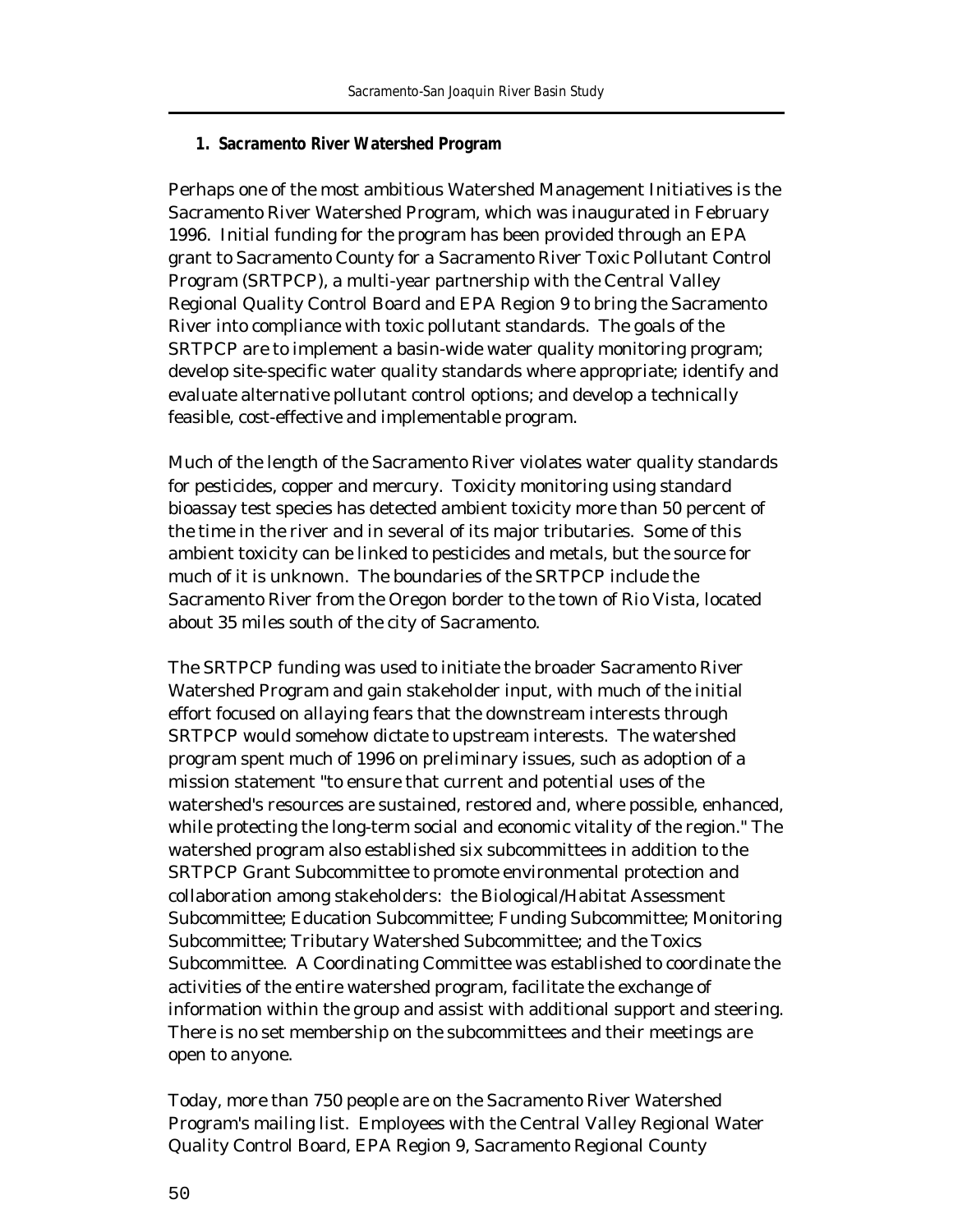Sanitation District and Larry Walker and Associates (a consulting firm) oversee the program. "One goal of watershed management is to make the job of meeting water quality standards easier," said one employee. "But watershed management takes a lot of time and patience. There are so many stakeholders involved you have to spend a lot of time in the process to develop trust."

In 1997, the Sacramento River Watershed Program hopes to implement the first phase of the comprehensive monitoring program; conduct educational workshops on groundwater, drinking water issues and mercury; release a "state of the watershed" report summarizing what is known about toxics in the watershed; develop and implement a strategic plan for outreach and funding; and develop specific objectives to accompany the more general mission statement adopted in 1996.

## **2. Success Story on the San Joaquin -- Reduced Sediment Loading**

Sediment loading is a major problem in the San Joaquin River. Some sediment washes into the San Joaquin from Coast Range tributaries, which do not have dams or other structures to trap sediment, but the major cause is irrigation-induced soil erosion, which also carries pesticides into the river. Studies indicate that the West Stanislaus Study Area is the main contributor of nonpoint source sediment problems in the San Joaquin River, with erosion producing an average of 9 tons of sediment to the river per acre per year, or a total of 1.2 million tons of sediment per year. Organochlorine pesticide residues, such as the banned but persistent DDT, are absorbed by the sediment and carried into the river with farm drainage. Studies of fish tissue taken from the river show levels of up to 2.2 mg/kg wet weight DDT, greater than the guidelines of 1.0 mg/kg wet weight recommended by the National Academies of Science and Engineering for the protection of wildlife.<sup>37</sup>

Located about 70 miles southeast of San Francisco, the West Stanislaus Study Area includes 200 square miles of irrigated orchards and fields. Roughly bounded by Interstate 5 and the California Aqueduct on the west, the Stanislaus River on the north, the San Joaquin River on the east, and the Merced River on the south, it includes the towns of Patterson, Crows Landing and Newman. For the farmer, erosion removes topsoil, reduces levels of soil organic matter and contributes to the breakdown of soil structure, creating a less favorable environment for plant growth. In the water, nutrients no longer available to plant growth can accumulate, leading to problems with algae blooms and deposition of the eroded materials can

<sup>37</sup> West Stanislaus Sediment Reduction Plan, Central Valley Regional Water Quality Control Board and West Stanislaus Resource Conservation District, 1992.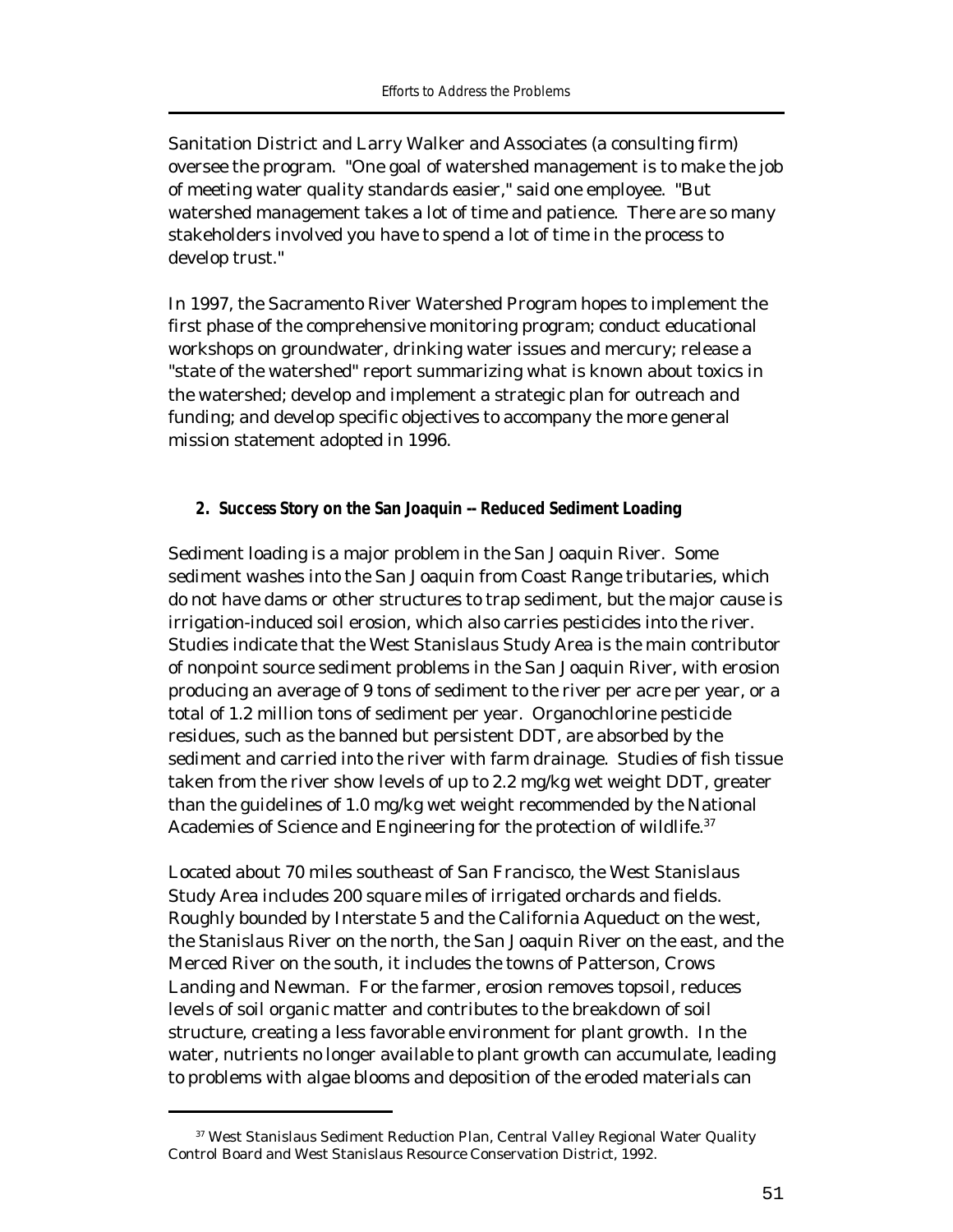damage fish habitat, degrade water quality and reduce the San Joaquin River's channel capacity.<sup>38</sup>

Established in 1991 by the U.S. Department of Agriculture (USDA) under its 1990 "Water Quality Initiative" to reduce nonpoint source pollution in the San Joaquin River, the West Stanislaus Hydrologic Unit Area Project (HUA) created an integrated approach of information and education, technical assistance and cost-sharing to help farmers develop voluntary best management practices (BMPs) to reduce erosion. The West Stanislaus Resource Conservation District serves as the local, grass-roots agency in the partnership program. Primary USDA agencies involved in the HUA are the Natural Resources Conservation Service (NRCS), Farm Service Agency and the University of California Cooperative Extension. More than 20 other local, state and federal agencies are participating or cooperating in various degrees. (RCDS are special districts formed for the purpose of addressing local resource conservation needs under Division 9 of the California Public Resources Code.)

The West Stanislaus HUA, one of 36 nationwide, has completed six years of implementing BMPs in which cost-sharing programs encourage farmers to reduce erosion with return drainwater systems, switch from furrow to microirrigation (sprinklers), convert from tillage to non-tillage practices and plant cover crops. The West Stanislaus HUA also is a test site for innovative evaluation and use of polyacrylamide (PAM) foam particles that reduce the amounts of sediment and pesticide residue leaving fields in furrow irrigation tailwater. With PAM, the clay particles in the soil clump together and drop to the bottom of the furrow, staying on the field and out of the drain water. Field trial results in the HUA indicate a 90 percent to 95 percent reduction in soil loss and a corresponding reduction in pesticides.<sup>39</sup>

As of 1996, approximately 24 percent (30,568 acres) of the total West Stanislaus HUA have been treated with structural and managerial BMPs with a:

- Cumulative savings of 1,300 pounds of DDT isomers from off-site impacts.
- Cumulative savings of 718,953 tons of sediment from off-site impacts.

<sup>38</sup> Soil Quality Information Sheet, "Soil Quality Resource Concerns: Soil Erosion," Natural Resources Conservation Service, 1996.

<sup>39</sup> "An Integrated Approach for Water Quality: The PAM Connection -- West Stanislaus HUA, California," M. McElhiney and University of California Cooperative Extension.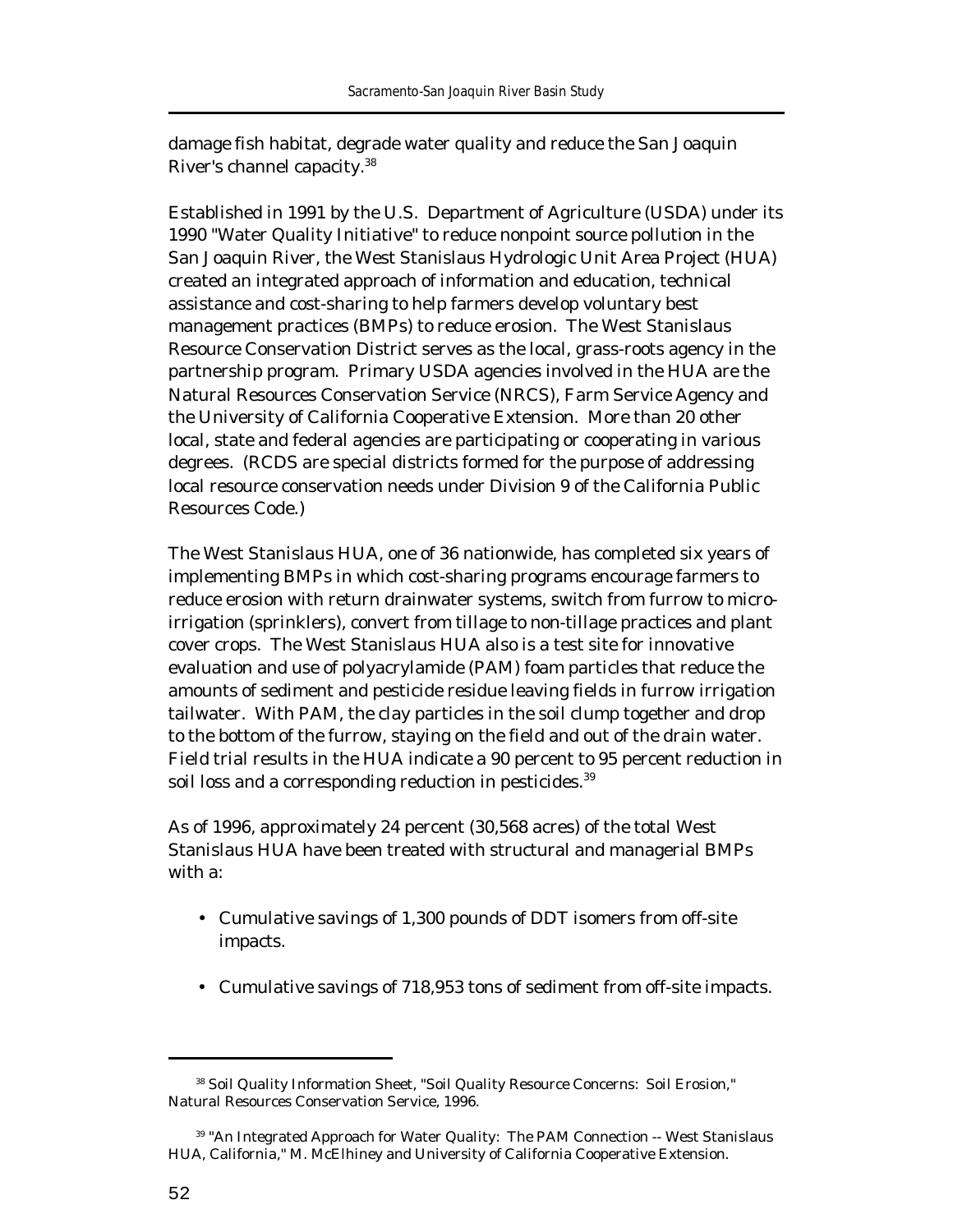- Cumulative average irrigation efficiency before BMPs installed equals 58 percent.
- Cumulative average irrigation efficiency after BMPs installed equals 80 percent.
- Controlled drainage practices have been implemented on 10,415 acres.<sup>40</sup>

# **E. The Bay-Delta**

As in many parts of the semi-arid West, California's water history is one of conflict. Farmers vs. miners, north vs. south, agriculture vs. cities, and environmentalists vs. water developers. For much of the past 20 years, dissension focused on the Sacramento-San Joaquin River Basin—especially the Delta. The many state and federal agencies—and their sometimes conflicting agendas—illustrates how complicated and controversial issues in the basin can be.

For the Delta itself, that changed in 1994. In June, state and federal government officials announced that they had signed a framework agreement in which they agreed to coordinate CVP/SWP operations to meet water quality standards and protect endangered species; adopt mutually acceptable state water quality standards; and develop a long-term strategy to resolve fish and wildlife, water supply reliability, levee stability and water quality problems. In December 1994, water stakeholders and state and federal officials announced a compromise set of water quality standards for the Delta (the "Principles for Agreement on Bay-Delta Standards Between the State of California and the Federal Government") and signed the landmark Bay-Delta accord.

Before there was CALFED, there was Club-FED. The Federal Ecosystem Directorate (Club-FED) took four federal agencies—USBR, FWS, NMFS and EPA—with often-diverse points of view on Delta water and environmental issues and helped them speak with one voice. When Club-FED was developed in 1993, the struggle between state officials and federal agencies over who would control water quality and water quantity issues in the Bay-Delta was at its height. On the state side, the governor established a water policy council of his water-related agencies. In 1997, Club-FED changed its name to the Federal Bay-Delta Council.

<sup>40</sup> West Stanislaus Hydrologic Unit Area 1996 Annual Report.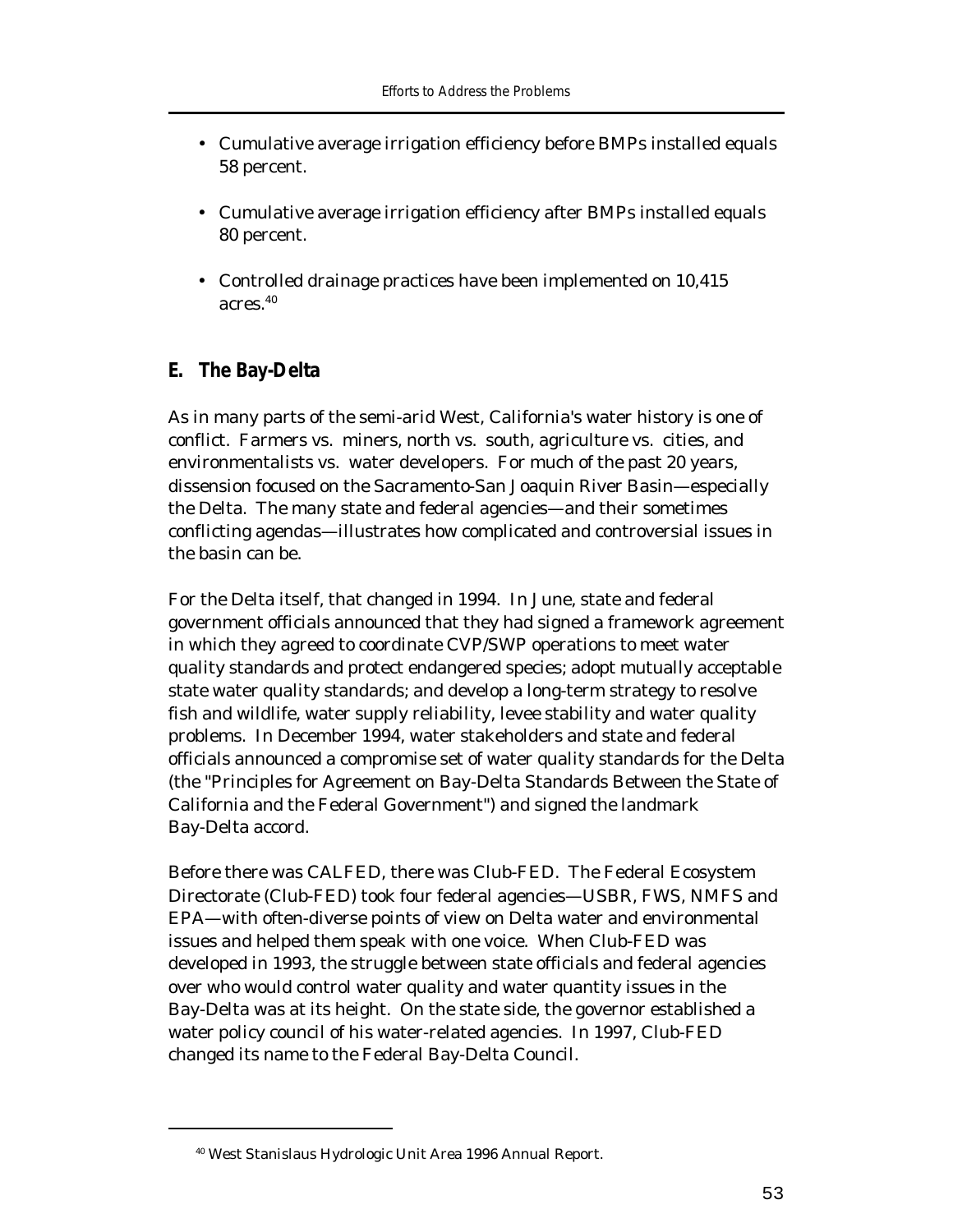The state-federal controversy over the Delta began in 1987 when EPA notified the SWRCB that the water quality standards it had adopted in 1978 were inadequate to protect the estuary. When a state fails to adopt water quality standards adequate to protect a designated use, the CWA requires EPA to "promptly" adopt such standards. Because the SWRCB was in the process of modifying these standards, EPA deferred adoption of new standards to the state.

The SWRCB conducted a lengthy set of hearings to determine modifications to Water Right Decision 1485 (D-1485) and the Delta Water Quality Control Plan, but did not adopt new standards. A draft water quality plan released in 1988 was withdrawn amid heavy criticism. The SWRCB did adopt a salinity plan in 1991, parts of which were rejected by EPA, but said the water rights/outflow document was at least three years away. In 1992, at the direction of Gov. Wilson, the SWRCB did develop a set of interim standards (D-1630). A year later, Wilson ordered that these standards also be withdrawn on the grounds that the federal government's enforcement of the ESA had permitted the federal government to preempt the state in water allocation issues. Wilson also criticized what he called the federal agencies' piecemeal efforts to resolve issues in the Delta, prompting the formation of Club-FED.

"Club-FED definitely helped provide a forum. Before, we were shooting SCUD missiles back and forth," said a former USBR employee. "The memos between the agencies were a mission in rhetoric."

With Wilson's withdrawal of D-1630, the federal government was ready to step in. EPA proceeded to develop the Bay-Delta standards it had promised in 1987 to promulgate under authority of the federal CWA—in part because of a lawsuit filed by environmental interests. A court settlement with the environmental groups gave EPA until Dec. 15, 1993, to release a set of draft water quality standards and until Dec. 15, 1994, to adopt those standards. However, federal officials recognized that the EPA probably lacked authority to enforce any salinity standards it might adopt for the Bay-Delta and its tributaries because salinity standards require not a reduction in the discharge of pollutants, but reductions in fresh water diversions. Federal officials had tentatively concluded that the authority to reallocate water supplies from California water users to the environment was vested not in EPA but in the SWRCB.<sup>41</sup>

Release of EPA's draft standards prompted the by-now-familiar outcry that they were unfairly putting fish before people, but this time, the stakeholders

<sup>&</sup>lt;sup>41</sup> University of Colorado Law Review, The Bay-Delta Accord: A Stride Toward Sustainability, Elizabeth Ann Rieke, Volume 67, Issue 2, Spring 1996.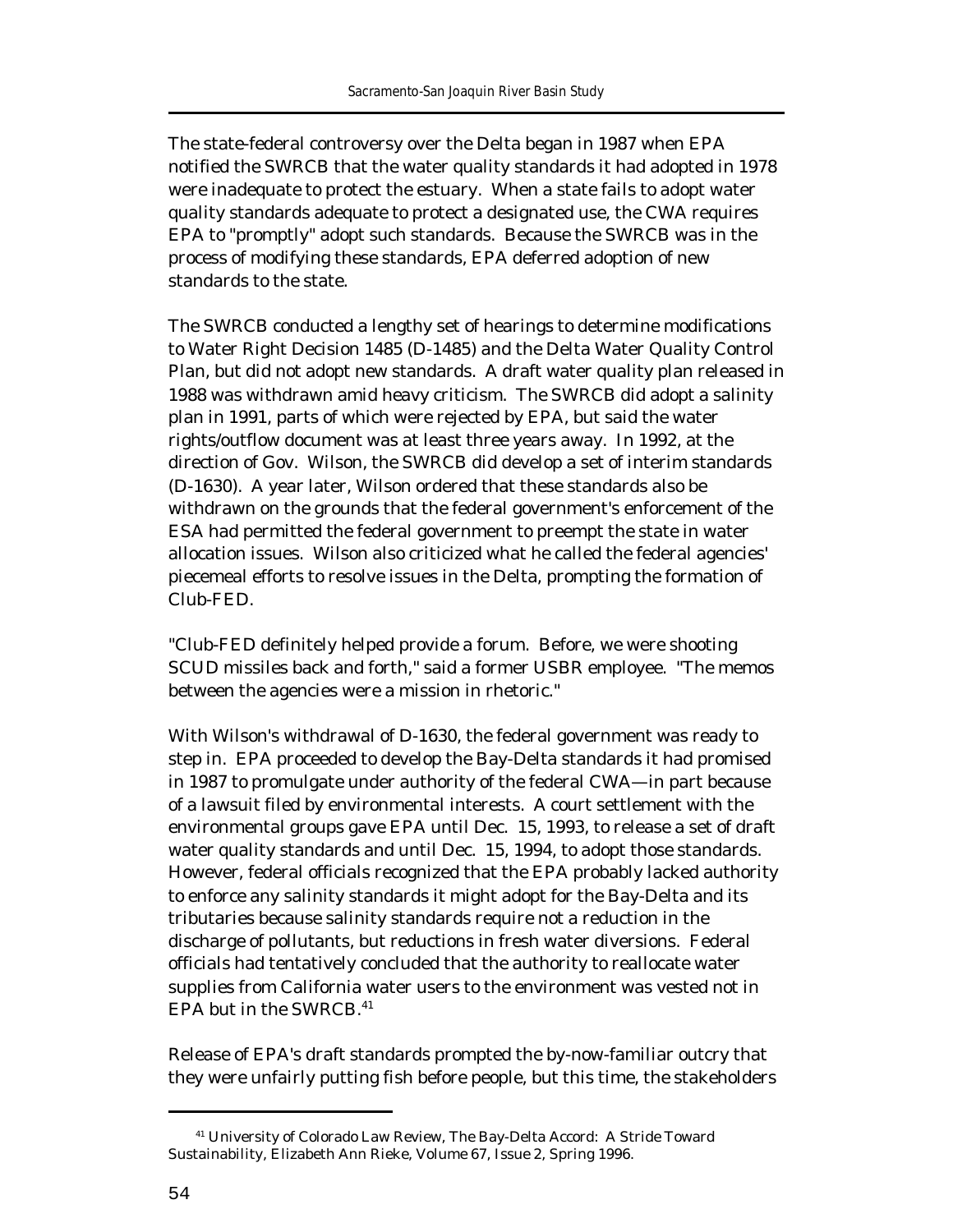and the state and federal agencies were more ready to negotiate than negate the proposal.

Part of the reason for this was the federal agencies' decision to send a clear message that something needed to be done in the Bay-Delta, but that EPA was prepared to be flexible in its approach; coordinate their activities and seek input from the state and the stakeholders; and build stakeholder pressure upon Gov. Wilson and President Clinton for approval of and implementation of water quality standards.<sup>42</sup>

By Dec. 15, 1994, the state and federal agencies and stakeholders joined together in peace to announce the Bay-Delta Accord. In sharp contrast to the previous federal vs. state argument over water quality standards, EPA committed in the 1994 accord that it would withdraw its federal standards as soon as the SWRCB adopted a final water quality plan consistent with the accord. In May 1995, the SWRCB did adopt its own standards. In general, they increase Delta outflow by 400,000 acre-feet in normal years and up to 1.1 million acre-feet in critically dry years over previous requirements in the 1978 Decision 1485.

The spirit of cooperation that led to the accord has carried over to CALFED. In addition to the Bay-Delta program, the state-federal-stakeholder CALFED Operations Coordination Group (Ops Group) has forged added understanding of competing missions and goals. The Ops Group's charge is to coordinate CVP and SWP project operations under requirements of the state-adopted Delta water quality plan. Flows and fish data are shared by seven federal and state water and wildlife agencies in an effort to reach collective decisions on water project operations. Originally established in the May 1994 Framework Agreement between the state and federal agencies, the Ops Group was expanded to include stakeholders with the signing of the accord. Between 40 and 50 people now attend the monthly meetings to discuss project operations, allowing for more understanding of how practical questions of day-to-day water project operations can impact the overall goals of protection of environmental resources.

The CALFED Bay-Delta Program was established in May 1995. Its main charge is to identify so-called Category III short-term environmental fixes for funding and develop a long-term Delta solution. While these efforts have centered on the estuary, CALFED also is attempting to address some problems within the wider watershed on the Sacramento and San Joaquin rivers.

<sup>42</sup> University of Colorado Law Review, The Bay-Delta Accord, A Stride Toward Sustainability, Elizabeth Ann Rieke, Volume 67, Issue 2, Spring 1996.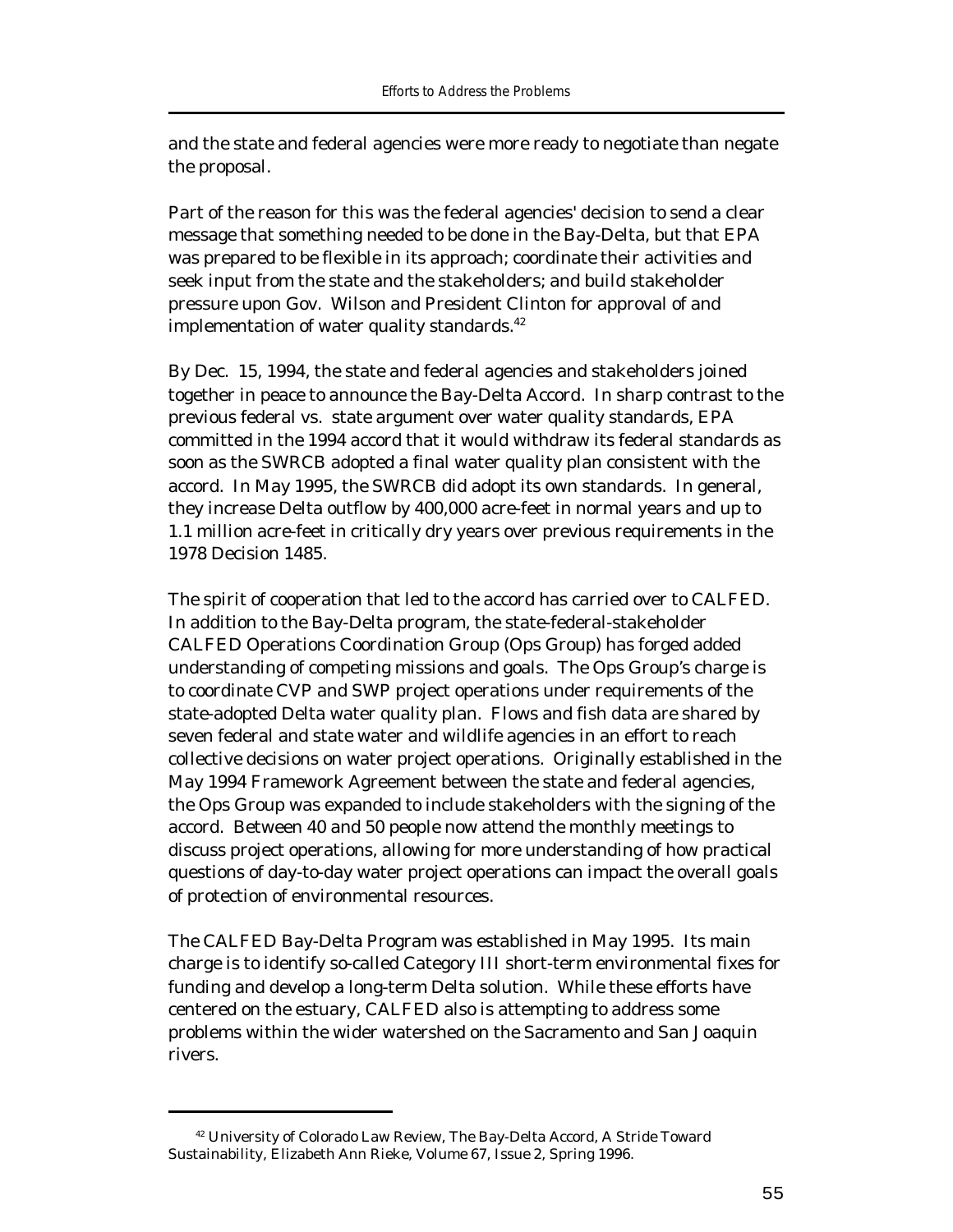The CALFED Bay-Delta Program has achieved an unprecedented level of cooperation to date, but it has required a monumental undertaking of agency coordination, stakeholder involvement and money. State of California members of CALFED are the Resources Agency, and DWR and DFG; and the California Environmental Protection Agency, including the SWRCB. At the federal level, participating agencies are the U.S. Department of the Interior, including the USBR and FWS; EPA; and the U.S. Department of Commerce, including the NMFS.<sup>43</sup> Six additional federal agencies, the U.S. Army Corps of Engineers, which has served as a cooperating agency, the U.S. Natural Resources Conservation Service, an entity of the U.S. Department of Agriculture, Bureau of Land Management, U.S. Forest Service, U.S. Geological Survey and Western Area Power Administration became full-fledged or cooperating members of CALFED in mid-1997.<sup>44</sup>

"It's an awkward mix of agencies with different missions, priorities and staff," said a CALFED staff member. "Some of the agencies are regulatory, some are planning and it's not easy to work together."

CALFED is not a separate government agency. It is a joint state-federal entity and much of its staff is on loan from other state and federal agencies. Consultants also handle a lot of the research. CALFED is not in either the state or federal budgets as a separate agency and does not have a definite source of revenue.

Public participation and input is principally through the 32-member Bay-Delta Advisory Council (BDAC), which is chartered under the Federal Advisory Committee Act and includes representatives of stakeholder and public interest groups chosen jointly by the governor of California and secretary of the Interior. Stakeholders also provide input toward program design and problem-solving.<sup>45</sup> As the process continues, there will be more need to reach beyond the 100 or so people actively involved in CALFED to the state's 32 million residents to gain public support for a solution. Fifteen years after a divisive state campaign over a Peripheral Canal, changes to the Delta export system remains an emotional issue.

Directed by the requirements of CEQA and NEPA, CALFED staff to date have spent much of their time identifying an appropriate range of solutions and developing a list of Bay-Delta alternatives. The list of physical fixes has now been reduced to three as staff develops a conceptual environmental

<sup>43</sup> CALFED Bay-Delta Program Phase 1 Final Report, September 1996.

<sup>44</sup> Interviews with CALFED staff.

<sup>45</sup> CALFED Bay-Delta Proram Phase 1 Final Report, September 1996.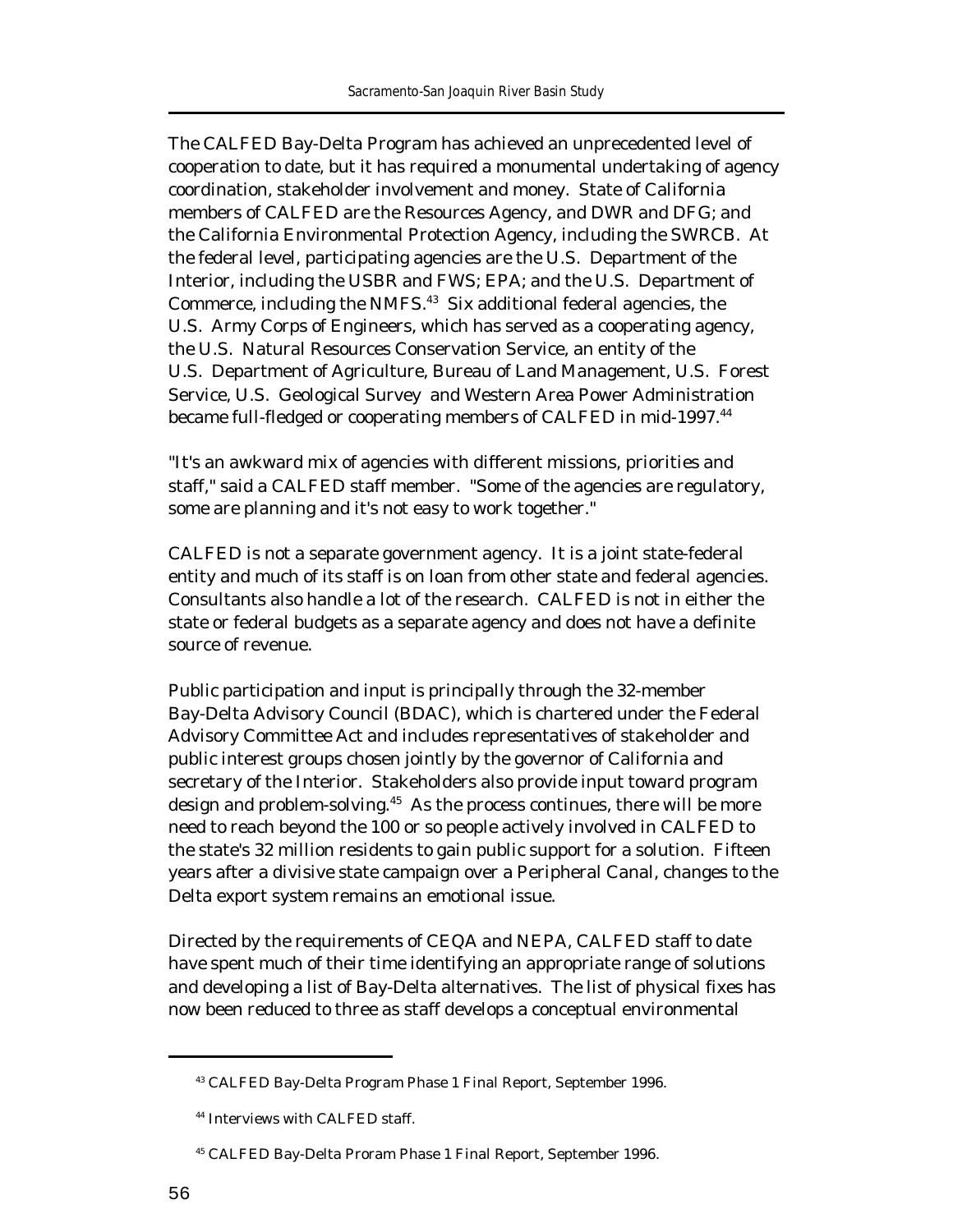impact report (EIR). A preferred alternative was scheduled to be selected in the fall of 1997. A more-detailed, project-specific EIR will then be conducted with the ultimate solution to be implemented in fall 1998.

CALFED's public hearings and workshops have won praise from environmentalists for being more balanced, more fair and more inclusive than past Delta deliberations. Some people, however, have expressed impatience that the process is moving too slowly.

The main lesson for the CALFED staff has been that "you can't succeed with an agency doing planning alone or interest groups doing planning on their own. It takes stakeholder interest and a parallel planning process." Other lessons learned since the program's inception include getting input at the earliest planning level and forcing interest groups to stay at the table with deadlines and schedules. Too much enthusiasm and moving ahead without stakeholder involvement were two mistakes cited. "It is a work in progress," said a CALFED staff member "The big question still is when to present information to the public, and there has been friction on the inside because we're 'planning' too fast. You need to gain the agencies' support as well as the stakeholders."<sup>46</sup>

As the multi-agency, multi-stakeholder process proceeds, the biggest challenge, perhaps, is to retain a shared vision of what the process hopes to accomplish. With the final "fix" to be chosen by the federal and state governments, it is important that none of the different stakeholder groups feels that it "lost" when the solution is selected.

Whatever alternative is selected as the physical and environmental fix for the Delta, questions of who will operate it and how it will be implemented will have to be addressed. For the stakeholders, these are key concerns. The question of trust could be a deciding factor in the success or failure of this most-recent effort to resolve the Bay-Delta's plumbing and environmental woes. The underlying question among some stakeholders is if they support the development of an isolated transfer facility, albeit a smaller channel than envisioned with the former Peripheral Canal, how can they be assured it is operated in an environmentally sound manner? On the other side, how can water users be sure that the environmental community will not try to prevent construction of any type of water supply fix once the habitat improvements are in place? These issues are of such importance; BDAC has formed its own assurances work group to explore these concerns.

<sup>46</sup> Interviews with CALFED staff.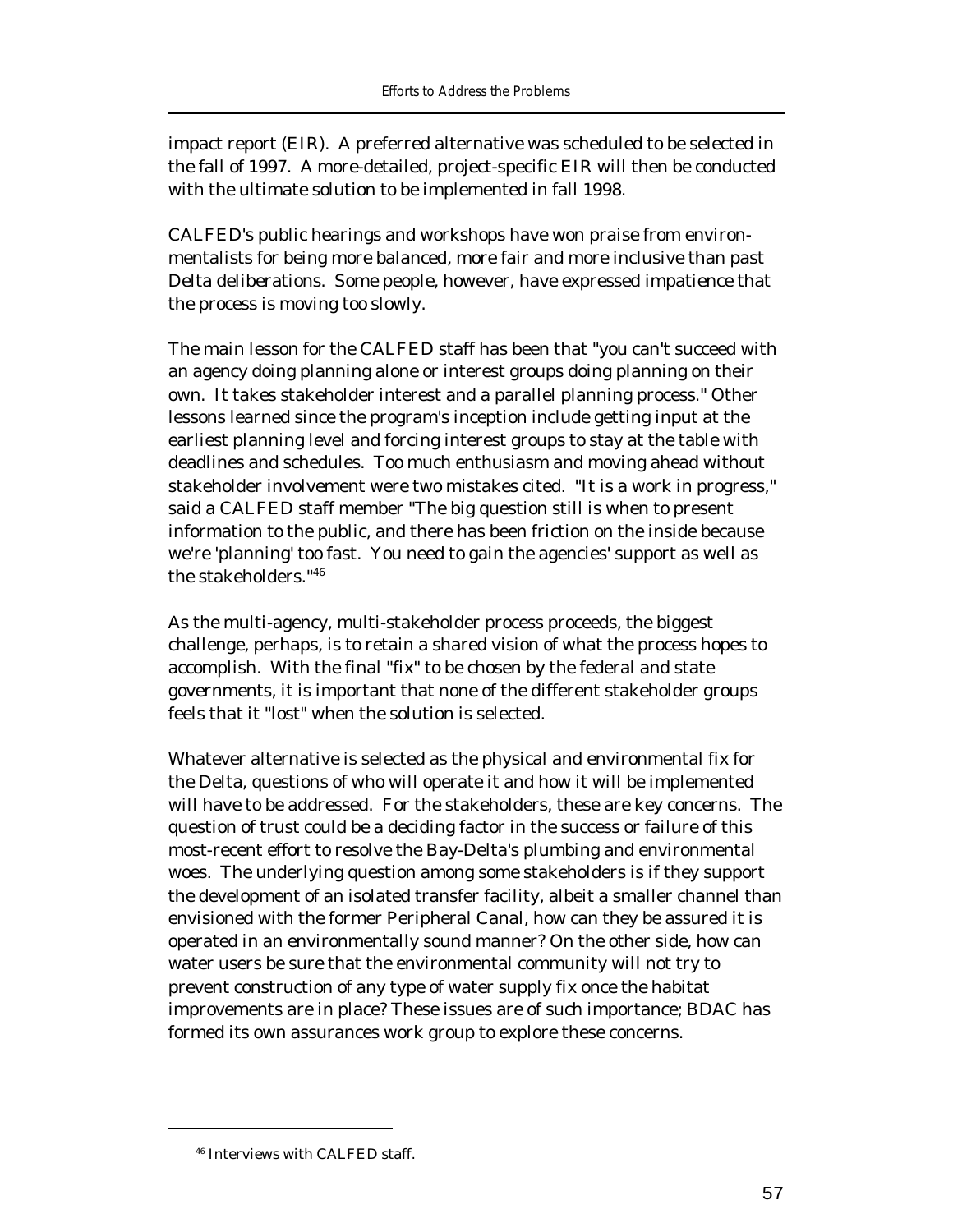At the July 1996 California Assembly Process: Bay-Delta Institutional Issues conference sponsored by POWER, Public Officials for Water and Environmental Reform, 100 stakeholders addressed the issue of assurances. In their Assembly Statement, participants identified five essential elements that must be addressed about the operation of the Bay-Delta solution:

- "Stakeholders must be in agreement on the starting point of the program. If some believe that they are owed something based on past commitments whereas others do not share this belief, conflict will inevitably arise.
- "The solution must be clearly understood, so no confusion can arise later about whether or not the course remains true.
- "Elements of the Bay-Delta solution must move forward according to the agreed upon plan, so that no one is left out as others benefit.
- "Stakeholders and the public must be involved in developing the management system and in ongoing decision-making.
- "The management system must operate flexibly within a fixed framework of principles. Goals and principles should remain steady to serve as a guide for flexible programs."

With an estimated price tag of \$4 billion to \$8 billion for the solution, funding also will be a major issue. To date, CALFED has not established a definite financing plan but is exploring two main funding sources: specific users and the general public. Options to receive money from the users include revenue bonds, water rates, assessments and fees. From the public, potential funding sources include general obligation bonds, statewide fees, and federal funds. At this point, there is not unity among stakeholders for financing with each group claiming the others will benefit more from a solution.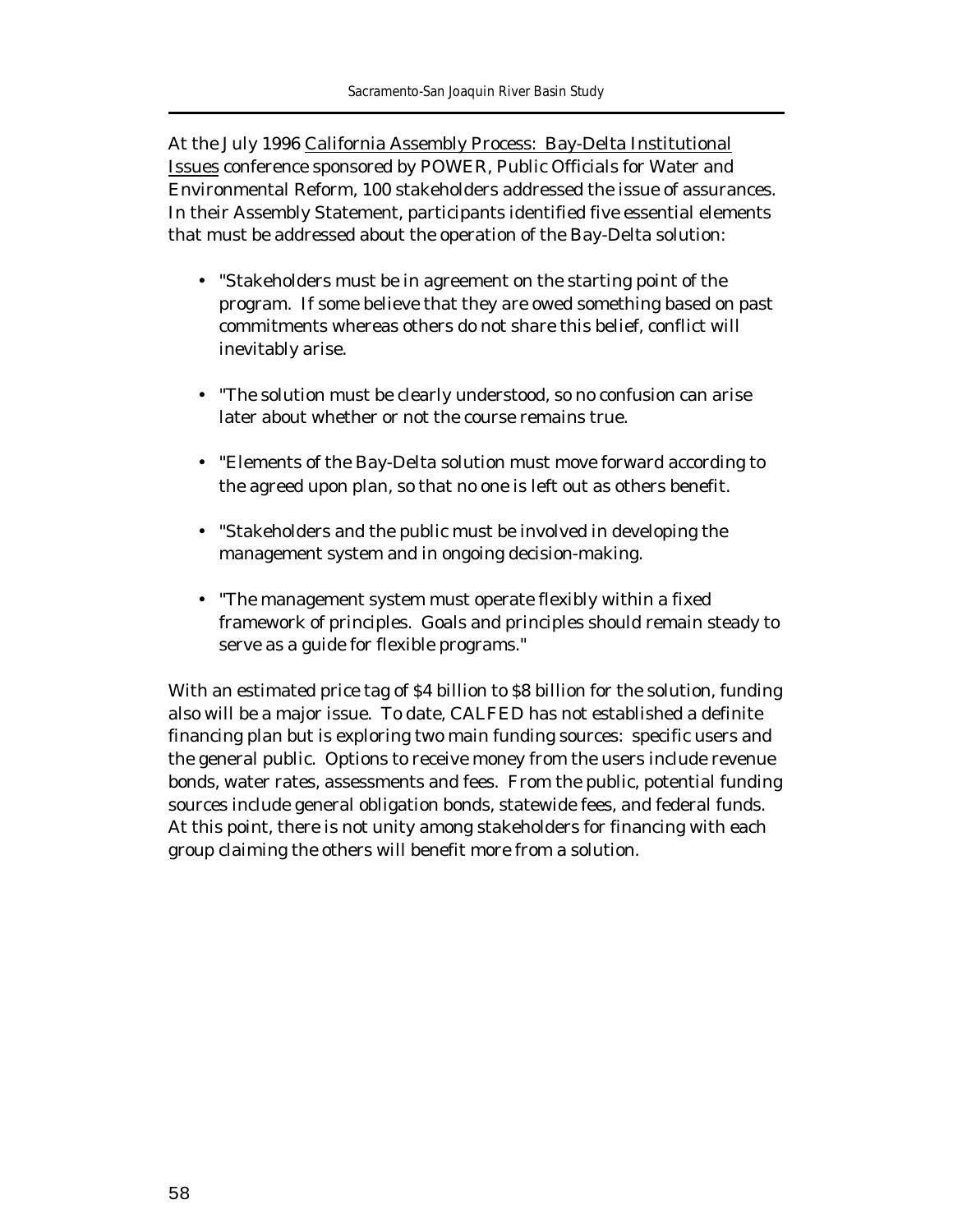# **V. Institutional Issues**

# **A. Agency Conflict**

As outlined in Section III, there are at least 10 federal agencies with major roles in the Sacramento-San Joaquin River Basin's water resource issues. Programs administered by other federal agencies also have some influence over water in the basin. State agencies have a critical purpose in the basin's water resources management, and there often is conflict between federal, state and local authorities over their roles.

Redundant federal and state laws add to the confusion. Water quality in California, for example, is regulated by the SWRCB's statutes and the federal CWA, and it is sometimes difficult to identify which section of which law takes precedence. Adding a further wrinkle, the section 404 wetland permit is managed separately by the Corps, although the EPA then has final say over its implementation. Or a project may be approved for a 404 permit by the Corps, but that permit is not certifiable by the SWRCB.

Agency structure may pose a barrier to public communication by baffling citizens who seek information. Even parties within the federal government have difficulty finding out where to go or who to contact to get certain pieces of information. Coordination is critical to get agencies to share information, conduct joint scientific research or planning, and involve the public (stakeholders) in the effort to manage on an ecosystem level. It is important for individual agencies to adopt a common mission rather than focusing only on individual missions.

The location of offices can add to the disjointed approach to these issues. Decisions made at the local level may not always be supported at the regional level, or in Washington, D.C., at the highest level. Stakeholders often decry the image of "someone in Washington dictating how to solve a 'local' problem," but those same interest groups are quick to appeal unpopular decisions to higher managers, or even elected officials. Some agencies (or individual managers) may allow for more decision-making at the local or field level than others, making it difficult for employees from different agencies to work together.

"The agencies don't have a lot of delegation," said a CALFED staff member. "There are several layers of people who can't make decisions. They attend meetings, but a lot of times no decision is made, or you think we have come to a decision only to have that decision undone at the next meeting by someone else with more power."

"It's easy to get things delayed. You postpone a decision because you want more information, relative data, or are hoping some event will alleviate the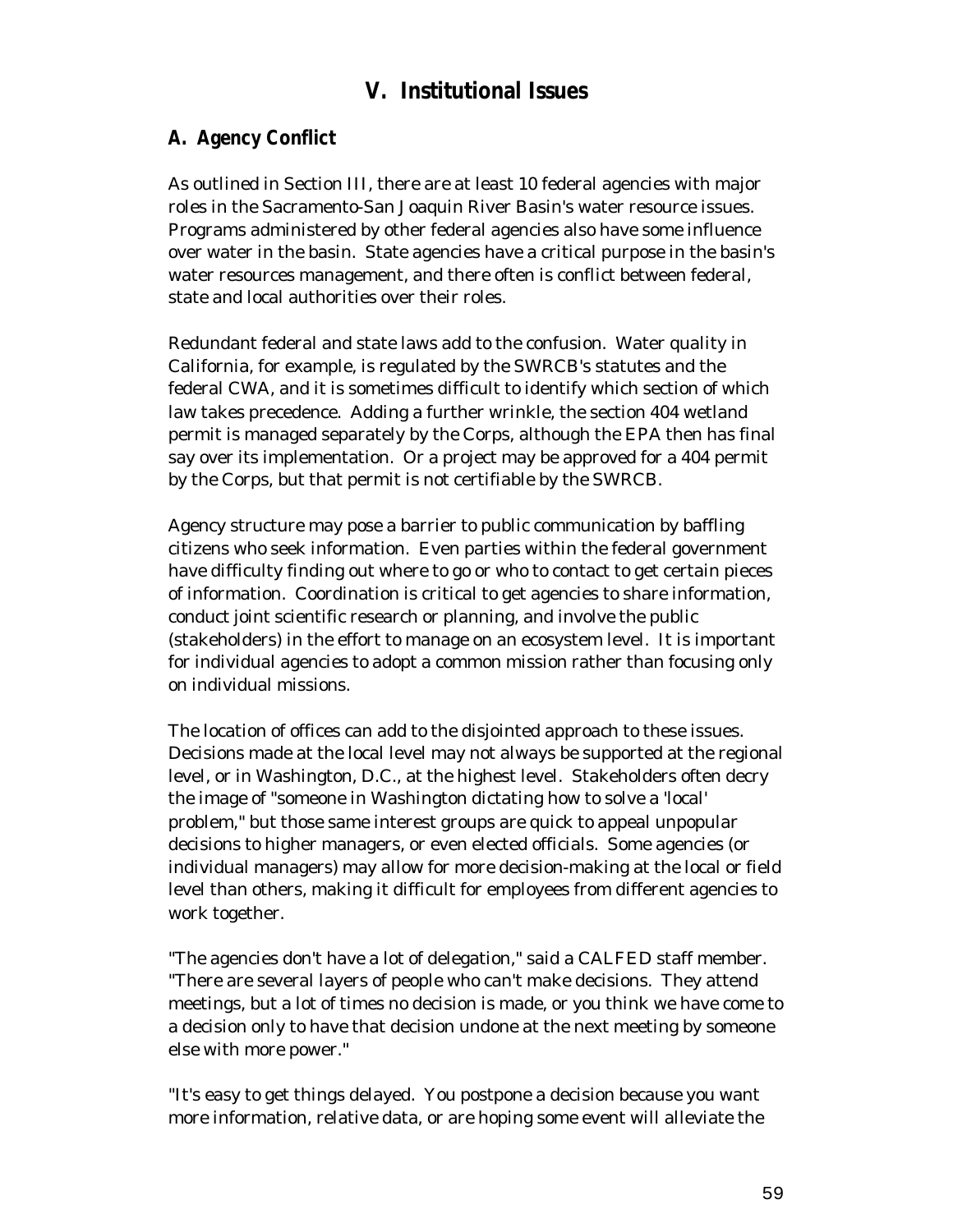impact of your decision—for example there will be sufficient natural flows and reduce the hardships," said a USBR employee.

In addition to "turf" issues, the legislative mandate for some agencies can hamper the effort to create a broader, more inclusive approach to natural resource issues. Federal agencies are authorized by specific legislation and budget authority to pursue particular missions. Although the concept of adaptive management in an ecosystem has broader appeal to a wide range of agency officials and stakeholders, the approach can cause apprehension and confusion in an ecosystem management plan about who should be involved in management decisions and when decisions should be made.<sup>47</sup>

# **B. The Federal Advisory Committee Act (FACA)**

Efforts for agencies to work together can be hampered by the Federal Advisory Committee Act (FACA), which was enacted in 1972 to diminish the influence of special interests in public policy making. Its goal is to ensure broad public participation in the formation and implementation of federal policy. At the time of its passage, Congress was concerned that there was no accountability over the great number of federal citizen advisory committees that existed, and that these committees had become a fifth branch of government.

Anytime the federal government solicits advice from two or more public members, FACA is invoked. Inter-jurisdictional coordination efforts between federal agencies also can invoke FACA, requiring the establishment of a formal advisory committee. This entails establishing a charter and creating a formal public process with open meetings, Federal Register notification, opportunities to testify, and the maintenance and publication of a written record of the proceedings.

The Clinton administration has imposed stringent limitations on the creation and use of FACA advisory committees. Executive Order 12838 (February 10, 1993) directs each executive department and agency to terminate at least one-third of its advisory committees subject to FACA. The order also prohibits creation or sponsorship of new advisory committees subject to FACA except where (1) required by statute or (2) the agency finds that "compelling considerations necessitate creation" of the committee and the Director of the Office of Management and Budget approves the advisory

<sup>&</sup>lt;sup>47</sup> The Ecosystem Approach: Healthy Ecosystems and Sustainable Economics, Volume II, Implementation Issues, Report of the Interagency Ecosystem Management Task Force, November 1995.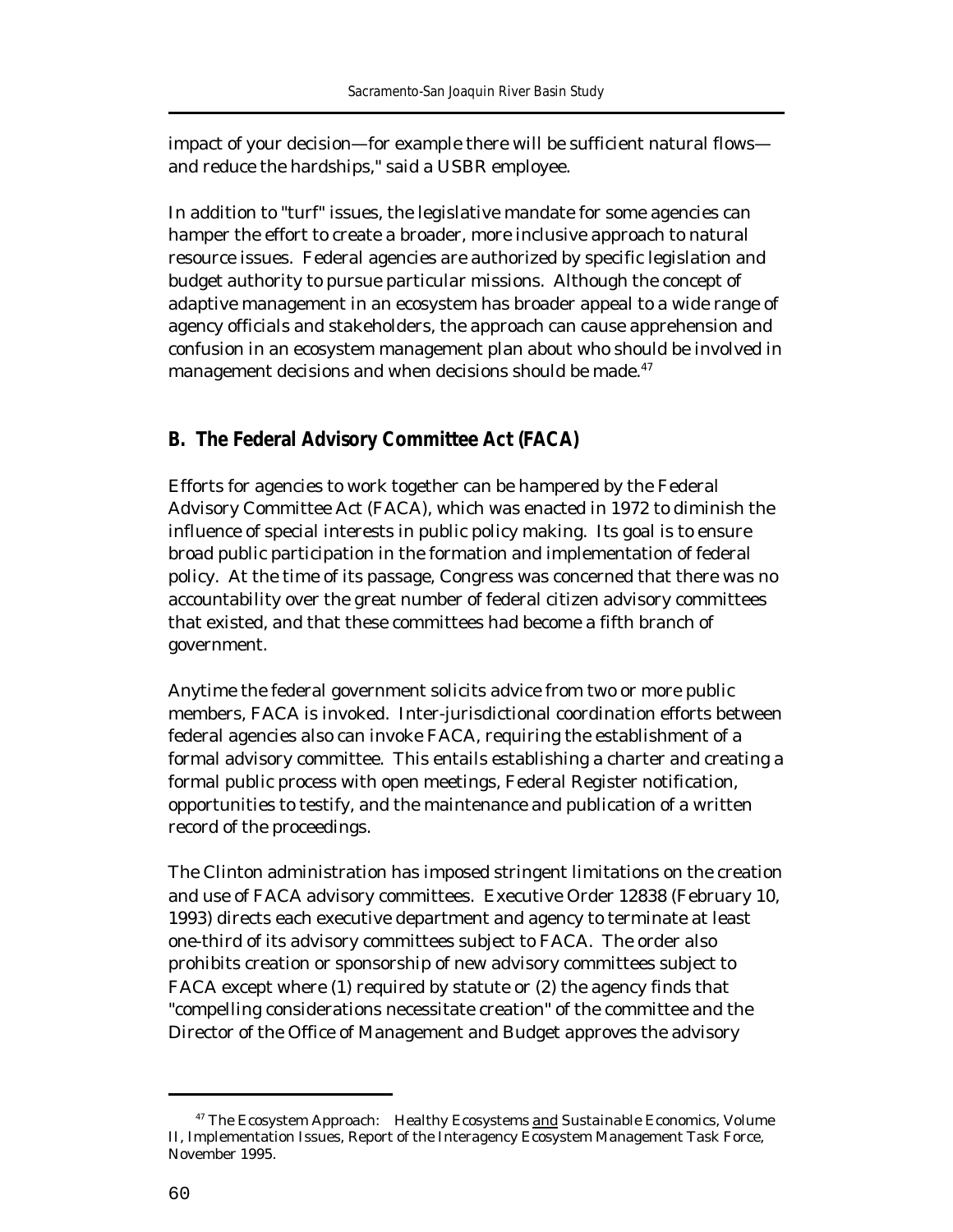committee. Federal agencies also have been sued for alleged FACA violations, which can chill interest in creating committees. $48$ 

There is some concern that FACA can hamper work at an ecosystem level because staff from different federal agencies can get in trouble if they form workgroups to discuss and try to resolve issues. Informal discussions around common interests, issues and concerns that are essential to improved ecosystem management among diverse public, private and civic groups can inadvertently run afoul of FACA.<sup>49</sup>

Although it is possible for community-led ecosystem management efforts to involve the federal government in an informational capacity rather than as the convener or an official member of the committee and avoid FACA requirements, agency staff still may face FACA restrictions in their efforts to create more collaborative programs to address environmental issues.

## **C. Environmental Laws**

There are a significant number of federal statutes that govern the use of and require the protection of natural resources. These laws include NEPA and the ESA. Implementation of these laws fall to agency staff, and a great deal of time and staff resources are spent on meeting the specific requirements of these laws.

NEPA requires federal agencies to consider the effects of their actions on the environment, most commonly through preparation of an environmental impact statement (EIS) or environmental impact report (EIR). At the beginning of the process, the lead federal agency developing the EIR or EIS is required to consult with any other federal agency that has jurisdiction or special expertise. NEPA encourages public (stakeholder) involvement by requiring that agencies allow for public comment on draft and final EIRs, and hold public hearings or meetings where appropriate.

NEPA is a lengthy, deliberative process that can take as long as three years. For one recent EIR on a wastewater treatment plant, the final document required CD ROM format because it was so long. NEPA itself, some say, is somewhat ambiguous in nature because it does not include any definitions of terms such as adequate disclosure.

<sup>&</sup>lt;sup>48</sup> The Ecosystem Approach: Healthy Ecosystems and Sustainable Economics, Volume II, Implementation Issues, Report of the Interagency Ecosystem Management Task Force, November 1995.

<sup>49</sup> The Keystone National Policy Dialogue on Ecosystem Management, Final Report, October 1996.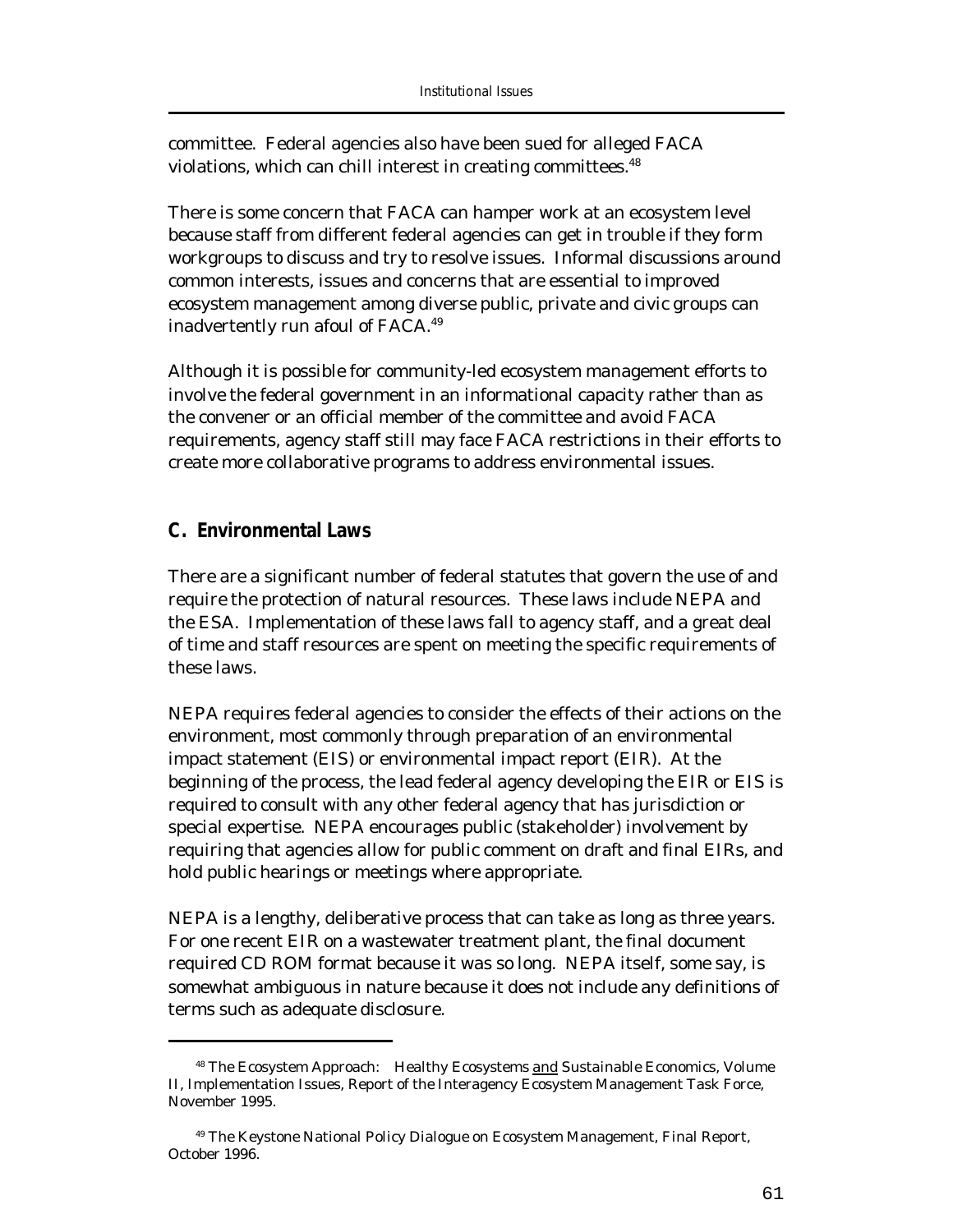The 1973 federal ESA is designed to protect species and subspecies of plants and animals that are of "aesthetic, ecological, educational, historical, recreational and scientific value." It also protects the listed species' "critical habitat," the geographic area occupied by the species at the time of listing. The federal law applies to federally funded or authorized projects and is administered by FWS and NMFS. Although the ESA does have an ecosystem component, the law most commonly has been used to gain protection for specific plants and animals.

The ESA can hamper ecosystem management because of duplication of state and federal programs, inadequate authority to develop "pre-listing" agreements, conflicting habitat management requirements when two or more listed species are in the same area, and insufficient discretion for administrators, and land, water and resource managers in implementing the ESA.

In addition, FWS and NMFS staff members spend much of their limited budget and personnel fulfilling ESA Section 7 consultation duties, limiting their ability to participate in interagency, ecosystem activities.

# **D. Budgets**

The inability to build inter-organizational budgets from diverse sources often constrains ecosystem management. Currently, each federal agency develops its own proposed budget without any consideration of areas in which funding and issues may overlap with another agency. Agency budgets traditionally have been based on previous funding history, emergencies, commodities or enforcement requirements. There is no one place to go to find out what agencies are spending on the Bay-Delta ecosystem. Nor is there a comprehensive priority setting process.

Budgets also are prepared two years before the money is allocated. Priorities may have changed by the time the budget is considered, but it is often too late for an agency to make changes. An additional problem is the fact that time limitations on funds require appropriated funds to be spent within a one- or two-year timeline—ecosystem restoration programs often do not have any guaranteed funding for subsequent years.

The budget process directly reinforces the organizational status quo by creating competition among offices and agencies for funding, especially in these times of tight or shrinking budgets. Division of responsibility for authorizations and appropriations among congressional committees can make interagency budget coordination difficult. Because agency budgets are appropriated under different congressional committees and authorities, there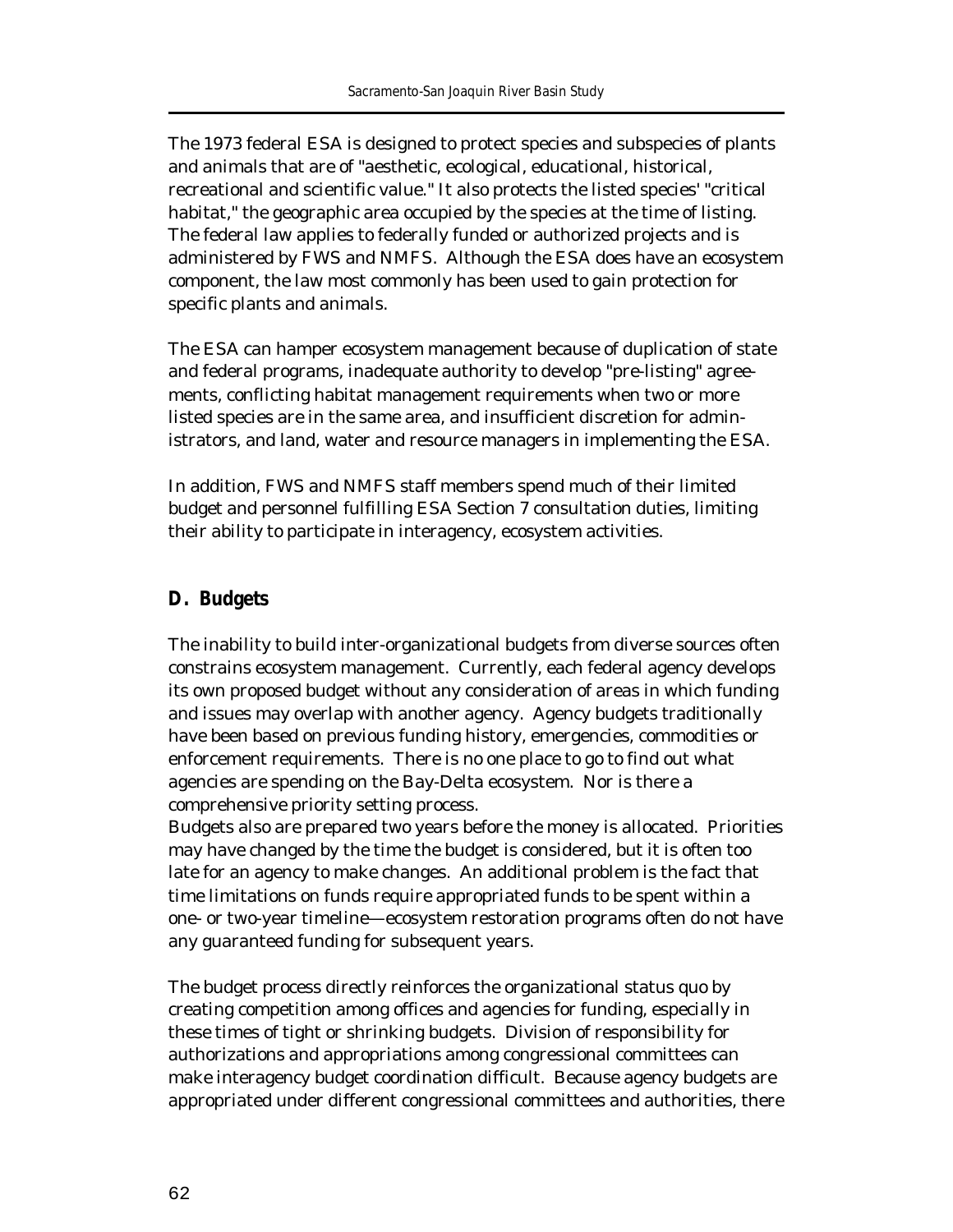is no assurance of consistent perspectives or priorities, and budget considerations are subject to varying constraints and competing interests. $50$ 

A lack of flexibility in funding also can hamper progress on multi-agency, ecosystem programs. Historical concerns over accountability for expenditures have led Congress to establish reprogramming procedures that constrain agency ability to reprogram and respond quickly to changed conditions or unforeseen events.<sup>51</sup>

When CALFED was created, for example, the USBR's Mid-Pacific Region was able to shift employees and funds to provide a significant contribution to the new state-federal agency. The FWS, NMFS and EPA by comparison have only placed one staff member each within the new program because managers were unable to shift funds and program priorities for a variety of reasons.

"The budget cycle is limiting and not very flexible. At both the state and federal level, you can only make a request once a year to change the budget," said a CALFED staff member. "This can encumber the process."

Other budgetary constraints that can make interagency cooperation and planning difficult include:

- A lack of funding certainty. If one agency loses money for a multi-agency project it can jeopardize the entire project.
- Limitations imposed by mandate. Some federal agencies are limited by existing law to physical boundaries for expenditure or guided by varying cost-sharing agreements. The Corps, for example, has specific federal-state-local formulas for specific types of projects, and it is difficult to make modifications to projects.
- Difficulties in transferring and pooling funds. The ability to transfer funds varies tremendously among federal agencies. Unless there is specific authorization for interagency funding such as provided by the Council on Environmental Quality Management Act, interagency

<sup>&</sup>lt;sup>50</sup> The Ecosystem Approach: Healthy Ecosystems and Sustainable Economics, Volume II, Implementation Issues, Report of the Interagency Ecosystem Management Task Force, November 1996.

<sup>&</sup>lt;sup>51</sup> The Ecosystem Approach: Healthy Ecosystems and Sustainable Economics, Volume II, Implementation Issues, Report of the Interagency Ecosystem Management Task Force, November 1995.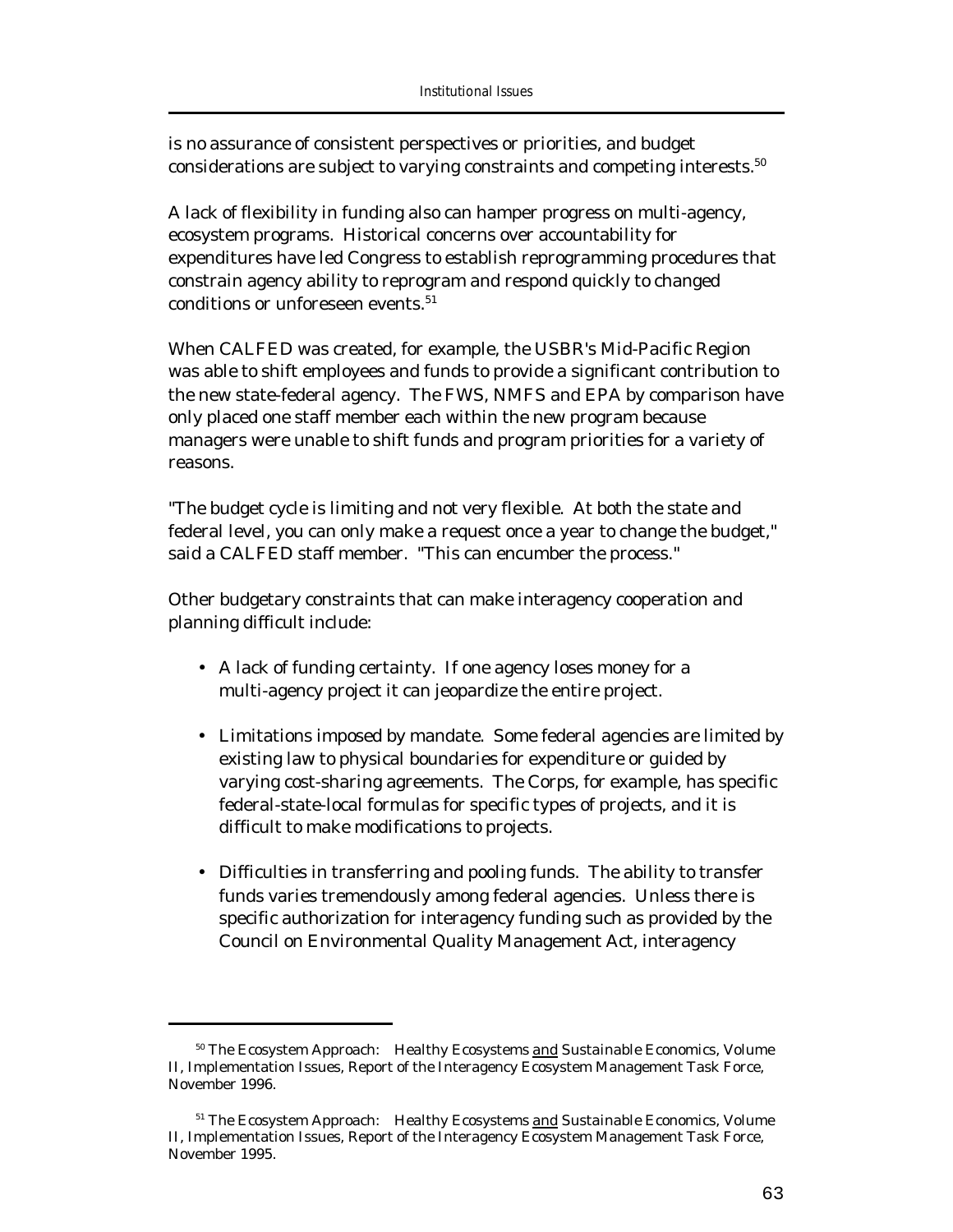financing may be disallowed under Section 612 of the 1995-96 Treasury and Postal Appropriations Act.<sup>52</sup>

A specific budget concern within the Sacramento-San Joaquin River Basin is the CVPIA Restoration Fund. Fees per acre-foot of water delivered (\$6 per acre-foot for agricultural users, \$12 per acre-foot for urban users and \$6.50 per-acre-foot in the Friant Division) are required under the 1992 law for restoration purposes. There is now \$80 million in the fund. With the exception of the temperature control device at Shasta Dam, most of the money has gone toward studies to implement the act. There is a big concern among CVP users that the money is not being spent on appropriate projects in an expedited manner. Water users also favor somehow putting that fund in a separate account so interest earned on the money goes back into the CVPIA Restoration Fund—not the national treasury as a whole.

"There's a concern from both environmentalists and farmers that all we're doing is spending money on what CVPIA directs us to do; that we're not spending it quickly enough," said a USBR employee. "But the problem is the responsibility for designing a restoration program was handed over to FWS, an agency that has never prepared for that."

## **E. Staff and Technology**

The federal agencies are in the process of reorganizing to allow for a more holistic approach for resource issues. This may require some changes in staffing structure, interagency cooperation and perhaps additional employees. New technologies such as GIS, the Geographic Information System, can help lead to management on a watershed basis rather than issue specific, but these are labor-intensive projects that may require more training.

There are two general shortcomings despite the gains in technology. Data consistency and comprehensive coverage are more limiting than information system capability. For example, the GIS has a well-demonstrated potential as an environmental and socioeconomic analysis and data base management tool, many of the fundamental data layers necessary for a national or even statewide spatial data infrastructure remain incomplete. Also, information systems are mainly known by computer specialists, not the general public or general staff members.

 $52$  The Ecosystem Approach: Healthy Ecosystems and Sustainable Economics, Volume II, Implementation Issues, Report of the Interagency Ecosystem Management Task Force, November 1995.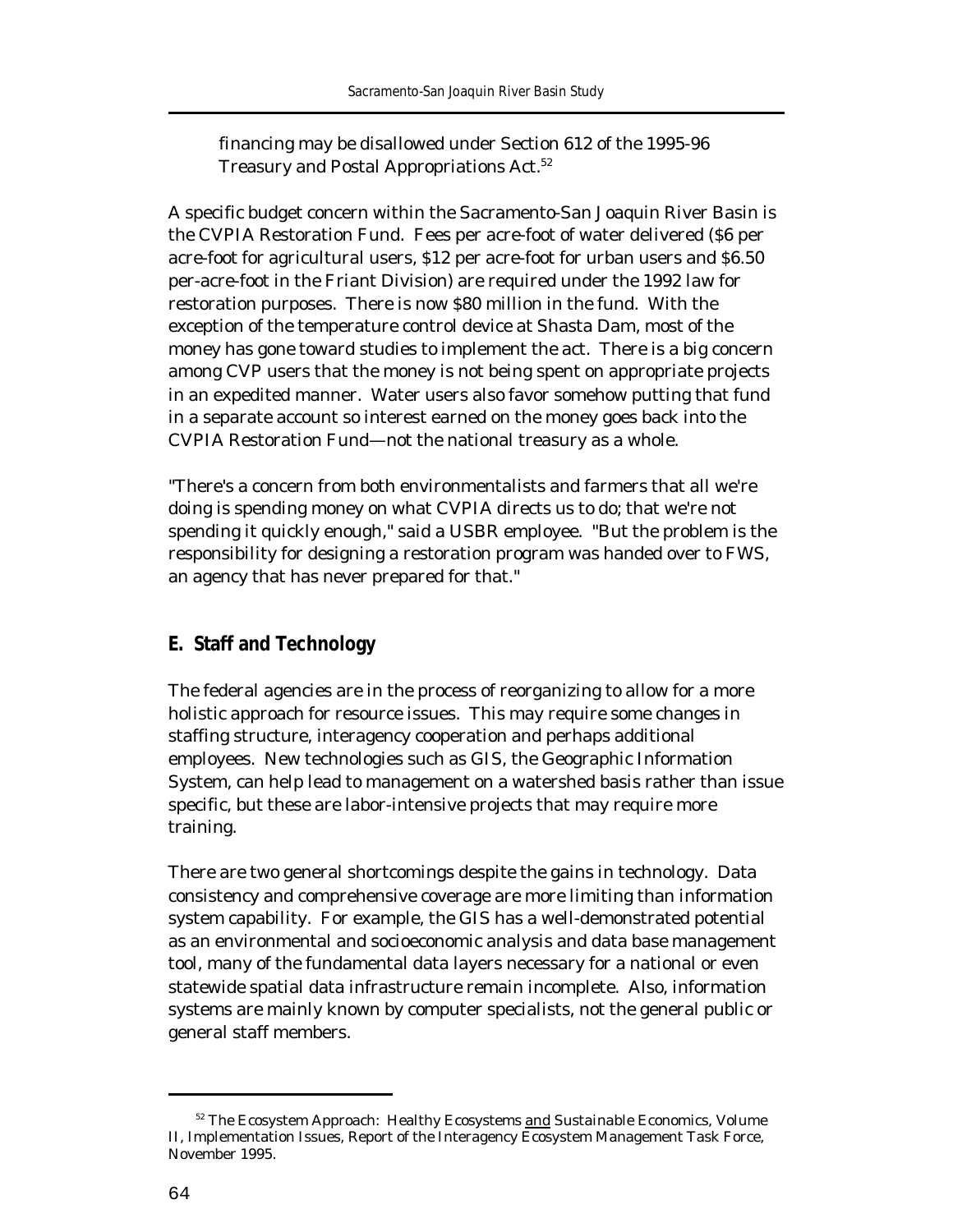# **VI. Recommendations**

#### **A. Environmental Restoration**

Ongoing efforts to restore the Sacramento-San Joaquin River Basin's environmental resources will benefit greatly from a continued focus on ecosystem management. Ecosystem management may be more expensive in the short-run because it emphasizes integrated, multi-disciplinary, multi-organization planning. However, ecosystem management should ultimately be more cost-effective because the solutions are more practical and enduring.

Ecosystem management will require a number of changes to existing federal scientific policies and procedures, including:

- The coordination and sharing of scientific data. If scientific studies conducted by agencies and universities were better coordinated, this could increase the financial and personnel resources to allow for more data collection and appraisal.
	- $\rightarrow$  One possible method is to develop a scientific working group to cross agency lines and involve university professors and graduate students.
- The development of common scientific terms and definitions. Without the use of common terms, it will be difficult to coordinate scientific information and develop a comprehensive data base.
- Communication among scientists must be encouraged. In the modern era, interagency and university scientific communication may be facilitated through expanded use of the Internet.
- The augmentation of existing scientific studies. The state and federal agencies and universities should be directed to conduct new, focused research to improve knowledge of the ecosystem as a whole.
	- $\rightarrow$  One possible method is to establish a scientific advisory panel to identify research needs, design new programs, and prepare and review research proposals.

Ecosystem management can be encouraged by effective use of existing federal environmental statutes such as NEPA and the ESA. While some people would stress the need to seek congressional changes in these laws, recent experience seeking cooperative solutions in the Sacramento-San Joaquin River Basin demonstrate that it would be possible to: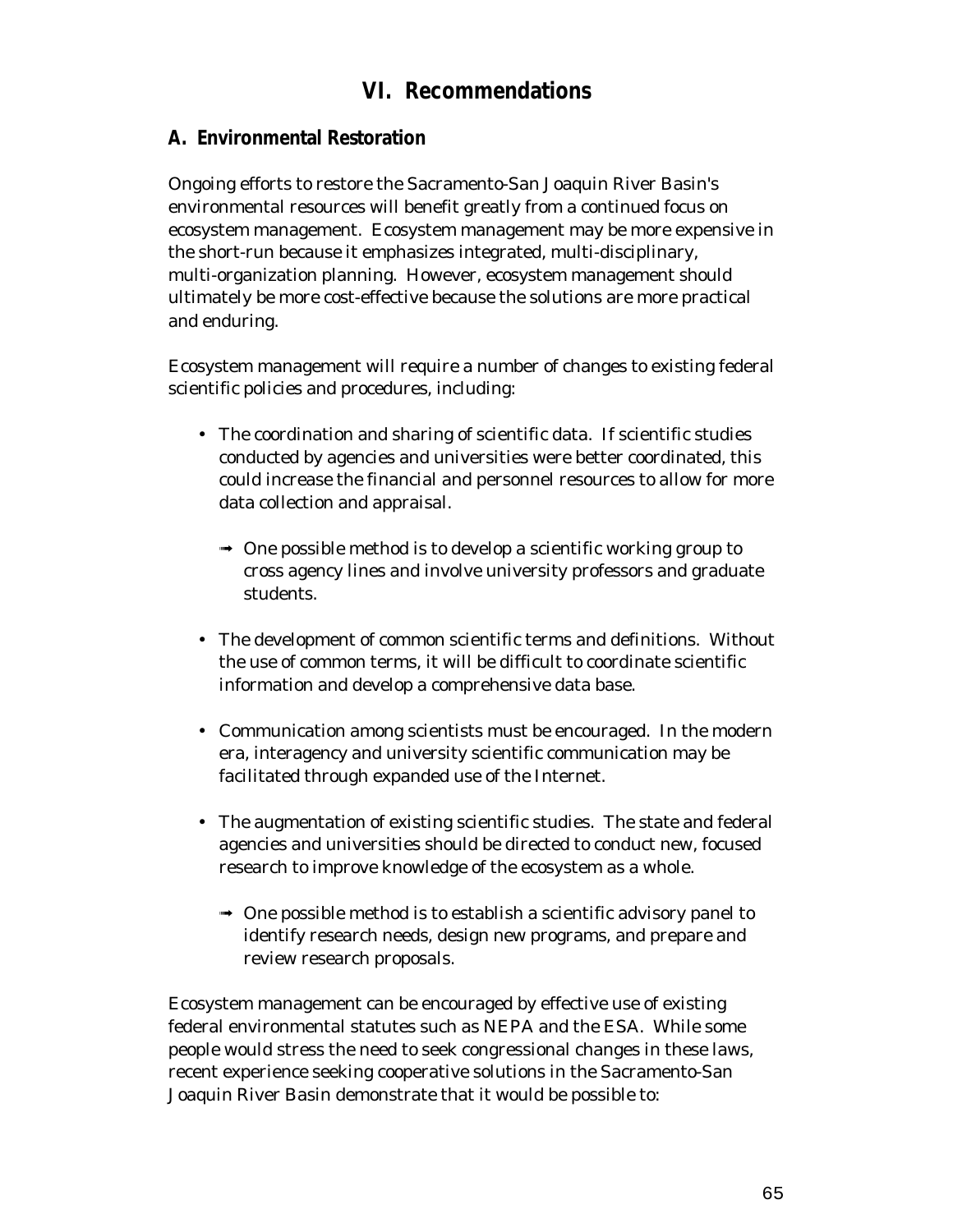- Determine whether it is necessary to administratively "tweak" existing environmental laws to build consensus and reach ecosystem management decisions.
- Facilitate the NEPA planning process by encouraging the engineering and environmental agencies to agree on the environmental baseline, even as they disagree on the impacts and negotiate.
- Another approach would be for the federal agencies to voluntarily conduct strategic environmental analyses to improve and coordinate federal plans and programs in accordance with NEPA policies. These could then serve as a guide for future specific EIRs and help develop a commonly shared vision of an ecosystem.
- Continue efforts to increase the ESA's flexibility. Changes made in 1995 by the Clinton administration guarantee that landowners with endangered species on their property who agree to a habitat conservation plan will not be subject to a later demand for more land or greater financial commitment if the plan is adhered to, even if the species' needs change over time or a new plant or animal is granted ESA protection.
- Review the FACA restrictions and determine whether any changes are necessary. Judicial interpretations by Elizabeth Ann Rieke at the Natural Resources Law Center at the University of Colorado School of Law suggest that FACA is not as much a problem as once thought ("Resource Management at the Watershed Level: An Assessment of the Changing Federal Role in the Emerging Era of Community-Based Watershed Management.") If it is necessary to change FACA:
	- → One approach would be to amend FACA to facilitate flexible and collaborative efforts to reach ecosystem solutions.
	- Another approach would be to amend the ESA, NEPA and other natural resource acts to eliminate the FACA requirement.

Existing financing laws and budget rules can constrain the federal agencies' effectiveness at developing ecosystem management plans and creating partnerships with state and local agencies and the grass-roots stakeholders who are most directly affected by federal laws. Partnerships offer the federal government the opportunity to stretch federal dollars and improve efficient management of natural resource issues in the West. Partnerships, however, require some openness about the budget numbers and programs. In order to establish more cooperative efforts to find solutions to natural resource issues on an ecosystem basis the federal agencies need to: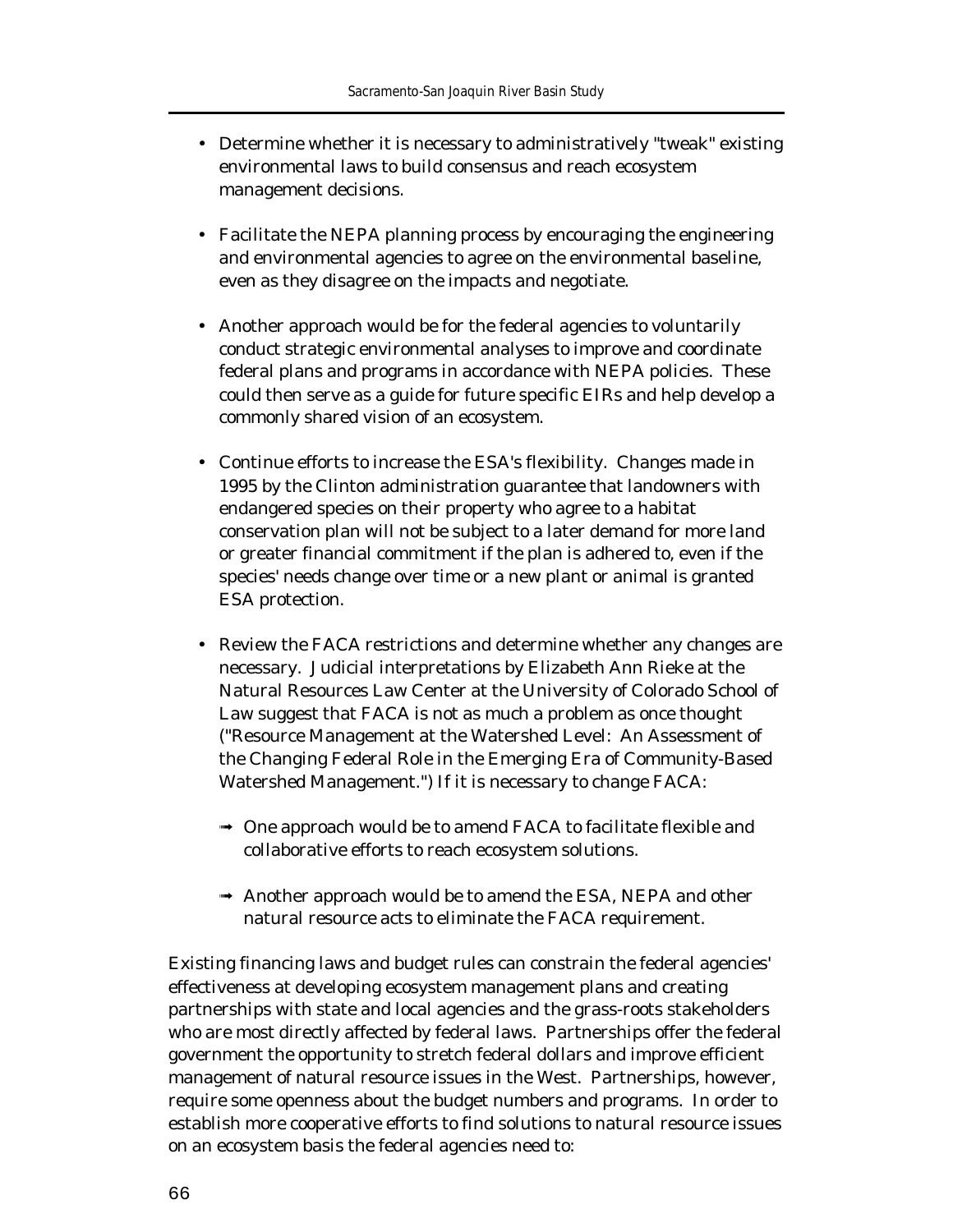- Focus their activities on the issues in a particular ecosystem and make efforts to develop coordinated, integrated action plans, especially at the field level.
- Acknowledge that there is a need to share financial information among agencies that are working to develop ecosystem management programs.
- Establish mechanisms to increase coordination of budget planning and execution to ensure that ecosystem budgets reflect an agreed-upon vision and strategic plan.
- Develop mechanisms for coordinating budget requests of the agencies involved followed by coordination with congressional committees.
- Develop budgets that reflect priority needs under the ecosystem approach and enhance budget structures to allow a flexible, interdisciplinary approach.

Specific ways to accomplish these goals could include:

- Allowing for quarterly rather than yearly changes in existing budgets.
- Developing more of a "block fund" format in which locals can apply for funds and set priorities. This, however, requires more trust in the federal government. Such a system also needs to somehow allow for additional congressional budgetary changes for pet projects.
- Integrating internal budget processes among those organizations that will jointly contribute to meeting resource management objectives.
- Investigating the benefits of multi-year budgeting.

## **B. Water Supply and Flood Management**

California is facing unprecedented growth in the 21st century. Although officials predict most of the state's projected urban growth will occur in the south coast region, the Central Valley also will become increasingly urbanized in the 21st century. How to supply that projected growth with sufficient water and improve floodplain safety are two major issues for the Sacramento-San Joaquin River Basin.

In the past, the federal government played a major role in the construction of water supply and flood control facilities within the basin. Today a more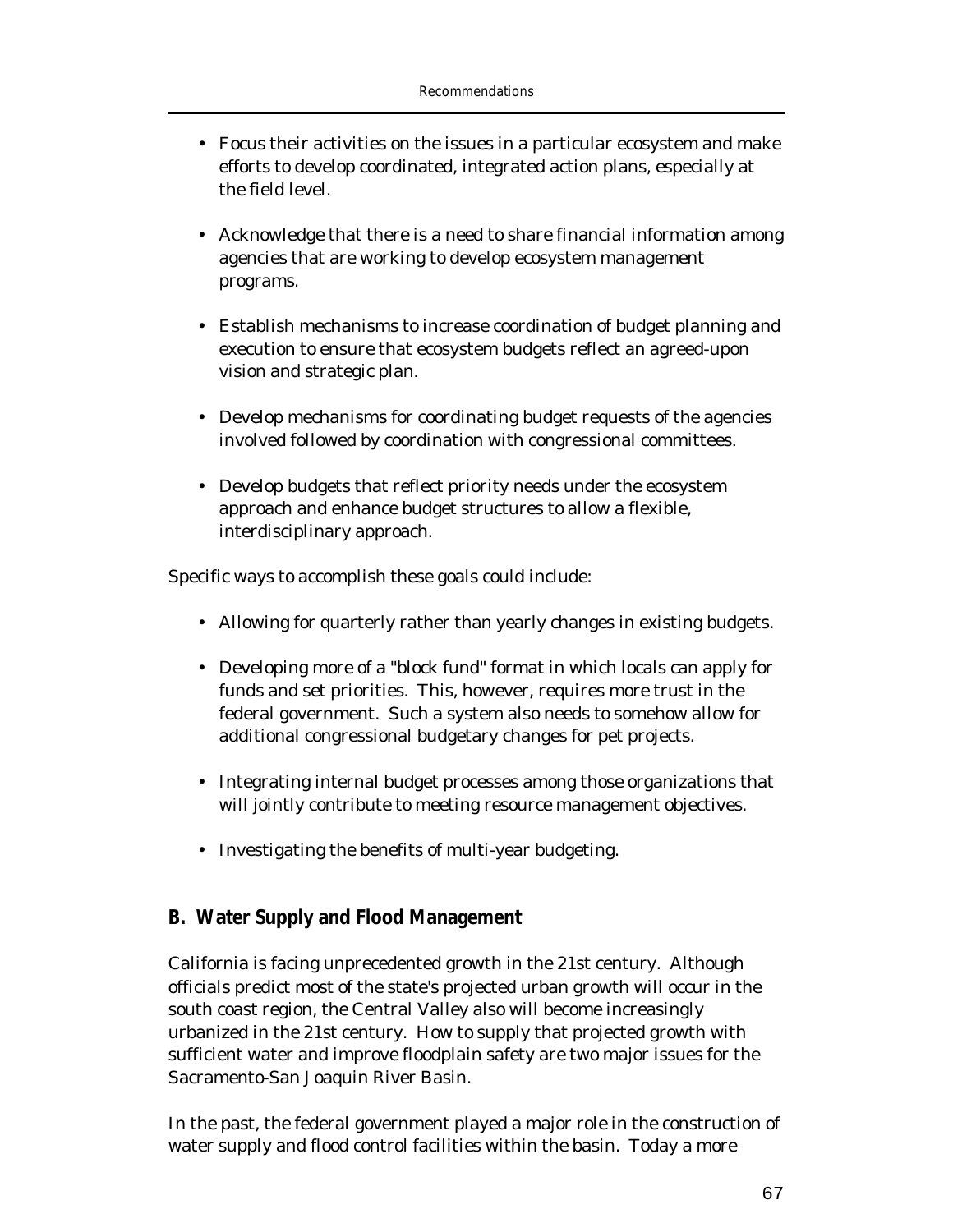appropriate role for the federal agencies might be to provide technical assistance and funding, but allow the state and stakeholders to develop solutions. With this in mind the Western Water Policy Review Advisory Commission should consider:

- Directing the USBR to continue to work with DWR to encourage water users to adopt AB 3030 voluntary groundwater management plans, which would then allow for the development of locally controlled conjunctive use programs.
- Directing the USBR to continue to investigate ways in which to "replace" the 800,000 acre-feet (600,000 acre-feet in a dry year) of CVP water allocated annually to the environment under the CVPIA. In order to implement this plan, however, further action by Congress is needed.
- Supporting voluntary water transfers between willing sellers and willing buyers by facilitating transfer requests made under the CVPIA and allowing the use of CVP water delivery facilities for wheeling arrangements, where appropriate.
- Directing the Corps and FEMA to review the floodplain management and flood insurance recommendations in the 1994 document "Sharing the Challenge: Floodplain Management into the 21st Century, Report of the Interagency Floodplain Management Review Committee to the Administration Floodplain Management Task Force" June 1994 report (the Galloway report) for possible adoption.
- Directing the Corps and USBR to work with state and local agencies on:
	- → Developing new flood control and offstream water storage facilities such as Sites Reservoir where appropriate.
	- $\rightarrow$  Improving levee design and construction (including setback levees)
	- $\rightarrow$  Exploring nonstructural ways in which to improve flood management.

#### **C. Maintenance of Federal Water Facilities**

The federal government has invested billions of dollars in the water projects that serve the Western United States, including the CVP. Billions more have been invested in the levees that protect millions of people from floods. Given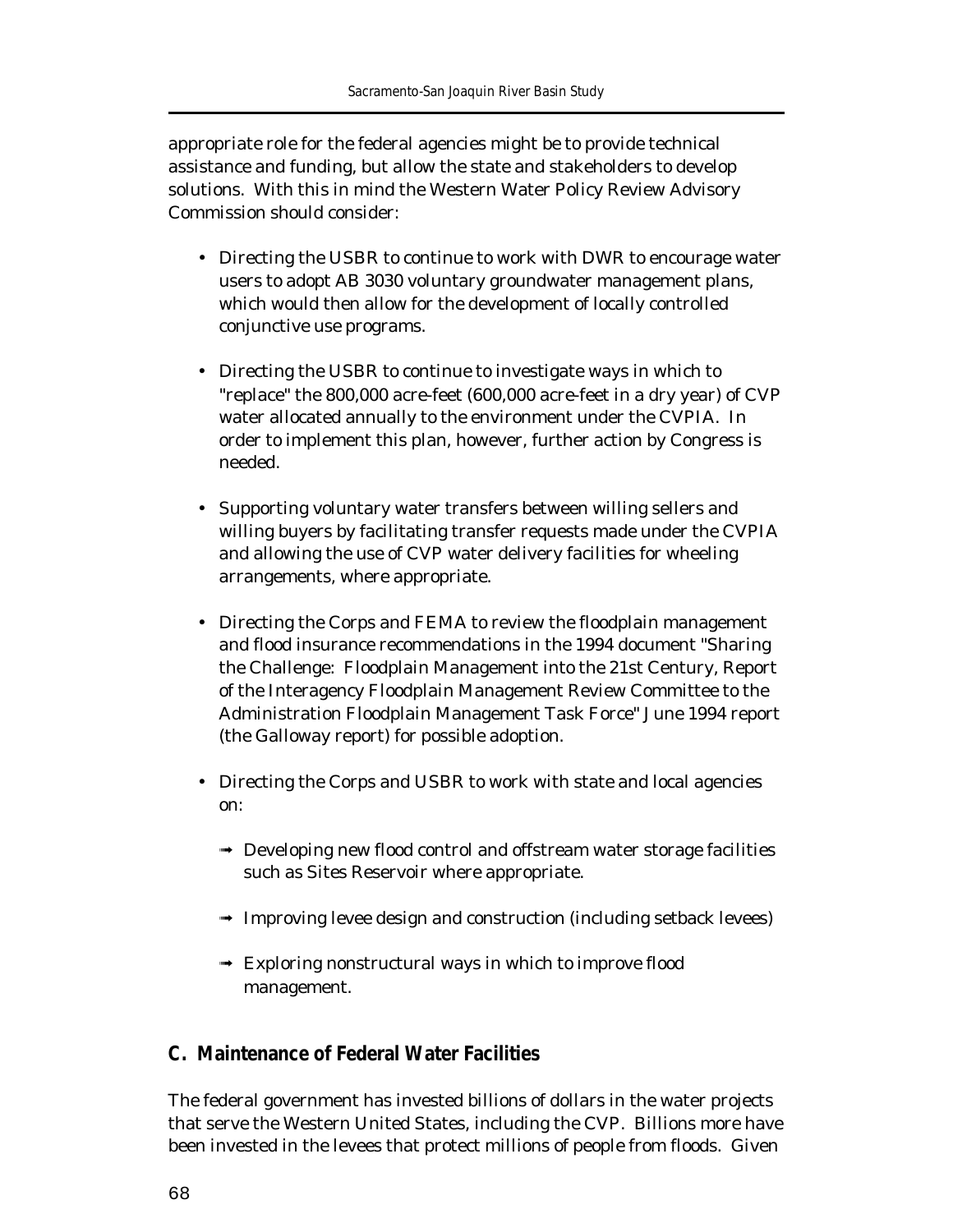the age of the CVP facilities, providing adequate maintenance will continue to be a major issue. The USBR's Mid-Pacific Region has made great efforts in recent years to improve CVP maintenance by fencing off its RAX (Replacements, Additions and Extraordinary Maintenance) budget and seeking funding from water and power users. The Western Water Policy Review Advisory Commission should give consideration to:

- Encouraging the continued effort to develop innovative sources of CVP maintenance funding such as the agreements with water and power users now being developed by USBR's Mid-Pacific Region.
- Recognizing that big ticket one-time fixes such as the Friant Dam gate replacement, may require additional congressional appropriations.
- Encouraging the state and stakeholder communities to facilitate levee construction and improvement by pooling funds and engineering expertise.

## **D. Nonpoint Source Water Pollution**

Nonpoint source pollution is a major issue in the Sacramento-San Joaquin River Basin. To fight such pollution, officials at the federal, state and local levels are increasingly turning to an integrated approach to assess and control all sources of pollution within a watershed or river basin. Much of the focus of such an approach is on gaining voluntary, cooperative agreement from everyone in the watershed to adopt Best Management Practices (BMPs) to reduce polluted runoff.

With the support of officials at EPA's Region 9, the SWRCB and its Regional Boards have developed funding for a Watershed Management Initiative. The program, initiated in 1996, attempts to modify administration of two existing grant programs, sections 205(j) and 319(h) of the CWA to concentrate existing federal and state funds on pollution problems on watersheds rather than individual programs. The Western Water Policy Review Advisory Commission should support these innovative efforts by:

- Encouraging the continued use of the state-developed Watershed Management Initiative and allowing for the continued combination of federal grant programs.
- Continuing to support the multi-agency, stakeholder developed Sacramento River Watershed Program to improve the water quality of the Sacramento River and its major tributaries.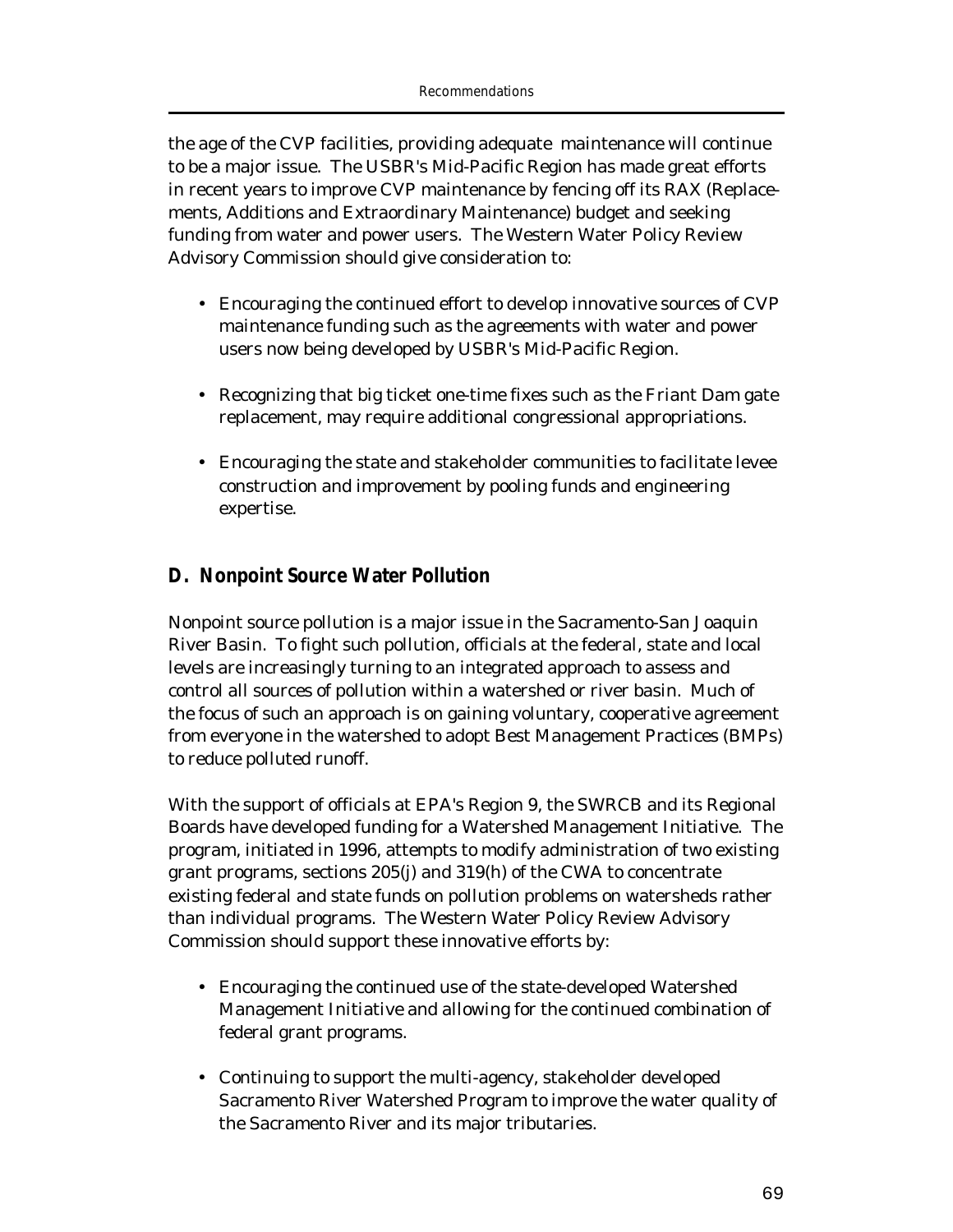• Continuing to support the innovative West Stanislaus Study Area's integrated approach of information and education, technical assistance and cost-sharing to help farmers develop voluntary BMPs to reduce erosion.

## **E. The Bay-Delta**

All roads in California water policy lead to the Bay-Delta. With development of the joint state-federal planning entity, CALFED, great progress has been made in developing a mutually acceptable Bay-Delta solution. Major decisions lie ahead, however, as CALFED moves toward recommending one physical fix for the Delta.

Before one can determine how to structure a continuation of CALFED, one must first decide what the federal government's continuing role in the Bay-Delta should be. CALFED as it exists today is designed to assist the coordination of a solution from a local grass roots up and financially coordinate federal—and state—agency efforts on a watershed basis. Historically, there was a focus on improving coordination and cooperation among federal, state and local water management entities through basin planning and management structures, particularly on a river-basin scale. The Water Resources Planning Act of 1965 provided for the establishment of federal/state river basin commissions upon request of the governor(s) within a basin. Seven such commissions covering about 40 percent of the West were ultimately established (there was none in California). All the basin commissions were abolished in 1981 along with the U.S. Water Resources Council, a mechanism for federal coordination established by the same act, by cutting off federal appropriations.

The commissions were directed to prepare and keep current a "comprehensive, coordinated joint plan for the region and to recommend priorities for implementation." However, a General Accounting Office report pointed out that the commission members had not been delegated meaningful authority; as a consequence, incentives for participation and levels of participation declined.

There have been some suggestions that the Western Water Policy Review Advisory Commission recommend resurrection of a regional basin commission with an entity such as the U.S. Water Resources Council to enable the federal government to oversee federal resource programs not from Washington, D.C., but from a regional, basin level.

In California, the continuation of CALFED could fill a similar role as a river basin commission. Many water interests see continuation of CALFED or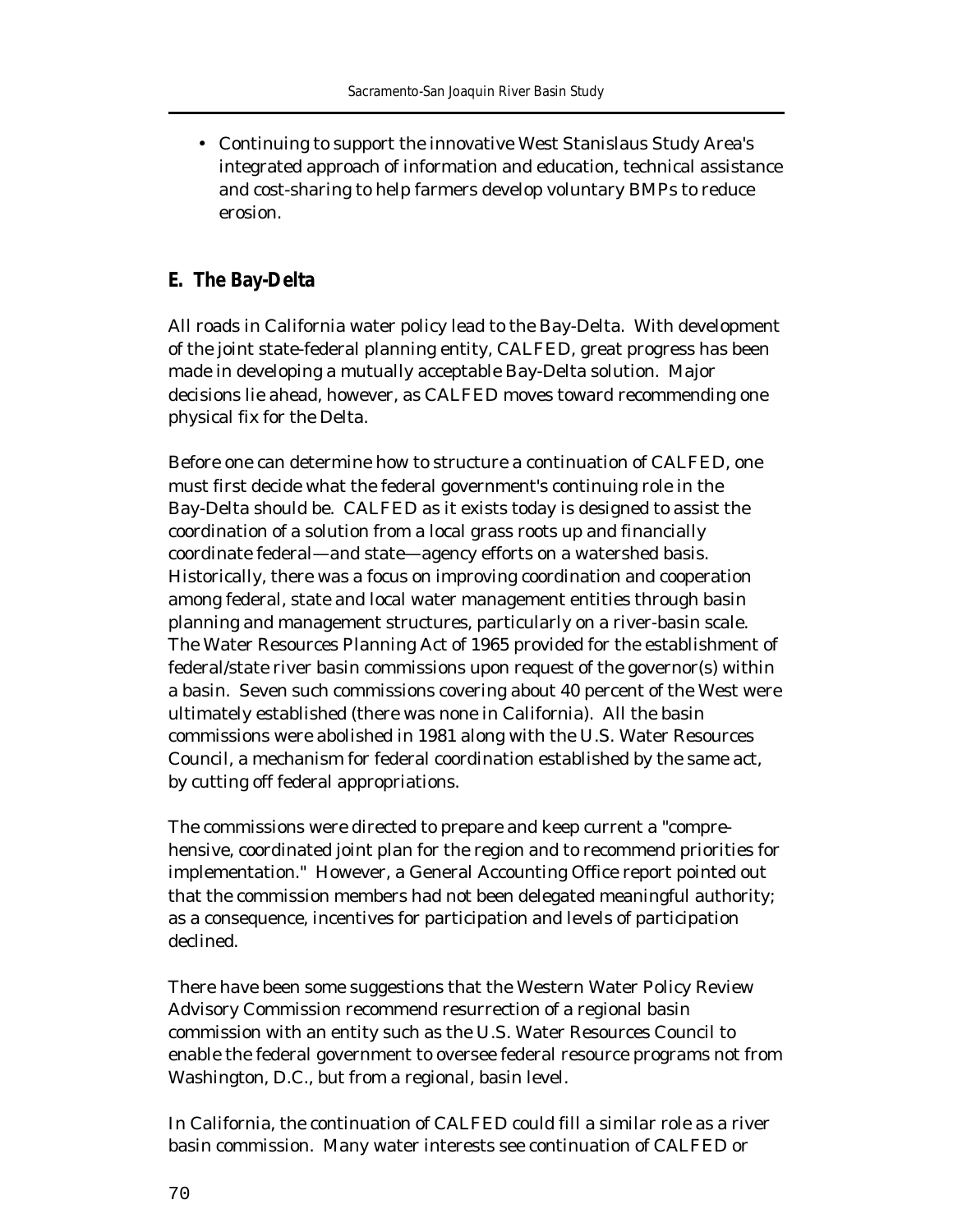development of a similar entity to implement and oversee at least part of the chosen Delta solution as a critical means of ensuring a centralized, united effort to resolve Delta issues. How much power such an entity would have is a major issue. Some believe it should handle only environmental issues while others believe it should be a separate agency with planning, implementation and financing authority.

The ability to compel the stakeholders and the state of California to follow through with the physical Bay-Delta solution rests in part on the federal government's ability to withhold funding or enforce federal statutes. It was the combination of federal funding promises and the "hammer" of the ESA and CWA that pushed the state and stakeholders to accept a Bay-Delta Accord. For that reason, the Western Water Policy Review Advisory Commission may want to:

- Recommend that CALFED continue in some form to implement the chosen Delta solution, coordinate agency budgets and programs and facilitate stakeholder involvement. However, it is important to ensure that the federal agencies retain some control over federal dollars allocated to CALFED. While the \$143 million in the president's budget for USBR to continue its role in CALFED is a good start, it also is crucial to also ensure adequate funding to allow other federal agencies, particularly NMFS and FWS, full participation in CALFED.
- Review the possibility of re-establishing river basin commissions or watershed management councils that include federal, state and stakeholder involvement; keeping in mind that any such commission would need "teeth" through control of the federal purse strings.
- Encouraging other federal and state agencies to get more involved in CALFED by appointing people within those agencies to serve as liaisons with CALFED and ensuring better review of—and input into—CALFED proposals.
- Identifying a process to address the ecosystem uncertainties facing CALFED. Perennially dedicate a portion of CALFED's ecosystem budget to answering important resource questions to help implement the ecosystem restoration program. CALFED could dole out money and assignments. Levees, for example, are overseen by the Corps and DWR but there is no effort to bring the agencies' programs together. The CALFED Bay-Delta Program could determine the best way to deal with the levees, define responsibilities and allocate funding. Stakeholders should continue to play a formal role in deciding how to spend ecosystem restoration dollars through the Ecosystem Roundtable or a similar forum.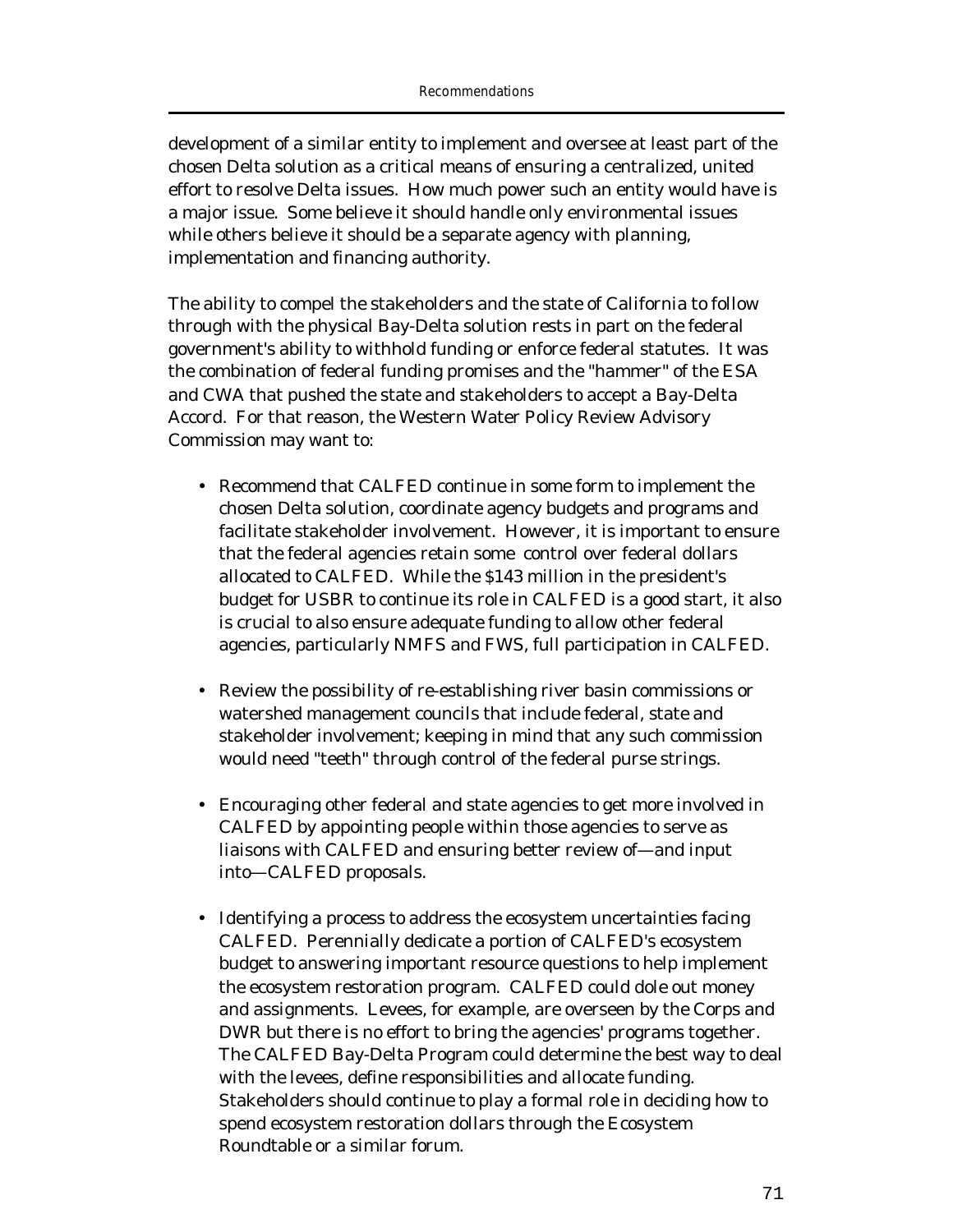• Considering whether a CALFED approach would work for other states or river basins. California is somewhat unique because of its population, the number of endangered species, the fact that it does not share its water with another state, and has a strong state water planning agency, but CALFED may prove to be a good example for places such as the Columbia River Basin and Colorado River Basin to encourage federal-state-stakeholder cooperation.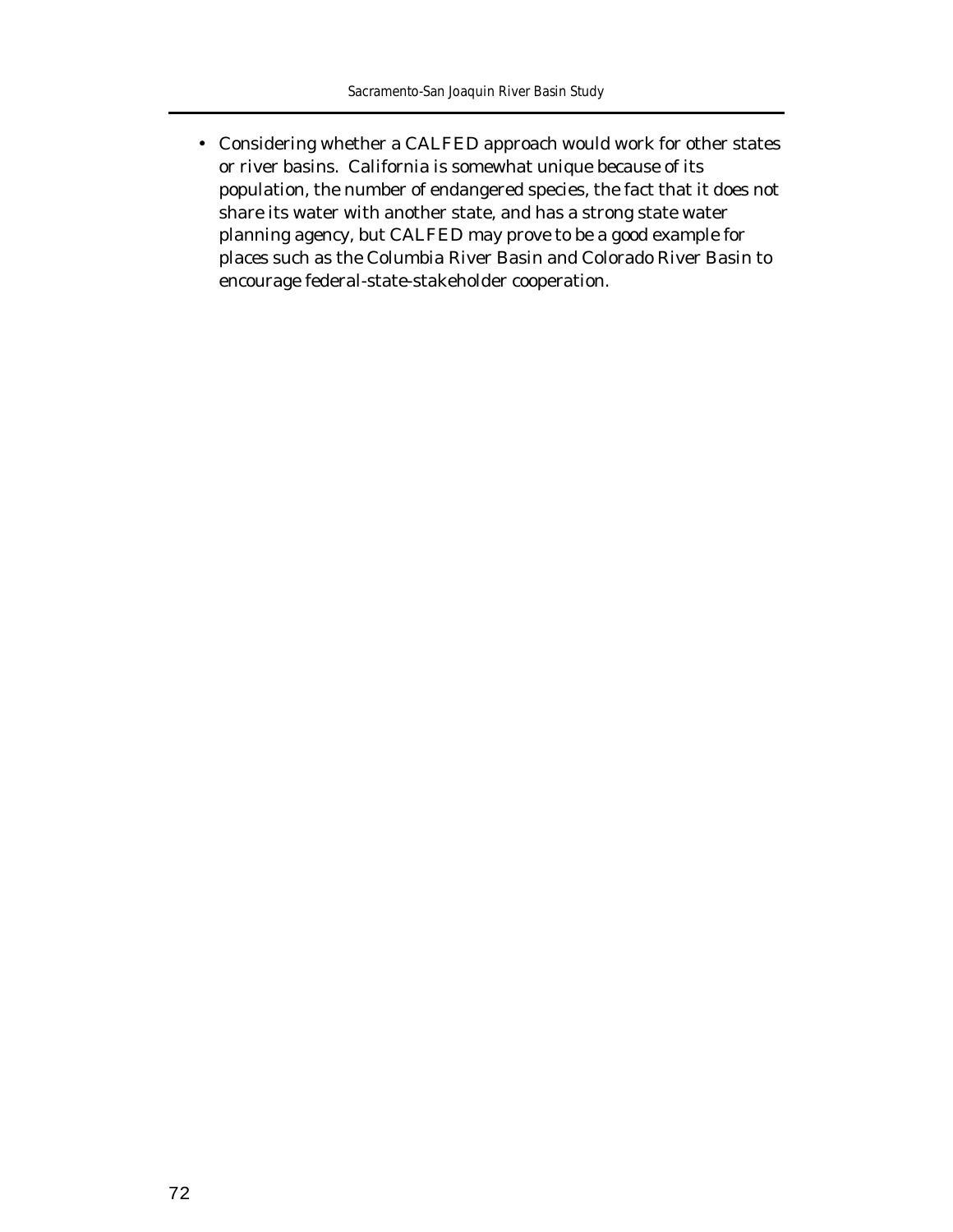## **References**

- "An Integrated Approach for Water Quality: The PAM Connection—West Stanislaus HUA, California." M. McElhiney and University of California Cooperative Extension.
- "Appraisal Report, Red Bluff Diversion Dam Fish Passage Program." U.S. Bureau of Reclamation. February 1992.
- "The Bay-Delta Accord: A Stride Toward Sustainability." Elizabeth Ann Rieke. Spring 1996. University of Colorado Law Review. Volume 67, Issue 2.
- "CALFED Bay-Delta Program Phase I Final Report." CALFED. September 1996.
- "California Assembly Process, Bay Delta Institutional Issues," Final Assembly Statement. California Assembly. July 1996.
- "California's Rivers and Streams, Working Toward Solutions." California State Water Resources Control Board and California Environmental Protection Agency. January 1995.
- "California Water Plan Update, Volumes I and II, Bulletin 160-93." California Department of Water Resources. October 1994.
- "The Central Valley's New Towns, Destiny or Disaster." American Farmland Trust. January 1995.
- "Draft Anadromous Fish Restoration Plan." U.S. Fish and Wildlife Service. December 1995.
- "The Ecosystem Approach: Healthy Ecosystems And Sustainable Economies, Volume II, Implementation Issues." Interagency Ecosystem Management Task Force. November 1995.
- "Environmental Assessment for the Dedication and Management of 800,000 Acre-feet of CVP Yield for Fish, Wildlife and Habitat Restoration Purposes." U.S. Fish and Wildlife Service. August 1994.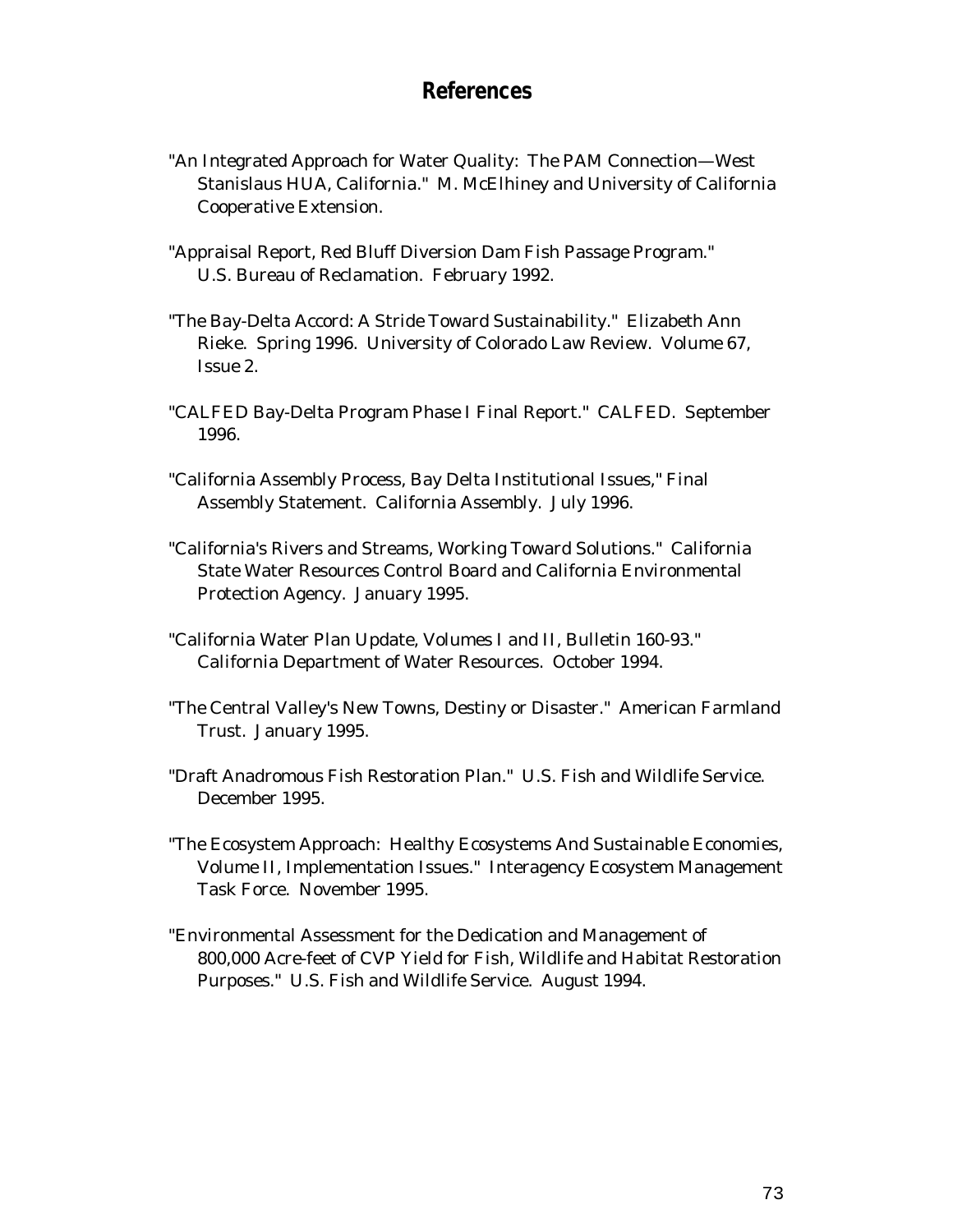- "Habitat Restoration in Aquatic Ecosystems, A Review of the Scientific Literature Related to the Principles and Practices of Habitat Restoration." Prepared by a team of Bay-Delta Stakeholder Scientists. September 1996.
- "The Keystone National Policy Dialogue on Ecosystem Management, Final Report." October 1996
- "Least-Cost CVP Yield Increase Plan." U.S. Bureau of Reclamation, Mid-Pacific Region, U.S. Fish and Wildlife Service. October 1995.
- "Principles for Agreement on Bay-Delta Standards Between the State of California and the Federal Government" (otherwise known as the Bay-Delta Accord.) December 1994.
- "Reclamation's Strategic Plan." U.S. Department of the Interior. 1992.
- "Reconnaissance Survey of Sites Offstream Storage Project." California Department of Water Resources, Northern District. July 1996.
- "Red Bluff Fish Passage Program Research Pumping Plant Evaluation." U.S. Bureau of Reclamation. Undated.
- "Resource Management at the Watershed Level: An Assessment of the Changing Federal Role in the Emerging Era of Community-Based Watershed Management." Natural Resources Law Center, University of Colorado School of Law. March 1997.
- "Sacramento Coordinated Water Quality Monitoring Program, Summary Report." August 1996.
- "Sacramento-San Joaquin Delta Atlas." California Department of Water Resources. 1993.
- "San Joaquin River Management Plan." San Joaquin River Management Plan Advisory Council. February 1995.
- "Sharing the Challenge: Floodplain Management into the 21st Century. "Interagency Floodplain Management Review Committee. June 1994.
- "Soil Quality Resources Concerns: Soil Erosion." Soil Quality Information Sheet published by the Natural Resources Conservation Service. 1996